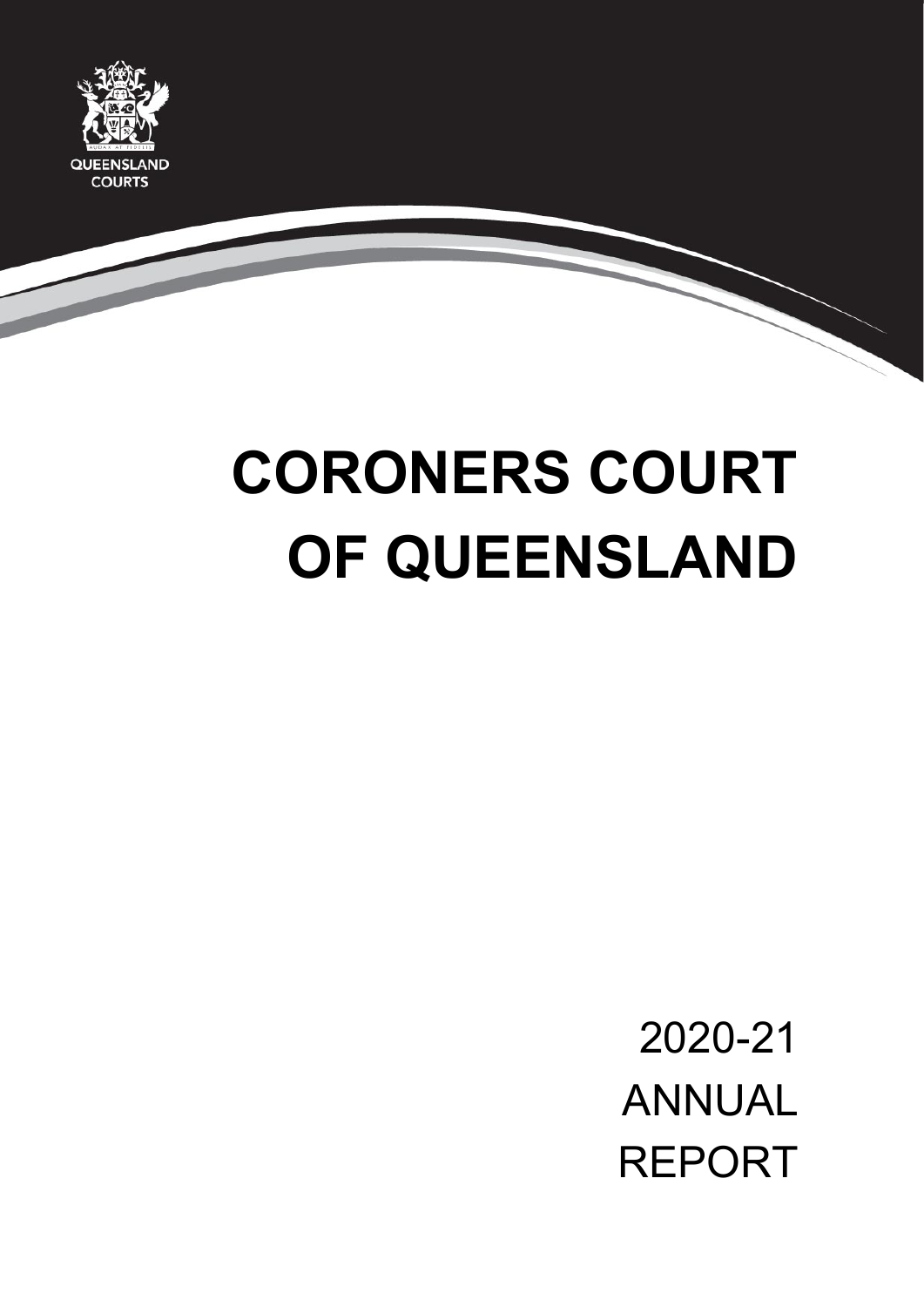#### *Acknowledgement of Country*

*The Coroners Court of Queensland acknowledges the traditional custodians of the lands across the State of Queensland. The Court pays respect to Elders past, present, and emerging. We value the culture, traditions and contributions that Aboriginal and Torres Strait Islander people have contributed to our communities, and recognise our collective responsibility as government, communities and individuals to ensure equality, recognition and advancement of Aboriginal and Torres Strait Islander Queenslanders in every aspect of our society.*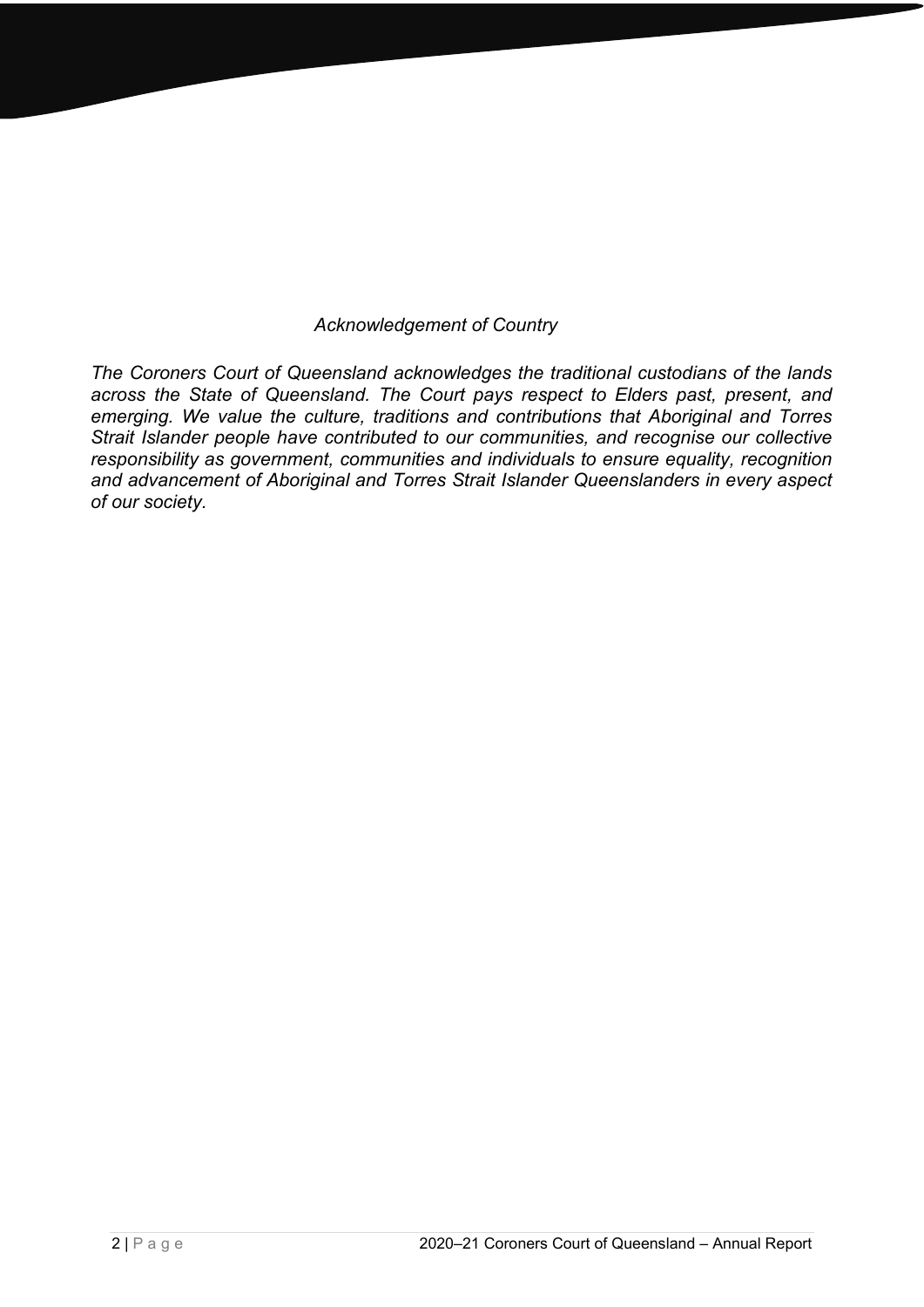*The coronial system is underpinned by a shared understanding that society values and protects the life of every person. We appreciate that each death brings sadness, disruption, and trauma to the families of those who are entrusted to our care. When someone we love dies suddenly or in a way that is unexplained or unexpected, those feelings are magnified.*

*To the families and friends grieving the death of a loved one, we are ever mindful of your loss.*



*The Queensland Government is committed to providing accessible services to Queenslanders from all culturally and linguistically diverse backgrounds. If you have difficulty in understanding the annual report, you can contact us on telephone (07) 3738 7050 and we will arrange an interpreter to effectively communicate the report to you.*



The *Annual report requirements for Queensland Government agencies* is licensed by the State of Queensland (Department of the Premier and Cabinet) under a Creative Commons (CC BY) 4.0 International licence.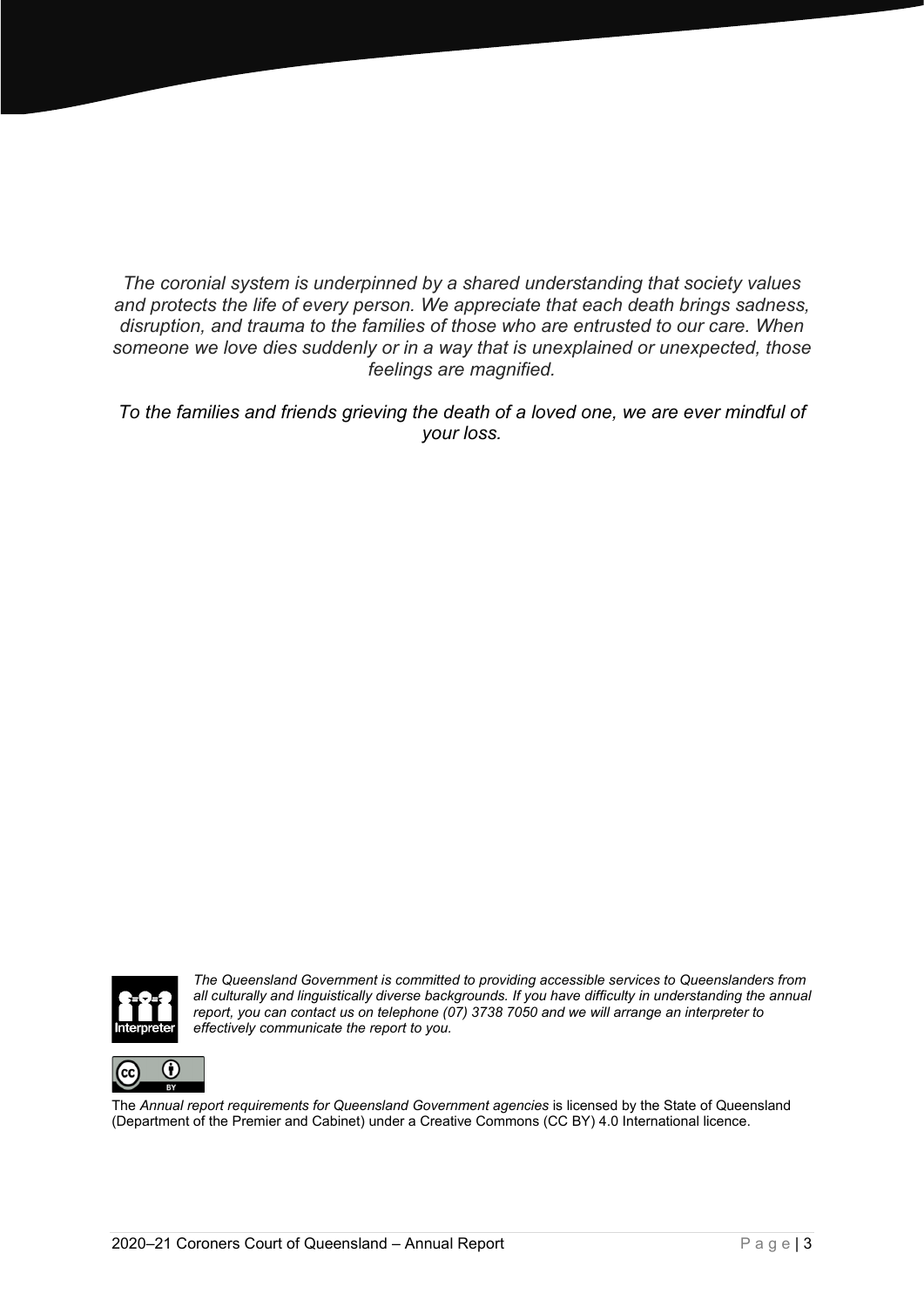22 September 2021

The Honourable Shannon Fentiman MP Attorney-General and Minister for Justice Minister for Women and Minister for the Prevention of Domestic and Family Violence GPO Box 149 BRISBANE QLD 4000

Dear Attorney-General

In accordance with section 77 of the *Coroners Act 2003*, I am pleased to present the Coroners Court of Queensland Annual Report for the year ended 30 June 2021.

As required by section 77(2) of the Act, the report contains a summary of each death in custody investigation finalised during the reporting period. The report also contains a summary of other investigations of public interest and the names of persons given access to coronial investigation documents as genuine researchers.

During the reporting period the State Coroner's Guidelines were reviewed and updated in relation to *Chapter 4: Dealing with bodies*, specifically the management of therapeutic family viewings and organ donors post-retrieval. Minor amendments were also made to reflect that hospital records are now increasingly kept in electronic rather than paper format. The guidelines are publicly available at: [https://www.courts.qld.gov.au/courts/coroners-court.](https://www.courts.qld.gov.au/courts/coroners-court)

No directions were given during the reporting period under section 14 of the Act.

Yours sincerely

**Terry Ryan**

**State Coroner**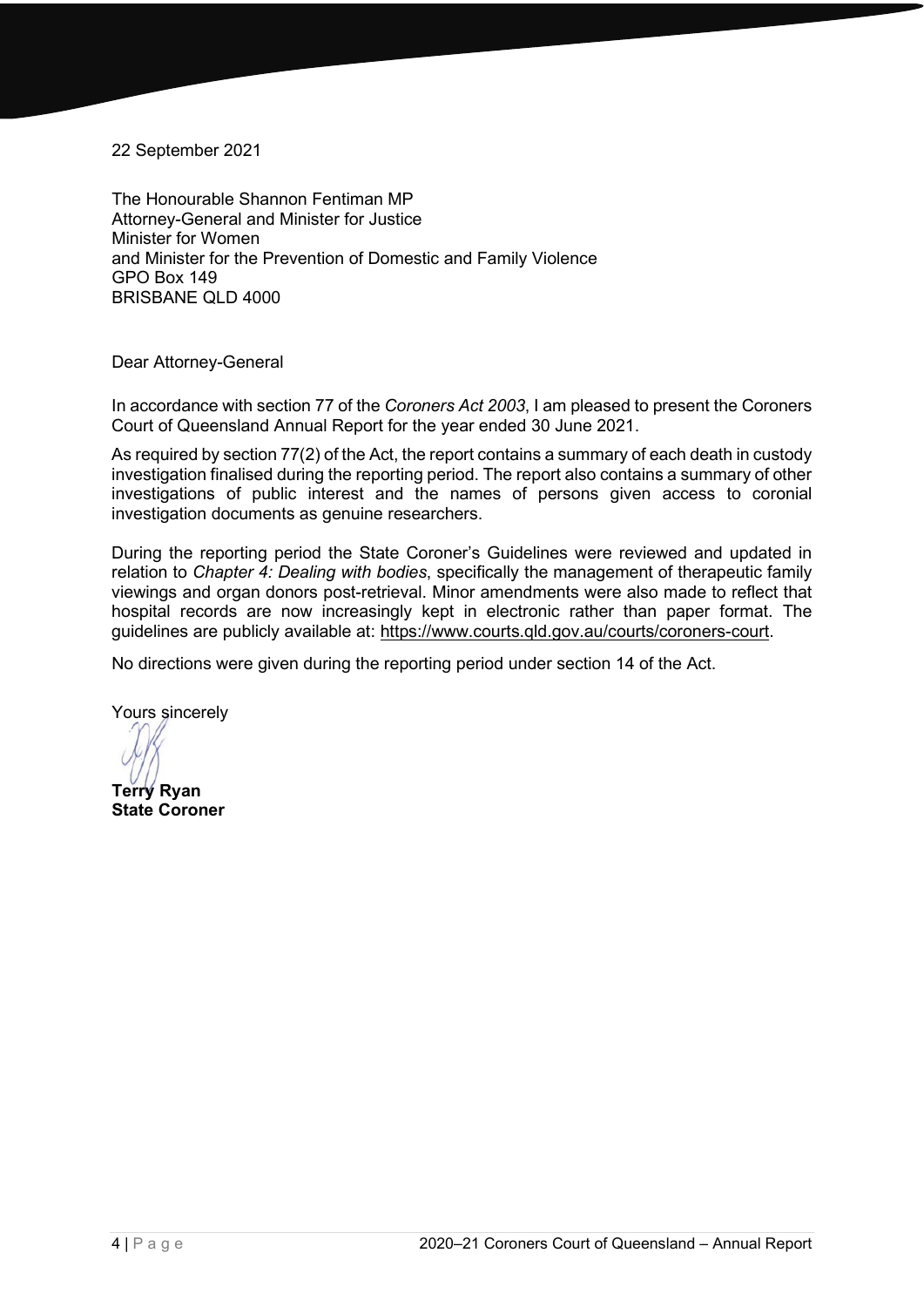#### *Purpose*

The Coroners Court of Queensland Annual Report provides information about the Court's structure and operations as well as financial and non-financial performance measures for the period 1 July 2020 to 30 June 2021. The report has been prepared in accordance with the requirements of the *Coroners Act 2003*. This report is accessible online at:

#### Publications | Queensland Courts

**Please note:** Content presented in this report was correct at the time of publication. Data provided is obtained from the Coroners Case Management System (CCMS).

CCMS is a "live" operational database in which records are updated as the status of coronial investigations change and/or input errors are detected and rectified. This constant updating and data verification may result in a slight variance of figures over time.

#### *Enquiries or further information*

If you have any questions about this report, please contact:

Coroners Court of Queensland GPO Box 1649 Brisbane QLD 4001 Telephone: (07) 3738 7050

Email: [state.coroner@justice.qld.gov.au](mailto:state.coroner@justice.qld.gov.au)

If you would like any further information about the Coroners Court of Queensland, please visit our website:

Coroners Court | Queensland Courts

#### *We value your Feedback*

The Coroners Court of Queensland values your feedback on this report. Any comments can be provided through the *Get Involved* website: Your say | Queensland Government (getinvolved.qld.gov.au)

#### **WARNING**

**Please be advised some content in this report may be distressing to readers.** 

**Aboriginal and Torres Strait Islander people are advised that this report contains the names of people who have passed away.** 

A list of support organisations is available on the Coroners Court of Queensland website: Resources | Queensland Courts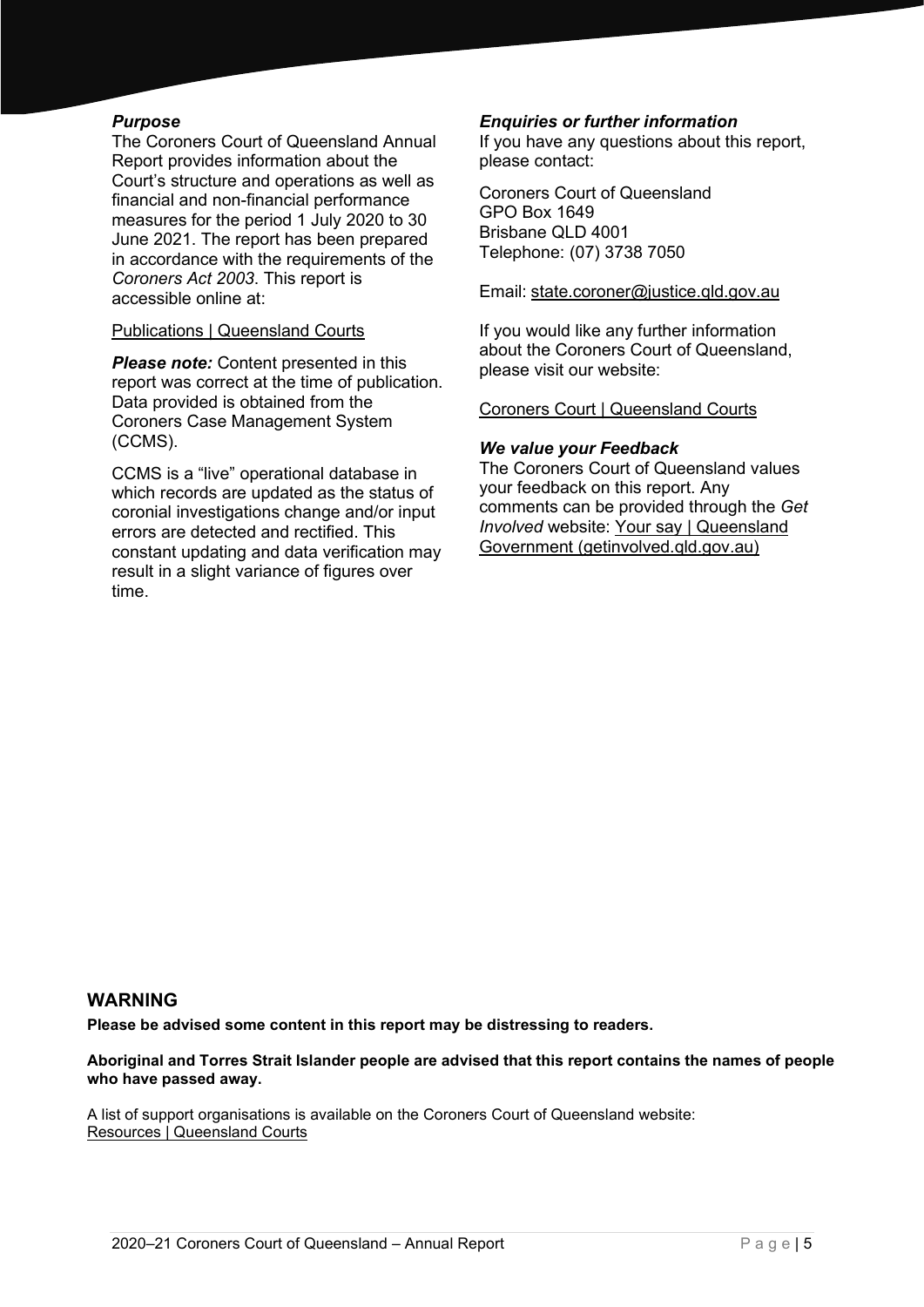# **Contents**

| State Coroner's Overview  8          |  |
|--------------------------------------|--|
|                                      |  |
|                                      |  |
| Queensland's Coronial System  12     |  |
| Governance and Structure  14         |  |
| Reforming our coronial system 16     |  |
| Coronial Services Governance Board17 |  |
|                                      |  |
|                                      |  |
|                                      |  |
|                                      |  |
| Forensic pathology services29        |  |
|                                      |  |
| Government-contracted undertakers32  |  |
|                                      |  |
|                                      |  |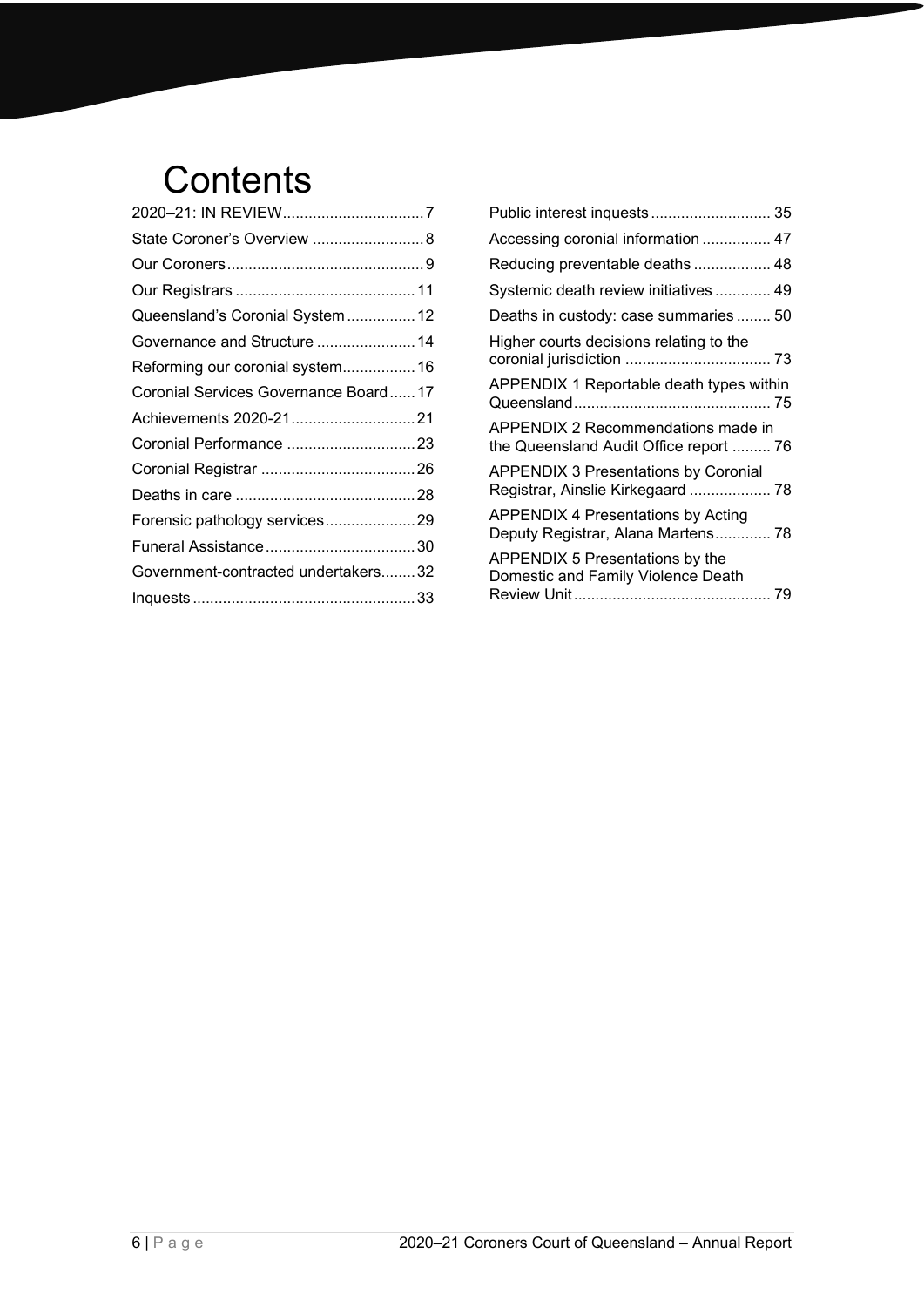# <span id="page-6-0"></span>2020–21: IN REVIEW

#### **Performance measures - cases**



#### **Inquests and recommendations**

**26** inquests finalised **27** deaths investigated at inquest **21** recommendations made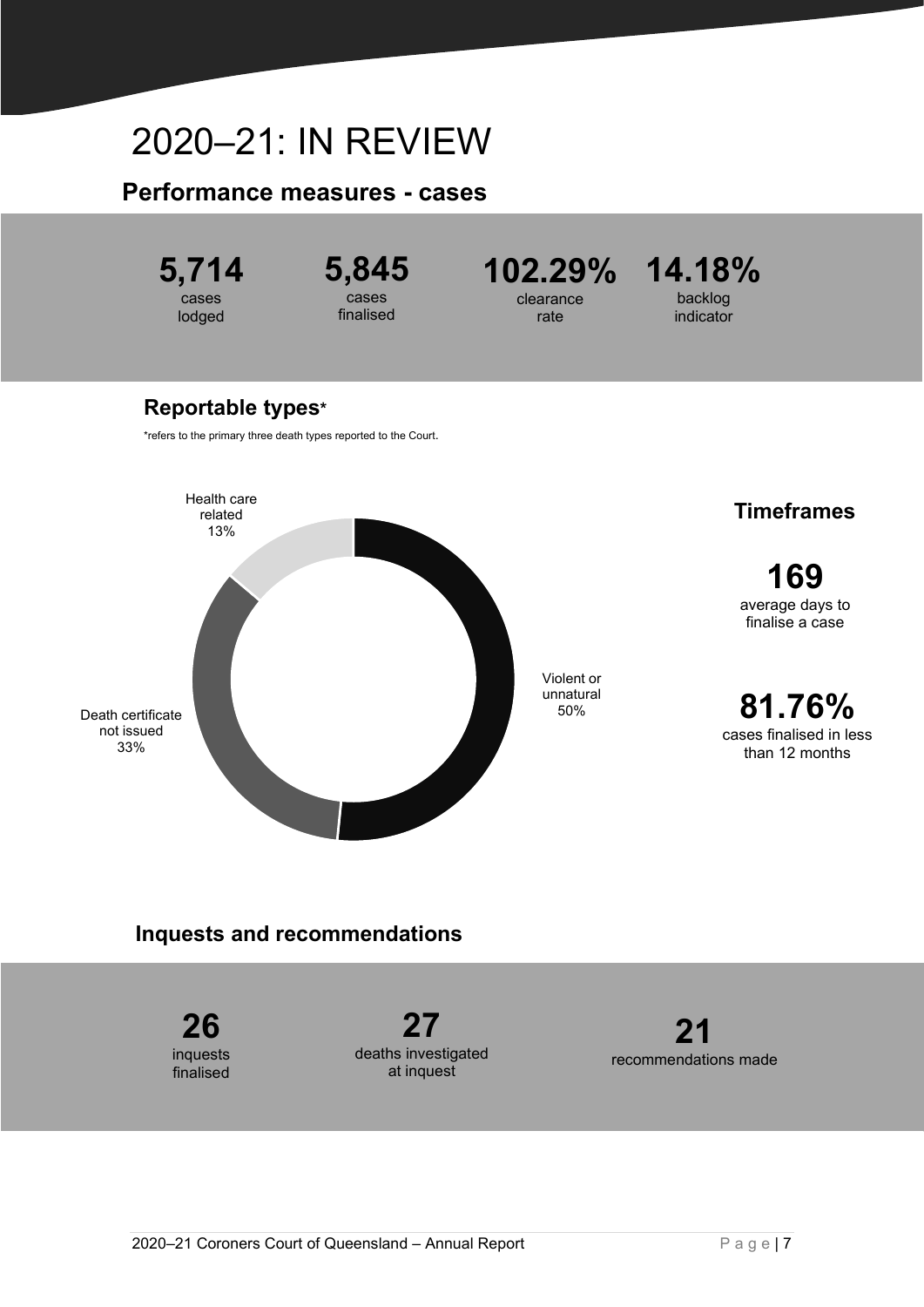# <span id="page-7-0"></span>State Coroner's Overview

I am pleased to present the Annual Report of the Coroners Court of Queensland for 2020-21.

The coronavirus pandemic continued to pose significant challenges for the wider community with ongoing lockdowns following the emergence of the Delta variant, travel restrictions and the vaccination rollout. However, the work of the Coroners Court was minimally impacted during lockdown periods. The court was increasingly able to conduct inquest hearings using audio-visual links to lawyers and witnesses. Court staff have continued to embrace remote working arrangements.

Coroners Court staff, and our colleagues in the Queensland Police Service and Queensland Health Forensic and Scientific Services, continued to capably support coroners in responding to reportable deaths over the past 12 months. The court was able to maintain a clearance rate over 100% for the third consecutive year, despite the increase in the number of deaths reported during the reporting period. The backlog of cases aged over 24 months remained at 14%.

During 2020-21 the Coronial Services Governance Board established in response to the Queensland Audit Office's 2018 *Delivering Coronial Services* Report continued to oversee the implementation of the QAO's recommendations. The work of the Board has now transitioned to a Coronial System Board chaired by the State Coroner with senior representatives from the Queensland Police Service, Queensland Health and the Department of Justice and Attorney-General, together with the Chief Forensic Pathologist. The Board will be supported by a Coronial System Coordination Group chaired by the Deputy State Coroner. These structures will help me with my role in coordinating and administering the coronial system under the *Coroners Act 2003*.

The Board's priorities for the next year include developing strategies to reduce the backlog of cases over 24 months, and to reduce the number of deaths (38%) that are reported to the Court but are found to be not reportable, including natural causes deaths reported only because a death certificate has not been issued by a medical practitioner (33%).

Emphasising the fact that coronial services are delivered in partnership, agencies involved in the system worked together in developing the Coronial Services System Delivery Framework 2021-2025. This Framework signifies the commitment of agencies to a system that works together through shared principles and responsibilities.

The 2021-22 Queensland Budget provided additional funding of \$2.776M for the coronial system, including \$1.011M recurrent funding and seven permanent staff for the Court to maintain reform improvements, to enhance triaging practices and case management practices to continue to strengthen Queensland's coronial system. Importantly, funding was provided to develop material for staff in relation to building resilience and managing vicarious trauma.

December 2020 saw the departure of Deputy Registrar Dr Don Buchanan, and July 2021 saw the retirement of Magistrate James McDougall. I acknowledge their invaluable contribution to the Queensland justice system. I thank Dr Buchanan and Mr McDougall for their valuable contributions to the coronial system over many years.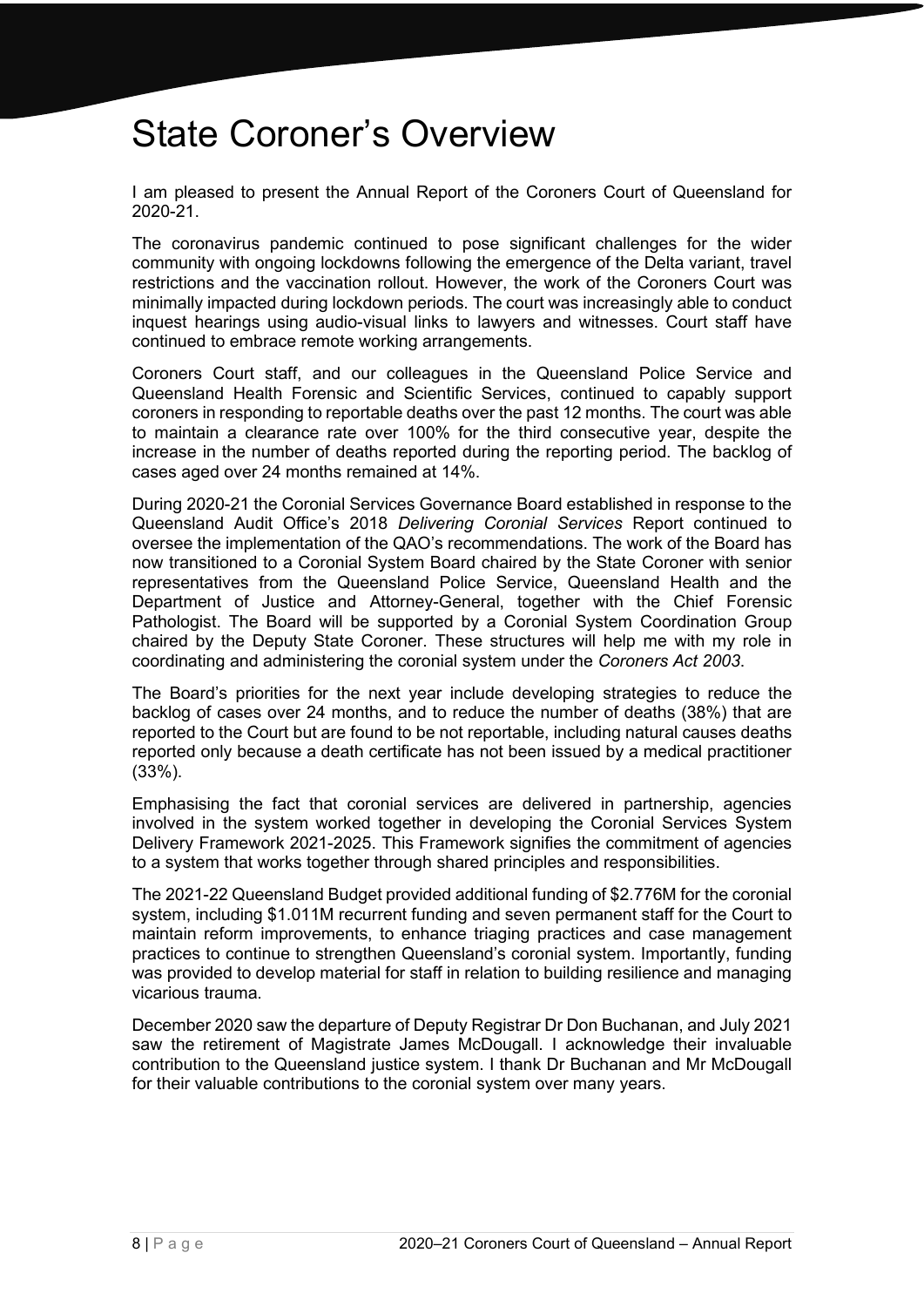# <span id="page-8-0"></span>Our Coroners

*Queensland has seven specialist coroners located across the State in Southport, Brisbane, Mackay, and Cairns. During 2020-21, the Chief Magistrate also allocated Magistrate Christine Roney to work in the coronial jurisdiction on a part-time basis.* 

#### **State Coroner – Terry Ryan**

State Coroner Terry Ryan was appointed as a magistrate and as State Coroner in July 2013. After being admitted as a solicitor in 1991, he worked in private practice before returning to the Queensland Government where he commenced his career in 1984 as a social worker in the fields of child protection and youth justice. Magistrate Ryan holds a Bachelor of Social Work, Bachelor of Laws (Hons), Master of Laws and a Graduate Diploma in Legal Practice.

In the period 2001 to 2010 Magistrate Ryan served as the Director of the Strategic Policy Unit and Assistant Director-General, Strategic Policy, Legal and Executive Services in the Department of Justice and Attorney-General (DJAG). From 2010 up until his commencement with the Coroners Court, Magistrate Ryan was the Deputy Director-General of DJAG.

Magistrate Ryan is the Chair of the Domestic and Family Violence Death Review and Advisory Board. He is also the current President of the Asia-Pacific Coroners Society.

#### **Deputy State Coroner and South Eastern Coroner – Jane Bentley**

Magistrate Bentley commenced her legal career at Legal Aid Queensland (formerly known as the Public Defenders Office. She holds a Bachelor of Laws (Honours). In 1994 she was admitted as a barrister of the Supreme Court. From 1996 to 1999 Magistrate Bentley worked within the QPS as a legal officer before commencing with the National Crime Authority up until 2001.

In April 2010 Magistrate Bentley was appointed to the Magistrates Court of Queensland and held the position of Northern Coroner within the Coroners Court in the period 2013 to 2014. On 20 March 2020 she was appointed as the Deputy State Coroner for five years and is based in Southport.

#### **Brisbane Coroner – Christine Clements**

Prior to commencing in the Magistrates Court of Queensland, Magistrate Clements was responsible for the Bundaberg Legal Aid Office and worked as a barrister and solicitor in private practice in South Australia. Magistrate Clements was appointed as magistrate in 2000 and has worked exclusively in the coronial jurisdiction since 2002 when she was appointed as a coroner. Magistrate Clements was the inaugural Deputy State Coroner, holding the position from 2003 for 10 years. In December 2013 Magistrate Clements was appointed as a Brisbane Coroner.

#### **Brisbane Coroner - Don MacKenzie**

Magistrate MacKenzie joined the Coroners Court as Brisbane Coroner in July 2019 and was appointed for two years. Prior to being appointed as a magistrate in 2017, Magistrate MacKenzie practiced at the private bar in Brisbane and had twenty-five years as a trial advocate prosecuting and defending many hundreds of jury trials and appeals. Magistrate MacKenzie studied law at the University of Queensland, earned a Master of Laws from Griffith University, and was admitted as a barrister in the Queensland Supreme Court in 1993.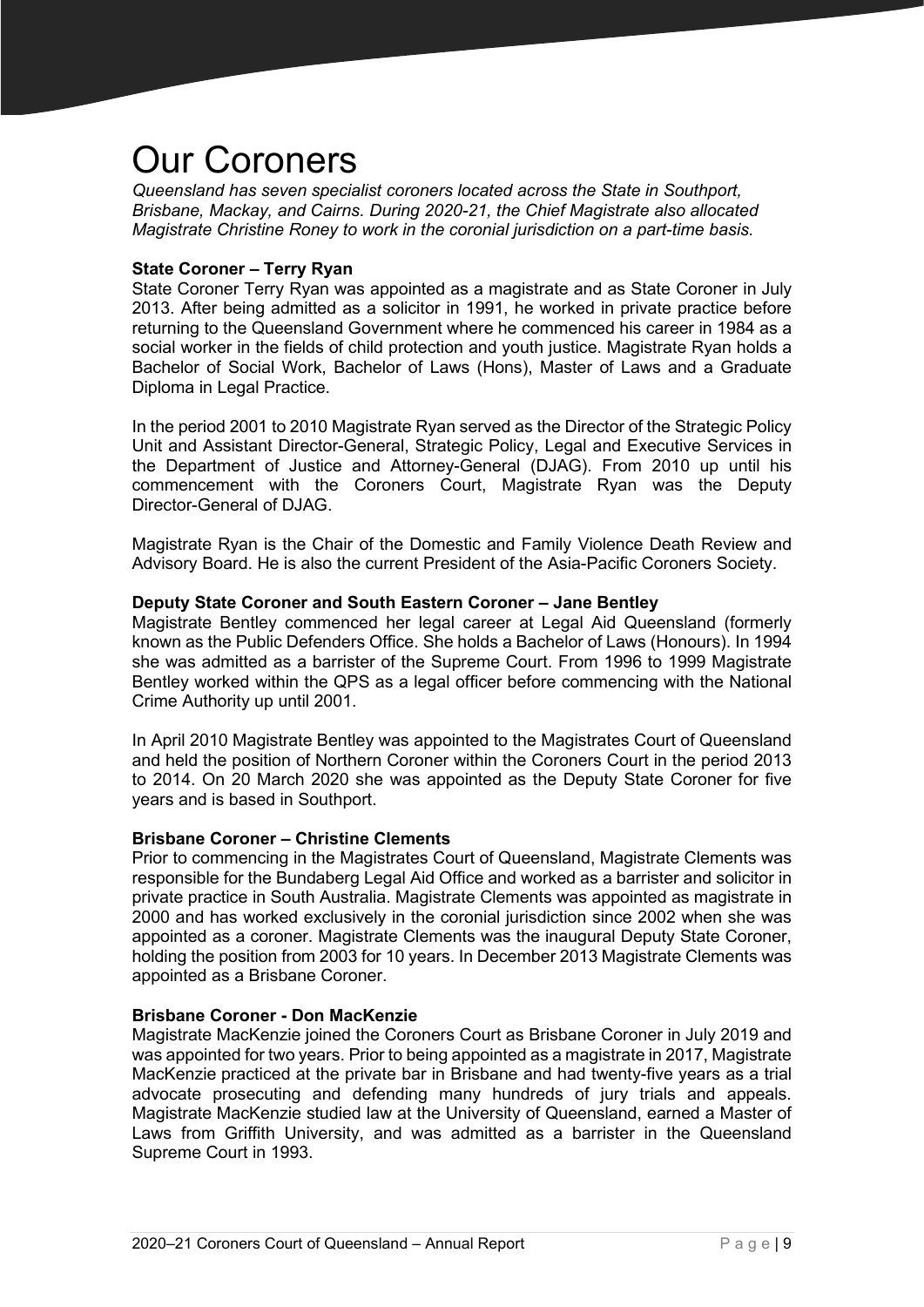Magistrate MacKenzie worked for the Public Defender's Office/Legal Aid Office from 1990 for five years before rising to the position of Consultant Crown Prosecutor with the Director of Public Prosecutions over 15 years. He is also a Legal Officer in the Royal Australian Navy with many years' advocacy in Courts Martial and Defence Force Appeal **Tribunals** 

#### **Brisbane Coroner – James McDougall**

Magistrate McDougall holds a Master of Laws and was admitted to the Bar in 1986, and as a solicitor of the Supreme Court of Queensland and of the High Court of Australia in 1975. He was appointed to the Magistrates Court of Queensland in 2008 and served as the South Eastern Coroner from 2013. In April 2020 Magistrate McDougall moved to the position of Brisbane Coroner following Magistrate Lock's retirement.

#### **Central Coroner – David O'Connell**

In 1991 Magistrate O'Connell was admitted as a solicitor of the Supreme Court of Queensland and in 1994 to the High Court of Australia. He holds a Bachelor of Laws, Graduate Diploma in Taxation and Master of Business Administration. Magistrate O'Connell was appointed to the Magistrates Court of Queensland and to the position of Central Coroner in August 2012. Magistrate O'Connell is based in Mackay.

#### **Northern Coroner – Nerida Wilson**

Magistrate Wilson was appointed as a Magistrate in 2015, and Northern Coroner for Queensland in 2017. Magistrate Wilson is based in Cairns.

Magistrate Wilson served as an Australian Federal Police Officer from 1987 until 1995. She then practised as a solicitor and was called to the Bar in 2008 until her appointment as a Magistrate.

Magistrate Wilson was conferred the Queensland Regional Woman Lawyer of the Year award by the Women Lawyers Association of Queensland in 2013. Magistrate Wilson was one of 45 women lawyers selected from across Australia to participate in the "Trailblazing Women and the Law" oral history project now archived in the National Library of Australia.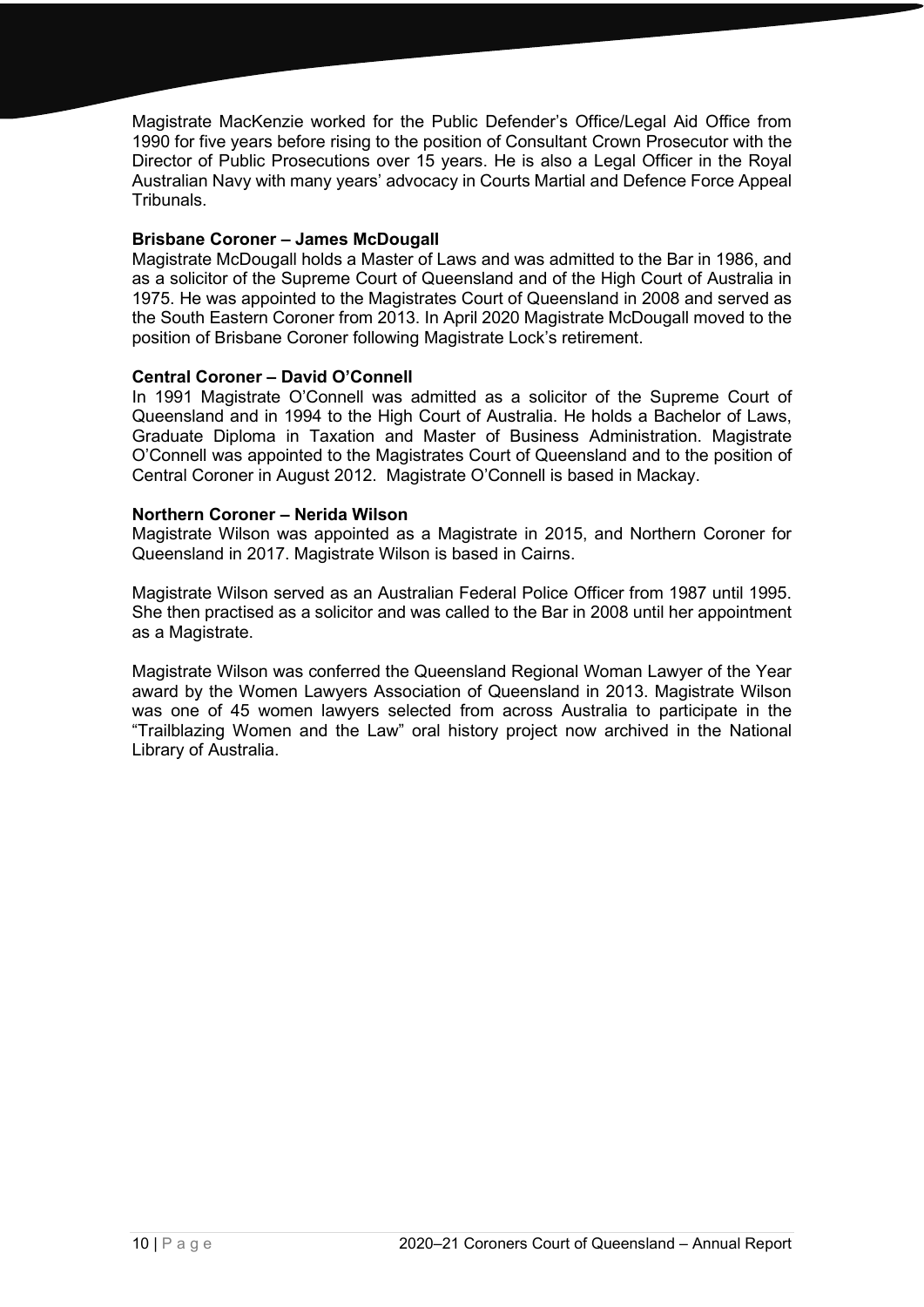# <span id="page-10-0"></span>Our Registrars

*A coronial registrar and deputy registrar based in Brisbane triage deaths from an apparent natural cause, review potentially reportable deaths and provide telephone advice to clinicians about whether to issue a cause of death certificate. The registrars operate under a delegation from the State Coroner to manage these matters.*

#### **Coronial Registrar – Ainslie Kirkegaard**

Ainslie Kirkegaard is the inaugural Coronial Registrar of the Coroners Court of Queensland. This is a unique judicial registrar role designed to triage deaths reported daily across Queensland.

Ainslie has held this role since early 2012 and previously held the positions of Counsel Assisting the Deputy State Coroner and Director, Office of the State Coroner. Ainslie became a part of the Queensland coronial system in 2008, bringing more than 15 years' experience in policy and legislation development in the health, education, and justice portfolios, with specialist expertise in coronial and health regulatory law and policy.

Having been appointed as an Acting Magistrate since April 2015, Ainslie now also relieves as coroner when required.

#### **Deputy Registrar – Dr Don Buchanan**

Dr Buchanan commenced with the CCQ in September 2019 as part of the Registrar Support Team as Deputy Registrar which is funded until June 2021. He has considerable experience with the coronial jurisdiction having provided clinical advice to the coronial system over many years in his role as a Forensic Medicine Officer with the Clinical Forensic Medicine Unit. Dr Buchanan holds dual qualifications in medicine and law and is an admitted legal practitioner.

#### **Acting Deputy Registrar – Alana Martens**

Alana Martens has been Counsel Assisting at CCQ for more than seven years. Alana has considerable advocacy experience having appeared as Counsel Assisting for a number of high profile health care related inquests. Alana has worked in a variety of roles in health law including at the Office of the Health Ombudsman, acting on behalf of medical and nursing staff in inquests and disciplinary proceedings and acting on behalf of families in medical negligence claims and inquests.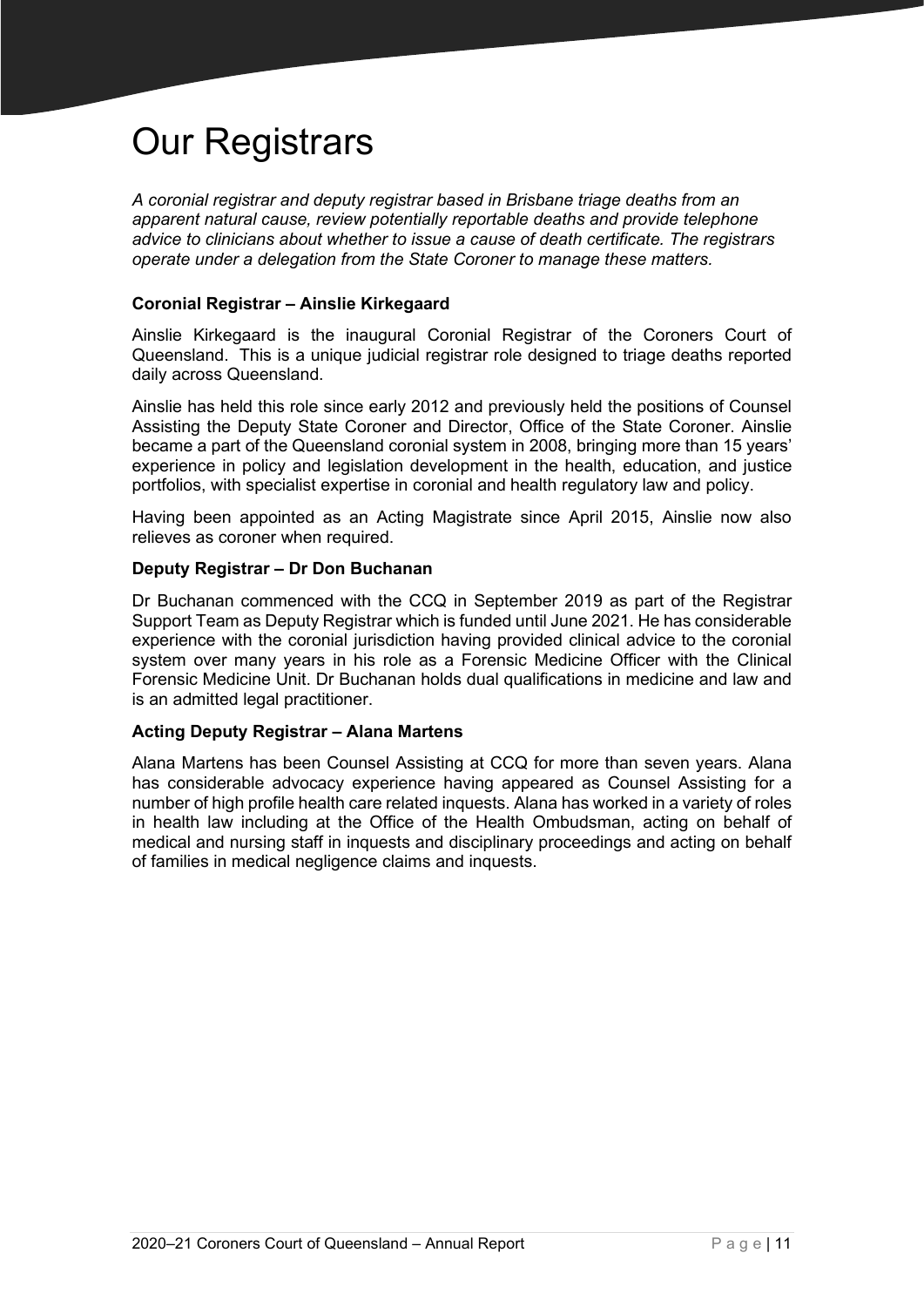# <span id="page-11-0"></span>Queensland's Coronial System

*The Coroners Court of Queensland (CCQ) provides Queenslanders with a consistent and coordinated system to review deaths that are sudden or unexpected or occur in custody, police operations, or in care.*

#### **Our purpose and functions**

Not all deaths that occur in Queensland are reportable; only those considered to warrant scrutiny by virtue of the nature of the incident that triggered the death or due to the deceased person's particular vulnerability are reportable and investigated<sup>[1](#page-11-1)</sup>. Coroners are responsible for determining whether a death referred is reportable or not.

Queensland's coronial jurisdiction operates in accordance with the functions outlined the *Coroners Act 2003* (Coroners Act). Broadly, the Coroners Act provides for a coronial system and other purposes as represented below:



Once a death is reported the process of investigating the circumstances of the death commences. Coroners are required to establish (if possible) who the deceased person was, when, where, and how they died, and the medical cause of the death. A coronial investigation is an independent, impartial, open and transparent inquisitorial process.

Where an inquest is held coroners consider whether the death may have been preventable. Coroners can make comments and recommendations about systemic or policy or procedural changes that could contribute to improvements in public health and safety, or the administration of justice, or prevent or reduce similar deaths in future. Coroners are prohibited from making a finding that someone be held criminally or civilly liable for a death.

#### **Our partner agencies**

The coronial jurisdiction is multidisciplinary supported by our two key coronial partner agencies: Queensland Police Service (QPS) and Queensland Health (QH).

#### **Queensland Police Service** (QPS)

QPS officers attend the scene of the death and obtain information from family, friends and witnesses and assist during a coronial investigation. Management of coronial processes on a state-wide basis within the QPS is coordinated by the Coronial Support

<span id="page-11-1"></span><sup>&</sup>lt;sup>1</sup> Refer to Appendix 1 for further information about the types of reportable deaths.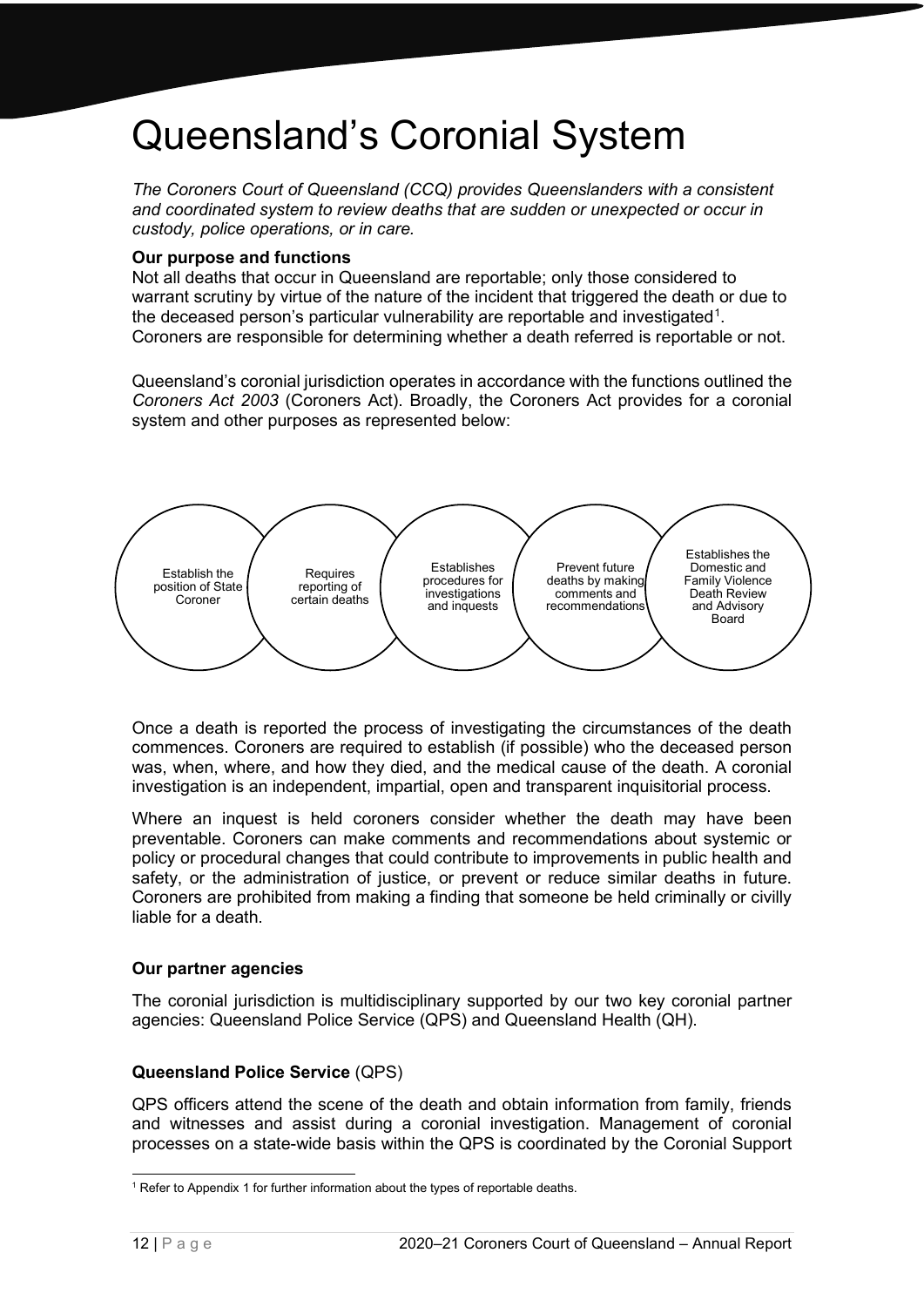Unit (CSU). CSU officers are co-located within most CCQ offices and at the Coopers Plains mortuary, where they attend autopsies and liaise with forensic pathologists and mortuary staff. The Disaster Victim Identification Squad is also part of the CSU and are responsible for the removal and identification of deceased persons from mass fatalities, air, and natural disasters.

#### **Queensland Health** (QH)

QH Forensic and Scientific Services (QHFSS) provides coronial mortuary, forensic pathology and toxicology and coronial nursing services for cases delivered out of the QHFSS complex in Brisbane. Coronial autopsies are performed in QHFSS mortuaries which are located in Brisbane (Coopers Plains), Gold Coast University Hospital, Toowoomba Hospital, Rockhampton Hospital, Townsville Hospital and Cairns Hospital.

Coronial Family Services, also based at the QHFSS, complex provide information and counselling support to relatives of deceased, work through objections to autopsies, organ and tissue retention and inform families of postmortem examination findings.

Forensic Medicine Officers (FMO) within the Clinical Forensic Medicine Unit (CFMU) provide independent clinical advisory services, including toxicology interpretation, expert opinions and advice about issues requiring further investigation. FMOs are based in Brisbane, Southport and Cairns.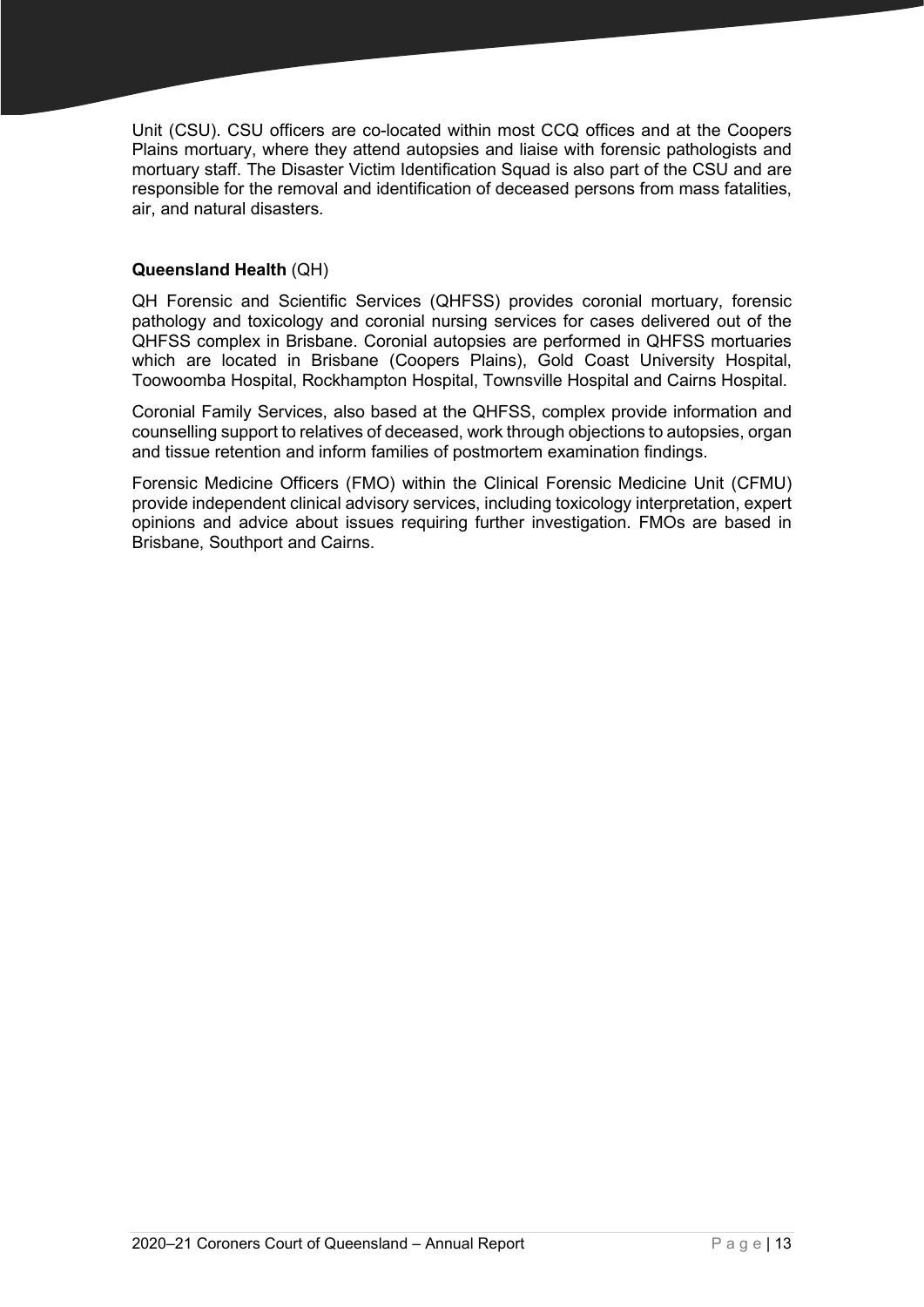### <span id="page-13-0"></span>Governance and Structure

*The CCQ registry is part of DJAG and sits within the Magistrates Courts Service (MCS). The CCQ provides registry, administrative, legal and research support to coroners and registrars across the State, is a central point of contact for bereaved families and friends and provides publicly accessible information to the community about coronial matters.* 

At 30 June 2021 under the leadership of Director, Ms Raelene Speers, the CCQ comprised 58 staff members. The Court is comprised of positions ranging from the Administrative Officer (AO) level to the Senior Officer (SO) level, as well as staff in the Professional Officer (PO) stream.

Court staff are located within one of four regional offices, either in Brisbane, Southport, Mackay or Cairns and work in a team-based structure to support coronial investigations and/or the administrative functions of the Court.

Members of the CCQ are aligned to one of four streams which are each led by a senior manager (either AO8 or PO6).

#### **Business Services:**

Supports the corporate governance and operation of the Court through finance, information technology, data collation, communications, information release, human resources, burials assistance and contract management functions.

#### **Operational Services:**

Comprises officers who work closely with coroners and liaise with families and other stakeholders to case manage coronial investigations. There are eight team-based coronial teams who support each of the coroners and registrars. There are three Coronial Support Coordinators who provide management support to Operational Services based on regional location and/or team.

#### **Legal Services:**

In-house lawyers (known as counsel assisting) assist coroners in their investigations by providing legal advice on case files, preparing matters for inquest, as well as appearing as counsel assisting at inquests.

#### **Domestic and Family Violence Death Review Unit:**

Provides specialist advice and assistance to coroners in their investigation of domestic and family violence related homicides and suicides as well as deaths of children who were known to the child protection system prior to the death. The unit also provides secretariat support to the Domestic and Family Violence Death Review and Advisory Board.

The **Senior Leadership Team,** consisting of a senior manager from each stream, meets regularly to raise and examine any issues arising within the investigative and business functions of the Court; reviews court policies and procedures to ensure continued effectiveness; identifies training and professional development needs of court staff; discusses workload issues and progresses major projects. The Senior Leadership Team reports regularly to the Director.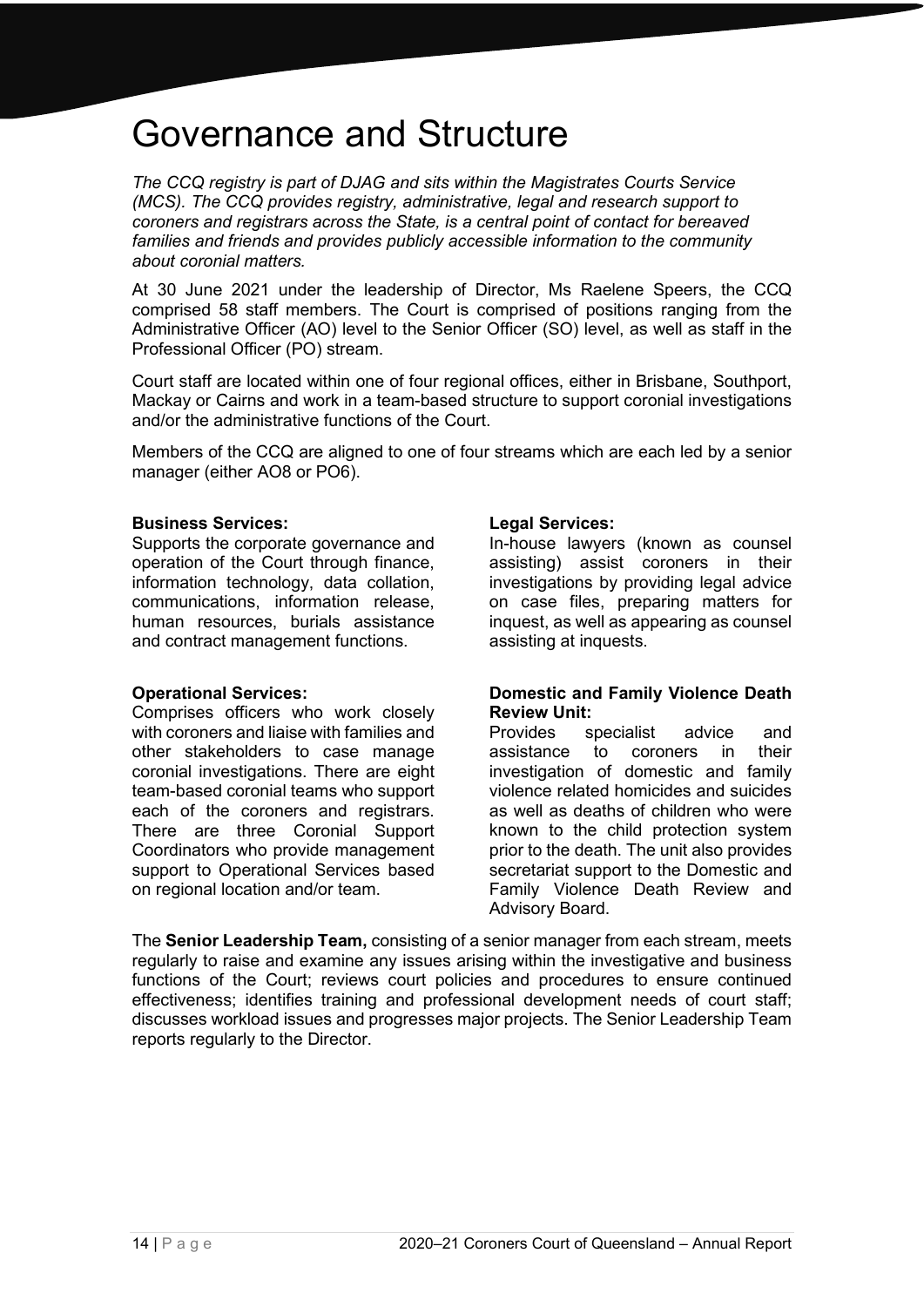### Senior Management Organisational Structure



Workplace Profile

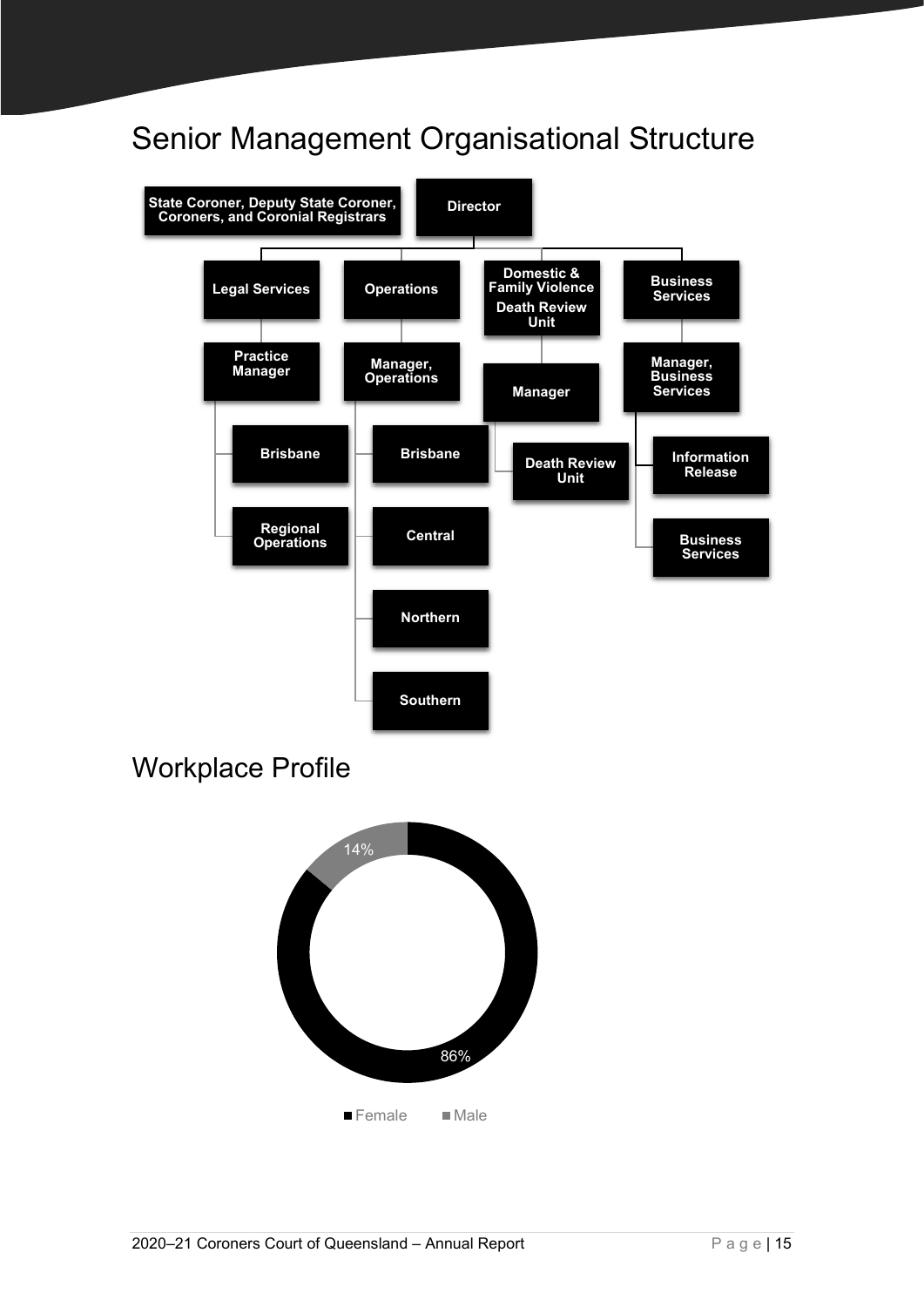### <span id="page-15-0"></span>Reforming our coronial system

*During 2020–21 the Court continued to focus on the planning and implementation of recommendations made in the (QAO) report[2](#page-15-1) . The audit assessed the performance of the three key agencies involved in delivering coronial services; DJAG (through the CCQ), the QPS and QH, and the support provided by these agencies to coroners and families.*

#### **Performance Review**

The audit report noted that the Queensland coronial system is complex, with each agency playing a key role in supporting coroners in investigating and helping to prevent future deaths. The coronial system was described as "under stress and is not effectively and efficiently supporting coroners or families". The report acknowledged the dedication and goodwill of its staff and partner agencies in supporting coroners and families. To improve the delivery of coronial services and the support provided to coroners and families, the QAO report made seven recommendations<sup>[3](#page-15-2)</sup> which were accepted by all agencies.

#### **Framework for action**

Government has supported and invested in coronial services over the last few years with the allocation of six additional full-time equivalent (FTEs) for CCQ in 2017–18. In June 2019 as part of the 2019–20 budget the Government provided additional funding for coronial services of \$3.9 million over the next four years, including \$474,000 per annum ongoing (permanent increase) as well as 11 temporary FTE positions (for DJAG, QPS and QH). A further \$0.963 million was allocated in the 2020-21 budget to continue implementation of reforms through to 30 June 2021.

As part of the 2021-22 Budget, the Department of Justice and Attorney-General (DJAG) was allocated recurrent funding from 2021-22 and permanent FTE for seven positions in the Coroners Court of Queensland.

<span id="page-15-1"></span><sup>2</sup> Delivering Coronial Services – Report 6: 2018-19 [https://www.qao.qld.gov.au/reports-resources/delivering](https://www.qao.qld.gov.au/reports-resources/delivering-coronial-services)[coronial-services](https://www.qao.qld.gov.au/reports-resources/delivering-coronial-services)

<span id="page-15-2"></span> $3$  Refer to Appendix 2 for the complete list of recommendations made in the QAO report.

These positions and funding will ensure long-term sustainability of critical reforms implemented over several years to strengthen Queensland's coronial system.

In addition, a further \$1.422 million was allocated to DJAG in 2021-22 to support the coronial investigation and inquest into the deaths of Hannah Clarke and her three children Aaliyah, Laianah and Trey Baxter.

The Coronial Services Governance Board[4](#page-15-1) (the Board) has been driving implementation of the recommendations, progressing long term solutions to current system pressures to deliver coronial services more effectively and efficiently into the future. The Board is supported by a Project Director who, with members of the QPS and QH, provides secretariat, policy, and research assistance.

Four priority areas for action which align with the recommendations are being implemented over three financial years.

This reporting period marked phase 3 of the reform process.

- Phase 1 (2018-19): Planning our approach
- Phase 2 (2019-20): Designing a responsive system
- **Phase 3 (2020-21): Sustainability for the future**

<sup>4</sup> The Board consists of the State Coroner, the Deputy State Coroner, the Chief Forensic Pathologist, and other senior representatives from the QPS, Queensland Treasury and the Department of the Premier and Cabinet.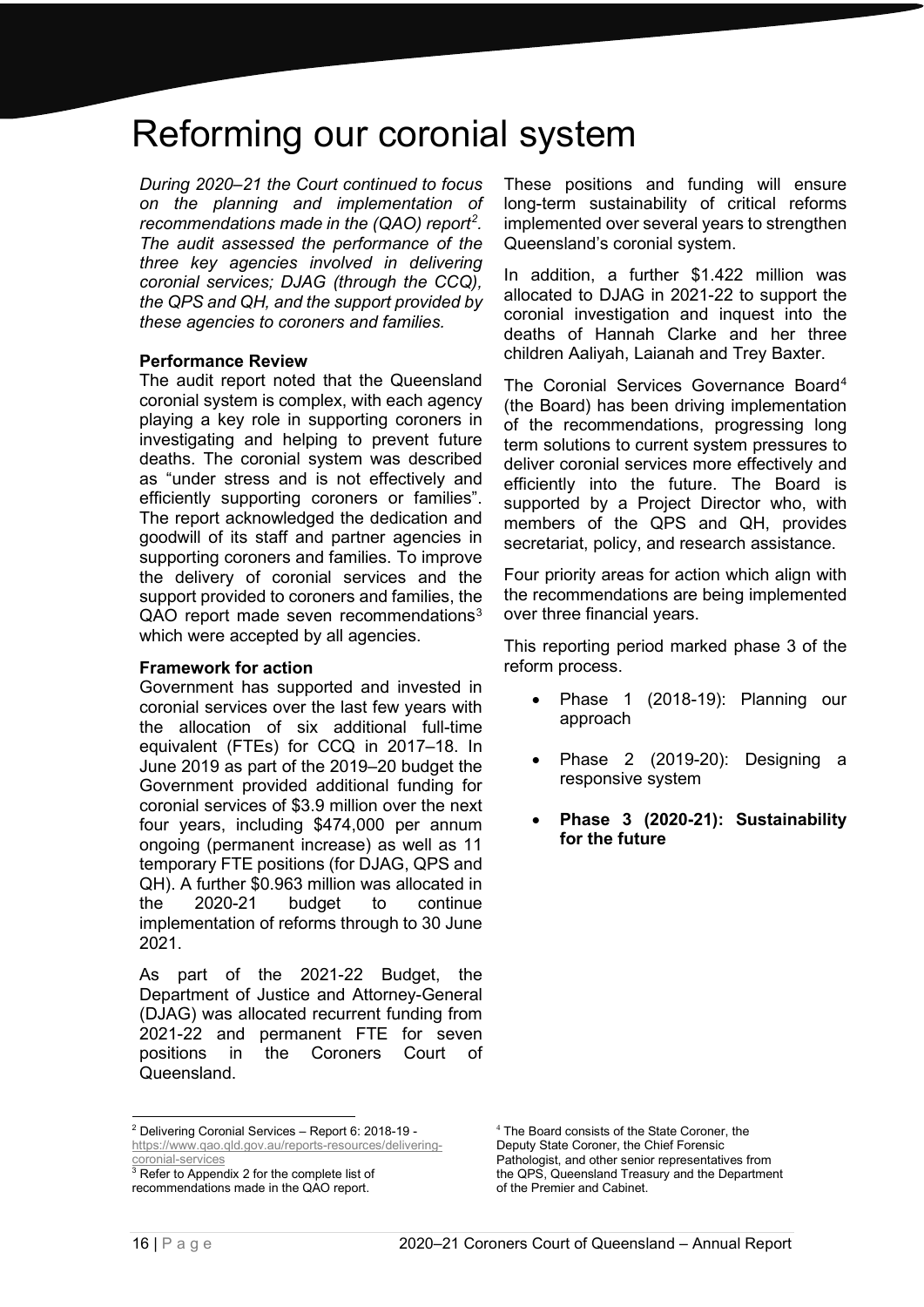# <span id="page-16-0"></span>Coronial Services Governance Board

The Coronial Services Governance Board (the Board) was established in late 2018 in response to the to the Queensland Audit Office (QAO) in *Delivering Coronial Services* (Report 6: 2018-19) (the Audit Report). The QAO report identified a stressed coronial system unable to effectively respond to current and future demand and made seven recommendations to: improve systems and legislation underpinning coronial services; improve processes and practices across the responsible agencies; and establish effective governance arrangements.

To ensure the recommendations were addressed in a coordinated manner, and improve overall coronial system governance, in late 2018 the responsible agencies established the Board.

The Board is chaired by the Deputy Director-General, Justice Services, DJAG. Membership includes the State Coroner, Deputy State Coroner, Chief Forensic Pathologist, and senior officer representatives from the DJAG, QH, QPS, the Department of the Premier and Cabinet (DPC), and Queensland Treasury (QT).

The Board has directed implementation of the QAO recommendations targeting **four priority areas for action** phased over three financial years until 30 June 2021:

| <b>Enhanced triaging</b><br>practices | <b>Strengthened case</b><br>management, legal<br>and counselling<br>supports | <b>Enhanced</b><br>structural<br>supports | <b>Driving system</b><br>innovation |  |
|---------------------------------------|------------------------------------------------------------------------------|-------------------------------------------|-------------------------------------|--|
| Phase 1 (2018 - 19)                   | <b>Planning our approach</b>                                                 |                                           |                                     |  |
| Phase 2 (2019 - 20)                   | Designing a responsive system                                                |                                           |                                     |  |
| Phase 3 (2020 - 21)                   | <b>Sustainability for the future</b>                                         |                                           |                                     |  |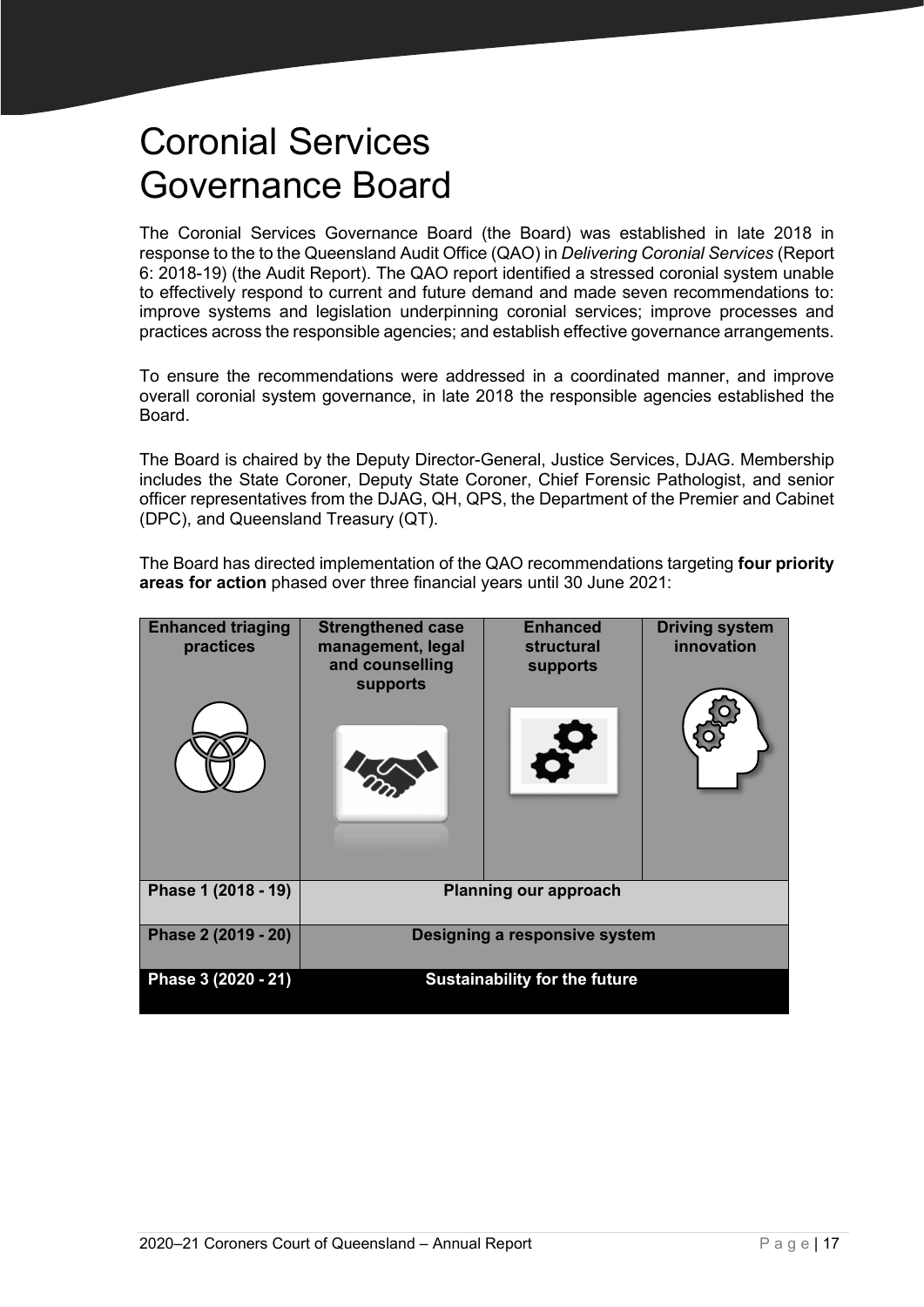#### **Sustainability for the future 2020-21**

This period has involved consolidation of reforms implemented over the last three years, and planning for longer-term strategies to ensure the continued strengthening of Queensland's coronial system. Steps taken remain informed by the matters identified in the QAO report, particularly the need for system-wise cohesion with strong governance mechanisms to support leadership, accountability, planning and reporting across the system.

With the QAO clear criteria, the Board has committed to a more integrated approach to managing and operating the coronial system in the following significant ways:

#### *New permanent governance arrangements*

The Board is transitioning from its QAO report focus to long term governance arrangements with responsibility for supporting the State Coroner's statutory functions in coordinating the coronial system and monitoring and managing system performance. As such, the Board's existing governance structure needs to alter to accommodate the new period.

The Board acknowledges the achievements delivered since the QAO report and the need for continued oversight to maintain and build upon system improvements. The Board recognises that the efficient and effective delivery of coronial services requires whole-of-system thinking, management and integration.

In May 2021, the Board endorsed terms of reference underpinning a new way forward to meet this change in focus. The new arrangements are:

*Coronial System Board* - chaired by the State Coroner. The new Coronial System Board will commence in July 2021. Membership will consist of senior leaders from the DJAG, QH, and the QPS. The Board will provide strategic direction, enhance partner collaboration, and oversight end to end system performance.

*Coronial System Coordination Group* chaired by the Deputy State Coroner, will operationalise the Board's priorities to deliver improved services to families and the community. Membership is from senior departmental officers from partner agencies.

Both entities support the State Coroner's functions regarding co-ordination, administration, and efficient operation of the coronial system.

#### **Coronial Services System Delivery Framework 2021-2025**

A key sustainability action has been the development of the Coronial Services System Delivery Framework 2021- 202[5](#page-17-0)<sup>5</sup> (the Framework). The Framework provides the overarching strategic charter for agencies delivering coronial services with its aim of facilitating a co-ordinated system putting families at its centre.

Designed in early 2021, through a series of strategic conversations and cross-agency workshops, the Framework explains the partnership approach that underpins the coronial system and sets out its vision, purpose, and partnership principles.

#### **Vision**

Coronial services that partner to deliver independent, family-centred, and timely investigations.

#### **Purpose**

Independent death investigation providing answers to families and informing the community about death prevention to advance public health and safety.

#### **Shared approach**

Coronial services operate as an interconnected and interdependent system. Each partner has specialist skills and expertise applying at different stages in the coronial process. Together we:

- Commit to operating as a single coronial system using our shared principles.
- Pursue Commit to operating as a single coronial system using our shared principles.

<span id="page-17-0"></span><sup>5</sup> Coronial Services System Delivery Framework

<sup>2021-</sup> 2025 Coronial Service System Delivery Framework 2021-2025 (courts.qld.gov.au)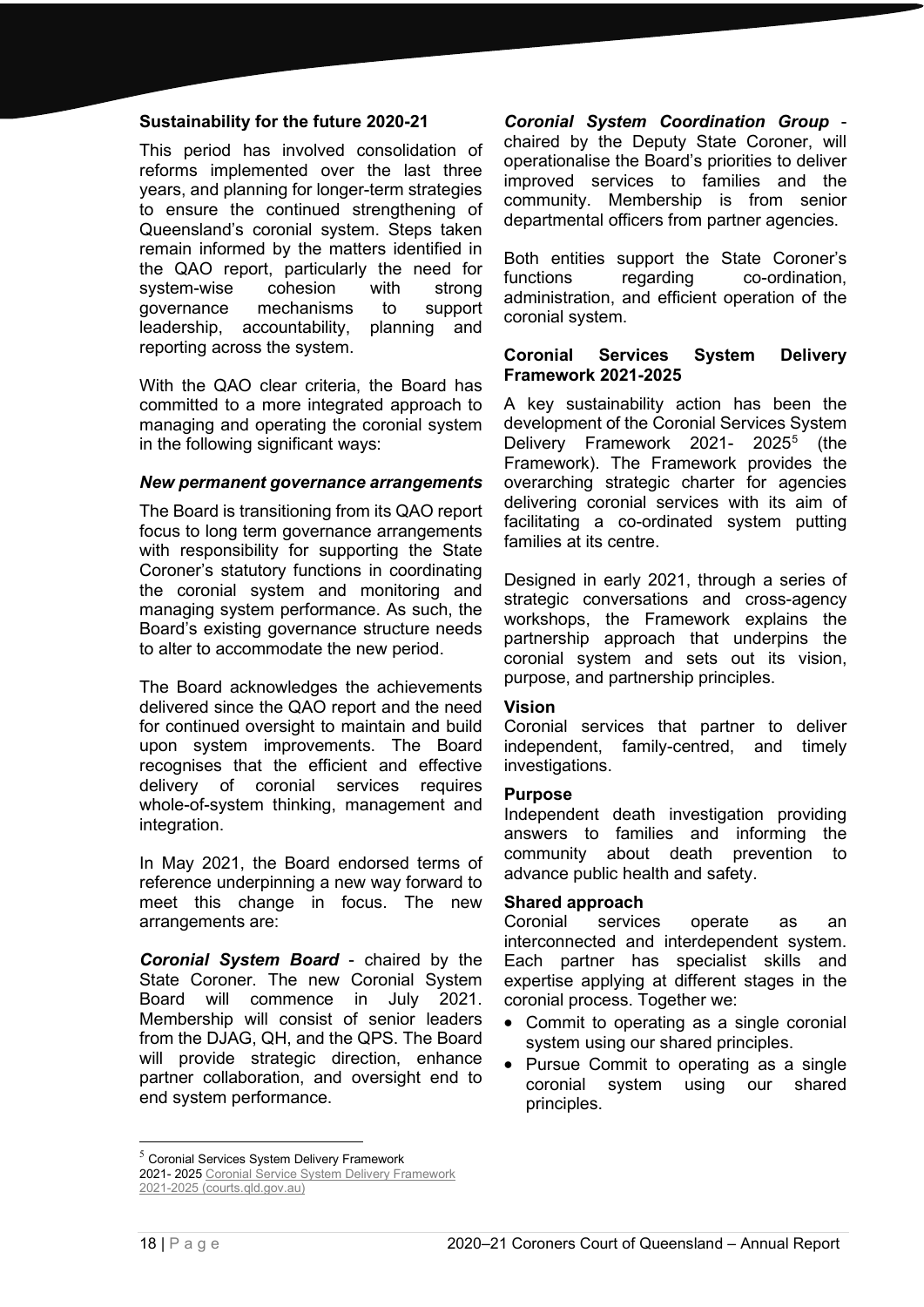- Optimise available resources with integration, innovation, and continual improvement. Collaborate with openness and integrity; working to remove organisational barriers.
- Recognise the strength and resilience of families from all social and cultural

#### **Partnership principles**

backgrounds and their diverse service needs.

• Communicate with families in a sensitive, aware, and empathetic way – respectful of loss and trauma.

The coronial system multidisciplinary approach is underpinned by five shared commitments (partnership principles):

- **Family Centred** Families are the focus of the Queensland coronial system. Families contact with the system follows tremendous loss. The system engages with families, seeking answers, at a significantly vulnerable time. Our system directly affects them, and any decisions and actions taken, are to have families as the first consideration.
- **Collaboration** All partners work together in the best interests of the coronial system. This collective approach is underpinned by collegial consultation and communication between all partners and acknowledges the effectiveness of the Queensland coronial system is a shared responsibility.
- **Respect** The Queensland coronial system provides respectful and compassionate services. Delivered services acknowledge the diversity of the Queensland community, and the inherent trauma connected with loss of a family member.
- **Excellence**  The Queensland coronial system delivers timely, expert, independent and professional coronial services to families and the Queensland community.
- **Innovation –** Through continuous improvement the Queensland coronial system will deliver contemporary and responsive coronial services.

This is an important system planning document, providing a strategic framework for multidisciplinary coronial services delivery to ensure family focus, sustainability, and performance.

The Framework was endorsed by the Board at its April 2021 meeting, noting the new governance entities will use it to guide the direction of the coronial system over the next five years.

#### **QAO Report – Key reform achievements**

Over the last three years, significant reform to Queensland's coronial system has resulted in a system with enhanced coordination and a transformation agenda.

Key achievements include:

• Stronger governance arrangements to support leadership, accountability, planning, reporting, and resourcing across the coronial system;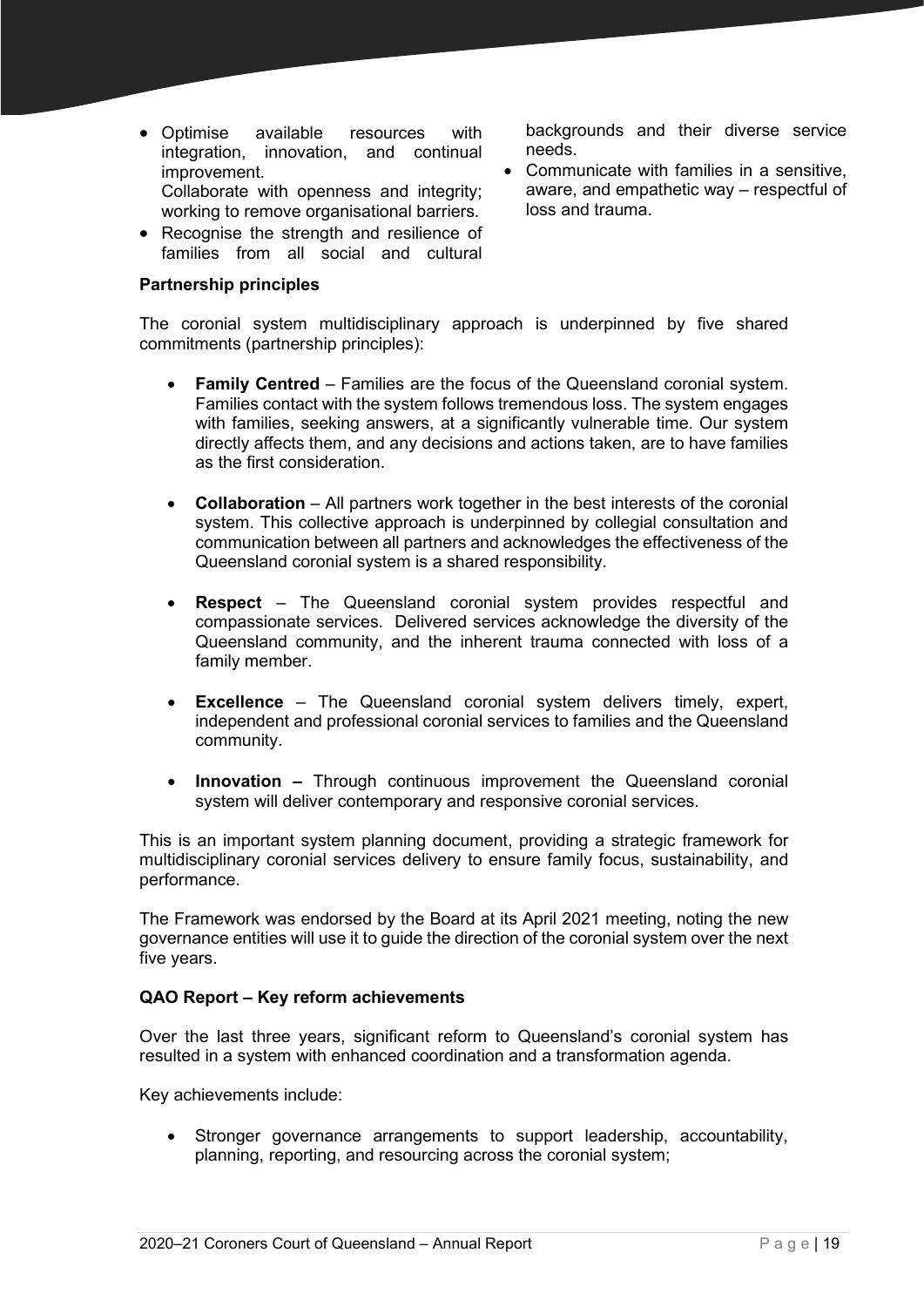- Development of the Coronial Services System Delivery Framework 2021-2025 (the Framework), which creates a uniform sense of partnership purpose and high-level system strategic direction;
- Development of the QH led Regional Coronial Services Plan, which aims include improving forensic pathology services for regional areas;
- Establishment of a second coronial registrar cross-agency team to triage apparent natural causes deaths, with permanent funding secured for DJAG triage team staff**;**
- Additional coronial counsellors appointed to support families in the critical initial stages of a death investigation;
- Legislative amendments to enable preliminary examinations to reduce unnecessary contact with the coronial system;
- CCQ internal enhancements to its case management practices and leadership structure, with permanent funding secured for key staffing roles;
- Improved monitoring and management of government undertakers and the funerals assistance scheme; and
- Reduction in case backlogs (investigations older than 24 months) in the last three years.

Significant progress has been made, with four of the seven QAO recommendations fully completed. However, parts of three recommendations are still open. While a range of actions have been taken over the three-year cycle to address the remaining open recommendations, ongoing actions and strategies need to be enacted to fully realise the intent of the QAO recommendations.

The open recommendations are also central to considerations about modern coronial services delivery – relating to demand and case management, support for families and identifying funding and resourcing needs. These recommendations and considerations carry over for progression under the guidance and oversight of the newly constituted Coronial System Board.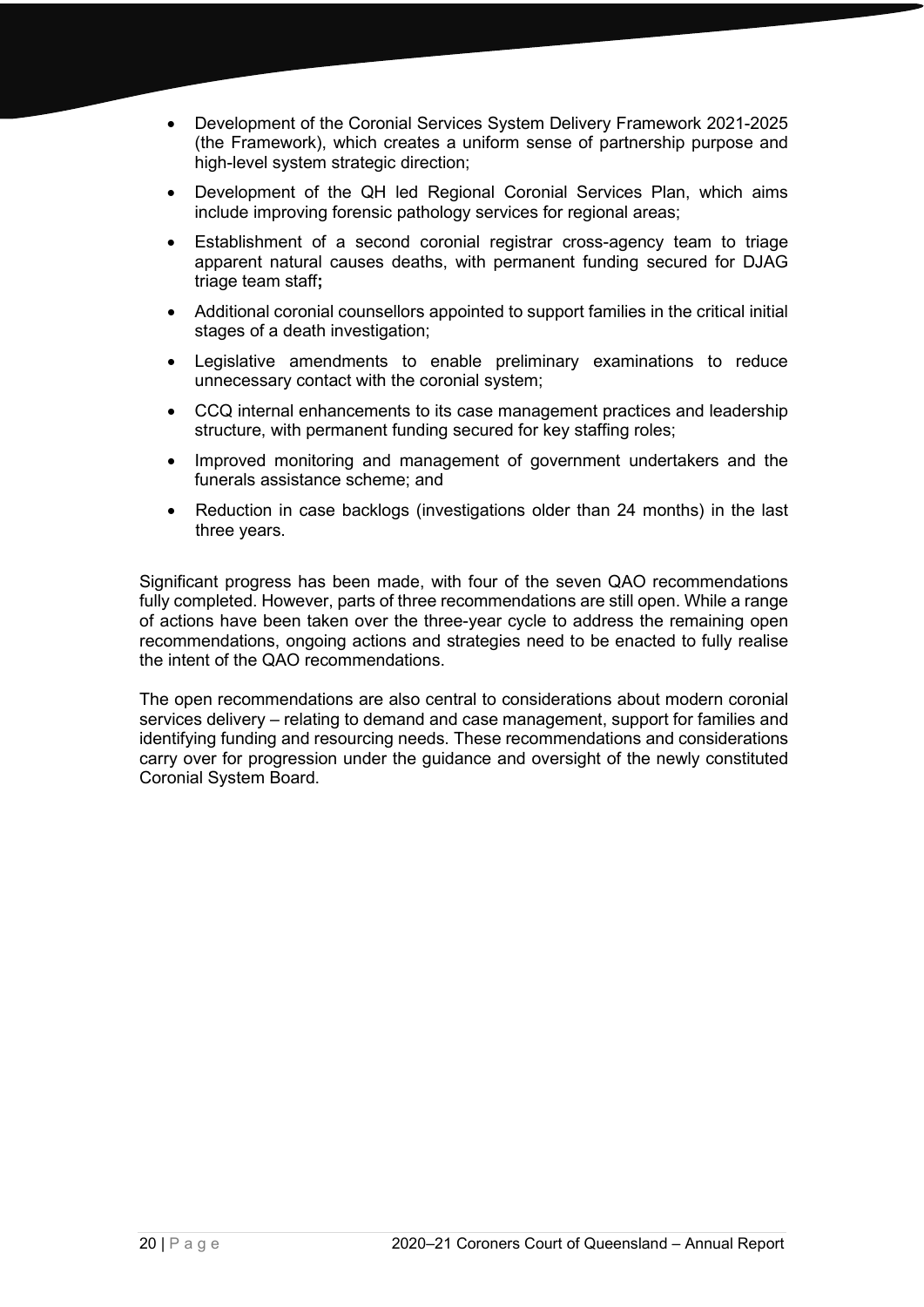# <span id="page-20-0"></span>Achievements 2020-21

#### **Second Coronial Registrar**

In the June 2021-22 State Budget, Department of Justice and Attorney-General (DJAG) received recurrent funding for case and demand management initiatives commenced in response to the QAO report. Significantly, funding was allocated to DJAG, to make permanent its temporary second coronial registrar and support team triaging all adult apparent natural causes deaths (which represents a significant percentage of deaths reported to the court each year).

The trial commenced in September 2019 and assists with reducing service demands and importantly, ensures bereaved families avoid unnecessary contact with the coronial system.

#### **CCQ For You**

In March 2021 staff members in the CCQ For You working group commenced monthly meetings to facilitate training and professional development sessions for CCQ. All staff were provided with the opportunity to complete an online survey designed to gain insight on what they would like to see occur as future training. During the reporting period The CCQ For You working group has successfully implemented several information, training, and development sessions for CCQ staff.

#### **Centre of Excellence (CoE)**

In May 2021 the Centre of Excellence was launched for the Brisbane Magistrates Court (BMC) and CCQ. Five registries from across Queensland have been selected to take part in the project which includes BMC, CCQ, Cairns Magistrates Court, Maroochydore Magistrates Court, and Ipswich Magistrates Court. The CoE is about working with intention on the way that registry operates by utilising the High Performing Team (HPT) Model with the goal of ultimately showing what excellence in registry practice looks like. The focus is on leadership, relationships, and practices.

#### **DJAG Divisional Awards**

The Justice Services Divisional Awards were held on 6 May 2021 and recognised the innovative work of both individuals and teams. The CCQ received three nominations, including an individual staff nomination and nominations for the Funeral Assistance Scheme and Registrar Support Team.

The Registrar Support Team was nominated for their project work to deliver a new version of the Coroners Case Management System (CCMS) working collaboratively with key stakeholders in CCQ and Information Technology Services (ITS). The teamwork and successful deployment of the project was highly recognised within DJAG and via the CCQ Feedback email address from families, funeral directors, and coronial nurses.

#### **COVID-19 and CCQ**

Despite the continuation of these unique events the CCQ continued to finalise findings, focused on the backlog of cases, and achieved clearances rates above 100 per cent. As a result, the Court reduced the backlog indicator and exceeded its performance target at the end of the reporting period for a third year in a row.

The pandemic disrupted regular clinical education forums that the Coronial Registrar and Acting Deputy Registrar present to a variety of stakeholders. Although the disruptions were ongoing, 13 presentations were completed within the reporting period.

The Court acknowledges the engagement, professionalism and efforts displayed by staff in response to the COVID-19 pandemic and managing the ongoing changes and transition while maintaining high-quality services and focusing on delivering outcomes for families and coronial stakeholders.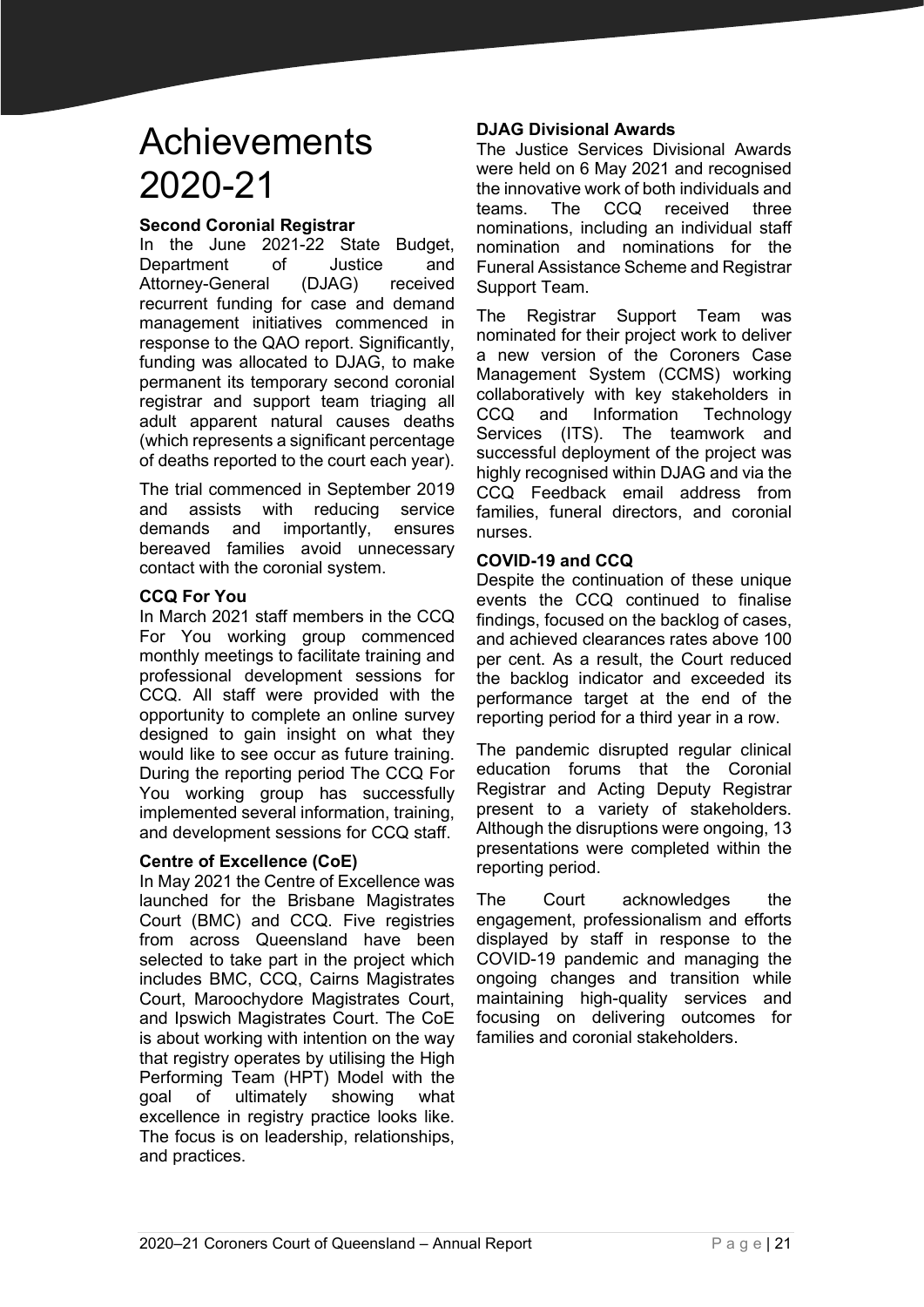#### **State Coroner's Guidelines – s14 of the Coroners Act**

One of the State Coroner's functions is to issue quidelines $6$  about the investigation of deaths and other matters under the Coroners Act. These guidelines are issued with the objective of ensuring best practice in the coronial system and the State Coroner must consult with the Chief Magistrate before issuing any guidelines or amendments to guidelines.

During the reporting period guidelines were reviewed and updated in relation to *Chapter 4: Dealing with bodies*, specifically the management of therapeutic family viewings, and organ donors post-retrieval.

The revised section of the guideline reinforced the underlying principle that therapeutic family viewings are to be facilitated as compassionately as possible and without requiring coronial authorisation or a police presence, except where the death is suspicious or where there is a family dispute. It also clarified that police attendance is not necessary following donor organ retrieval.

These two issues had been problematic at some hospital sites. Minor amendments were also made to reflect that hospital records are now increasingly kept in electronic rather than paper format.

#### **Funeral Assistance Scheme**

An extensive project to review the Funeral Assistance Scheme (formerly known as the Burial Assistance Scheme) was completed in response to the QAO recommendation to *"tighten the approval process for funeral assistance applications"*. The enhancements to the Scheme were informed by an in-house project which involved extensive consultation with stakeholder groups across the State, as well as an independent cost-benefit analysis commissioned by the Court. Changes to the Scheme have been designed to streamline application timeframes for applicants, reduce processing time/workloads for registrars (use of less

forms that capture more relevant information), target cost-recovery actions and enhance internal reporting. The review also resulted in formalised policy and operational procedures, with a number of enhancements including centralised decision-making processes to increase fairness and consistency.

Following a successful year since release, the second version of the renewed Funeral Assistance Scheme is currently being drafted and is scheduled to be rolled out following the reporting period.

#### **Government-contracted undertakers (GCUs)**

The CCQ delivered a contract<br>management plan for government management plan for government undertakers in response to the QAO recommendation to improve the performance monitoring and management of GCUs. Some of the key works included:

- engaging an independent analyst to develop a business case to identify more efficient ways to manage transactions with GCUs and enhance internal monitoring processes;
- completing an internal review of contract management processes;
- developing a new contract management framework, inclusive of a new complaints management framework, a voluntary trial assurance program co-designed with industry, and proactive monitoring and reporting on existing performance measures under standing offer arrangements;
- commencing site visits with GCUs; and
- delivering the first stage of a new eInvoicing portal in partnership with the Registry of Births, Deaths and Marriages and the Digital Transformation Unit.

In the next reporting period, the CCQ will continue to review and improve the trial assurance program, with a review of the program to be completed prior to the end of 2021.

<span id="page-21-0"></span><sup>&</sup>lt;sup>6</sup> The State Coroner's Guidelines can be accessed at: [https://www.courts.qld.gov.au/courts/coroners](https://www.courts.qld.gov.au/courts/coroners-court/about-coroners-court/resources-and-legislation)[court/about-coroners-court/resources-and-legislation](https://www.courts.qld.gov.au/courts/coroners-court/about-coroners-court/resources-and-legislation)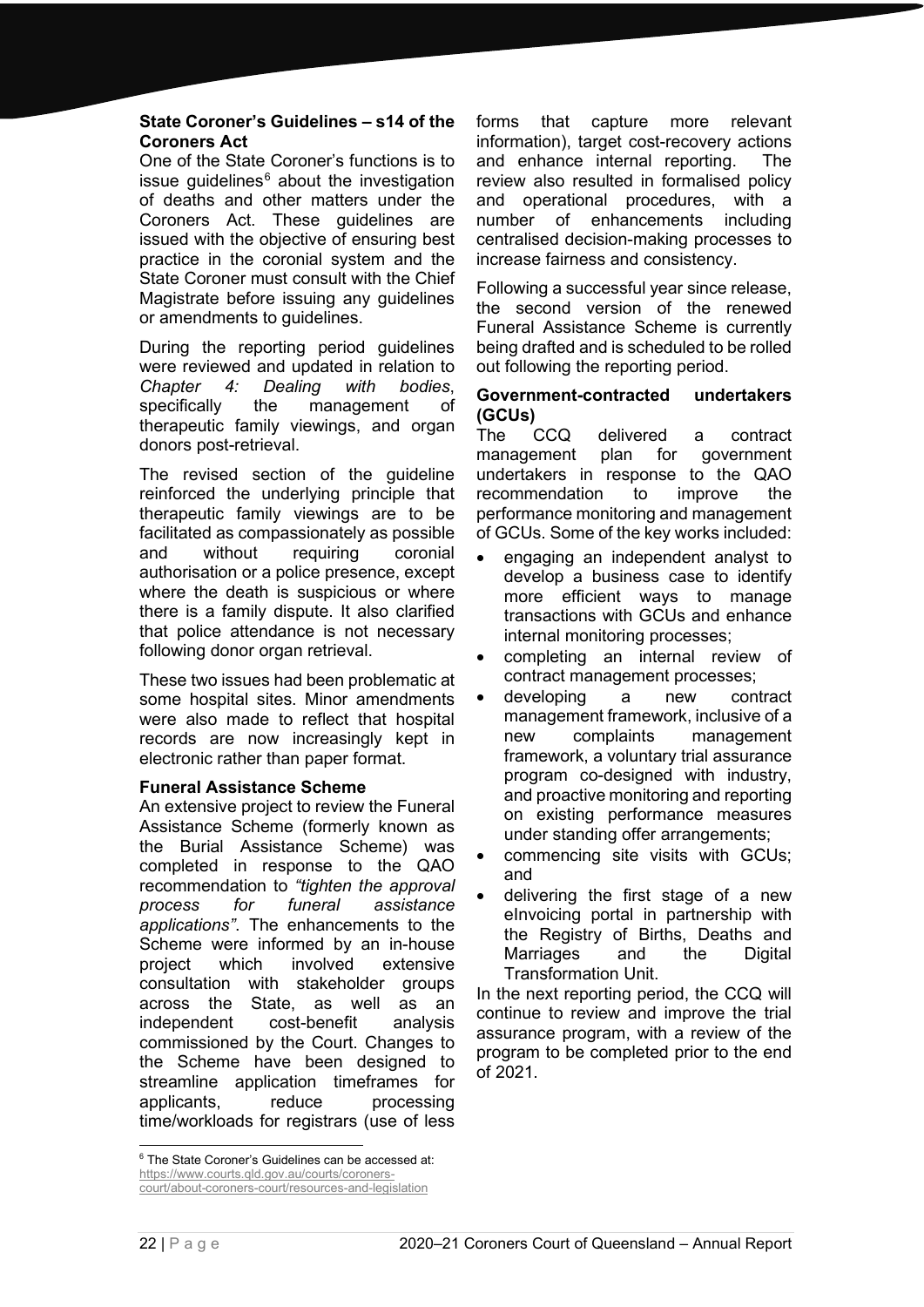# <span id="page-22-0"></span>Coronial Performance

*The performance measures for the coronial jurisdiction align with the national benchmarking standards outlined in the Report on Government Services. Coronial performance is measured by reference to a clearance rate and a backlog indicator.* 

#### **Clearance rates**

During 2020–21, a total of **5,714 deaths were reported to the CCQ** for investigation with **5,845 cases finalised**. The Court achieved a **clearance rate of 102.29%**. This is the third consecutive year the CCQ accomplished a clearance rate above 100% meaning more cases were finalised than were lodged.

#### **Backlog indicator and pending cases**

Coroners are aware that delays in finalising coronial matters can cause distress for families. However, the finalisation of a coronial investigation can be dependent on<br>other agencies completing their other agencies completing their investigative processes such as the completion of autopsy, toxicology and police reports, or the Court may be required to await the outcome of criminal proceedings.

Numerous strategies to reduce the backlog of matters (cases more than 24 months old) were carried out during the past year. As a result, during the reporting period the CCQ continued to maintain the **backlog indicator at 14.18%.** This is the lowest backlog percentage achieved by the Court in the previous four years. The **overall number of pending cases (2,348 down from 2,378 in the previous reporting period) also declined**.

#### **Not reportable matters**

Following a review of medical records and circumstances of death, many matters reported to the Court are found to be not reportable within the terms of the Coroners Act, or reportable but not requiring autopsy or further investigation. Of the deaths finalised during 2020–21, **2,171 were found to be not reportable** within the meaning of section 8(3) of the Coroners Act. These matters are included in the Court's lodgement figures as significant work is involved in determining whether these matters are reportable or whether a death certificate can be authorised. This work can involve reviewing medical records, discussing the death with treating clinicians and family members, and obtaining advice from the CFMU.

#### **How deaths are reported**

The Court receives reports of death by police (Form 1) or by medical practitioners (Form 1A). The Court also receives 'Other' reports of deaths for review and investigation, which can include phone calls from medical practitioners, funeral directors, or aged care facilities, directly from family who may have concerns, missing person reports/advice, child death advice/ notifications and since 1 July 2019 directly from the NDIS.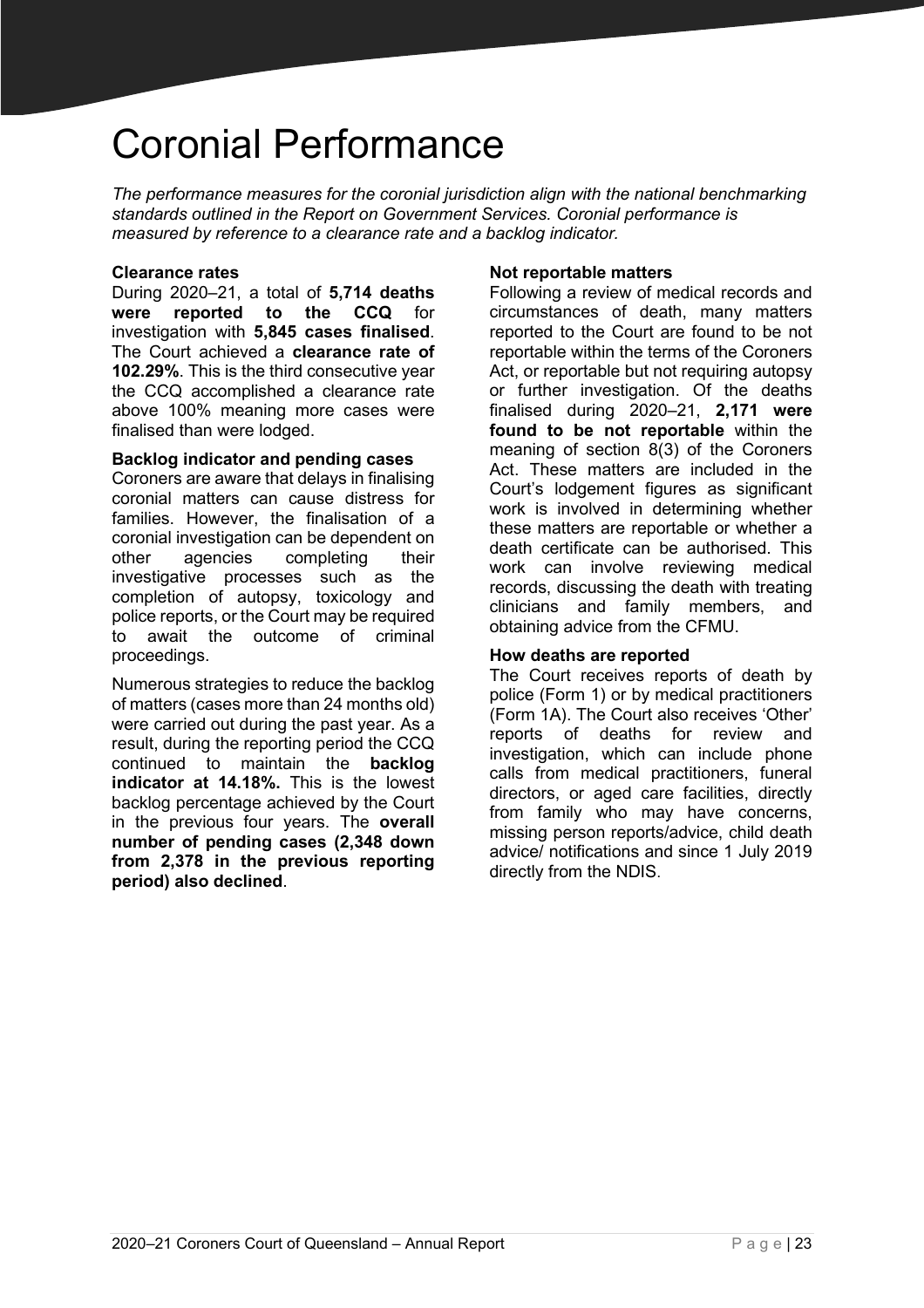



Form 1 Form 1A Other

#### **Table 1 - Performance figures from 2015–21**

| Year         | ◡<br><b>Cases</b><br>reported | <b>Percent</b><br>change | Cases<br>finalised | <b>Clearance</b><br>rate | <b>Backlog</b> | <b>Inquests</b><br>held |
|--------------|-------------------------------|--------------------------|--------------------|--------------------------|----------------|-------------------------|
| $2020 - 21$  | 5,714                         | 1.47%                    | 5,845              | 102.29%                  | 14.18%         | 26                      |
| 2019-20      | 5,631                         | $-2.86%$                 | 5.744              | 102.02%                  | 14.81%         | 28                      |
| 2018-19      | 5.797                         | $-0.26%$                 | 5,860              | 101.09%                  | 17.58%         | 29                      |
| $2017 - 187$ | 5,812                         | 4.02%                    | 5,618              | 96.66%                   | 18.43%         | 52                      |
| 2016-17      | 5.587                         | 5.67%                    | 5.014              | 89.7%                    | 16.6%          | 30                      |
| $2015 - 16$  | 5.287                         | 6.54%                    | 5.313              | 100.5%                   | 13.6%          | 49                      |

#### **Table 2: Statewide performance figures for 2020–21 [8](#page-23-1)**

| Deaths reported by coronial region                                                  | <b>Brisbane</b> | <b>Northern</b> | <b>Central</b> | <b>South</b><br><b>Eastern</b> |
|-------------------------------------------------------------------------------------|-----------------|-----------------|----------------|--------------------------------|
| Number of deaths reported for investigation                                         | 3.476           | 685             | 692            | 861                            |
| Number of coronial cases finalised                                                  | 3.343           | 905             | 656            | 941                            |
| Number of coronial cases pending                                                    | 1.348           | 469             | 280            | 251                            |
| Coronial cases pending - Less than or equal to 12<br>months old                     | 886             | 260             | 219            | 141                            |
| Coronial cases pending - Greater than 12 and less<br>than or equal to 24 months old | 276             | 145             | 33             | 55                             |
| Coronial cases pending - Greater than 24 months<br>old                              | 186             | 64              | 28             | 55                             |

<span id="page-23-0"></span><sup>&</sup>lt;sup>7</sup> The performance data for the Coroners Court of Queensland was revised in October 2018. Any variation of figures published In previous reports is a result of the data revision.<br><sup>8</sup> These figures represent the numbers recorded within the particular region the death was reported ie. the State Coroner,

<span id="page-23-1"></span>Coronial and Deputy Registrar receive reports of deaths state-wide.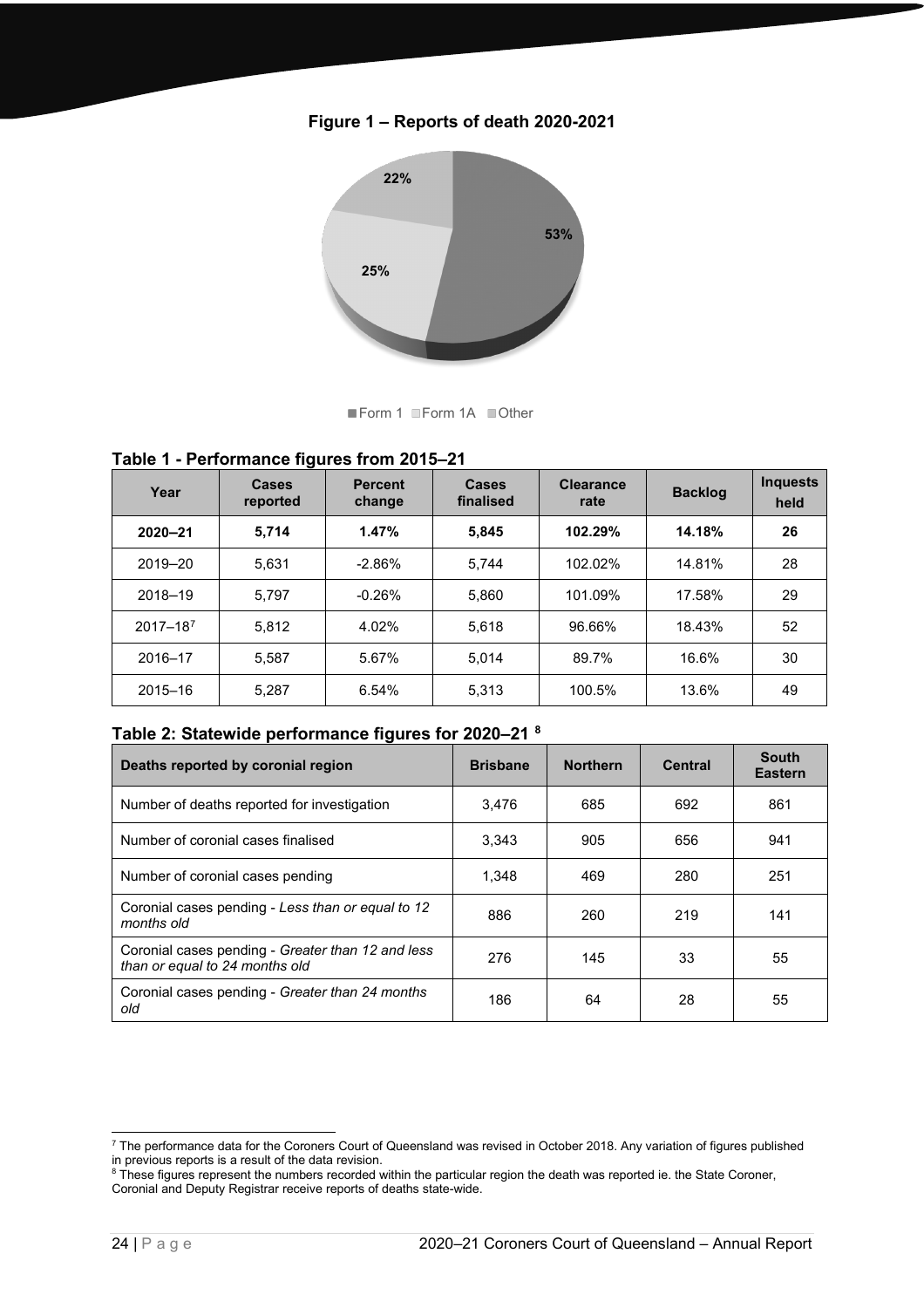| <b>Category of death</b>                                | <b>TOTAL</b> |
|---------------------------------------------------------|--------------|
| Suspected death (missing person)                        | 12           |
| Death in custody                                        | 14           |
| Death as a result of police operation                   | 16           |
| Death in care                                           | 117          |
| Health care related death                               | 764          |
| Suspicious circumstances                                | 17           |
| Violent or unnatural                                    | 2,848        |
| Death certificate not issued and not<br>likely to issue | 1,907        |
| Unknown persons                                         | 10           |

#### **Table 3: Deaths reported statewide by type for 2020–21[9](#page-24-0)**

<span id="page-24-0"></span><sup>9</sup> The total *Reportable Type* may be different from *the total number of cases lodged*, as multiple *Reportable Types* may be selected on a case in the CCMS.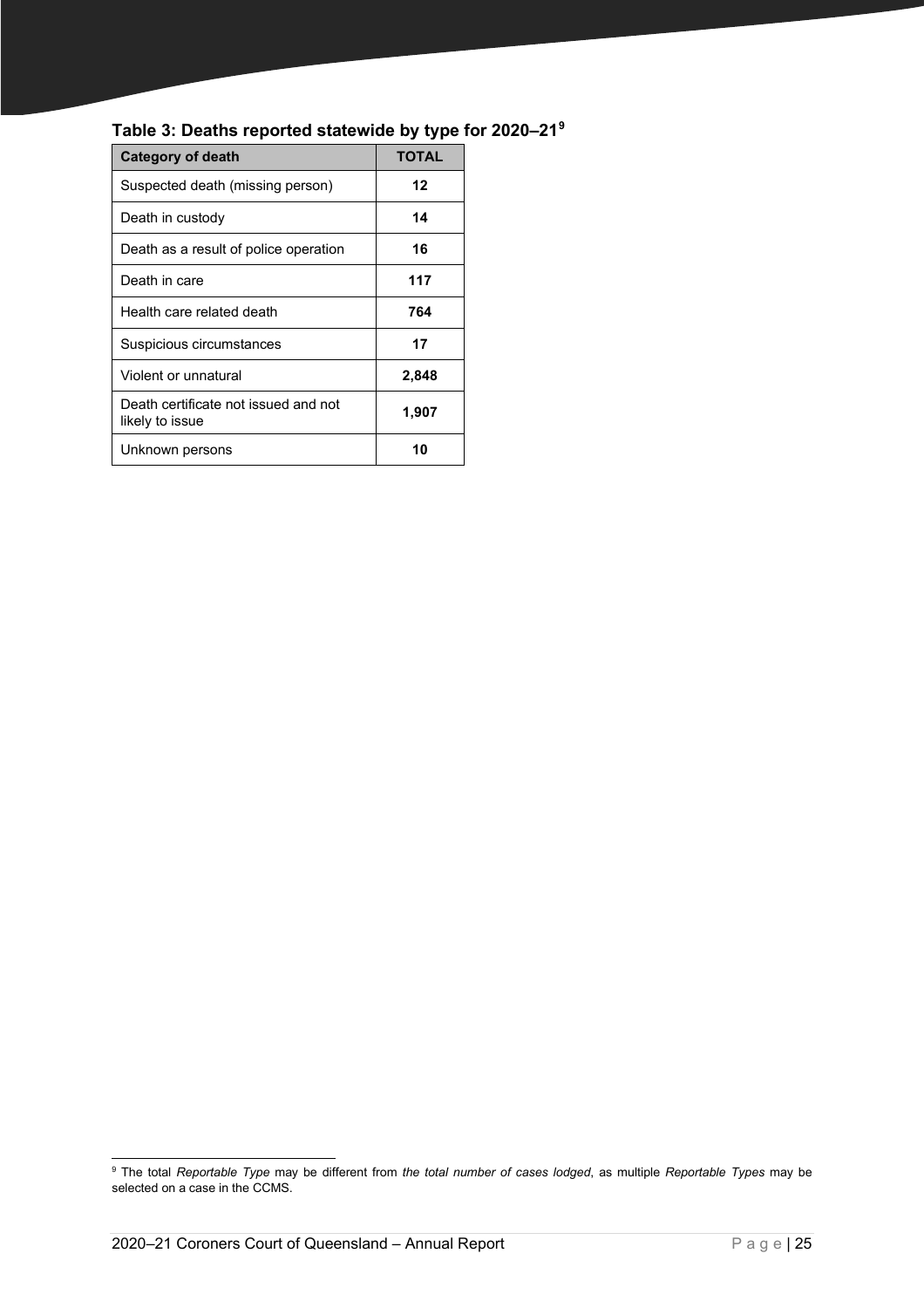# <span id="page-25-0"></span>Coronial Registrar

The position of the Coronial Registrar uses a multidisciplinary approach to:

- **investigate apparent natural causes deaths reported by police** (via Form 1) because a death certificate has not been issued and is unlikely to be issued;
- **review deaths reported directly by medical practitioners** via Form 1A who seek advice about whether a death is reportable or seeking authority to issue a cause of death certificate; and
- **provide telephone advice to clinicians** who seek advice about the reportability of the death before they issue a cause of death certificate. This provides an opportunity to filter out not-reportable deaths and to triage reportable deaths where a cause of death certificate may be authorised under section 12(2)(b) of the Coroners Act.

While the Form 1A process is primarily a triage mechanism aimed at diverting reportable deaths from unnecessary autopsy, it too is driven by the underlying general prevention object of the Coroners Act. The Coronial Registrars manage this reporting pathway with an eye to proactively identifying opportunities to improve patient safety and inform quality improvement in the health care sector.

In practice, most of the deaths reported by Form 1A resolve with the Coronial Registrar authorising the issue of a cause of death certificate under section 12(2)(b) of the Act without further coronial investigation. This is because there is sufficient clinical information to support the treating doctor's cause of death diagnosis without a coronial autopsy, and the Coronial Registrar is satisfied there were no significant outcome changing issues requiring a full coronial investigation.

Not infrequently the Coronial Registrar's investigation will identify clinical management issues that, while not significantly outcome changing for an individual deceased person, are issues the Coronial Registrar considers may benefit from clinical review by the care provider with a view to improving patient safety and health care quality. It has been the Coronial Registrars' routine practice to refer these matters formally to the relevant care provider with a recommendation for formal internal clinical review for this purpose. Where relevant, the Coronial Registrars have also notified agencies including the Aged Care Quality & Safety Commission and the National Disability Insurance Scheme Quality & Standards Commission of issues warranting regulatory review rather than coronial investigation.

This is done with the family's knowledge and the care provider is encouraged to engage directly with the family as part of any subsequent local clinical review process. While the coronial investigation is finalised once the Coronial Registrar authorises the issue of the cause of death certificate in these cases and care providers are under no legal obligation to share internal review outcomes with the Coronial Registrar, it has been our experience that most care providers are very responsive to these notifications and keen to share the outcomes of their internal reviews with both families and the Coronial Registrars.

It has been heartening to see many positive changes made in response to issues identified by the Coronial Registrars through the Form 1A triage process which, while not meeting the threshold for a full coronial investigation, have been examined and acted on by care providers across the health, aged care, and disability sectors to make timely changes to improve patient and client outcomes.

The Coronial Registrar's experience to date also shows how meaningful these responses are to bereaved families who often express relief and gratitude that their concerns have been heard and acted on quickly.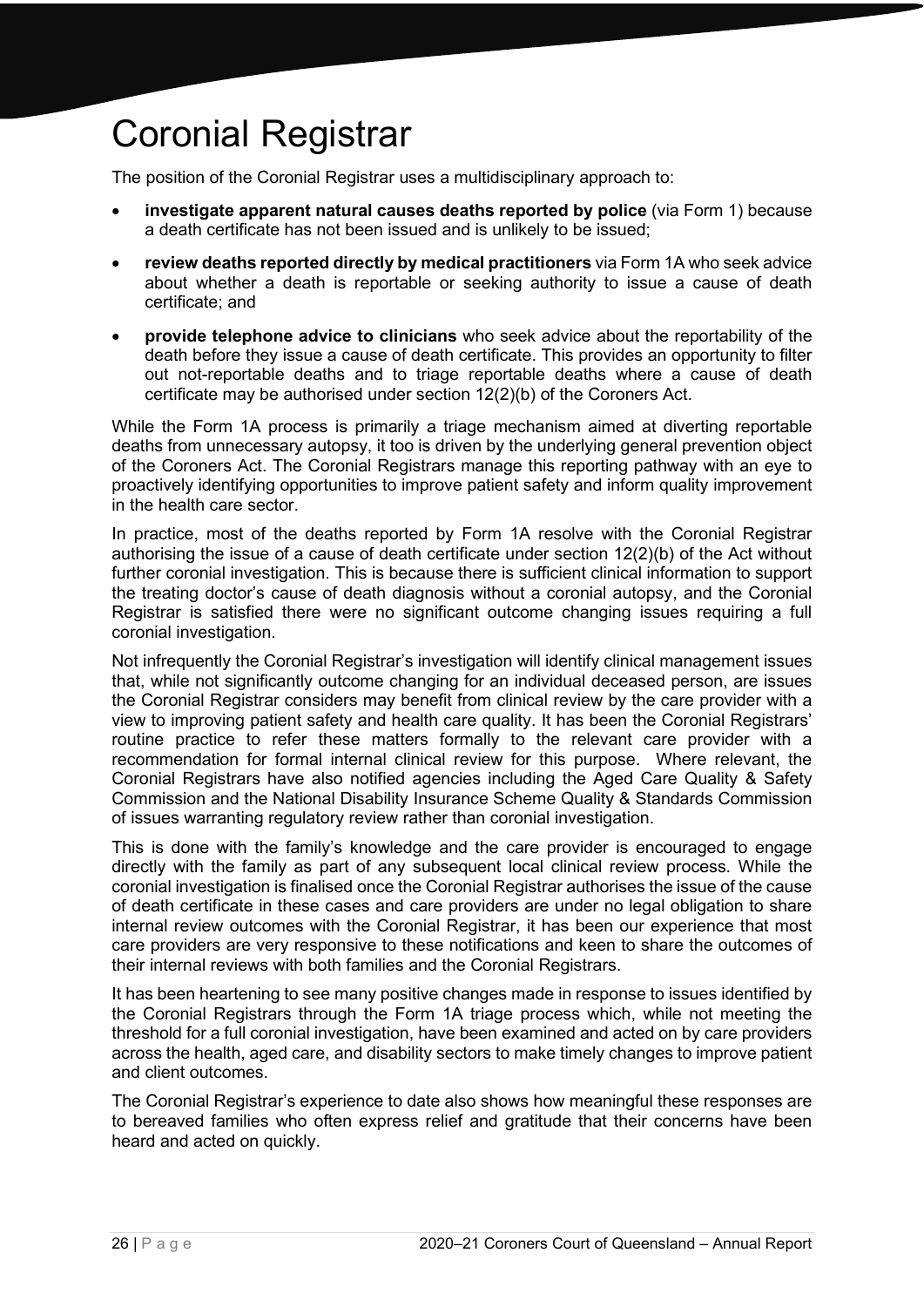Recent examples of care provider responses to Coronial Registrar referrals for internal review include the following outcomes:

- a major metropolitan hospital reviewed its relationship with NDIS participants with a view to implementing an internal NDIS navigator role to improve communication between the patient, the patient's carers, and the treating team to ensure those involved in the patient's care are properly informed about the patient's ongoing care needs, for example in relation to positioning for feeding
- a major metropolitan public hospital developed and delivered targeted education for clinicians about the importance of closely monitoring renal function for patients on Acyclovir and to develop a local administration and fluid monitoring guideline for these patients
- a secure mental health facility took steps to improve monitoring of clients' bowel habits (regularity, consistency, and size) to enable early identification of faecal impaction, given the recognised effect of clozapine on bowel motility
- a regional public hospital reviewed its pleural drain insertion and management policy to ensure its clear application to general medical patients
- a disability service provider delivered education to its care workers about recognising and responding to signs and symptoms of stroke
- a regional public health service reviewed its processes for reviewing and endorsing medical imaging to reduce the risk of clinicians missing abnormal radiological findings
- a metropolitan public hospital standardised its complex discharge planning processes to ensure patients are appropriately assessed prior to discharge and the proposed discharge destination is suitable for their care requirements and the treating team provides comprehensive verbal and written handover before a patient is discharged to a nursing home for either respite or permanent placement
- a regional public health service developed and implemented a 'discharge safety checklist' to mandate family involvement in discharge planning, highlight identified 'at risk' patients for allied health assessment before discharge; and a discharge process including a risk matrix to ensure consideration of time of discharge, patient's mode of transport, patient's age/capability and multidisciplinary discharge planning and accountability for ensuring all teams involved in the patient's care (medical/surgical, allied health, social work, pharmacy) deem the patient safe for discharge
- a regional tertiary public hospital recognised risks associated with the design of falls management in the ieMR (integrated electronic medical record) and its local fall risk management processes not only as an organisational priority, but also escalated the issue to the Department of Health Statewide Falls Prevention Reference Group to optimise functionality within the ieMR
- a regional tertiary hospital identified improvements to be made to the functionality of the ieMR with respect to prescribing anti-coagulant medications to support clinician decision making maximising medication safety
- a rural public health service identified inconsistencies within the Statewide *Total Knee Arthoplasty Clinical Pathway* regarding whether chest x-rays are required to be performed as part of the orthopaedic preoperative assessment
- a regional public hospital developed mandatory patient escort criteria identifying the appropriate level of clinical escort and observation equipment required prior to transfer between units and a work instruction to ensure a two-person check of oxygen cylinder levels prior to transfer (with recommended minimum remaining percentage of 50% full for patient transfer)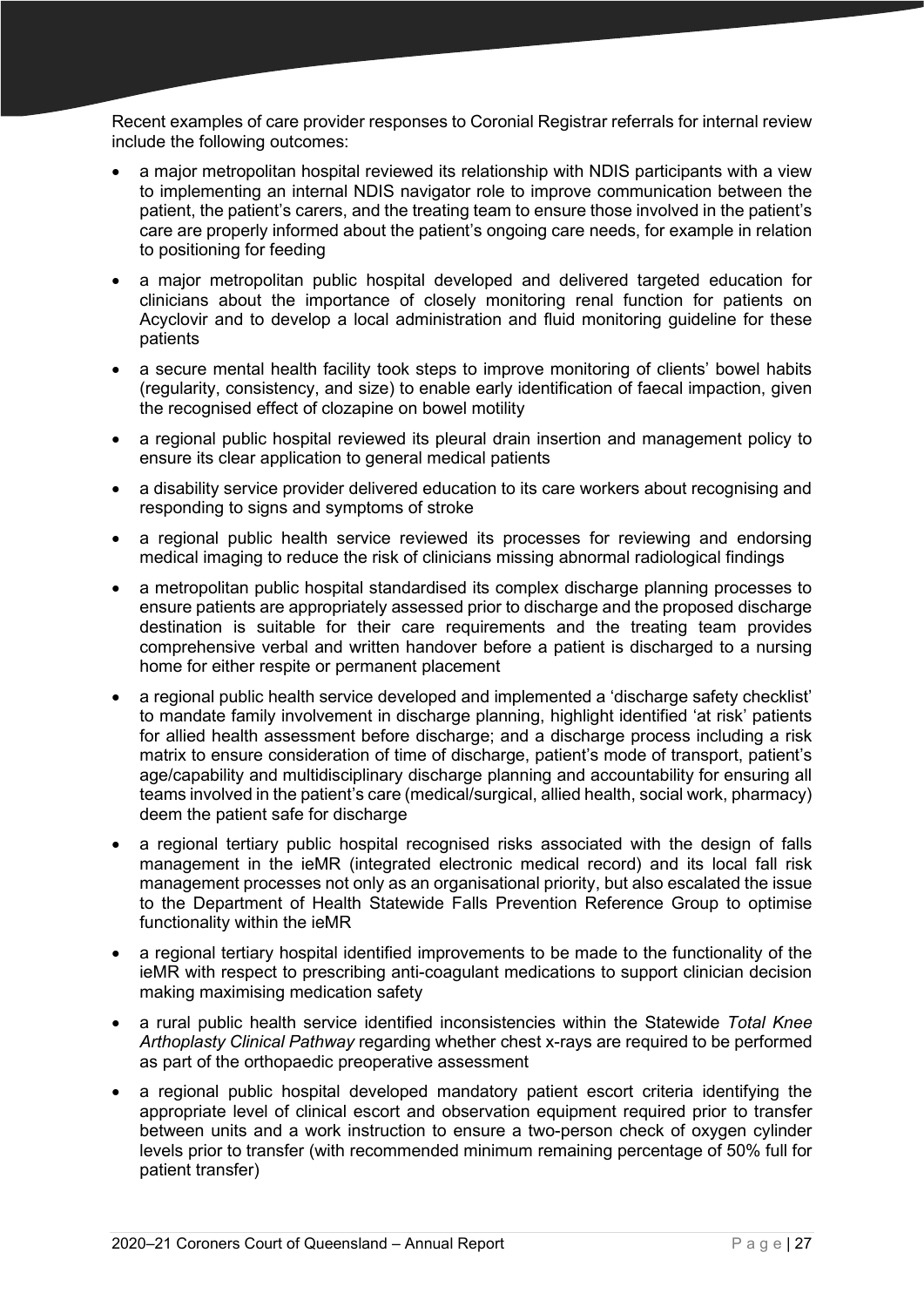- a tertiary public hospital developed a new process to ensure follow up plans for patients being managed through a specialist outpatient clinic are actioned and to enhance the visibility of unendorsed or potentially not-actioned laboratory results
- a regional public hospital undertook a review of its antenatal high-risk clinics and developed revised antenatal schedules and a flow diagram to assist clinicians to develop a comprehensive care plan for high-risk patients (to be supported by a workplace instruction and clinical education)
- a residential aged care facility made significant changes to their wound care policies and practices including providing additional training to registered and enrolled nursing staff, ensuring that wounds are appropriately documented with suitable management plans and developing a practice for nursing staff to escalate wounds that are not responding to treatment
- the Queensland Health Statewide Cardiac Clinical Network updated the coronary angioplasty and stent procedural consent form to provide more details about the specific risks of this procedure including gastrointestinal bleeding
- a tertiary public hospital undertook a review of practices and procedures regarding removal of a peripheral intravenous cannular when it was not in use (to reduce the infection risk) and provided additional training to staff about appropriate infection management
- a regional private hospital undertook an audit of renal dialysis patients and identified issues regarding appropriate documentation of patients' observations and management plans which resulted in additional training for staff with a repeat audit planned in the future
- a metropolitan public hospital provided additional training to staff regarding recognition, clinical escalation, and communication of acute airway obstruction, upgraded the patient call system in the relevant ward and reviewed workflows to ensure nursing staff meal breaks were not occurring at the same time as patient's meals
- a regional hospital provided training to staff regarding the assessment of capacity for mental health and non-mental health patients in the context of presentations of patients with eating disorders and developed a new pathway for referral to specialised allied health practitioners (including mental health practitioners) for these patients.

# <span id="page-27-0"></span>Deaths in care

*The focus of a coronial investigation into a death in care is whether the circumstances of the death raise issues about the deceased's care that may have caused or contributed significantly to the death. The Coroners Act 2003, s. 27(1) (a) (ii), mandates an inquest if any such issues are identified.*

A 'death in care' is defined in section 9<sup>[10](#page-27-1)</sup> of the Coroners Act and makes reportable the death of certain vulnerable people in the community, that is those with a disability or mental illness and children who are in certain types of care facilities or under certain types of care arrangements. These deaths are reportable irrespective of the cause of death or where the death occurred to reflect the underlying policy objective of ensuring there is scrutiny of the care provided to these people given their particular vulnerabilities.

On 17 June 2019 the *Disability Services and Other Legislation (NDIS) Amendment Act 2019* received assent after passage through the Queensland Parliament. Sections 50 and 51 of that Act amended the Coroners Act to ensure a relevant service provider has a 'duty to report' a death in care and revised the definition of a 'death in care. In addition, on 1 July 2020 the National Disability Insurance Disability Scheme commenced in Queensland.

<span id="page-27-1"></span><sup>10</sup> Refer to the *Coroners Act 2003* s9 for the full definition and categories of a death in care.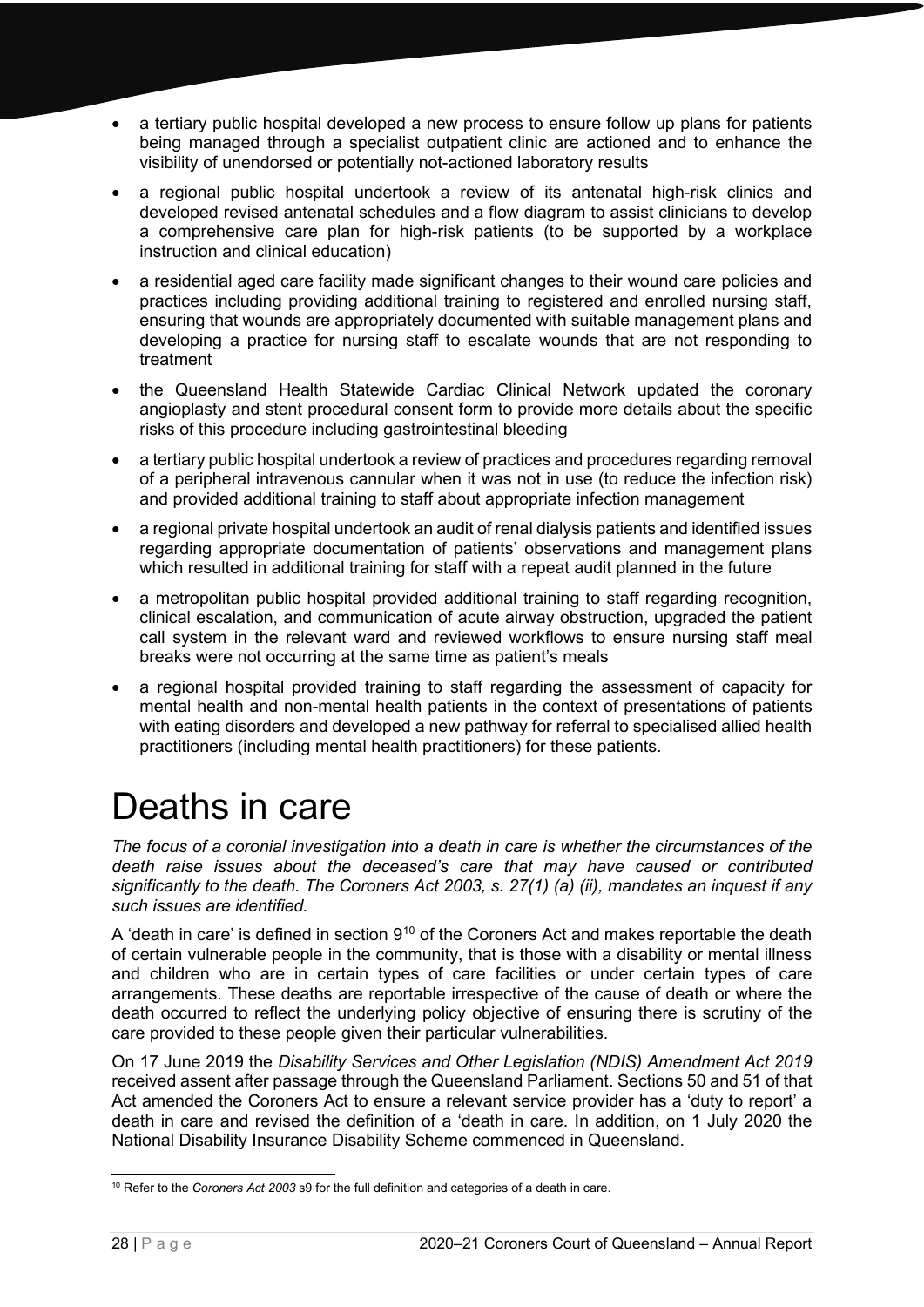Since the 2016–17 Coroners Court of Queensland Annual Report, the State Coroner has reported on data in relation to deaths in care. This was done in response to the Office of the Public Advocate (QLD) report *Upholding the right to life and health: a review of the deaths in care of people with a disability in Queensland*, which made a recommendation in this regard.

**During 2020–21, 117 'death in care' matters were reported to the Court for investigation.**  Of these**, the majority related to deaths in care of people with a disability.** Further details on the categories of death in care that were reported to the Court for investigation are depicted below.

#### **Figure 2 – Death in care matters reported during 2020–2021**



**Disability Services Act 2006 Mental Health Act 2000 Child Protection Act 1999** 

# <span id="page-28-0"></span>Forensic pathology services

*Autopsies can be an important aspect of coronial investigations. However, they are invasive, costly, and can be distressing to bereaved families. In line with the State Coroner's Guidelines, coroners are encouraged to order the least invasive autopsy examination necessary to inform their investigation[11.](#page-28-1)* 

Coronial autopsies are performed by QHFSS-employed forensic pathologists in Brisbane, Gold Coast, and Cairns only. Some coronial autopsies are undertaken in Toowoomba and Townsville (and some at the Gold Coast and occasionally Cairns) by fee-for-service forensic pathologists approved under the Coroners Act. The CCQ manages the expenditure of fee-forservice autopsy examinations<sup>12</sup>.

The sustainability of forensic pathology services continues to be a focus of the Court in conjunction with QHFSS to ensure Queensland has access to timely and quality forensic pathology services. The 'triaging' process and the introduction of the preliminary examination procedures are intended to divert cases from unnecessary autopsy. Accordingly, during 2020– 21, there continued to be a further reduction in the percentage of autopsies ordered  $(2.095)^{13}$  $(2.095)^{13}$  $(2.095)^{13}$ relative to the number of reported deaths overall. Towards the end of the reporting period, the CCQ also implemented a new facility within the Coroners Case Management System to easily capture preliminary investigation and examinations ordered as a result of the JOLAB amendments.

<span id="page-28-1"></span><sup>11</sup> Refer to State Coroner's Guidelines – Chapter 5 'Preliminary investigations, autopsies and retained tissue' [https://www.courts.qld.gov.au/\\_\\_data/assets/pdf\\_file/0015/206124/osc-state-coroners-guidelines-chapter-5.pdf](https://www.courts.qld.gov.au/__data/assets/pdf_file/0015/206124/osc-state-coroners-guidelines-chapter-5.pdf)

<span id="page-28-2"></span> $12$  A fee structure for the performance of fee-for-service autopsies is prescribed by regulation under the Coroners Act - Coroners Regulation 2015 - <https://www.legislation.qld.gov.au/>

<span id="page-28-3"></span><sup>&</sup>lt;sup>13</sup> This figure includes total ordered, including cases where multiple orders were made.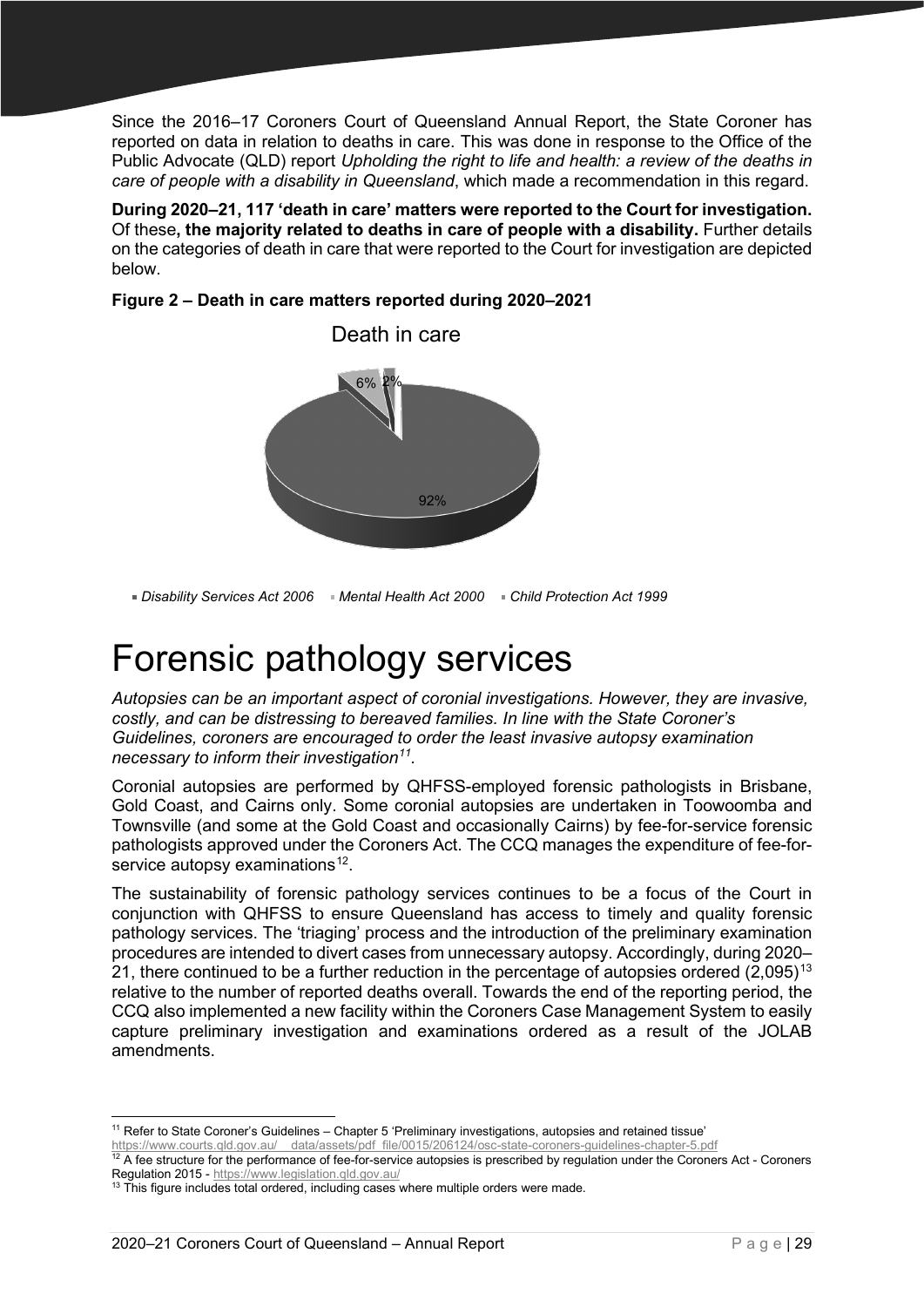**2,095**

#### Autopsy examinations ordered

**\$192,900** Autopsy expenditure (includes related travel and mortuary costs)

|                         | $2014 - 15$ | $2015 - 16$ | 2016-17 | $2017 - 18$ | $2018 - 19$ | $2019 - 20$ | $2020 - 21$ |
|-------------------------|-------------|-------------|---------|-------------|-------------|-------------|-------------|
| Deaths reported         | 4.962       | 5.287       | 5,587   | 5.812       | 5,797       | 5,631       | 5.714       |
| Examinations<br>ordered | 2.542       | 2.550       | 2.730   | 2.629       | 2.476       | 2.353       | 2.095       |
| Percentage              | 51.2%       | 48.2%       | 48.9%   | 45.23%      | 42.71%      | 41.78%      | 36.66%      |

#### **Table 4 – Percentage of orders for examination issued in relation to reportable deaths**

#### **Table 5 – Number and type of examination ordered 2014-15 to 2020-21**

|                  | $2014 - 15$ | $2015 - 16$ | 2016-17 | $2017 - 18$ | $2018 - 19$ | $2019 - 20$ | $2020 - 21$ |
|------------------|-------------|-------------|---------|-------------|-------------|-------------|-------------|
| External         | 679         | 769         | 856     | 967         | 1.049       | 1.008       | 319         |
| Partial internal | 597         | 533         | 583     | 630         | 614         | 498         | 762         |
| Full internal    | 1.266       | 1.248       | 1.291   | 1.032       | 765         | 800         | 520         |

### <span id="page-29-0"></span>Funeral Assistance

*DJAG can arrange for a simple burial or cremation service, where someone has died in Queensland and has no known relatives or friends who are willing or able to pay for a funeral, or where the deceased person's assets cannot cover the costs. This is called 'Funeral Assistance'.* 

As noted earlier in this Report during 2020–21 the CCQ delivered an enhanced Funeral Assistance Scheme (the Scheme). The Scheme is governed by the *Burials Assistance Act 1965* and is intended to afford dignity to a deceased person, their family and friends and preserve public health in circumstances where families are unable or unwilling to meet the costs of a funeral. Funeral Assistance is not a monetary grant and eligibility is based on a set list of criteria which must be met by applicants.

Applications are made through Registrars across Queensland in the Magistrates Court Service or by staff in Regional Services Outlets<sup>[14](#page-29-1)</sup>. Applications can be made by individuals or agencies like police where there are no known or willing next of kin.

For approved applications, the CCQ arrange for a simple funeral (burial or cremation) to be conducted by the applicable GCU in the boundary where the person died<sup>[15](#page-29-2)</sup>. Under the Act the funeral director is not permitted to provide extra services for additional fees such as flowers, a church or religious service, viewings, or headstones or plaques.

For Aboriginal and Torres Strait Islander persons who have passed away, they may be returned to their traditional homelands or Country for burial, however this must be at the cost of the applicant, as this type of transfer is not covered or funded by the Scheme.

Funeral costs can be recovered subject to conditions of section 4A of the Act. This can include recovery of monies from bank accounts and superannuation funds from the estate of a deceased. The CCQ is responsible for the administration of the Scheme, the budget, cost

<sup>&</sup>lt;sup>14</sup> Regional Service Outlet – court locations that transferred to the Department of Transport and Main Roads.

<span id="page-29-2"></span><span id="page-29-1"></span><sup>15</sup> Map of regional coronial boundaries - [https://www.courts.qld.gov.au/courts/coroners-court/about-coroners-court/resources](https://www.courts.qld.gov.au/courts/coroners-court/about-coroners-court/resources-and-legislation)[and-legislation](https://www.courts.qld.gov.au/courts/coroners-court/about-coroners-court/resources-and-legislation)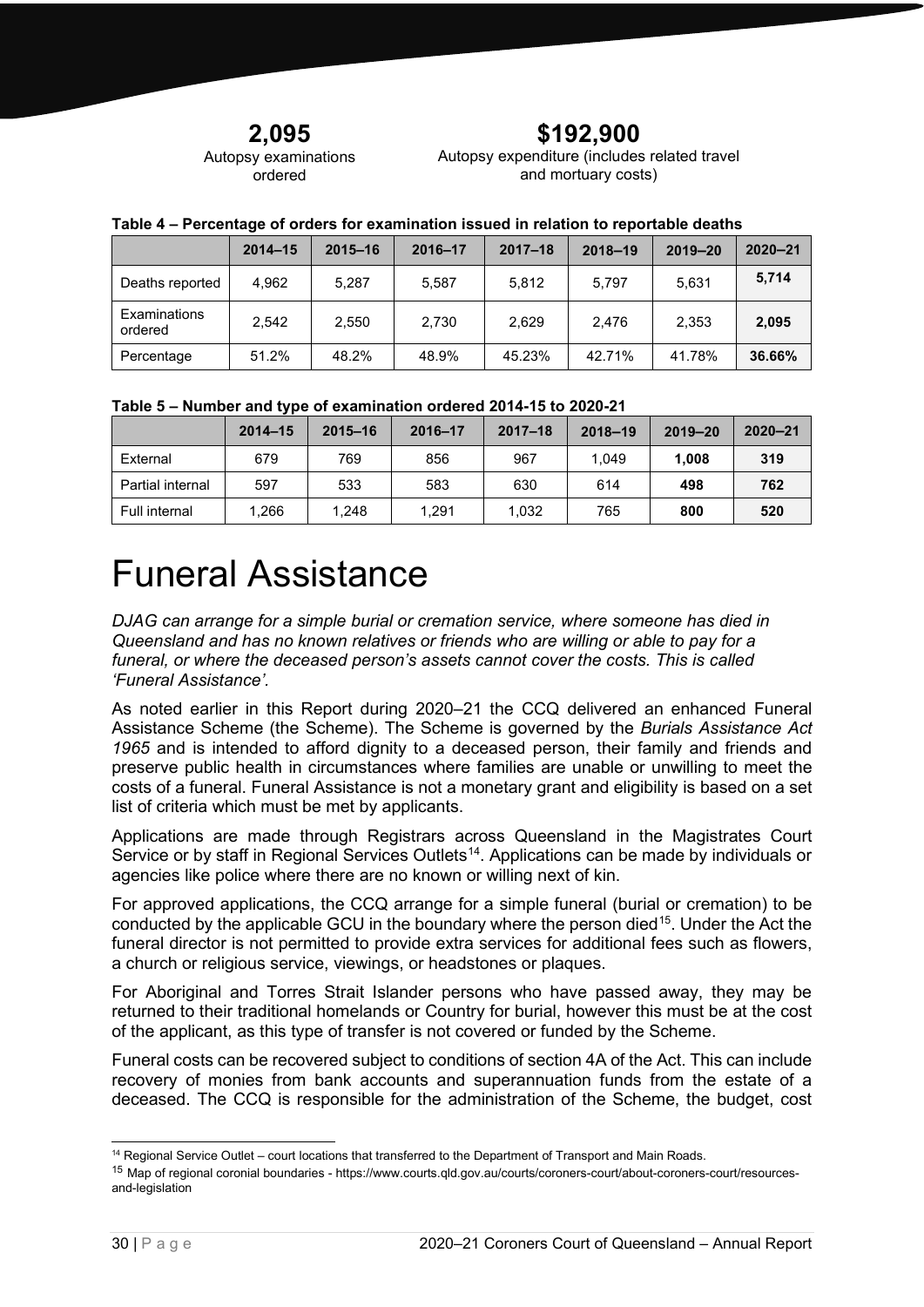recovery activities, policy, procedure, strategic oversight and management and reporting. Appeals on applications also sit with the CCQ and are reviewed by the Director of the CCQ.

During 2020–21, 308 applications were approved (in comparison to 382 in 2019-20) under the Scheme at a total state-wide cost of \$379,767.39. This figure is based on the total expenditure minus the total costs recovered under the Scheme. The Court has continued to improve its cost recovery functions, with 44.02% recovered (in comparison to 37.17% in 2019–20)<sup>[16](#page-30-0)</sup>. Revenue from recovery can include funds received from applications approved in previous financial years, as applicants may later come into funds.

#### **Funeral Assistance Scheme figures for 2020–21:**

**308** applications approved

**\$678,385.08** state-wide expenditure

**\$298,617.69** expenditure recovered

**44.02%** of expenditure

recovered

<span id="page-30-0"></span> $16$  The cost recovery figures include outstanding costs for approved applications recovered in 2020-21 from previous financial years.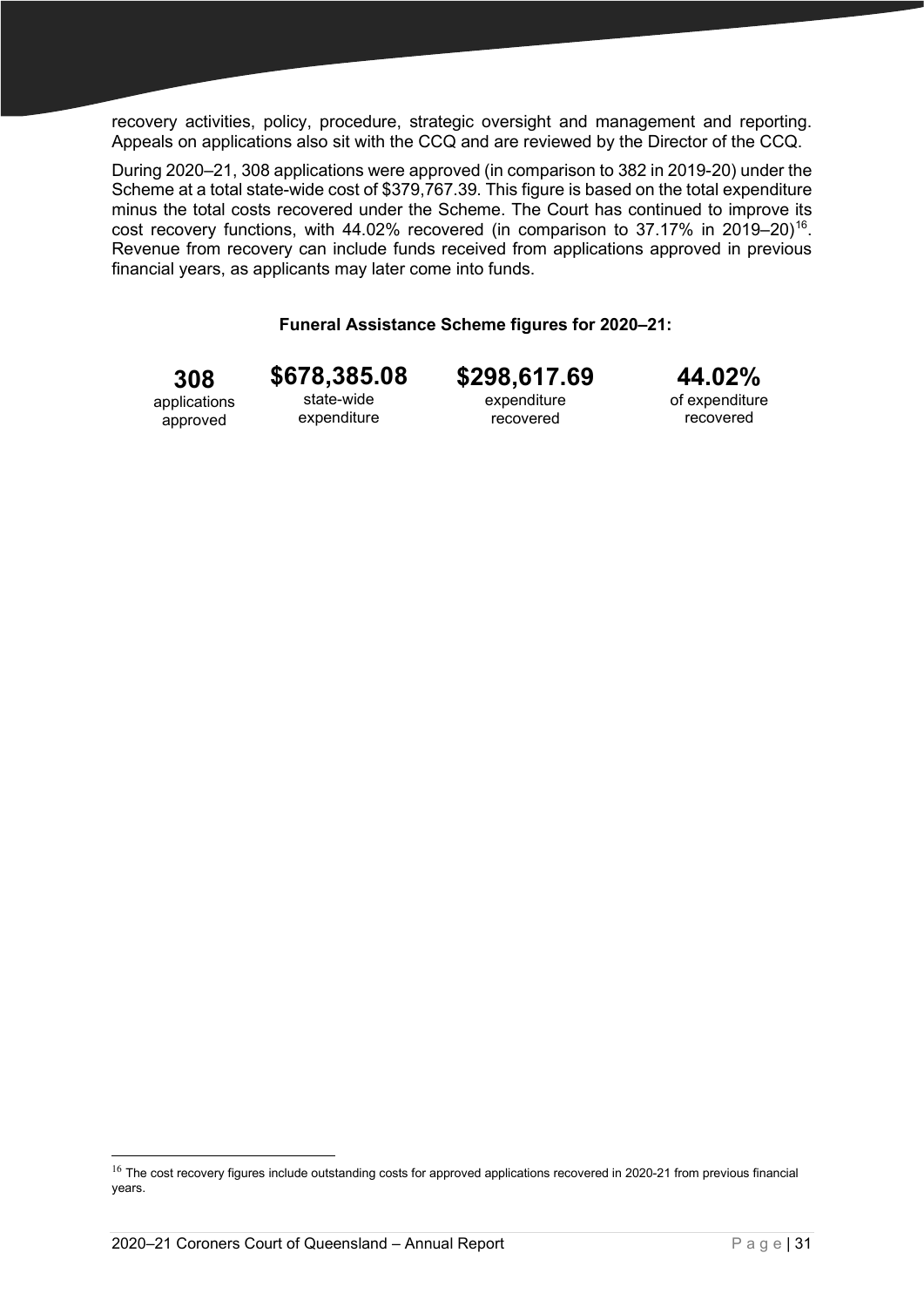### <span id="page-31-0"></span>Government-contracted undertakers

*Government-contracted undertakers (GCUs) are the funeral directors engaged when a deceased person is required to be transferred from the place of death to the place where the coronial autopsy will be conducted[17.](#page-31-1) They are also appointed to perform funeral services approved under the Funeral Assistance Scheme. For this purpose, the State is divided into 77 local government area boundaries.*

The current contracts, known as standing offer arrangements (SOA), have been in effect since February 2018, with 33 funeral directors providing coronial services across Queensland. The services comprise of Service A – the conveyance of human remains and Service B – the burial or cremation of deceased persons. In the lead up to the end of the 2019–20 reporting period the CCQ was engaging with each provider to gauge their interest in extending the contract for a two-year period from 1 February 2021. All contracts were successfully extended through this process and will remain in place until 31 January 2023.

The management of these contracts rests with the CCQ and is overseen by a dedicated position within the Court, the Finance and Contracts Coordinator. This temporary position was originally established with funding from the 2019–20 Queensland Budget, in response to the QAO recommendation to improve the performance monitoring and management of GCUs. It is currently funded through to the end of the 2021-22 financial year to continue to implement this important work for the Court.

Achievements in the last year have included the roll-out of a voluntary trial assurance program, more proactive monitoring and reporting on performance measures, the development and golive of an innovative new invoice and claim processing portal for GCUs, and a new complaints management framework.

**GCU conveyancing figures for 2020**–**21:**

**4,648**

conveyances by **GCU** 

**\$2,690,725.47**

state-wide expenditure of conveyances

<span id="page-31-1"></span><sup>&</sup>lt;sup>17</sup> The government-contracted undertaker returns the body to the mortuary nearest to the place of death (unless specified) or to the government undertaker's premises.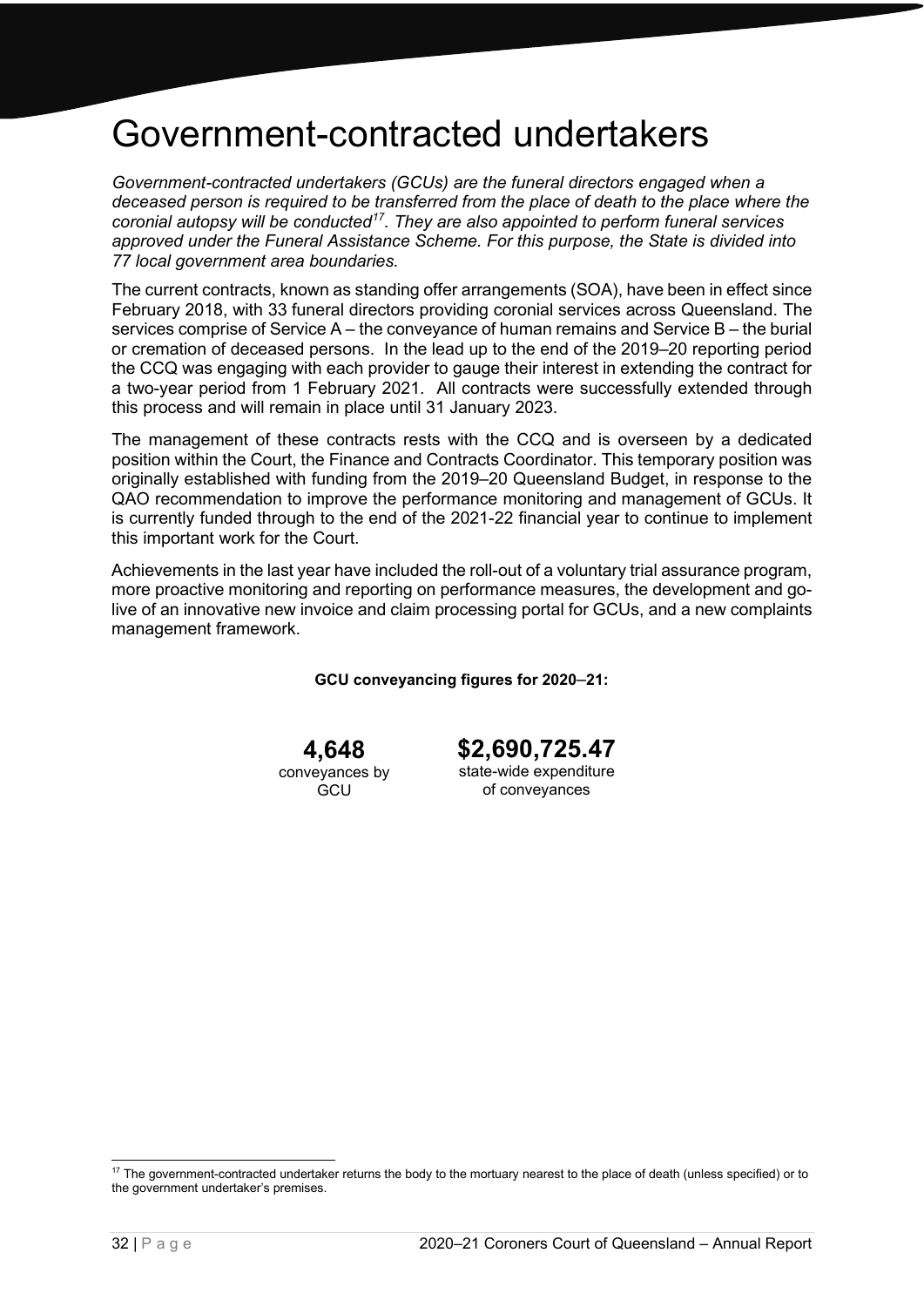# <span id="page-32-0"></span>Inquests

*An inquest is the 'public face' of the coronial process; an open proceeding that scrutinises the events leading up to the death. While an inquest can help families understand the circumstances of their loved one's death, and provide the public with transparency about a death, it also provides the legislative authority for coroners to make comments and recommendations that aim to prevent or reduce deaths from similar circumstances in future.* 

#### **Finalised inquests**

Each year only a small percentage (< 1%) of matters proceed to inquest. Findings of inquest into the deaths of **27 persons were finalised** during the reporting period, **with 26 inquests completed.** It is important to note that this figure does not account for the number of inquests that were opened by coroners during the reporting period.

Pursuant to the Coroners Act it is mandatory that certain deaths be investigated at inquest, including for example, those that are in custody, those in care, where there are issues about the care or those directed by the Attorney-General or District Court.



#### **Figure 3 – Inquests finalised by type during 2020–21**

**Table 6 – Finalised inquests during 2020–21**

| Name of<br>inquest/deceased        | <b>Coroner</b>  | <b>Counsel Assisting</b>         | Key catchwords                                                                                                                                                     |
|------------------------------------|-----------------|----------------------------------|--------------------------------------------------------------------------------------------------------------------------------------------------------------------|
| <b>Jesse KEARNEY</b>               | <b>Bentley</b>  | Mr David Funch<br>Ms Rene Jurkov | Missing person, methylamphetamine, searches, police<br>investigation                                                                                               |
| <b>Shandee</b><br><b>BLACKBURN</b> | O'Connell       | Mr John Aberdeen                 | Young woman attacked while walking home after work at night-<br>time, suffered fatal stab wounds, Recommendations as to<br>increase in CCTV locations and quality. |
| <b>Master CARR and</b><br>Jaylen   | <b>Clements</b> | Ms Avelina Tarrago               | Death after high-speed car crash, vehicle stolen, juvenile<br>driver, family concerns re facts, cultural issues.                                                   |
| <b>Seth LUHRS</b>                  | Wilson          | Mr Joseph Crawfoot               | Fall from height, hotel balcony, drug toxicity, LSD, MDMA.                                                                                                         |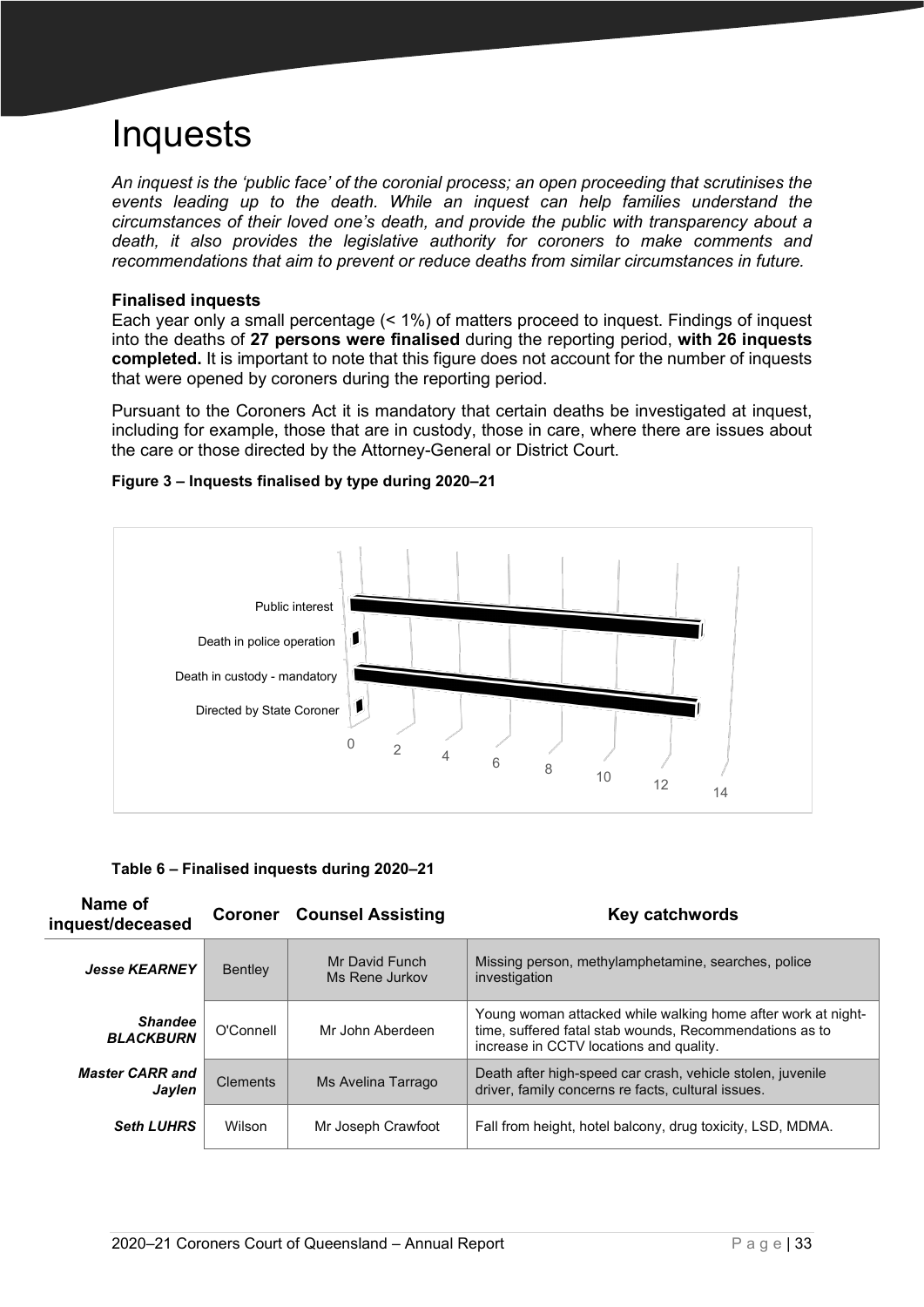| <b>Barry HAYNES</b>                   | Ryan      | Ms Sarah Lio-Willie                | Death in custody, natural causes, terminally ill prisoner,<br>capacity issues, substituted decision maker, palliative care,<br>Human Rights Act 2019.                                                                                                                                                                                                                                                                |
|---------------------------------------|-----------|------------------------------------|----------------------------------------------------------------------------------------------------------------------------------------------------------------------------------------------------------------------------------------------------------------------------------------------------------------------------------------------------------------------------------------------------------------------|
| <b>John MARTYN</b>                    | Ryan      | Ms Sarah Lio-Willie                | Death in custody, natural causes, terminally ill prisoner,<br>palliative care, parole.                                                                                                                                                                                                                                                                                                                               |
| <b>Richard HOBBS</b>                  | Ryan      | Ms Sarah Lio-Willie                | Death in custody, natural causes.                                                                                                                                                                                                                                                                                                                                                                                    |
| <b>Alexander</b><br><b>AITKENHEAD</b> | Ryan      | Ms Sarah Lio-Willie                | Death in custody, natural causes.                                                                                                                                                                                                                                                                                                                                                                                    |
| <b>Maxwell MURPHY</b>                 | McDougall | Ms Joanna Cull<br>Ms Alana Martens | Ingestion of Bacban, poison, nursing home, staff responses,<br>hospital responses, standard of care.                                                                                                                                                                                                                                                                                                                 |
| <b>Cindy MILLER</b>                   | Ryan      | Ms Sarah Lio-Willie                | Death in custody, police watchhouse, mixed drug toxicity,<br>assessment and monitoring of prisoner health, police CPR skills<br>and training, investigation of police related deaths.                                                                                                                                                                                                                                |
| <b>Daniel SPRINGER</b>                | Wilson    | Ms Melinda Zerner                  | Mining accident, BHP Billiton Mitsubishi Alliance Coal<br>Operations, Goonyella Mine, excavator bucket, external steel<br>vertical wear plate package, indentions, build up of stored<br>energy, air carbon arc gouging, 1.150 metre spring-back event,<br>fatal injuries to head due to industrial accident, death of<br>qualified boilermarker, no prior industry knowledge regarding<br>magnitude of spring-back. |
| <b>Robert FULLERTON</b>               | Ryan      | Ms Rene Jurkov                     | Death in custody, natural causes.                                                                                                                                                                                                                                                                                                                                                                                    |
| <b>Dennis PETZLER</b>                 | Ryan      | Ms Josephine Villanueva            | Death in custody, natural causes.                                                                                                                                                                                                                                                                                                                                                                                    |
|                                       |           |                                    |                                                                                                                                                                                                                                                                                                                                                                                                                      |
| <b>Anna DAMJANOVIC</b>                | Clements  | Ms Sarah Lane                      | Pedestrian hit by car, difficult intersection, S46 comments from<br>inquest, accident, weather conditions                                                                                                                                                                                                                                                                                                            |
| <b>Ashley HORNE</b>                   | Ryan      | Ms Sarah Lio-Willie                | Death in custody, self-inflicted stab wound, police dog, Taser,<br>first aid response.                                                                                                                                                                                                                                                                                                                               |
| <b>Constance BURRETT</b>              | Bentley   | Ms Kate McMahon                    | Heroin, methylamphetamine, injecting another.                                                                                                                                                                                                                                                                                                                                                                        |
| <b>Scott HAMBLY</b>                   | Ryan      | <b>Ms Sarah Lio-Willie</b>         | Death in custody, natural causes, life prisoner lost to follow-up.                                                                                                                                                                                                                                                                                                                                                   |
| Jayden PENNO<br><b>TOMPSETT</b>       | Wilson    | Mr Joseph Crawfoot                 | Missing person, road trip Newcastle to Charters Towers,<br>consumption of illicit drugs, MDMA, ice, ecstasy, pingers,<br>fatigue, dehydration, 40-degree temperatures, isolated location,<br>delay to report missing, police investigation and search, death<br>by exposure to the elements.                                                                                                                         |
| <b>Margaret CAHILL</b>                | Wilson    | Mr Joseph Crawfoot                 | 60mgs intramuscular morphine injection prescribed by general<br>practitioner, morphine interaction with tapentadol and other<br>central nervous system suppressants, mixed drug toxicity,<br>medical management by general practitioner, doctor / patient<br>relationship, post intra-muscular morphine observations by<br>general practitioner and caregiver husband, delayed emergency<br>response.                |
| <b>Dylon AHQUEE</b>                   | Ryan      | Ms Rhiannon Helsen                 | Death in custody suicide of young prisoner, transition from<br>youth justice to adult prison, information sharing, hanging,<br>whether death was suspicious, risk assessment.                                                                                                                                                                                                                                        |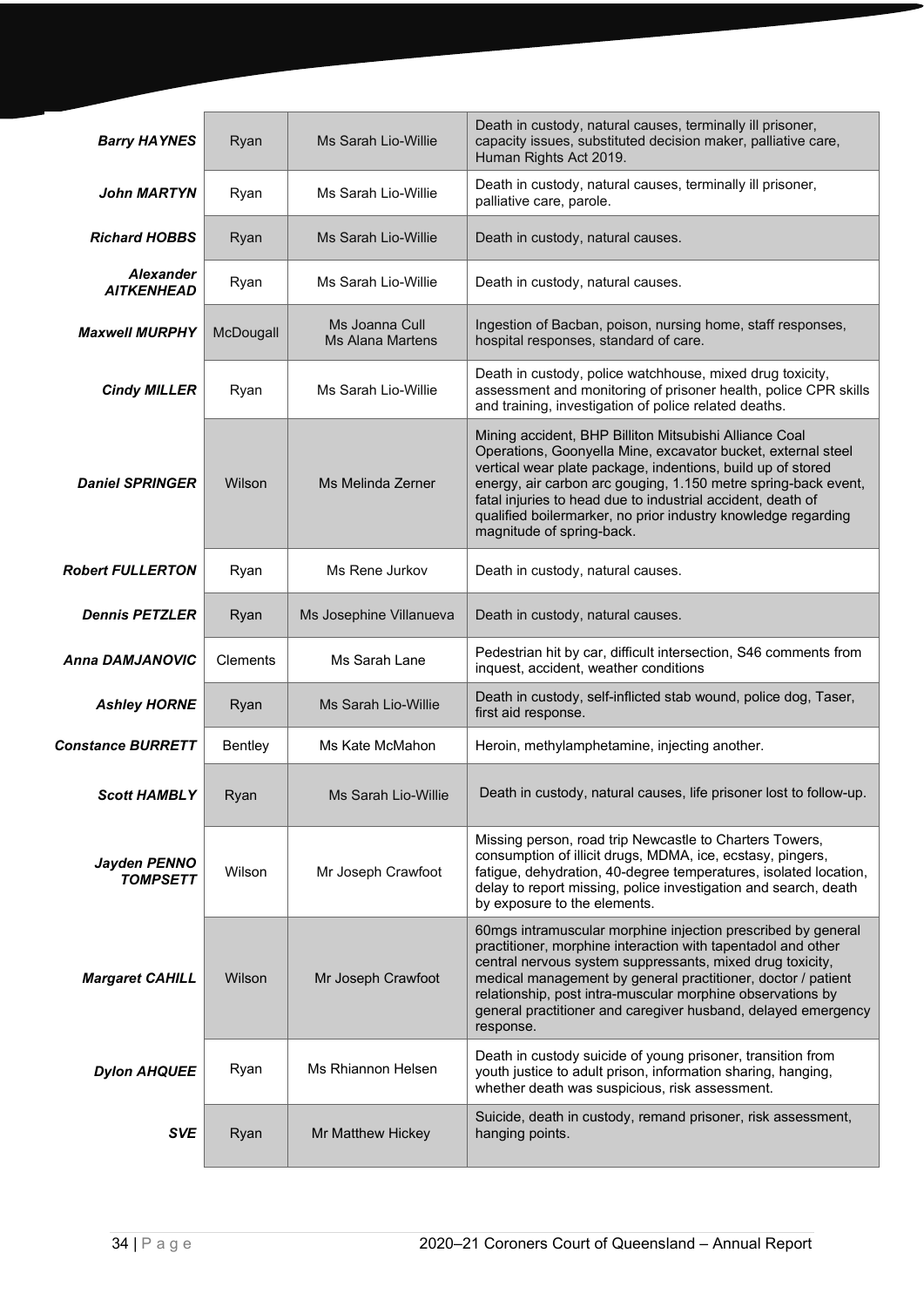| <b>Liam SCORSESE</b>           | Ryan    | Ms Sarah Lio-Willie               | Death in custody, police shooting, edged weapon, tasers, body-<br>worn cameras, information sharing, mental health support for<br>parolees. |
|--------------------------------|---------|-----------------------------------|---------------------------------------------------------------------------------------------------------------------------------------------|
| Kirra-Lea<br><b>MCLOUGHLIN</b> | Bentley | Mr John McInnes<br>Ms Rene Jurkov | Domestic abuse, domestic and family violence, choking,<br>strangulation.                                                                    |
| <b>Damon MCCOY</b>             | Wilson  | Mr Joseph Crawfoot                | Re-open findings; motor vehicle collision, identity of driver.                                                                              |
| <b>Phillip WUST</b>            | Ryan    | Ms Rene Jurkov                    | Death in custody, natural causes.                                                                                                           |
| Tiahleigh PALMER               | Bentley | Ms Kate McMahon                   | Child Safety, foster care, missing children, murder, rape, incest,<br>Thorburn.                                                             |

# <span id="page-34-0"></span>Public interest inquests

#### **Shandee Blackburn**

#### **Central Coroner, David O'Connell – 21 August 2020**

*During 2020–21 interest in the coronial jurisdiction continued with the handing down of high-profile inquest matters, notably the Tiahleigh Palmer, Kirra-Lea McLoughlin, Shandee Blackburn, Daniel Springer, Master Carr and Jaylen, and Anna Damjanovic inquests received considerable community and media attention.* 

*The following is a summary of the ''public interest' matters that received a significant amount of media attention.*

#### **Circumstances of the death**

At the date of her death Ms Shandee Blackburn worked in the coffee shop at Harrup Park Country Club, at Milton Street, Mackay. On 8 February 2013 Ms Blackburn worked her evening shift at the Country Club, Milton Street, Mackay. Her shift appeared to be routine and uneventful. She finished at around midnight and walked along Juliet Street towards her mother's residence at Boddington Street. The approximate distance is about 1.2 kilometres. She can be seen in various CCTV footage walking along the western side of the street along the footpath. Ms Blackburn is walking alone. Whilst she walked along the street a number of vehicles also travelled through the area, but the traffic was very light. She is not seen to encounter any person as she walked along Juliet Street.

At about 12.15 a.m. on Saturday morning, 9 February 2013 Ms Blackburn was attacked on Boddington Street, near the intersection with Juliet Street. She was merely metres from arriving home safely. A taxi driver, Jaspreet Pandher, drove along Boddington Street, from Sydney Street before turning right into Juliet Street. Mr Pandher saw a lady with a man, and they appeared to be fighting over what he presumed to be a handbag. The assailant was of fairly slim build and was dark skinned. Mr Panher continued to drive along Juliet Street where he received a fare and then commenced to do a three-point turn in Juliet Street. He also radioed to his base that an incident was occurring on Boddington Street, and that the police should be called. As he completed his turn, he saw a figure run from where the assault was occurring, across a vacant allotment and away from his view. The person ran very freely and was possibly holding something.

The Coroner found that Ms Blackburn was assaulted by a single person who took her by surprise, delivering a number of stab wounds, one of which damaged her larynx with the result she could not call out. It occurred very quickly, and with considerable force.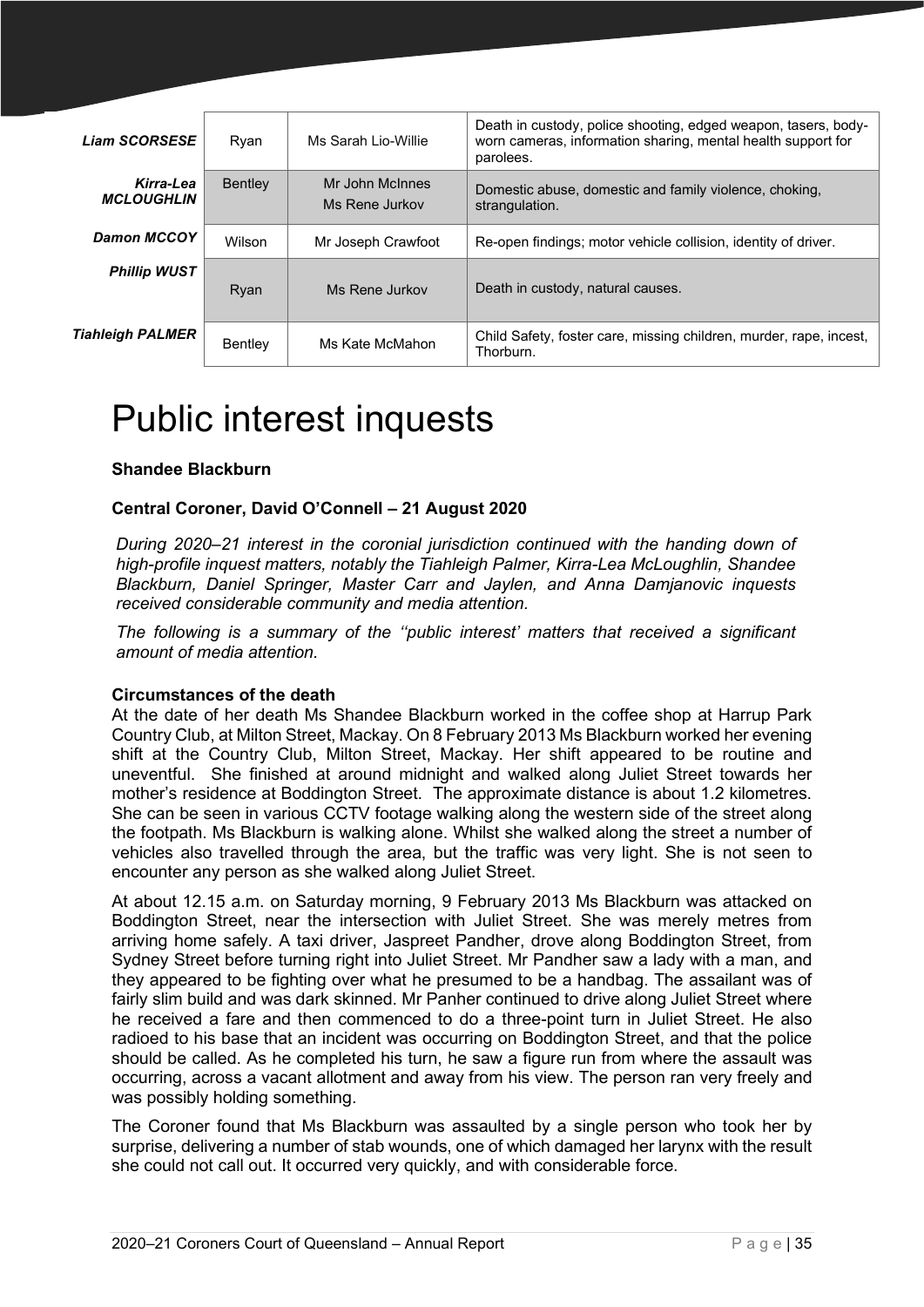#### **The investigation and Supreme Court trial**

The police conducted an extensive investigation and eventually identified thirteen possible persons of interest. The coroner agreed with their process of identifying these persons. Ultimately police charged Ms Blackburn's ex-boyfriend, Mr Peros, with her murder. Following a Supreme Court trial, Mr Peros was found not guilty by the jury.

#### **The inquest**

The inquest heard from 53 witnesses, had available the committal and trial transcript, numerous CCTV recordings, and also audio recording of particular conversations. The inquest brief itself was comprised of 24 lever arch folders, before audio recordings and CCTV recordings are considered which themselves filled 70 electronic storage devices. The inquest ran for eleven days.

The Coroner noted that the inquest was more comprehensive than the Supreme Court trial as to the available evidence which it could receive. Every inquest has the benefit of receiving additional evidence not permitted at a criminal trial, specifically hearsay evidence, but importantly in this case the complete CCTV footage including the 'timed compilation' and enhancement stills, and also quite significantly explanations from those persons who examined it and who could assist the court in understanding it. In addition, Mr Peros himself gave evidence, which was the first time he had actually given evidence and been subject to questioning in a courtroom. The Coroner also had the opportunity to assess Mr Peros' credibility and reliability whilst he gave his evidence.

#### **The evidence**

All but one of the thirteen persons of interest gave evidence at the inquest (one had died by the time of inquest but had been ruled out on the basis of the investigation carried out by police). The Coroner ruled out involvement of all persons of interest except Mr Peros based on their own evidence and detailed witness evidence as to their movements and motivations.

Mr Peros claimed privilege from giving evidence. The Coroner directed him to answer questions in the public interest. At the time in question Mr Peros lived alone in Evan Street, only about 700 metres or so from Boddington Street. He had been in a relationship with Ms Blackburn from mid-way through 2011 until mid-2012 (they broke up for a month at some stage and got back together). It appears that he had some difficulty in dealing with the ending of that relationship, even though he ended the relationship. He sought psychological and psychiatric assistance for this and other issues in his life. He had criminal history and no domestic violence history.

The Coroner accepted the evidence of three witnesses who said that, at an Australia Day party in 2013, Mr Peros had been extremely upset about the breakup and made statements to the effect that he "hated her" and that "she'd be better off dead", which comments were out of character for him. The Coroner found that Mr Peros had made the statements despite the fact that Mr Peros denied making them, and that Mr Peros made the statements well over six months after his relationship with Ms Blackburn had ended, and two weeks before the incident which resulted in her death.

The Coroner noted that Mr Peros' movements the day before Ms Blackburn died were known up to a point. He went boating with friends at Seaforth in the morning, attended a work function at the Mackay harbour through the day, then went home and possibly had an afternoon nap and did not go out that evening, preferring to stay home and watch television although he '*might have gone for a drive*'. Mr Peros was not definite about his movements that evening, even though asked about them by police only two days later. He signed a statement at that time to that effect.

The only vehicle Mr Peros then owned was a white Toyota Hilux dual-cab utility. A vehicle matching Mr Peros' vehicle was identified CCTV footage driving near the scene of Ms Blackburn's death around the time she was fatally stabbed. Mr Peros said he couldn't tell whether it was his vehicle on the CCTV.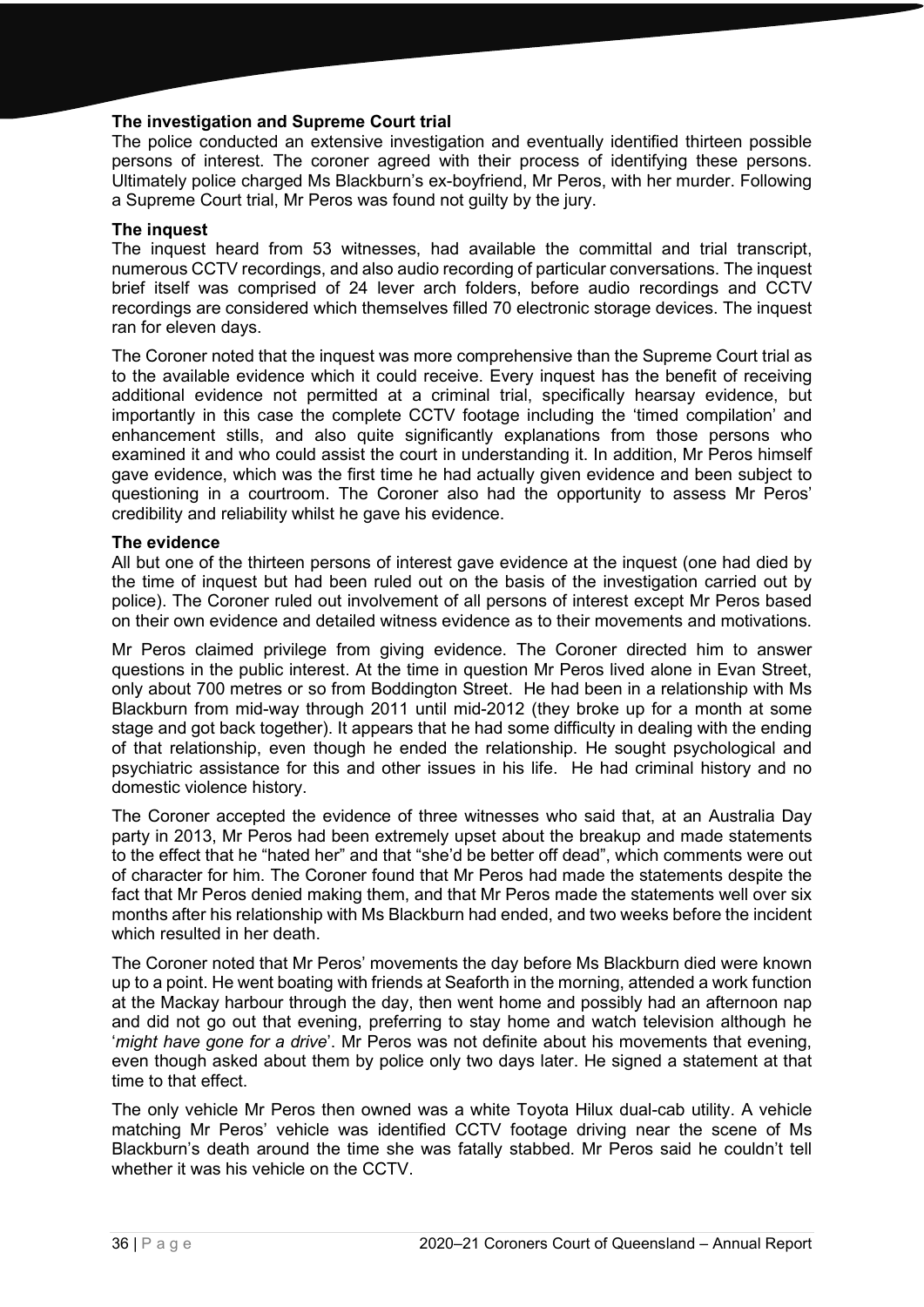The Coroner noted that due to the nature of the CCTV footage no number plate can be deciphered on the vehicle, but that, with the help of evidence to the inquest given by police officers, a large number of other individual features or attributes which made it distinguishable, or even unique, could be identified. These included the make, model, colour, year range, cab and tray configuration, bulbar and rearstep with towbar, aftermarket wheel arch flares (except driver's side front which was missing), Sunraysia wheels and lift kit, as well as decals on the side, a spot of rust on the passenger side of the tailgate, three vertical bars in the back window, and a lack of the usual TOYOTA lettering on the back tailgate. The Coroner was satisfied that these features showed that the car shown on CCTV was Mr Peros' vehicle. The Coroner noted that there is no footage which clearly shows the driver, although footage does confirm that there appears to be just one person in the vehicle. Accordingly, the Coroner found that it was Mr Peros who was driving his own vehicle that evening, and that he was the person driving the vehicle when it is seen in the CCTV footage.

The CCTV footage from 18 Juliet Street also captures a person seen loitering, or waiting, in the foliage of the yard of the Girl Guide hut. At the time that person is concealing themselves in the foliage, Ms Blackburn walks by on the other side of the street. As she approaches Boddington Street, the figure in the bushes is seen to run across Juliet Street, across part of a vacant lot, and goes out-of-view on the western side. Nothing is then seen for a short period, before the running person returns to view from the west, running east, before again exiting out of the field of view towards the lower end of Sydney Street. The Coroner found that the person seen running in the video across Juliet Street and the grass paddock was the person who interacted with Ms Blackburn, and that they would have had sufficient time to assault her in the time they were off camera.

# **Findings and comments**

On consideration of all of the evidence available at the inquest, the Coroner found that the vehicle-of-interest was Mr Peros' vehicle, and that Mr Peros was the driver. Mr Peros was the person who concealed himself in the foliage outside the Guides Hut while Ms Blackburn passed, then ran towards her as she was nearing Boddington Street, attacked her, and caused the injuries which resulted in her death. Mr Peros then ran back, across Juliet Street, reentered and started his vehicle, and then drove to the end of Sydney Street, where he turned left into Evans Street, in the direction of his home.

The Coroner commented that he did not make any referral to the police under section 48 of the *Coroners Act* 2003, as the police were already in possession of all relevant information, and there was no new or fresh and compelling evidence available for use in a criminal court and/or in respect of fresh charges against Mr Peros.

#### **Recommendation**

The coroner recommended that the QPS and the Mackay Regional Council undertake steps to identify areas of high risk and look at upgrading existing street lighting, or adding additional street lighting, where required and installing additional CCTV facilities to capture people's movements.

#### **The findings of the inquest are available on the Queensland Courts website at:**

https://www.courts.qld.gov.au/ data/assets/pdf file/0007/656044/cif-blackburn-sr-**[20200821.pdf](https://www.courts.qld.gov.au/__data/assets/pdf_file/0007/656044/cif-blackburn-sr-20200821.pdf)**

# **Master Carr and Jaylen**

# **Brisbane Coroner, Christine Clements – 27 August 2020**

#### **Circumstances of the death**

On Saturday 21 April 2018, two local residents were travelling south on the Gore Highway towards Goondiwindi. As they drove across a bridge on Wyaga Creek, they saw, on the bank of the creek below, a wrecked vehicle. They noticed no signs e.g., dust, or smoke, indicating a recent accident. As they were late for a previous commitment, they drove on, and were able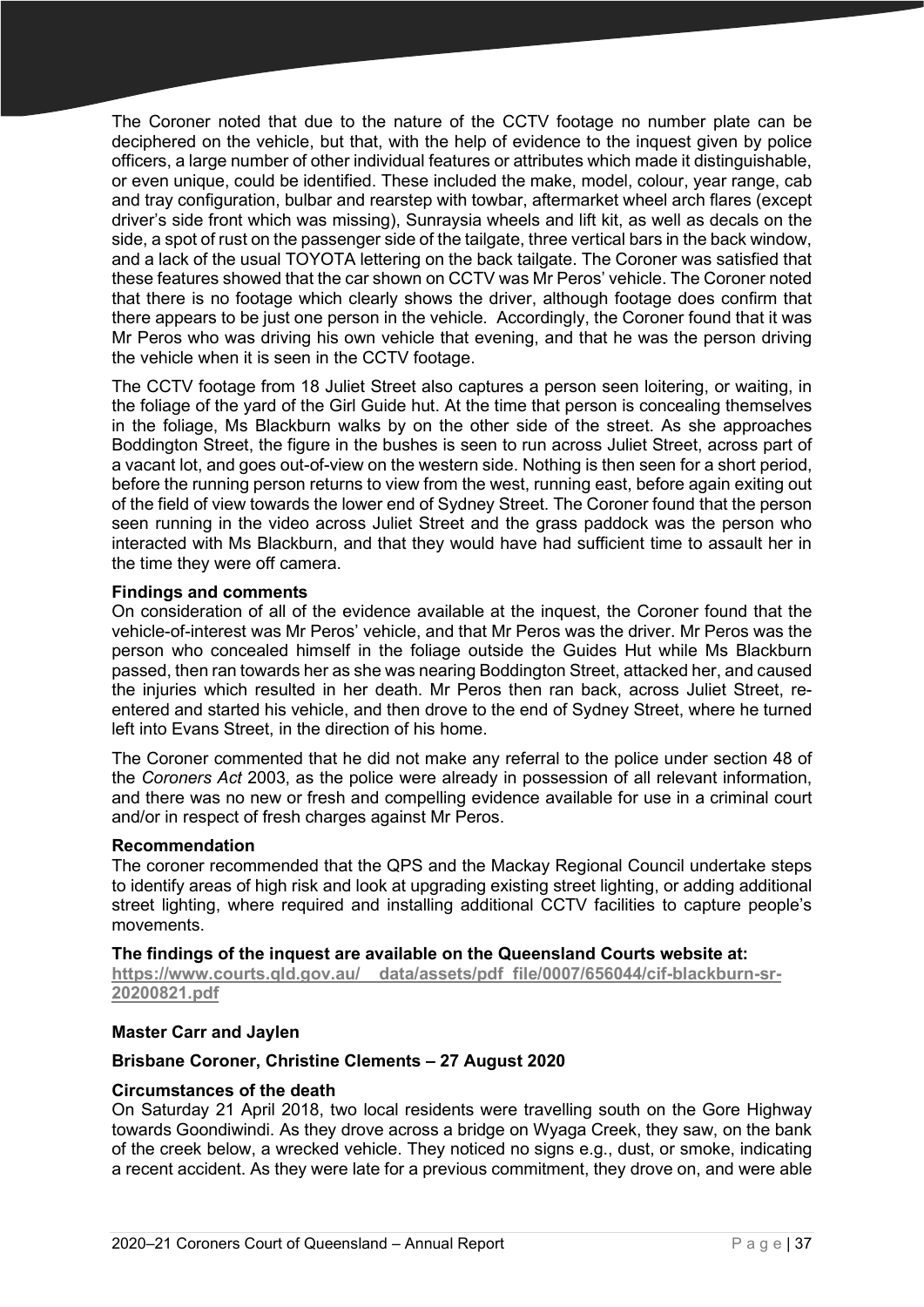to return to the creek about an hour later. They stopped and made their way down to where the vehicle was resting. The car, they observed, had suffered extensive serious damage, with the only identifiable mark as to the make of the car being a Holden symbol on a tyre rim. As they searched the area, they found the body of a deceased person lying on the ground two to three feet from the back of the vehicle. Further searching located a second person, also deceased, trapped inside the car. They notified authorities by way of mobile phone, and police investigators later attended at the scene.

## **The investigation**

Neither of the deceased persons carried any identification, and it was late on the night of 21 April that the deceased could be identified as two young people, who were only 16 and 17 years old. The car involved was identified by its registration plates as a light green Holden Commodore, which was reported as having been stolen the previous morning from the Sunshine Coast. Both young people were examined by medical practitioners, who were able to state that their deaths were due, in each case, to multiple injuries, which were consistent with their being involved in a high-impact motor car accident.

# **The inquest**

The task for Coroner Clements was to determine how these young people died. This involved the gathering of evidence, from a number of sources, as to the movements of the Holden leading up to the accident. Police were advised of the finding of the car at 1:00pm on 21 April, and a qualified police traffic investigator was able to attend at the scene within 30 minutes of that advice. The investigator walked through the approach to the creek from the north some 300 metres. He saw track marks in the grass on the side of the road, which led to the car. He continued searching the area, and found scrape marks in a drain area, consistent with contact with the undercarriage of a vehicle as it left the road surface.

A map was later prepared for the Coroner, which included measurements taken by the investigating officers. Police investigations also noted an impact mark on a very large tree in the path which seemed to have been taken by the car. An experienced crash investigator from Toowoomba joined the investigation on 26 April.

That officer observed that the car had very extensive damage; he had not seen, in his years of experience, a more badly damaged vehicle. He was of the view that the incident had occurred when the car left the road at a very high speed. The car's airbag control computer was able to be retrieved from the car, and its contents were downloaded. The data indicated that, some 2 seconds prior to impact with the very large tree, the car had been travelling at about 175 kph. The data showed that the car then slowed to 164kph, and then to 156kph. Police also noted that the speedometer in the car was frozen at 156kph.

The inquest was able to access data from various traffic cameras, and from witnesses who had seen the Commodore in the period leading up to the incident. The car was at Gatton at 2:04pm on 20 April, and later sightings indicated a westerly direction of travel. At 9:38pm, the car was sighted at Toowoomba, and footage from a CCTV camera captured the car at a service station there at 10:15pm. At 12:35am on 21 April, the car was again caught on CCTV at a service station at Captain's Mountain, confirming a continuing west/south-westerly track.

At 12:59am, an experienced heavy-vehicle driver had just passed the Kindon School. He saw lights coming up behind him, at a very high rate of speed. He was concerned by the apparent speed and moved over to the left. The dash-cam on this truck then recorded a green Commodore overtaking the truck at speed. The driver stated that the Commodore "shot past" him, and he watched the car disappear from sight, still travelling south-west towards Wyaga. The driver was able to advise the inquest that there were no cars following after the Commodore, with the only other vehicle at about that time being what he believed was a small truck, travelling in the opposite direction. The distance from Kindon School, to Wyaga Creek, where the Commodore was found, was a little under 15 km.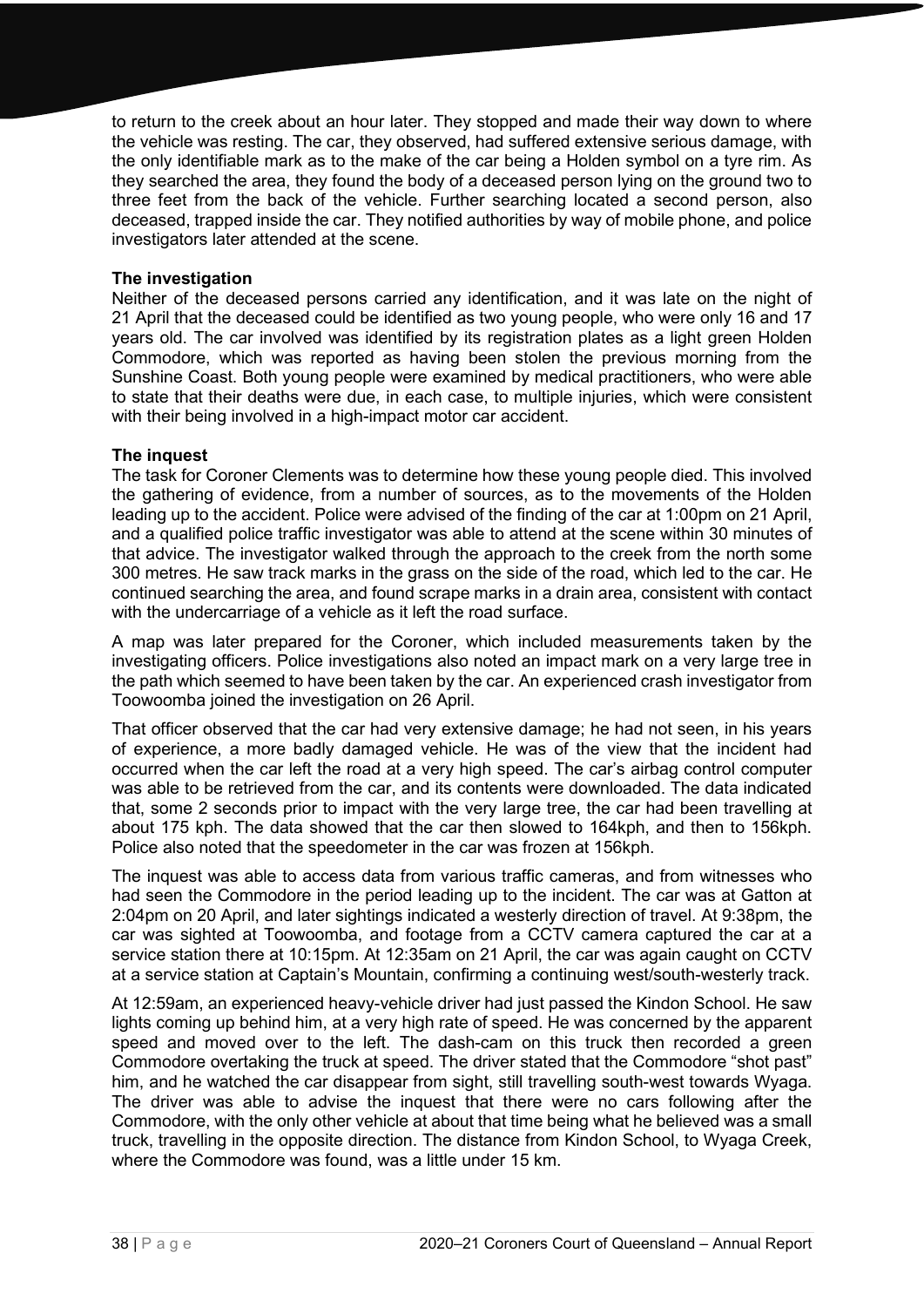The truck drove over Wyaga Creek but did not pick up any indicator that an accident had occurred there. The truck driver, who regularly drove on the Gore Highway, was able to tell the inquest that, in his opinion, the Gore Highway in that vicinity could be described as "shocking", in that it was uneven and rough.

# **Findings and comments**

The Coroner found that the Commodore containing the two young people crashed at Wyaga Creek between about 1:15am and 1:30am on 21 April, and that both occupants suffered fatal injuries as a result. The accident, it was found, occurred when the driver of the Commodore lost control at high speed and ran off the road. The Coroner also found that no other vehicle or person had been involved in causing the accident and was assisted in making that finding by the truck's dash-cam footage, which showed no other vehicle overtaking the truck, and the absence of any evidence at the scene indicating possible involvement by others. The truck driver was also able to tell the inquest that he passed no police vehicles during the relevant period.

# **Recommendations**

The Coroner recommended:

- (i) that phone coverage in the area of the accident be improved, as those who found the car had difficulty in contacting assistance by phone;
- (ii) in the interim, that signage be placed at the Wyaga Creek Rest Stop to assist people to know the direction and distance to the nearest place of assistance;
- (iii) that funding from the Commonwealth, which had responsibility for the highway, be prioritised to upgrade the Wyaga Creek crossings;
- (iv) that signage indicating that the road narrowed through the creek crossings;
- (v) that the road be widened;
- (vi) that an emergency contact point be established;
- (vii) that the speed limit at the crossings be reviewed;
- (viii) that the Police Service review and upgrade their information systems concerning CCTV camera coverage, as a flood camera had been operative at Wyaga Creek Crossing, of which the police were unaware, until after the relevant data had been overwritten;
- (ix) that the Dept of Transport and Main Roads consider review of their data systems to require preservation of CCTV footage for 60 days, or longer if a fatality had occurred in the vicinity of any camera.

#### **The findings of the inquest are available on the Queensland Courts website at:**

**[https://www.courts.qld.gov.au/\\_\\_data/assets/pdf\\_file/0004/656356/cif](https://www.courts.qld.gov.au/__data/assets/pdf_file/0004/656356/cif-mastercarrandjaylen-20200827.pdf)[mastercarrandjaylen-20200827.pdf](https://www.courts.qld.gov.au/__data/assets/pdf_file/0004/656356/cif-mastercarrandjaylen-20200827.pdf)**

# **Daniel Springer**

# **Northern Coroner, Nerida Wilson – 23 February 20201**

#### **Circumstances of the death**

Mr Daniel Springer was an experienced boilermaker by trade and was employed by Independent Mining Services (IMS) at Goonyella Riverside Mine, 220km south west of Mackay. The mine was operated by BM Alliance Coal Operations Pty Ltd (BMA). The tenure holder was BHP Coal Pty Ltd.

On 5 August 2017 at approximately 12:56am, Mr Springer was working in the maintenance bucket shop removing an external wear plate from an excavator bucket using an air carbon arc gouger. He was removing welds holding a large middle section vertical plate to the basket structure. He was cutting the large plate into smaller pieces of approximately 800mm x 800mm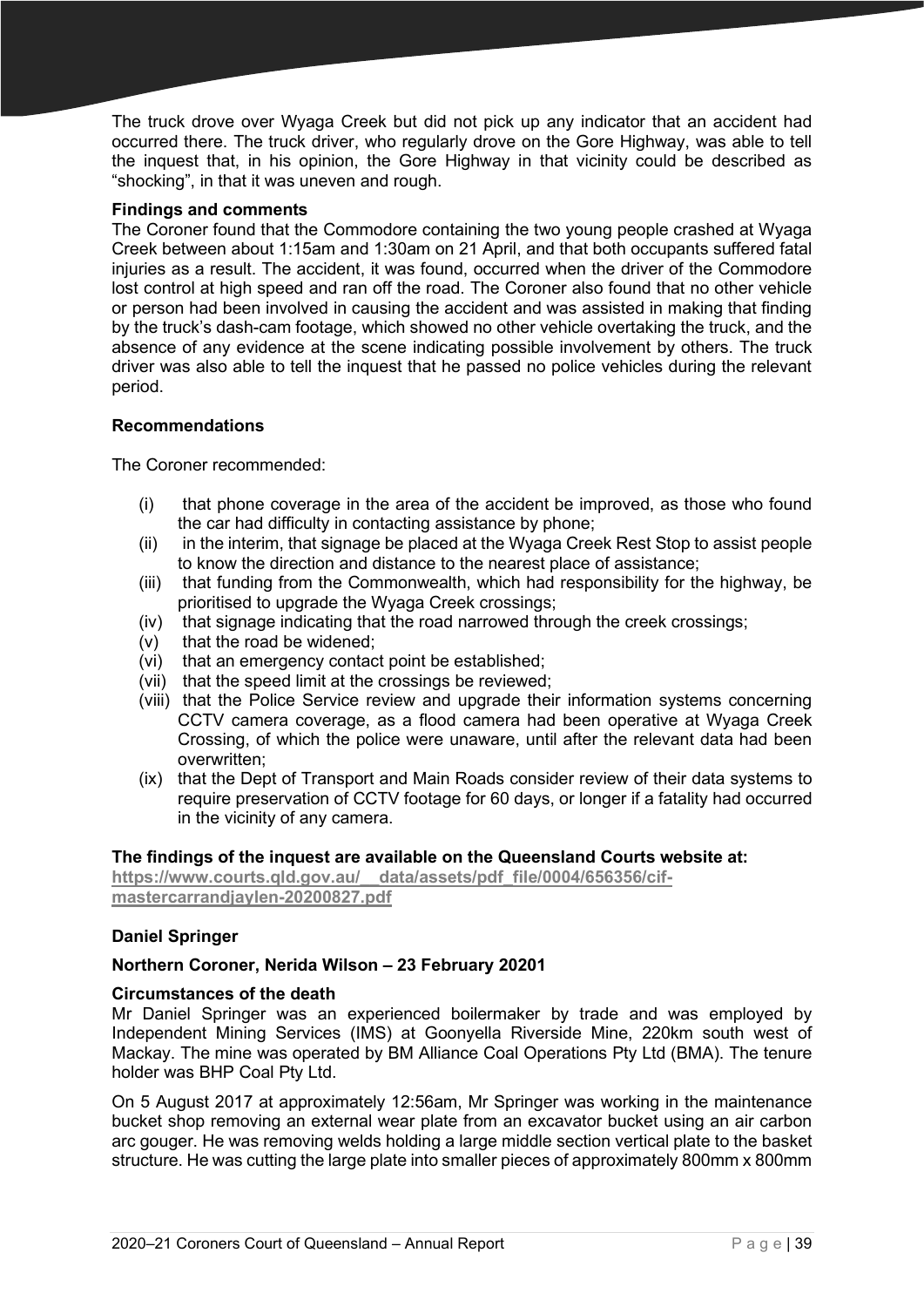for ease of handling. He was working from a scaffolding platform approximately 1.7m from the top of the bucket.

As a result of heavy use, the external wear plate on the bucket had become indented, creating a build-up, stored energy, or tension. This build-up was released when Mr Springer was gouging causing one of the metal plates to biaxially spring back, meaning it occurred in both forward and lateral direction, and struck him in the head which immediately rendered him unconscious. He was airlifted to the Mackay Base Hospital and then to Townsville Hospital. Despite life saving efforts at Townsville Hospital, he succumbed to his fatal injuries on 7 August 2017. The medical cause of death was the result of head injury, due to, or as a consequence of industrial accident.

# **The inquest**

The inquest into Mr Springer's death was conducted over a total of eight (8) dates, on 23 May 2019, 2 – 6 March and 2 June 2020. The coronial investigation brief tendered at inquest was extensive. Seventeen (17) witnesses were identified and called to give oral evidence at inquest. A total of eight (8) issues were considered at the inquest.

At the conclusion of the inquest, the Northern Coroner had the benefit and regard to the comprehensive written submissions by:

- Counsel Assisting the inquest;
- The Department of Natural Resources and Mines [now Resources Safety and Health Qld]
- BHP Billiton Mitsubishi Alliance Coal Operations Pty Ltd (BMA)
- Independent Mining Services (MIS)
- ESCO Australia Holdings Pty Ltd
- BAE Engineering

#### **Nature and Cause Investigation Report for Chief Inspector of Coal Mines**

The Mines Inspectorate (Coal) through the Department of Natural Resources and Mines Qld (DNRM) investigated Mr Springer's death and prepared a *'Nature and Cause Investigation Report for Chief Inspector of Coal Mines*.' The investigation concluded that the mine did not identify any potential risks associated with modifying the external floor wear plates on the excavator buckets by changing from the thing horizontal wear plates to the two large wear plates. This was primarily due to a lack of knowledge by the mine and the coal mining industry as a whole, of the behaviour of metal under such conditions. Specifically, in this instance, what could cause a build-up of tension in the large external floor wear plates on excavator buckets.

The report made a total of five (5) recommendations. The DNRM decided not to proceed with prosecution in relation to the incident.

#### **BHP Investigation**

BHP undertook a systematic safety investigation analysis to investigate the circumstances around the incident. Following the investigation, a report was prepared by the Mine Site Senior Executive for the purpose of section 201 of the *Coal Mine Safety and Health Act 1999.* The key findings from the investigation included, the mine's risk management process did not identify the hazard (being the plate); the excavator buckets do not have an effective maintenance strategy, and the contract management process resulted in an ambiguity about onboarding and supervision of the contractor personnel. A number of key organisational lessons were identified from the investigation.

A number of actions and recommendations were made in order to address absent/ failed defences, and organisational factors. Some of those actions had already been implemented, however some of the actions were general improvements and, by themselves, would not necessarily have prevented a similar incident.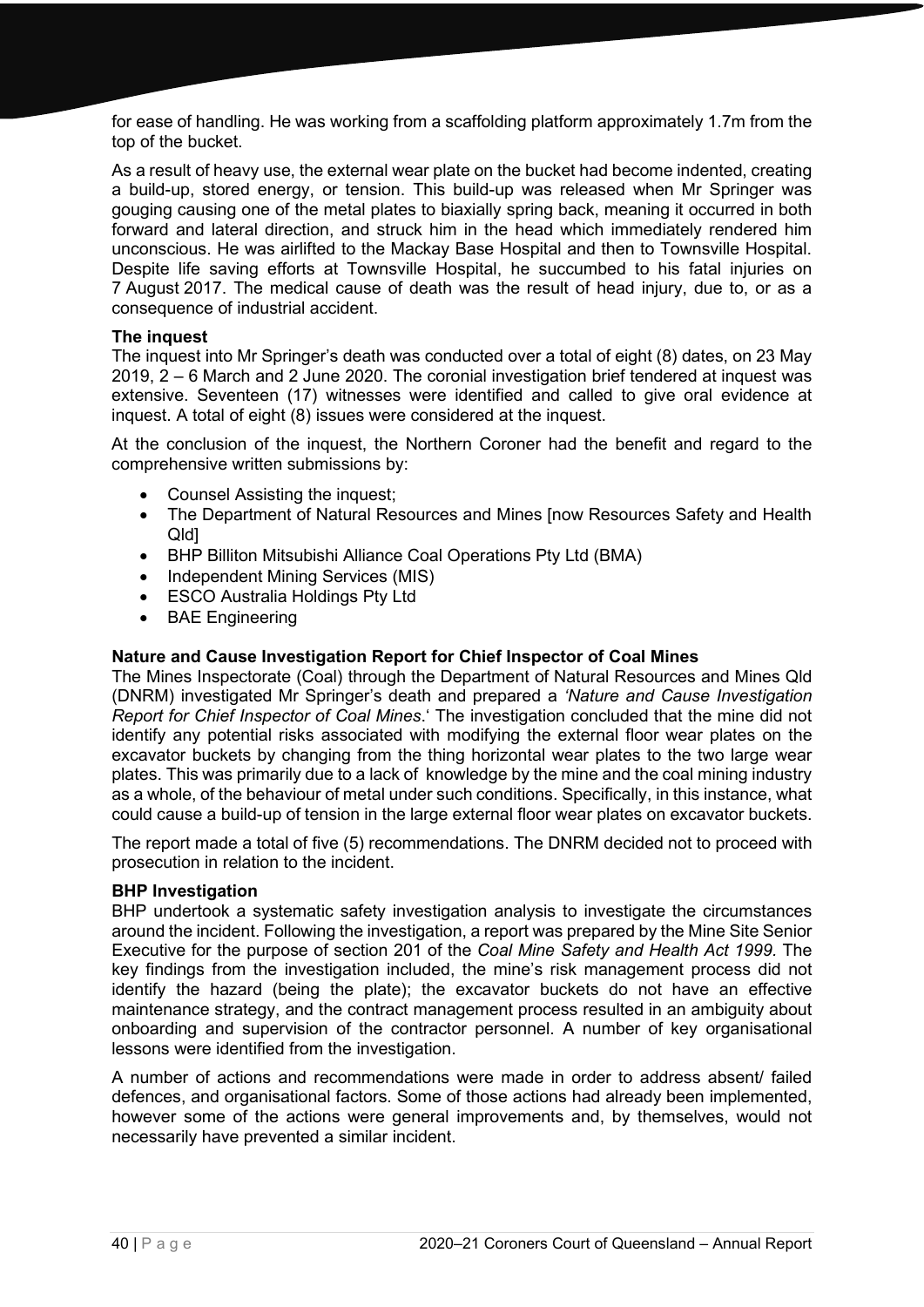# **Findings and comments**

The Northern Coroner took into account that there were no previous near misses of this type (that resulted in Mr Springer's death); no fatality arising in the same circumstances; no issue of inadequate or deficient training, resulting in the almost unanswerable question, that is whether knowledge of a spring-back event of this magnitude under these conditions could have been acquired earlier.

The Norther Coroner accepted the ultimate submission of BMA that the lack of knowledge meant that BHP, ESCO, DNRM did not and could not have recognised the potential for the wear plates to dislocate to the magnitude as occurred in this incident. This lack of knowledge applied across the coal mining industry and the boiler-making and steel fabrication industry.

The Northern Coroner found that, Mr Springer's risk of injury was not within an acceptable level, concluding that a lack of knowledge regarding the behaviour of the metal plates under such conditions does not, and did not, negate the obligation to ensure the risk was acceptable and to keep him safe in the workplace. As a result of this incident, BHP classified large wear plates of this type as a prohibited item.

The Northern Coroner endorsed the recommendations contained within the Nature and Cause Investigation Report prepared for the Chief Inspector of Mines.

The Northern Coroner acknowledged and endorsed the analysis commissioned by BHP and the findings, recommendations and implemented improvements arising therefrom.

#### **Recommendations**

The Northern Coroner made three recommendations to DNRM (or Resources Safety and Health Qld as it is now).

**The findings of the inquest are available on the Queensland Courts website at: [https://www.courts.qld.gov.au/\\_\\_data/assets/pdf\\_file/0009/669879/cif-springer-d-](https://www.courts.qld.gov.au/__data/assets/pdf_file/0009/669879/cif-springer-d-20210223.pdf)[20210223.pdf](https://www.courts.qld.gov.au/__data/assets/pdf_file/0009/669879/cif-springer-d-20210223.pdf)**

#### **Anna Damjanovic**

#### **Brisbane Coroner, Christine Clements – 25 February 2021**

#### **Circumstances of the death**

At 7:38pm a CCTV camera at the intersection of Swann Road and Moggill Road in Taringa captured footage of a person thought to be Ms Anna Damjanovic walking from Moggill Road into Swann Road. This is the route Ms Damjanovic would have taken if she was walking home from the bus stop on Moggill Road or from the grocery store near the bus stop.

At approximately 7:40pm, Vanessa Clark was driving her black Volkswagen beetle along Swann Road, heading towards the intersection with Moggill Road. Just before that intersection Swann Road dips down and turns right, and then passes over the Ipswich railway line by way of a bridge. The speed limit for the road was 60km per hour at the time. The road is sealed with bitumen with one lane in each direction.

Ms Clark, who was also 19 years of age at the time of the accident, told the court that she was driving along Swann Road towards the intersection with Moggill Road. As she came around the corner before the rail bridge, she was driving at the speed limit. She checked the roads to the left and right for cars as she headed towards the two intersections with York Street on the left and Cunningham Street on the right. She noticed a person, who we now know was Ms Damjanovic, crossing Swann Road at the end of the bridge near the intersection with Cunningham Street. Ms Damjanovic was crossing in front of Ms Clark from right to left. Ms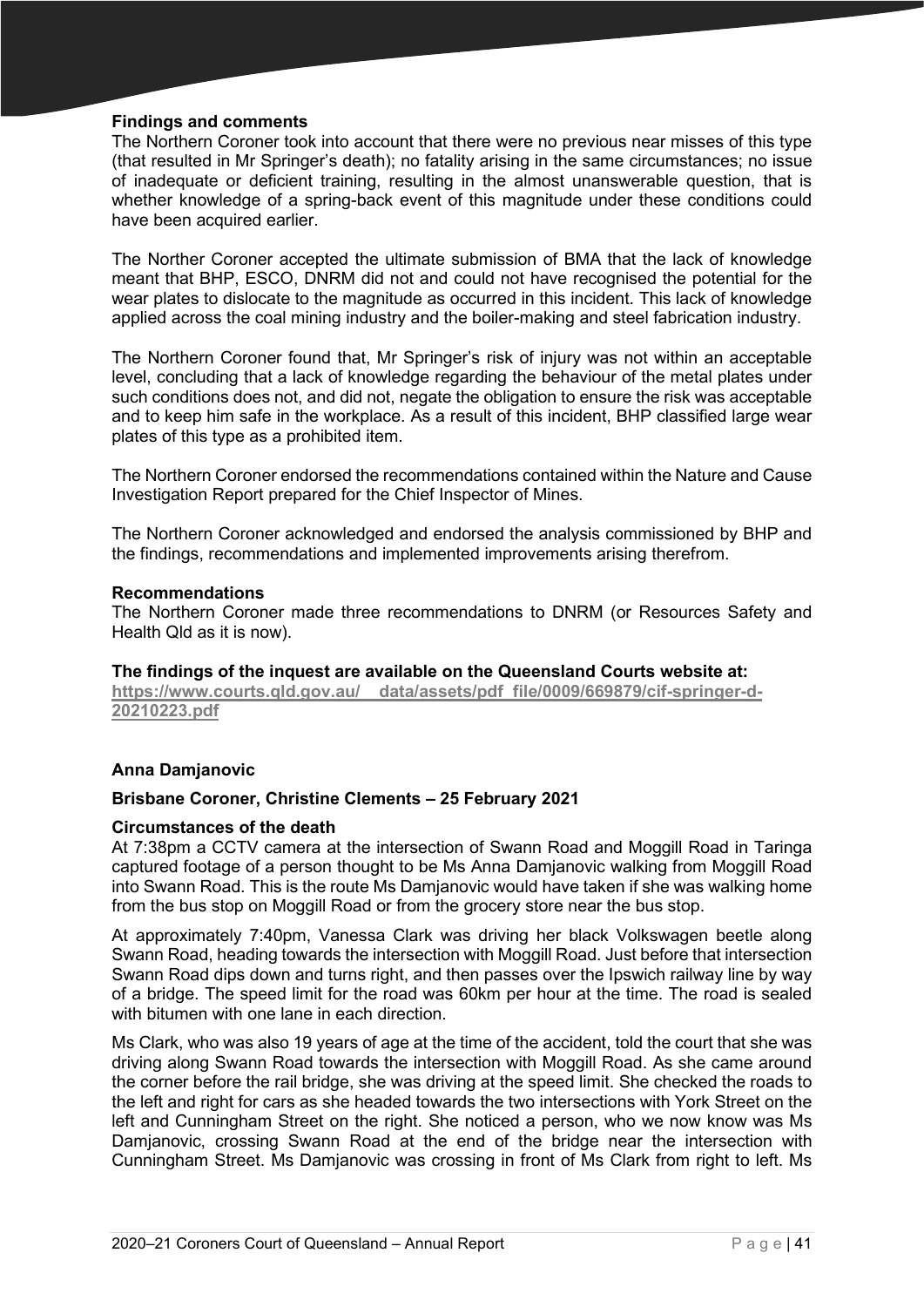Clark gave evidence that Anna appeared to be moving quite slowly, appeared to be looking down, and did not appear to be aware that her car was approaching.

Ms Clark said that she braked as soon as she thought that Ms Damjanovic would not be able to cross the road in time. She thought that she was approximately 16m away at that time. She said that the front of her car hit the pillar of the bridge on the left-hand side, the car rotated and the back hit something, and she was scared she would go over the bridge. Ms Clark said that she did not see the car hit Ms Damjanovic.

Jessica Wood and Elinor Irvine were sitting on the patio of their townhouse on the corner of York Street and Swann Road. They heard wheels skidding, brakes squealing, and then a crunch and a loud pop of metal on metal. Ms Wood and Ms Irvine ran out through their gate and saw Ms Clark's car crashed against the left-hand side of the bridge, and facing towards them, which was the opposite direction that Ms Clark had been travelling. Ms Wood and Ms Irvine saw that the car had its lights on, and smoke was coming from the inside of the car. Ms Wood ran towards the car and saw Ms Clark trying to get out of the car as fast as she could. She heard Ms Clark scream and say, "I hit someone". Ms Wood went to assist Ms Clark, who was shaking, hyperventilating, and crying. Ms Wood looked under and around the car but could not see anyone else in the vicinity.

Ms Irvine called Triple 0 on her mobile as she was approaching the scene of the accident. This call was made at 7:44pm. While she was talking to the operator Ms Irvine could hear Ms Clark screaming, and saying "there was someone on the road", "why didn't they stop?", "why didn't they see me?". Ms Wood and Ms Irvine could not see any person on the road. But when they looked over the railing of the bridge, they saw a person lying to the left of the train tracks.

Police and ambulance arrived within minutes of Ms Irvine's call to Emergency Services, and one of the first police officers to arrive was Senior Constable Julia Kenny. Senior Constable Kenny activated her body worn camera on arrival, and subsequently spoke to Ms Clark, who was still shaking and distressed. Senior Constable Kenny gave evidence that Ms Clark told her that she was driving at the speed limit when she came around the corner before the rail bridge. She said that at that point, she saw a person crossing the road ahead of her from right to left and noticed that the person seemed to be walking very slowly. She braked to avoid hitting the person, who did not appear to have noticed her car. Her car then slid on the road, spun around, and hit the left-hand side of the bridge. Ms Clark said that she did not know what happened to the person crossing the road.

Ambulance officers attended to Ms Clark, and police conducted a breath test for Ms Clark's blood alcohol level, which gave a result of zero. Ambulance officers and police also attended to Ms Damjanovic. She had fallen 15 metres from the bridge, and officers found her unconscious and not breathing. They were able to resuscitate Ms Damjanovic and she was taken to the RBWH by ambulance. On examination, Ms Damjanovic was found to have suffered fractures to her skull, right leg, and left shoulder blade. Her neck was broken, and she had a spinal cord injury. She had suffered extensive bruising and internal injuries. Despite treatment, her condition deteriorated, and she died the following evening, at 7:02pm on 20 May 2017.

#### **The investigation**

An investigation into the circumstances surrounding Ms Damjanovic's death was conducted by the Forensic Crash Unit (FCU). A coronial report was provided and included various witness statements and transcripts, QPS incident logs, photographs, and videos.

#### **The inquest**

The hearing of evidence in relation to Ms Damjanovic's death took place in Brisbane on 4 March 2020 and 27 January 2021. The evidence of six QPS and eyewitnesses were heard, and all of the statements, records of interview, photographs and materials gathered during the investigation were tendered at the inquest. The fundamental task of the inquest was to identify the factual circumstances surrounding the incident, including the road and weather conditions,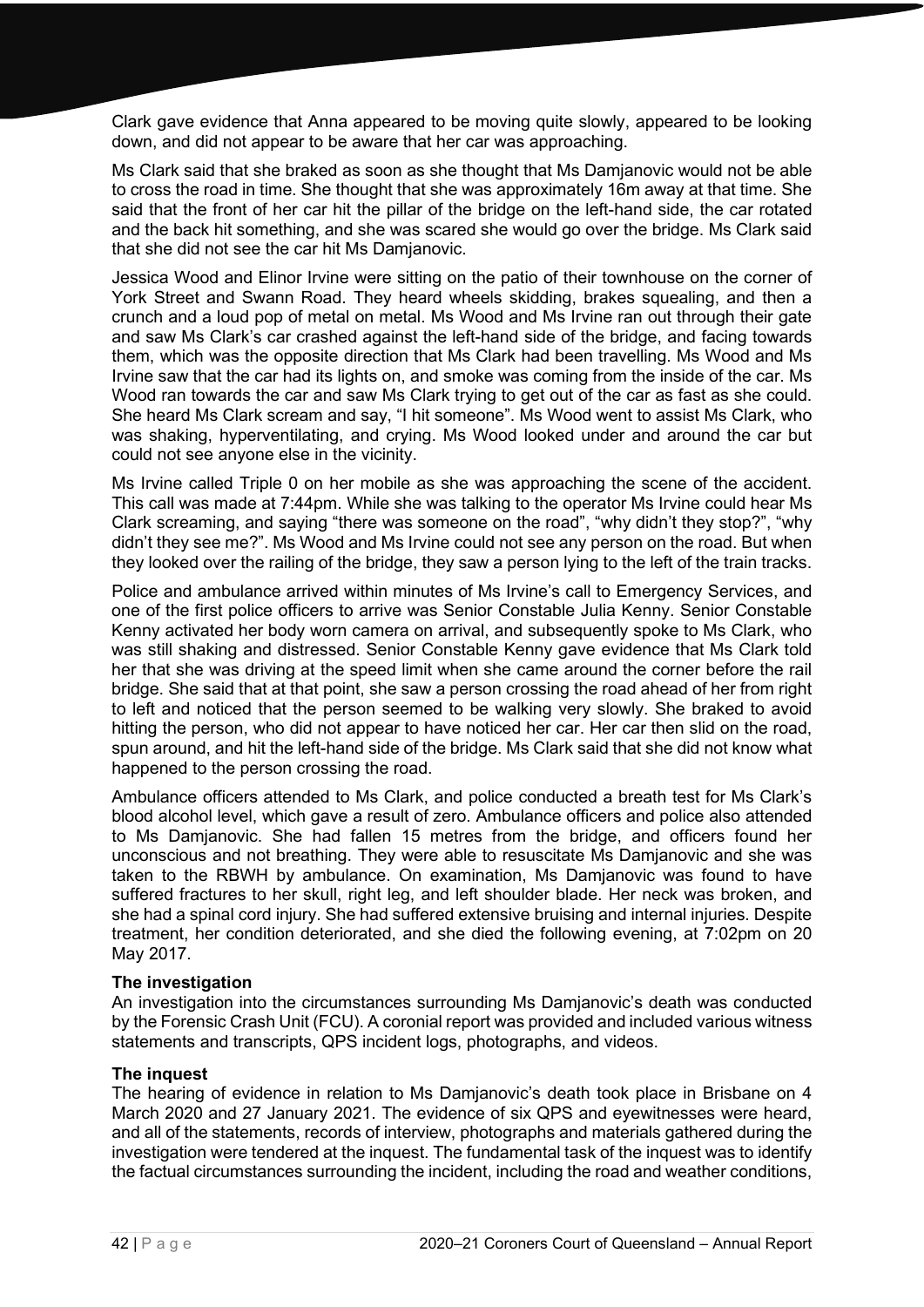lighting, pedestrian access to the road, speed limit, and consider whether any recommendations could be made to prevent deaths from happening in similar circumstances in the future.

# **Findings and comments**

The Coroner found that on the night of the accident, it was dark and raining slightly, and although there was enough light provided by the streetlights for them to be able to see the road and the bridge, the visibility on the night was made more difficult due to the rain. The intersection had no marked pedestrian crossings and, as is the case in most suburban intersections, relied on pedestrians using their own judgement if trying to cross.

It was accepted that the evidence showed Ms Damjanovic's death occurred as a result of a tragic accident and neither Ms Damjanovic nor Ms Clark was at fault for the accident. Rather, it was a combination of those factors above that led to the circumstances in which Ms Damjanovic was crossing the road in the path of a car, and the driver attempted to avoid her but was unable to do so.

It was noted that at the time of the accident the speed limit on Swann Road was 60km/h and has since been lowered to 50 km/h.

#### **Recommendations**

The Coroner noted that there was nothing in the evidence that showed that there was any particular deficiency in the design or infrastructure of the intersection at which the accident happened which caused Ms Damjanovic's death, but that the intersection appears to be known to locals as one at which vehicles often have difficulties.

The Coroner made one recommendation: that the Brisbane City Council and Queensland Rail review the area of Swann Road at the bridge and at the intersections of York and Cunningham Street in order to determine whether any improvements to the safety of the intersection could be made, including the height of the chain-link fencing, the lighting, and the safety of the road surface in wet conditions.

**The findings of the inquest are available on the Queensland Courts website at: [https://www.courts.qld.gov.au/\\_\\_data/assets/pdf\\_file/0011/669890/cif-damjanovic-a-](https://www.courts.qld.gov.au/__data/assets/pdf_file/0011/669890/cif-damjanovic-a-20210225.pdf)[20210225.pdf](https://www.courts.qld.gov.au/__data/assets/pdf_file/0011/669890/cif-damjanovic-a-20210225.pdf)**

# **Kirra-Lea McLoughlin**

# **Deputy State Coroner, Jane Bentley – 7 June 2021**

#### **Background**

Ms Kirra-Lea McLoughlin lived at a property at Wolvi that had been her matrimonial home when she was married to Roger McLoughlin, the father of her four children. Ms McLoughlin and Mr McLoughlin separated in August 2013. Ms McLoughlin's defacto partner Paul McDonald had resided with her since 25 August 2013. Ms McLoughlin's children were living with her then but, in July 2014, Mr McLoughlin took the children to live with him because Mr McDonald was violent and aggressive.

A family lived next door to Ms McLoughlin – F and M and their three children C1, C2 and C3. Whilst he initially denied it to police, C1 later admitted that he and Ms McLoughlin had a sexual relationship over about two months which ended before she commenced her relationship with Mr McDonald. This family and other neighbours often heard Ms McLoughlin and Mr McDonald fighting and knew that Mr McDonald was violent to Ms McLoughlin all the time.

### **The investigation**

Detectives of the Criminal Investigation Branch investigated the circumstances surrounding the death of Ms McLoughlin. They obtained the following information obtained from relevant parties, witnesses, and telephone records.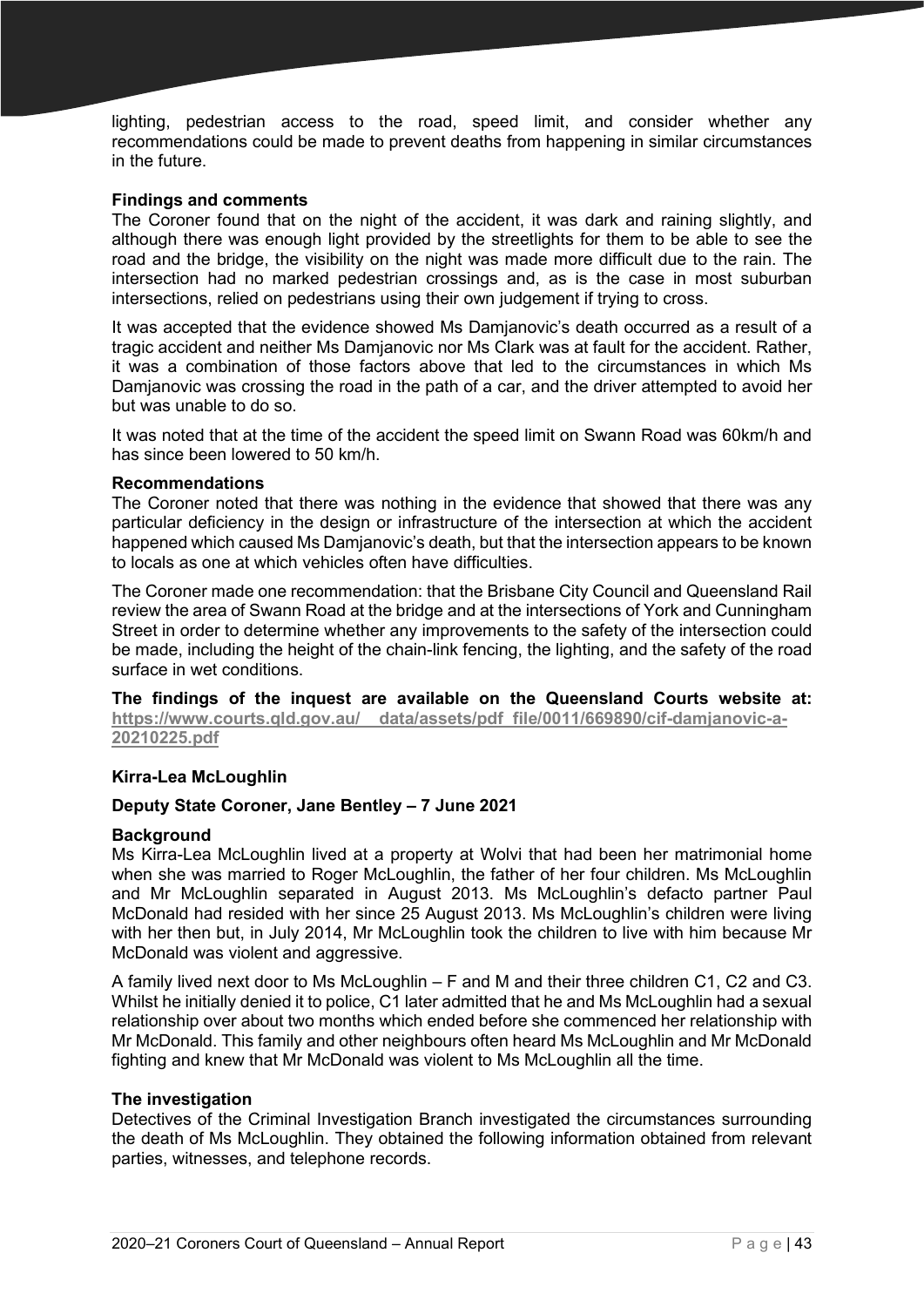On 16 July 2014 Mr McDonald's mother Ms Anderson, his sister, Tamiqua McDonald, her four-year-old daughter, D, and her 18-year-old niece, Jessie McDonald were at Ms McLoughlin's house. Ms McLoughlin started drinking wine at about 1pm, and the others were drinking as well. Ms Anderson left Ms McLoughlin's house at about 7.10pm. At about 7.30pm Ms McLoughlin started arguing with Tamiqua and Jessie. Mr McDonald and Ms McLoughlin then argued about Ms McLoughlin's relationship with C1, and Ms McLoughlin started yelling at Mr McDonald and pushing him. Tamiqua defended him and she and Ms McLoughlin and Tamiqua got into a physical altercation during which Tamiqua punched Ms McLoughlin to the head twice and Ms McLoughlin fell down twice. Mr McDonald was trying to get between them, and Ms McLoughlin picked up a tin of red paint and threw it at Mr McDonald. Ms McLoughlin slipped in the paint and fell over and hit her head on the verandah railing. Tamiqua, Jessie and D left the house and Mr McDonald left after them.

While Ms McLoughlin was at the house alone, she was on the phone to Roger McLoughlin. She was upset and crying, saying that she missed her children and asked him to come back to live with her and the children. About 10 seconds before the end of the call she became aggressive, told him that she'd stab him in his sleep and hung up. Mr McDonald had come home at that time, which just before 9:30pm. At 9:30pm C2 heard Ms McLoughlin yelling, "I don't love you anymore", and heard screaming and banging which was even louder than that which occurred earlier in the evening. Ms McLoughlin was screaming like she was being hurt. It then went quiet, and he heard Mr McDonald's voice only. No one heard Ms McLoughlin's voice or had contact with her after this time except Mr McDonald.

Mr McDonald called an ambulance at 2:14pm the next day, 17 July. McDonald told paramedics that Ms McLoughlin told him about midnight that she had taken about 20 Allegron tablets. He said there was a party and between midnight and 2am his sister had punched Ms McLoughlin in the face multiple times, but she wasn't knocked unconscious. After the fight everyone left, and he and Ms McLoughlin went to bed at about 3.30am. He woke up about 7am and thought she was sleeping, woke again at 1.30pm and saw she had wet the bed and was unresponsive. He carried her to the shower, undressed her and washed her and carried her back to bed and dressed her. He called 13HEALTH and the operator told him to call an ambulance. Paramedics transported Ms McLoughlin to the Gympie Hospital arriving there at 3.23pm. At 8.45pm Ms McLoughlin was flown to the Gold Coast University Hospital. At 9.20pm on that night Mr McDonald was arrested by police for the offence of grievous bodily harm. He declined to be interviewed by police and was released at 11.15pm without charge.

# **Domestic and Family Violence Death Review Unit report**

The Domestic and Family Violence Death Review Unit of the Coroners Court of Queensland compiled, from the records of the Queensland Police Service, a report summarising the documented history of domestic and family violence of Ms McLoughlin, as well as documented domestic and family violence involving Mr McDonald's previous and subsequent partners. The Deputy State Coroner found that Mr McDonald's criminal history revealed him to be a serial perpetrator of severe domestic abuse, including over 70 convictions for domestic violence related offending as well as lengthy periods of imprisonment, relating to three other women.

In 2018 Mr McDonald was in a relationship with Ms J, who he also abused. He confessed to Ms J that he had banged Ms McLoughlin's head on the floor after they argued about C1, and told her, "I have got away with murder, and I'll kill you if you ever say anything to anybody."

#### **The inquest**

Twenty-six witnesses gave evidence at the inquest including police officers, doctors, family and neighbours of Ms McLoughlin and Mr McDonald. Mr McDonald chose not to give evidence.

#### **Findings and Comments**

The Deputy State Coroner found that Ms McLoughlin died from hypoxic-ischaemic encephalopathy due to head injury at 3.10pm on 18 July 2014 at the GCHU. She found that Ms McLoughlin's death was caused by Mr McDonald either choking her or inflicting head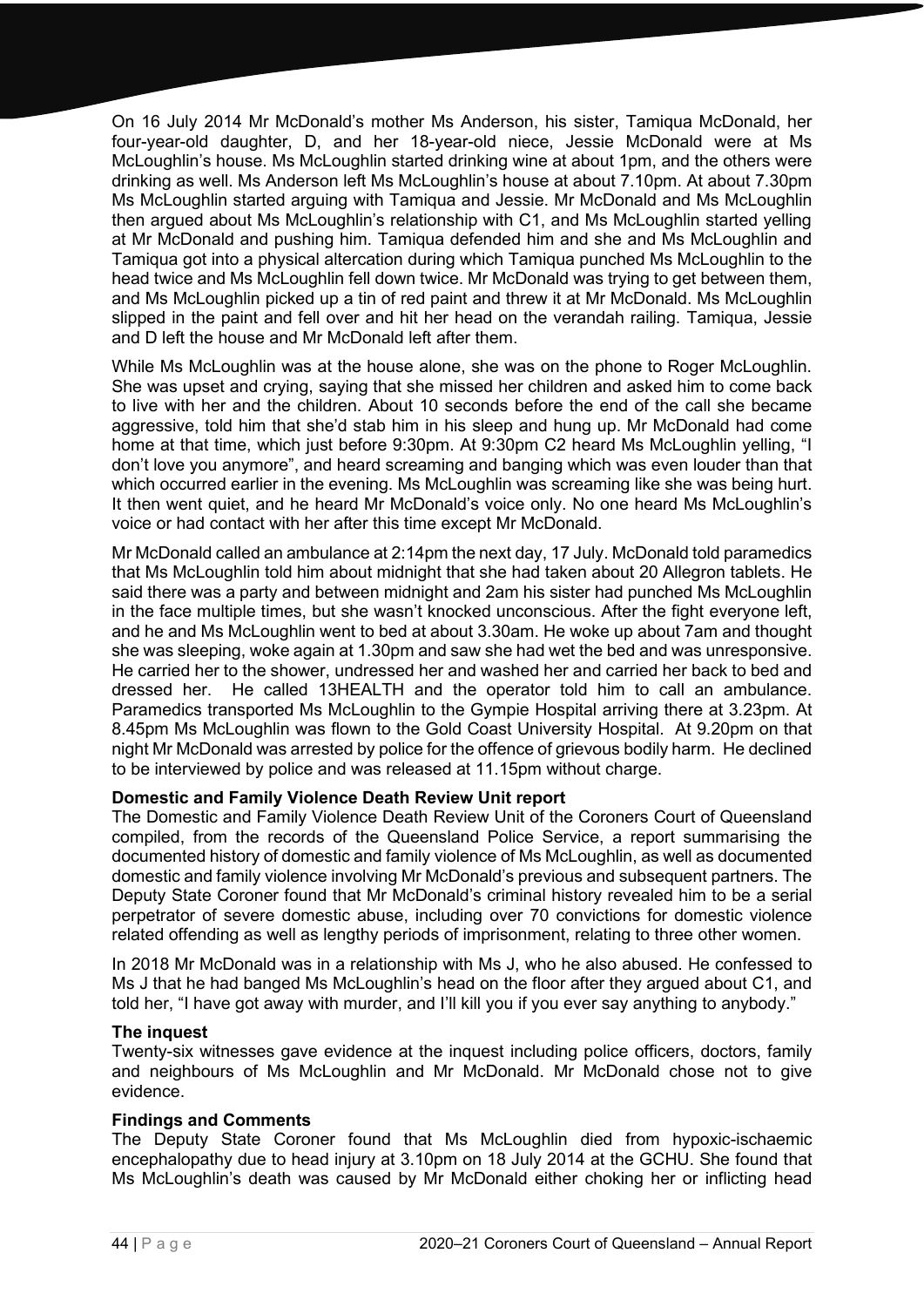injuries which restricted oxygen and/or blood to her brain. The Deputy State Coroner found that it is very unlikely that the injuries Ms McLoughlin sustained during the altercation with Tamiqua were sufficient to cause her death or cause the majority of the 102 bruises which were found on her body at autopsy.

The Deputy State Coroner found that Mr McDonald and Ms McLoughlin started to argue later in the night when he returned, and it is likely that she told him she wanted to end the relationship. The Deputy State Coroner did not accept that Ms McLoughlin's death was explained by any of the scenarios put forward by Mr McDonald, instead finding that her injuries were caused by Mr McDonald during the argument. It is probable that he hit her head into the back of the toilet wall, struck her to the forehead (very possibly with a baseball bat) and hit the back of her head on the floor. It is likely that he struck her with a broom stick. It is highly probable that he choked her. It is likely that by 11.30pm Mr McDonald had caused the injuries that killed Ms McLoughlin, that she was unconscious as a result of those injuries and that Mr McDonald knew that Ms McLoughlin was seriously unwell. He did not call an ambulance to assist her until the following afternoon.

# **The findings of the inquest are available on the Queensland Courts website at:**

**[https://www.courts.qld.gov.au/\\_\\_data/assets/pdf\\_file/0007/686248/cif-mcloughlin-k-](https://www.courts.qld.gov.au/__data/assets/pdf_file/0007/686248/cif-mcloughlin-k-20210607.pdf)[20210607.pdf](https://www.courts.qld.gov.au/__data/assets/pdf_file/0007/686248/cif-mcloughlin-k-20210607.pdf)**

# **Tiahleigh Palmer**

# **Deputy State Coroner, Jane Bentley – 18 June 2021**

# **Circumstances of the death**

At the time of her death Tiahleigh was aged 12 years and 6 months. She was living with foster carers Richard Thorburn, his wife, Julene, and their sons, Joshua, and Trent. At about 5.15pm on 5 November 2015 three men looking for a fishing spot found Tiahleigh's near naked and decomposed body on the water's edge of the Pimpama River on Kerkin Road North. She was obviously deceased and had been for some time. An autopsy was conducted but the cause of Tiahleigh's death could not be determined due to the level of decomposition. The Thorburn family told police that Tiahleigh had gone to school on the morning of 30 October 2015 and that she did not come home.

In 2016 Richard Thorburn was arrested and charged with murdering Tiahleigh on the night of 29 October 2015. He was also charged with attempting to pervert the course of justice for lying to police and with interfering with a dead body. He pleaded guilty to all charges (although he did not disclose how he killed Tiahleigh) and in the Brisbane Supreme Court on 25 May 2018 he was sentenced to life imprisonment.

It was discovered that Trent had been having a sexual relationship with Tiahleigh and he was charged with incest, attempting to obstruct the course of justice and two counts of perjury. Julene was charged with attempting to pervert the course of justice and perjury. Joshua was charged with attempting to pervert the course of justice and perjury. Trent, Julene and Joshua pleaded guilty to those offences and were sentenced to various periods of imprisonment.

On 4 May 2016 Mr Thorburn was charged with thirteen sexual offences in relation to two girls who, in 2015, had attended the family day care operated by Julene at their house. The girls were 4 and 11 years old at the time. Mr Thorburn entered pleas of guilty to those offences but attempted to withdraw his pleas on the basis that he had complete amnesia and was pressured into pleading guilty by his legal representatives. Mrs Thorburn told his solicitor that he had lost his memory, didn't recall who she was and could not make phone calls. That information was inconsistent with observations of Mr Thorburn at the prison making phone calls and the opinions of numerous psychologists who considered that he was "malingering". The application to withdraw the pleas was rejected by His Honour Judge Chowdury DCJ who found that Mr Thorburn was a dishonest witness and he had entered the pleas of his own free will. Mr Thorburn was sentenced for those offences in the Beenleigh District Court on 20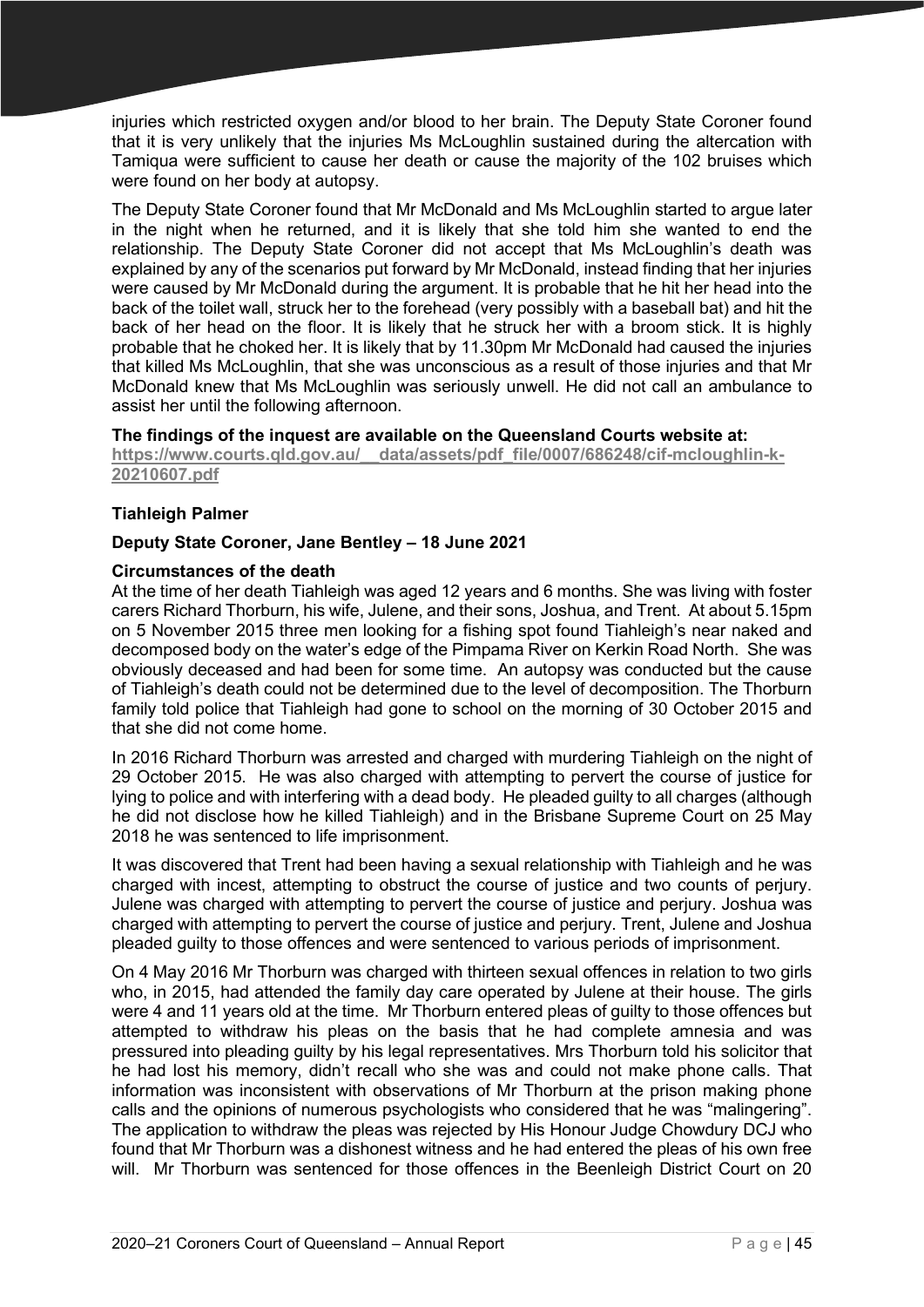November 2020, to a head sentence of five years imprisonment with a parole eligibility date of 12 September 2038.

## **Tiahleigh's involvement with the Department of Child Safety**

By the time she was killed at the age of 12 years, Tiahleigh had been effectively rejected by both of her parents and had lived in nine different households and a residential care facility. In the two years prior to her death, she was subject to a short-term custody order granting custody to the Chief Executive, Department of Child Safety, Youth Justice and Multicultural Affairs (the department).

The department first received concerns about Tiahleigh's welfare less than a month after her birth. The concerns were in relation to domestic and family violence, her mother's parenting capacity and motivation, and her mother's substance misuse, including reports that Tiahleigh had gone through drug withdrawal at birth. After Tiahleigh went into out-of-home care when she was seven years old, she was diagnosed with Reactive Attachment Disorder (this diagnosis was changed in November 2014 to Adjustment Disorder), and she demonstrated ongoing challenging behaviours. This was unsurprising considering her tumultuous life and her lack of attachment to a primary care giver.

An application for a Long-Term Order (LTO) granting guardianship to the chief executive was made on 22 October 2015. Shortly prior to her death Tiahleigh's mother indicated to the department that she had decided to relinquish guardianship of Tiahleigh and would not contest the LTO.

# **The inquest**

The inquest commenced on 8 June 2021 after a pre-inquest hearing on 11 May 2021. The only issue to be explored at the inquest was how Tiahleigh died. Four witnesses were called: Richard, Julene and Trent Thorburn, and one of the police officers who was involved in the murder investigation. A brief of evidence was tendered which included the complete Queensland Police Service brief in relation to the charges against the Thorburn's relating to Tiahleigh, and the brief in relation to the child sexual offending to which Mr Thorburn pleaded guilty.

The brief also included records obtained from Queensland Corrective Services in relation to Mr Thorburn since his incarceration and recordings of phone calls he made to Julene from the prison for the periods 1 to 15 October 2019 and 2 May 2021 to 1 June 2021.

Mr Thorburn commenced his evidence at the inquest by producing a typed signed statement which he read to the court. He said that on the night of her death, Tiahleigh had tried to run away, and when he was trying to get her back to the house, "I must have accidentally suffocated her with my hand over her mouth and holding her so tightly around the waist and tummy." Under questioning from Counsel Assisting Mr Thorburn said he in fact had no independent recollection of what happened to Tiahleigh and he was relying on a note he had apparently written some years before as he had completely lost his memory in prison.

#### **Findings and comments**

The Deputy State Coroner found that there was a lack of permanency planning for Tiahleigh by the department. At no time in her short life had she experienced any real stability. The case planning for Tiahleigh was not focused on what was in her best interests, but instead, on supporting her mother and ensuring that her mother's interests and "rights" were considered. However, the most concerning aspect of the department's involvement with Tiahleigh was the lack of concern or action when it was known that she was missing from about lunch time on 29 October 2015. The circumstances seem to indicate a failure to prioritise the danger that Tiahleigh may have been in and instead concentrate on administrative procedures (although not as a matter of any urgency).

However, the Deputy State Coroner noted that the departmental involvement with Tiahleigh has been the subject of numerous reviews and reports and that the many recommendations made have been addressed and implemented – by the department and other involved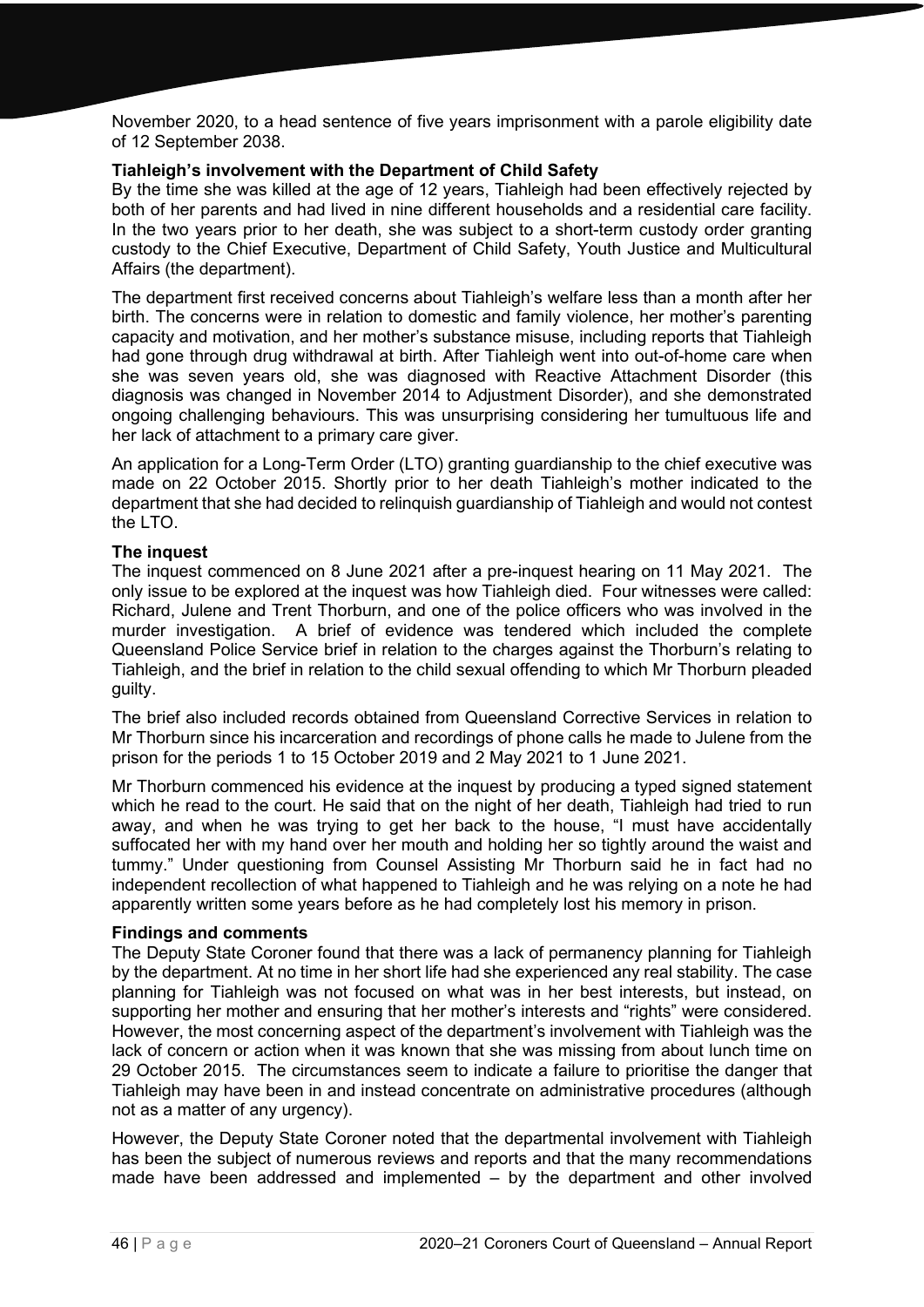agencies. The Deputy State Coroner therefore made no recommendations in relation to this aspect of the coronial investigation.

The Deputy State Coroner did not accept that Mr Thorburn has no memory of Tiahleigh's death. His claimed amnesia is inconsistent with opinions of prison psychologists, observations of prison employees and phone calls between him and his wife. The Deputy State Coroner found that Mr Thorburn deliberately killed Tiahleigh, and that it is most likely that he choked or asphyxiated Tiahleigh. Mr Thorburn may have killed Tiahleigh because he was concerned that she would disclose her relationship with Trent, or because Mr Thorburn was himself having a sexual relationship with her, but the former reason was more likely.

The Deputy State Coroner found that Mr Thorburn is completely without remorse for any of his offending, and respectfully recommended that if and when he applies for release on parole the Parole Board Queensland take into account these findings particularly in relation to his lack of remorse for killing Tiahleigh and his lack of cooperation with this inquest.

**The findings of the inquest are available on the Queensland Courts website at: [https://www.courts.qld.gov.au/\\_\\_data/assets/pdf\\_file/0008/687131/cif-palmer-ta-](https://www.courts.qld.gov.au/__data/assets/pdf_file/0008/687131/cif-palmer-ta-20210618.pdf)[20210618.pdf](https://www.courts.qld.gov.au/__data/assets/pdf_file/0008/687131/cif-palmer-ta-20210618.pdf)**

# Accessing coronial information

*The coronial system is an important source of information for researchers who in turn provide an invaluable resource for coroners in their preventative role. Section 53 of the Coroners Act facilitates access to coronial documents by researchers.* 

Generally, researchers may only access coronial documents once the investigation is finalised. However, the State Coroner may give access to documents on open files if the State Coroner considers it appropriate having regard to the importance of the research and the public interest in allowing access before the investigation has finished. The Coroners Act requires the names of persons given access to documents as genuine researchers to be noted in the annual report.

The following genuine researchers were approved under s. 53 of the Coroners Act during the reporting period:

# **Rebecca Keane,** *BJus, LLB(Hons), DipGovSec,* **PhD Candidate, Faculty of Law at the Queensland University of Technology (QUT)**

Undertaking a project to establish the differences between offenders in the context of a domestic and terrorist siege, their respective motivations, and ideologies, what drives offending, and whether this influences their response to negotiation techniques used in domestic sieges. The project aims to determine whether domestic policing siege methodologies and crisis negotiation techniques are appropriate in the crisis response to a terrorist siege.

# **Michelle Johnston, Senior Chemist, Forensic Toxicology at Queensland Health Forensic and Scientific Services (FSS)**

Undertaking a project to analyse a case report related to the ingestion of the drug, Kratom and other illicit substances. Kratom can cause effects similar to both opioids and stimulants. Two compounds in Kratom leaves, *mitragynine* and *7-α-hydroxymitragynine*, interact with opioid receptors in the brain, producing sedation, pleasure, and decreased pain, especially when users consume large amounts of the plant. Mitragynine also interacts with other receptor systems in the brain to produce stimulant effects. When Kratom is taken in small amounts, users report increased energy, sociability, and alertness instead of sedation. However, Kratom can also cause uncomfortable and sometimes dangerous side effects.

# **Dr Melissa Thompson, Staff Specialist Forensic Pathologist at Gold Coast University Hospital, Dr Alex Olumbe, Eminent Forensic Pathologist and Associate Professor at**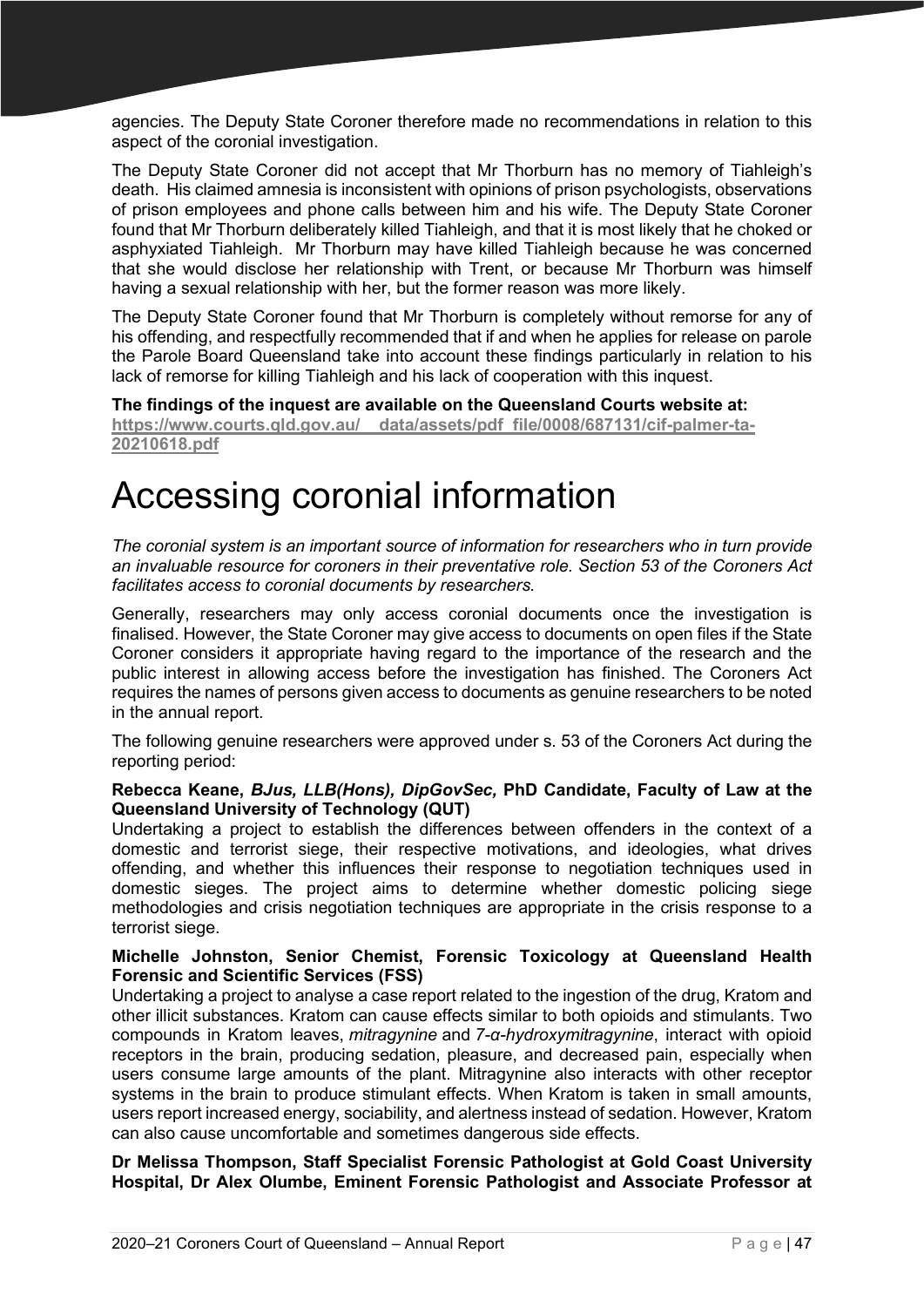# **Gold Coast University Hospital, Jairus Landolt Griffith University School of Medicine, MD stream**

Undertaking a research project which is a retrospective review of autopsy files of drowning/immersion deaths on the Gold Coast during the period 2015 to 2020. The project aims to collect demographic, medical, toxicological, location and activity data related to drowned decendents, with particular emphasis on known risk factors.

# **Freya McLaughlan, Dr Bridget Harris, and Dr Claire Ferguson – School of Justice – QUT**

Project into intimate partner homicide and understanding the offenders involved. The research project is titled: Predicting intimate partner homicide: Key risk factors and the heterogeneity of male offenders and the project aims to examine the role and impact of criminal history and individual-level risk factors in predicting intimate partner homicide.

#### **Professor Douglas, Dr Fitzgerald, and Dr Sharman - The University of Queensland** Research project into the non-fatal strangulation offences as a response to domestic violence.

**1,297** Individual requests for documents on finalised

maters

**Information requests in 2020–21:** 

**1,046**

Phone call enquiries received

**5** Genuine Researchers approved

Reducing preventable deaths

# **Responses to coronial recommendations**

*All responses to recommendations directed at the Queensland Government are published on the Queensland Courts website adjacent to the relevant inquest finding. The response indicates if a recommendation is under consideration, if and how it will be implemented or the reason a recommendation is not supported.* 

The Queensland Government aims to respond to coronial recommendations (involving government agencies) within six months of the recommendation(s) being made and provides implementation updates every six months until the recommendation(s) is implemented, or a decision made not to support the recommendation(s).

Of particular note during this reporting period was the Queensland Government's response to the recommendations made by Brisbane Coroner, Christine Clements into the two youth deaths referred to as Master Carr and Jaylen. Master Carr and Jaylen died on 2 April 2018 in a single vehicle crash on the Gore Highway, 35 Kilometres north of Goondiwindi. Coroner Clements made six recommendations<sup>[18](#page-47-0)</sup> with responses to the recommendations provided by the Department of Transport and Main Roads, Queensland Police Service and Queensland **Health** 

<span id="page-47-0"></span><sup>&</sup>lt;sup>18</sup> Queensland Government response to Master Carr and Jaylen coronial inquiry recommendations [https://www.justice.qld.gov.au/\\_\\_data/assets/pdf\\_file/0007/677239/qgr-carr-jaylen-20210713.pdf](https://www.justice.qld.gov.au/__data/assets/pdf_file/0007/677239/qgr-carr-jaylen-20211220.pdf)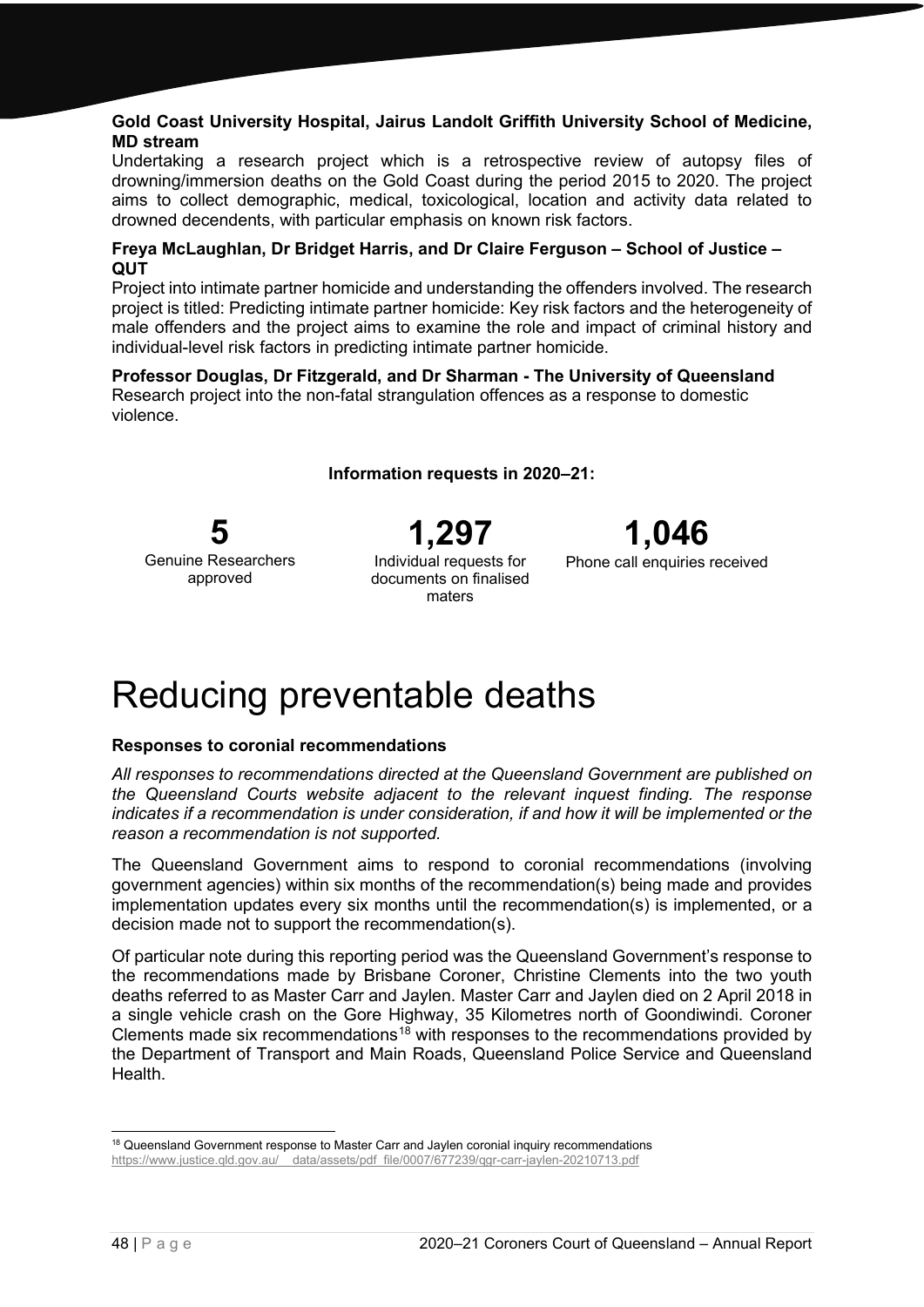# Systemic death review initiatives

# **Domestic and Family Violence Death Review Unit** (DFVDRU)

*The DFVDRU is based within the CCQ and provides specialist advice and assistance to coroners in their investigations of domestic and family violence related homicides and suicides and the deaths of children who were known to the child protection system. Through analysing demographic characteristics and static and dynamic risk indicators, the DFVDRU identifies trends and patterns regarding domestic and family violence related homicides and suicides to assist in identifying opportunities for prevention.*

The DFVDRU supports other death prevention activities within the CCQ and provides advice on national and state policy and practice initiatives, as they relate to the coronial jurisdiction. Data held by the DFVDRU is shared with government and non-government sectors to inform policy and practice reforms.

The DFVDRU is a founding member of the Australian Domestic and Family Violence Death Review Network (the Network) and continues to work closely with other death review mechanisms in Australia.

The DFVDRU maintain two comprehensive statistical databases:

- the Queensland Domestic and Family Homicide Database; and
- the Queensland Domestic and Family Suicide Database.

In the 2020–21 financial year, the DFVDRU completed 63 comprehensive case reviews to assist coroners in their investigations of domestic and family violence-related deaths, and deaths of children known to the child protection system. Case reviews, and the supporting research summaries provided by the DFVDRU, have been referenced in numerous coronial findings, including multiple published findings. Of particular note are Deputy State Coroner Jane Bentley's findings at inquest in the death of Kirra-Lea McLoughlin and the non-inquest findings into the deaths of:

- Intimate partner homicide/suicide of Teresa and David Bradford Deputy State Coroner Jane Bentley
- Intimate partner homicide of Tara Brown Deputy State Coroner Jane Bentley
- Intimate partner homicide of Fabiana Palhares Deputy State Coroner Jane Bentley

The DFVDRU also provides secretariat support to the Domestic and Family Violence Death Review and Advisory Board (The Board). The Board is an independent body established by the *Coroners Act 2003* to undertake systemic reviews of domestic and family violence deaths in Queensland. The Board make recommendations to the Queensland Government to improve legislation, policy, and practice to prevent or reduce the likelihood of domestic and family violence deaths.

Further information about the Board can be found in the Board's annual reports available on the Queensland Courts website<sup>19</sup>.

# **Sudden and Unexpected Death in infancy (SUDI) Multiagency Advisory Meeting Pilot – partnership with the Queensland Paediatric Council**

The infant mortality rate in Queensland is higher than the rest of Australia for reasons that currently remain unclear. It is recognised that while the coronial process, through autopsy, may determine a cause of death, it is not always able to identify or examine the complex set of risk and contributory factors that may be present in the events leading to the infant's death that could inform death prevention opportunities.

<span id="page-48-0"></span><sup>&</sup>lt;sup>19</sup> Reviews of deaths from domestic and family violence [https://www.courts.qld.gov.au/courts/coroners-court/review-of-deaths](https://www.courts.qld.gov.au/courts/coroners-court/review-of-deaths-from-domestic-and-family-violence)[from-domestic-and-family-violence](https://www.courts.qld.gov.au/courts/coroners-court/review-of-deaths-from-domestic-and-family-violence)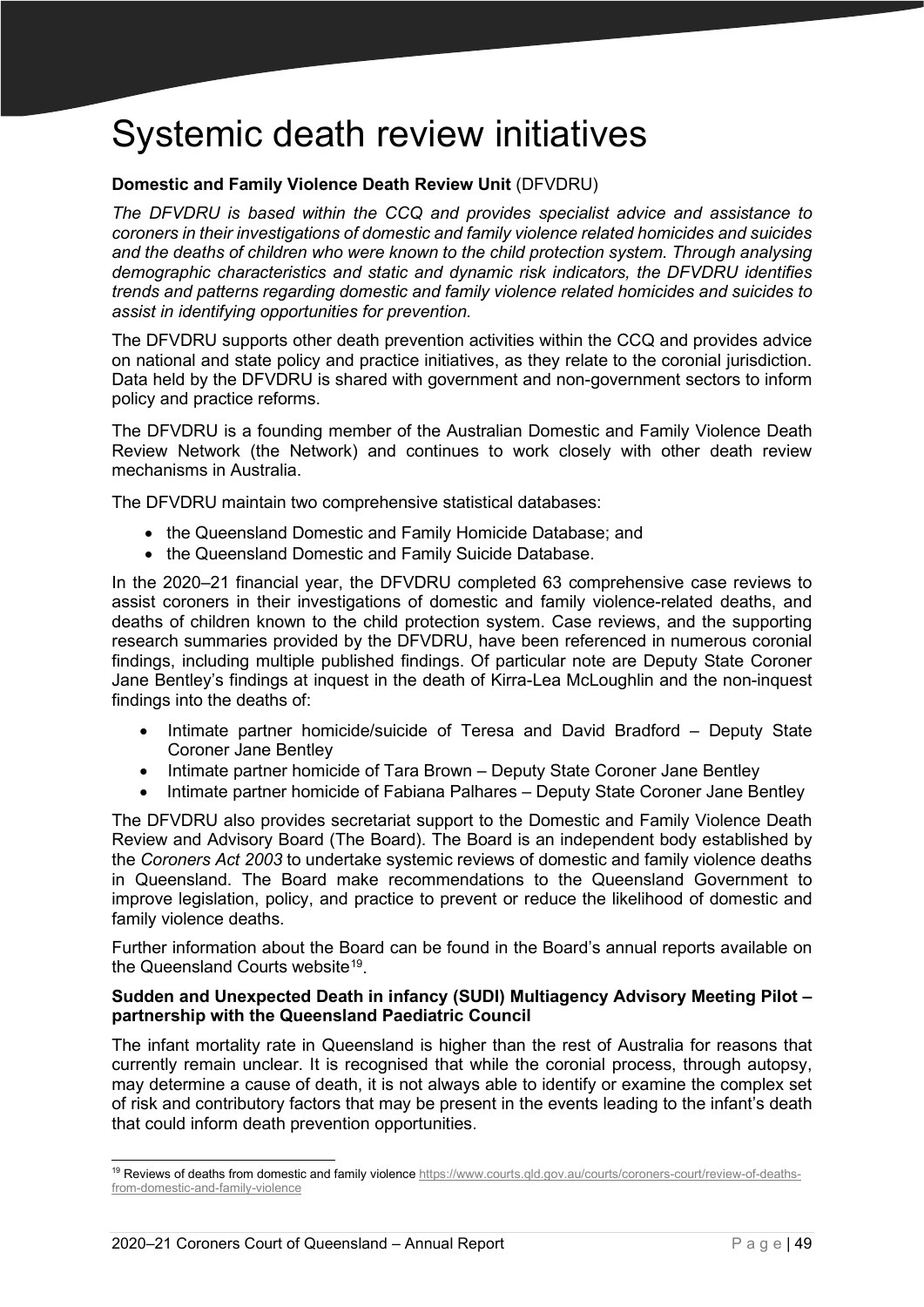During the 2020-21 financial year, the CCQ partnered with the Queensland Paediatric Quality Council (QPQC) to pilot a process to improve the coronial investigation of Sudden and Unexpected Deaths in Infancy (SUDI).

The purpose of the multiagency advisory meeting process is to provide advice and make recommendations to the investigating Coroner in relation to SUDI deaths reported under the *Coroners Act* 2003 and to coordinate timely and tailored support to families bereaved by SUDI.

The meetings are convened by CCQ through the DFVDRU which provides secretariat support for the trial and includes various experts and professionals from QPS, Queensland Health, QPQC and the Queensland Family and Child Commission. The pilot process will be evaluated in the 2021-22 financial year in partnership with the QPQC, and this process will inform prevention initiatives and th development of investigation guidelines for SUDI.

# **Systemic review of male suicide deaths – partnership with the Queensland Mental Health Commission**

In recognition of the need for a deeper understanding of the context in which male suicides occur, *Every life: The Queensland Suicide Prevention Plan 2019-2029*[20](#page-49-0) committed to undertaking a trial systemic review process to inform a comprehensive strategy for men's suicide prevention.

Systemic death review processes have been established across jurisdictions to facilitate these types of deeper learnings. They currently operate within the Queensland coronial jurisdiction for domestic and family violence related homicides and suicides and the deaths of children known to the child protection system (including suicides).

The CCQ has agreed to partner with QMHC to deliver this project and to build upon the existing expertise to review these types of deaths within the court. Learnings from this review process will also be used to inform the development of investigation guidelines for apparent suicides to assist all coroners in their investigations of these types of deaths. This is intended to support a more consistent approach to such investigations, which over time will lead to improvements in the type of information that is available to inform research and prevention activities.

A report which collates the systemic findings from this review process will also be compiled which will be used to inform the development of a targeted strategy for men's suicide prevention, and future activities to be undertaken in the next phases of *Every Life*.

# Deaths in custody: case summaries

*The term 'death in custody' is defined in s10 of the Act to include those who at the time of their death, are in custody, trying to escape from custody or trying to avoid being placed into custody. 'Custody' is defined to mean detention under arrest or the authority of a court order or an act by a police officer or corrective services officer, court officers or other law enforcement personnel. An inquest is mandatory in these circumstances.* 

*As per section 77(b) of the Act the following contains a summary of the investigation, including the inquest into each death in custody finalised during the reporting period.* 

#### **Barry Haynes**

*State Coroner, Terry Ryan – 16 November 2020*

<span id="page-49-0"></span><sup>20</sup> The QLD Suicide Prevention Plan 2019-2029 (Every Life)

[https://www.qmhc.qld.gov.au/sites/default/files/every\\_life\\_the\\_queensland\\_suicide\\_prevention\\_plan\\_2019-2029\\_web.pdf](https://www.qmhc.qld.gov.au/sites/default/files/every_life_the_queensland_suicide_prevention_plan_2019-2029_web.pdf)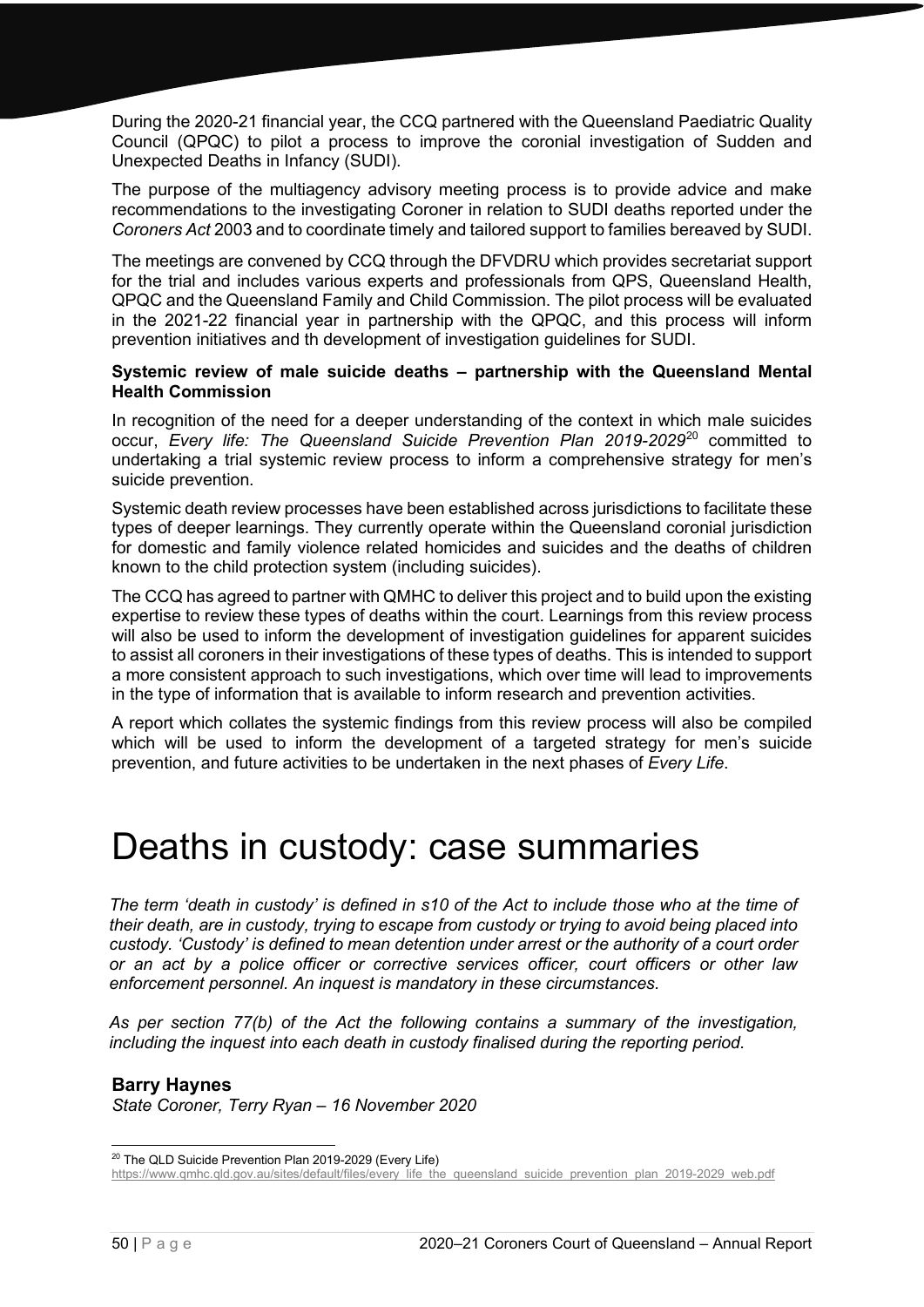Mr Barry Haynes was a 58-year-old indigenous man who died on 3 April 2017. He died at the Princess Alexandra Hospital Secure Unit ('PAHSU') after being transferred there from Arthur Gorrie Correctional Centre ('AGCC') where he had been on remand since 16 December 2016. Mr Haynes was a Pitjantjatjara and Nunga man from Kamilaroi country in New South Wales.

# **Circumstances of the death**

In June 2015, Mr Haynes was diagnosed with non-small cell lung cancer. He underwent chemotherapy at Gosford, New South Wales where he was living at the time. In August 2016, it was found that Mr Haynes had widespread metastases through his lungs, liver, bones, and lymphatics. In November 2016, a CT scan showed Mr Haynes had intracranial metastases.

Mr Haynes was remanded at Maryborough Correctional Centre on 15 November 2016 for domestic violence offences. He was ultimately transferred to AGCC because a higher level of palliative care and treatment could be provided to him there. Mr Haynes received palliative radiotherapy treatment at the Princess Alexandra Hospital ('PAH'). Despite this, his condition continued to decline, with advancing intracranial metastatic disease and deterioration in the appearance of his right lung and pleural effusion by January 2017.

On 9 March 2017, Mr Haynes was to be taken to the PAH palliative care outpatient clinic, however he had a fall and hit his head on the concrete. After being assessed and found to be hypoglycaemic he was taken to PAHSU where he remained until his death. A CT scan showed no injury to his head as a result of the fall. On 29 March 2017, Mr Haynes' condition deteriorated, and health checks were conducted every two hours. At approximately 3:20am on 3 April 2017, Mr Haynes was found unresponsive and not breathing. Mr Haynes was declared deceased at 3.50am.

# **The investigation**

The Queensland Police Service Corrective Services Investigation Unit investigated Mr Haynes' death. A report, along with medical records and information about the circumstances of Mr Haynes death was submitted. There were no issues or concerns raised that indicated the death was suspicious.

An external autopsy examination with associated CT scanning and toxicology testing concluded the cause of death was metastatic non-small cell carcinoma.

The State Coroner was also assisted by a report from Dr Natalie MacCormick from the CFMU to address concerns raised by Mr Haynes' family that Mr Haynes did not receive chemotherapy treatment, he only received pain management and he was neglected by the prison health care system. Dr MacCormick conducted a review of Mr Haynes' medical treatment while he was in custody. Dr MacCormick found that My Haynes received excellent treatment despite his incarceration. Dr MacCormick could not identify any errors to Mr Haynes' care that would have hastened his death.

# **The inquest**

As Mr Haynes died in custody, an inquest was mandatory under s 27 of the *Coroners Act 2003*. All statements, medical records and material gathered during the investigation into Mr Haynes' death were tendered to the court and submissions were made in lieu of any oral evidence being heard.

At the inquest, Mr Haynes family raised concerns about whether AGCC was suitable for a person in Mr Haynes' condition, that Mr Haynes' transfer to a better suited facility with appropriate palliative care was delayed, and that steps were not taken to have another decision maker when it was apparent that Mr Haynes did not have capacity to make personal, health care or legal decisions. In a supplementary written submission, the family emphasised that they were not critical of the actions of individuals at the AGCC medical centre. Their concerns related to systematic barriers that prevented Mr Haynes from receiving appropriate palliative care.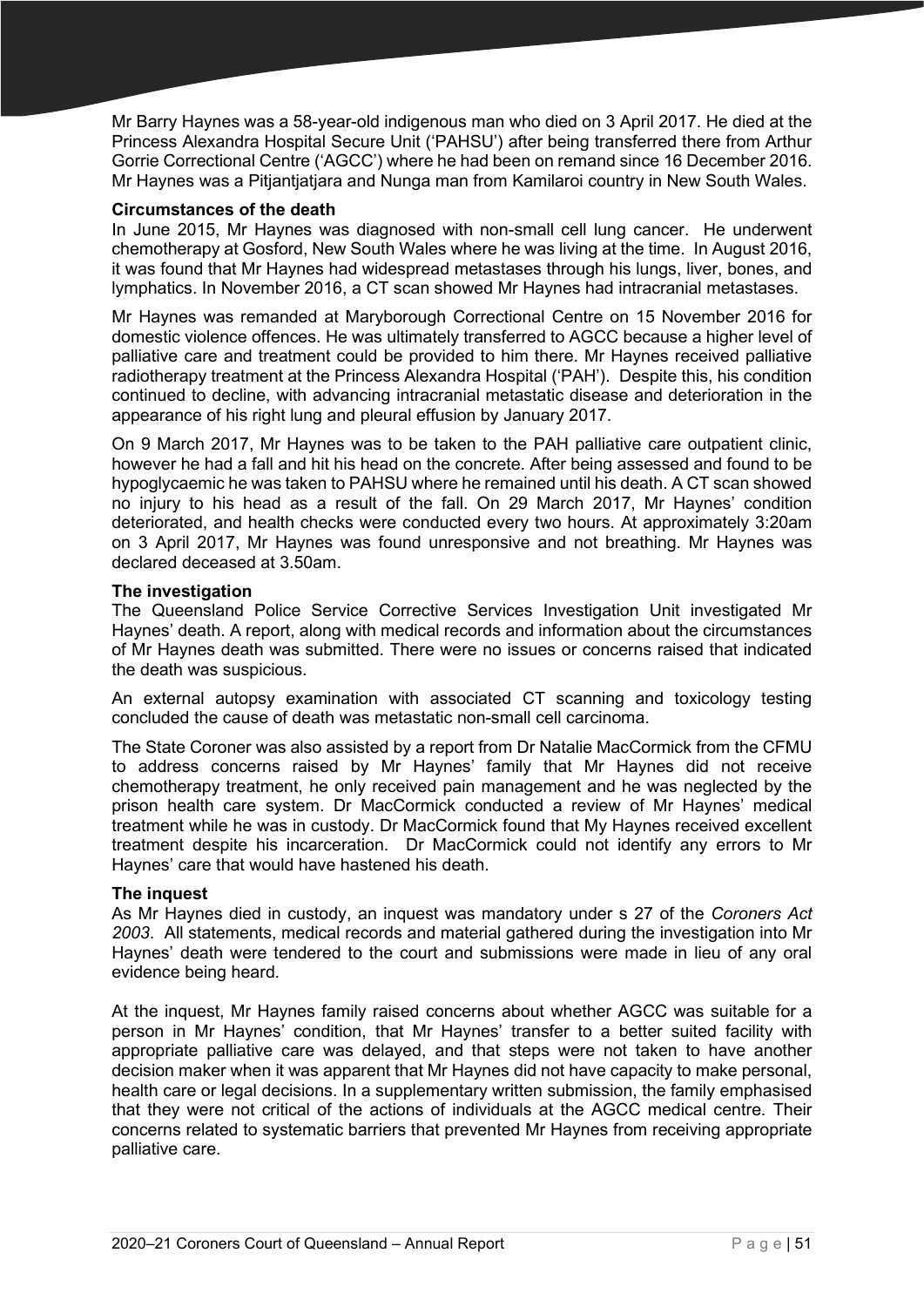At the inquest, the Public Advocate (PA) was given leave to appear as an interested party*.*  The PA endorsed the written submissions made by the family including the issue of appointing another decision-maker on behalf of Mr Haynes. The PA also made written submissions related to a bail application for Mr Haynes prior to his death that did not proceed.

# **Findings and comments**

The State Coroner was satisfied that Mr Haynes died from natural causes and that he received adequate medical care during his time in correctional centres and the PAHSU.

In relation to Mr Haynes' capacity, the State Coroner commented that there was insufficient evidence to point out exactly when Mr Haynes lost capacity to the extent that he required the formal appointment of a substitute decision-maker. In relation the AGCC not being a suitable facility to provide palliative care, evidence was submitted that there is no dedicated palliative care unit in any of the correctional centres in Queensland. The State Coroner noted that, subsequent to Mr Haynes' death, Queensland Health had established the Office for Prisoner Health and Wellbeing (OPHW), which oversees that health services provided to prisoners are equivalent to those that are available in the wider community.

# **Recommendations**

The State Coroner made two recommendations. The first was that the Queensland Government publish a policy on the provision of personal health care for prisoners who are ageing and/or requiring palliative care, addressing matters such as arrangements to support family contact with prisoners undergoing palliative care at the time of their death (including the circumstances in which restraints can be removed in secure hospital units), and consistency with National Palliative Care Standards.

The second recommendation was that QCS and the OPHW, in consultation with West Moreton Hospital and Health Service, the Office of the PA, and the Office of the Public Guardian, develop a framework to address the lack of awareness of the regime for the appointment of decision-makers as required by a person with impaired capacity in gaol.

**The findings of the inquest are available on the Queensland Courts website at: [https://www.courts.qld.gov.au/\\_\\_data/assets/pdf\\_file/0006/659607/cif-haynes-b-](https://www.courts.qld.gov.au/__data/assets/pdf_file/0006/659607/cif-haynes-b-20201116.pdf)[20201116.pdf](https://www.courts.qld.gov.au/__data/assets/pdf_file/0006/659607/cif-haynes-b-20201116.pdf)**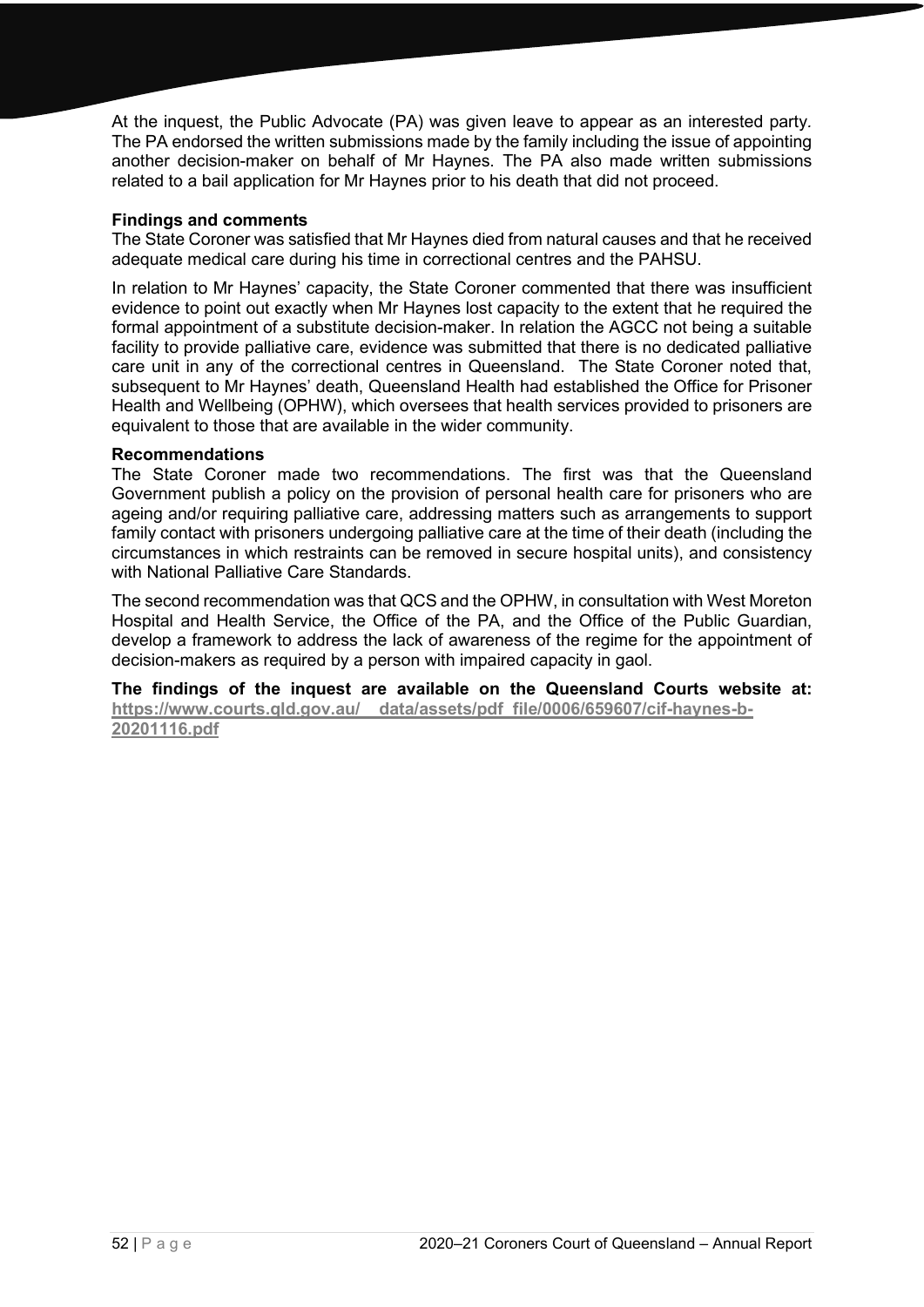# **John Francis Alex Martyn**

#### *State Coroner, Terry Ryan – 11 December 2020*

Mr John Francis Alex Martyn was an Aboriginal male, aged 75 years. He was serving a custodial sentence at the Southern Queensland Correctional Centre (SQCC) following his 1987 conviction for murder, for which he was sentenced to life imprisonment with hard labour.

#### **Circumstances of the death**

In 2012, Mr Martyn was diagnosed with bony lesions from metastatic prostate cancer. Whilst that condition initially responded to hormone therapy, it progressed to the stage where there was no longer any viable treatment that could be offered to Mr Martyn other than palliation.

On 24 April 2017, Mr Martyn, whilst receiving care within the Acute Care Unit (ACU) at SQCC, experienced a significant deterioration in his condition. His deteriorating condition was managed in accordance with the Advanced Health Directive (AHD) that he had completed on 14 April 2016. Mr Martyn was declared life extinct at 2:37pm on 25 April 2017. Following a post-mortem examination, his cause of death was determined to be metastatic prostatic cancer.

#### **The investigation**

The Corrective Services Investigation Unit (CSIU) investigated the circumstances surrounding Mr Martyn's death.

Based on the evidence they obtained (including witness statements from corrective services staff, nursing, and medical staff with the Princess Alexandra Hospital (PAH), and medical records) the CSIU concluded Mr Martyn was provided with adequate medical care and attention while he was in the custody at SQCC. The CSIU further concluded there were no suspicious circumstances surrounding Mr Martyn's death, nor any omission by any person which may have contributed to or caused it.

#### **The inquest**

At the time of his death, Mr Martyn was a prisoner in custody*.* Pursuant to s 8(3)(g) of the *Coroners Act 2003* Mr Martyn's death was a 'death in custody' and therefore an inquest was required.

The inquest was held on 17 June 2020. All witness statements, medical records and other material gathered during the investigation were tendered. No oral testimony was called, in lieu of which parties proceeded to make submission on the tendered material.

The Inquest examined Mr Martyn's history of release on parole, returns to custody and the medical treatment that he continued to receive through Offender Health Services. A review of that medical treatment by the Queensland Forensic Medicine Unit did not identify any basis for criticism of that medical treatment.

Public interest submissions by the Aboriginal and Torres Strait Islander Legal Service contended that the level of care provided to Mr Martyn within SQCC was not appropriate to his needs and that treatment within a community setting was more appropriate.

#### **Findings and comments**

The State Coroner found that Mr Martyn had been correctly diagnosed and experienced a significant deterioration in the weeks prior to his death. His death was from natural causes and there were no suspicious circumstances associated with it.

The State Coroner further found, with reference to the expert opinion of Dr Home, that Mr Martyn was given appropriate medical care by staff at SQCC and at the PAH while he was admitted there and that his death could not reasonably have been prevented.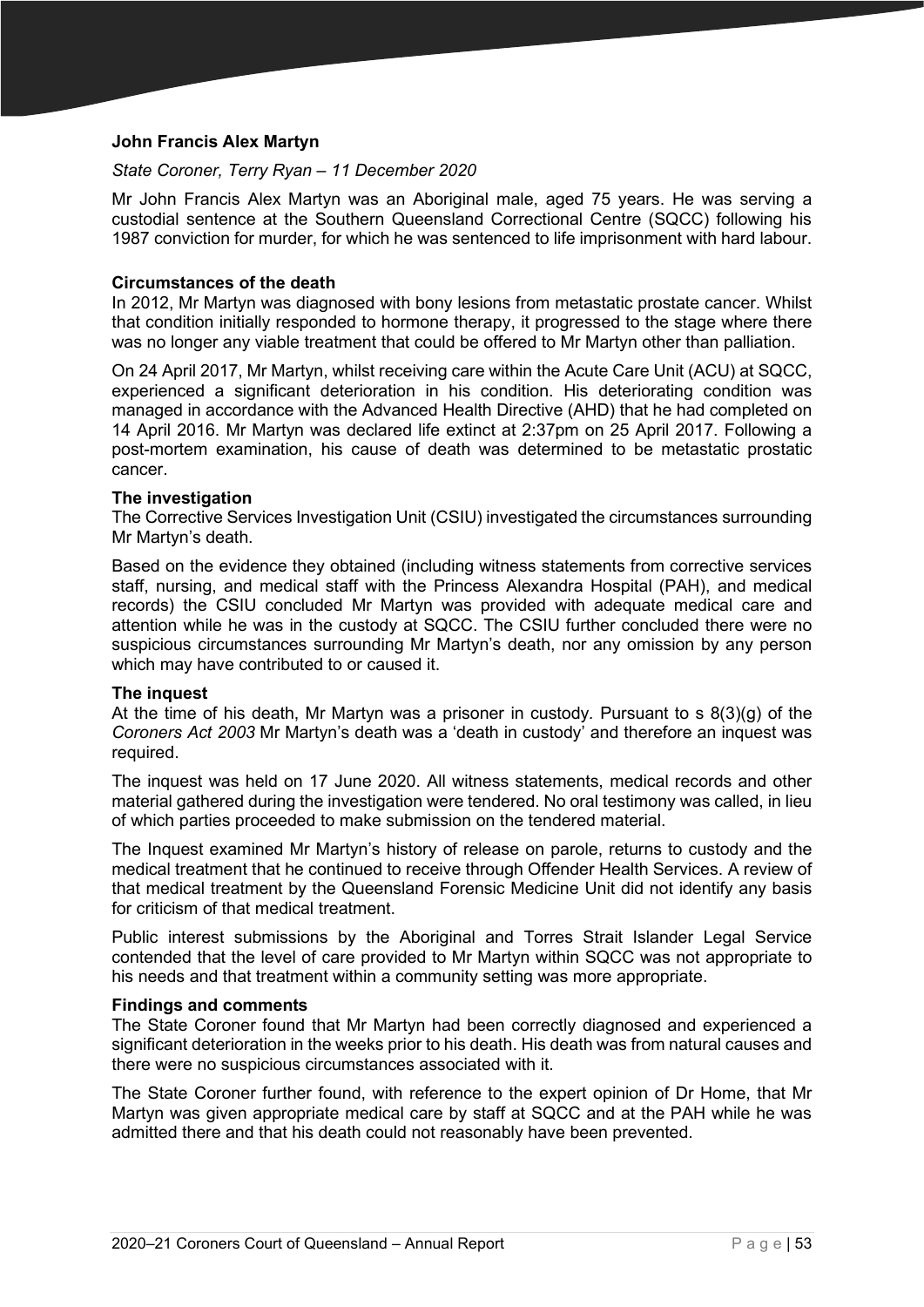The State Coroner commented that:

It is a recognised principle that the health care provided to prisoners should not be off a lesser standard than that provided to other members of the community.

In that regard the State Coroner found the evidence tendered at the inquest established the adequacy of the medical care provided to Mr Martyn when measured against this benchmark. It was further found that when SQCC was unable to manage Mr Martyn's medical care, he was appropriately transferred to PAH. At all other times, Mr Martyn's medical needs were capable of being met at SQCC.

As to whether a prisoner approaching their end of life, would more appropriately be treated in a community setting, the State Coroner further commented that:

The provision of such care could only apply to prisoners who are subject to an appropriate risk assessment and that the wishes of the prisoner must be balanced against the needs for community safety.

Recommendations relating to the provision of personal and health care for prisoners who are ageing and/or requiring palliative care were previously made in the November 2020 findings following the Inquest into the death of Mr Barry Haynes.

In the circumstances of Mr Martyn's death, there were no additional comments or recommendations that could be made, connected to his death, relating to public health or safety or the administration of justice.

**The findings of the inquest are available on the Queensland Courts website at:**  https://www.courts.qld.gov.au/ data/assets/pdf file/0019/661132/cif-martyn-j-**[20201211.pdf](https://www.courts.qld.gov.au/__data/assets/pdf_file/0019/661132/cif-martyn-j-20201211.pdf)**

# **Alexander David Aitkenhead**

#### *State Coroner, Terry Ryan – 17 December 2020*

Mr Alexander David Aitkenhead died at 86 years of age in the palliative care unit at Rockhampton Hospital. Mr Aitkenhead had been an inmate at the Capricornia Correctional Centre*.*

#### **Circumstances of the death**

Mr Aitkenhead was received into custody on 23 June 2015 at the age of 82 years. He suffered from many chronic illnesses including chronic obstructive pulmonary disease, atrial fibrillation, emphysema, osteoporosis, osteoarthritis, hypertension, and reflux.

During his incarceration he had several hospital admissions and Assistant in Nursing staff were specifically hired to assist him with daily living activities whilst he was in prison. He was regularly visited by the visiting medical officer and seen by staff at the prison health centre. He confirmed with a visiting medical officer that he wished for a 'Not for Resuscitation' order he had previously signed to remain in place.

#### **The investigation**

The Corrective Services Investigation Unit conducted an investigation into his death which concluded that he had received adequate medical care as a prisoner and that his death was unavoidable, there being no act or omission by any person that resulted in his death.

A police investigation found that Mr Aitkenhead died of natural causes and there were no suspicious circumstances associated with his death.

#### **The inquest**

At the time of his death, Mr Aitkenhead was a prisoner in custody*.* Pursuant to s 8(3)(g) of the *Coroners Act 2003* Mr Aitkenhead's death was a 'death in custody' and therefore an inquest was required.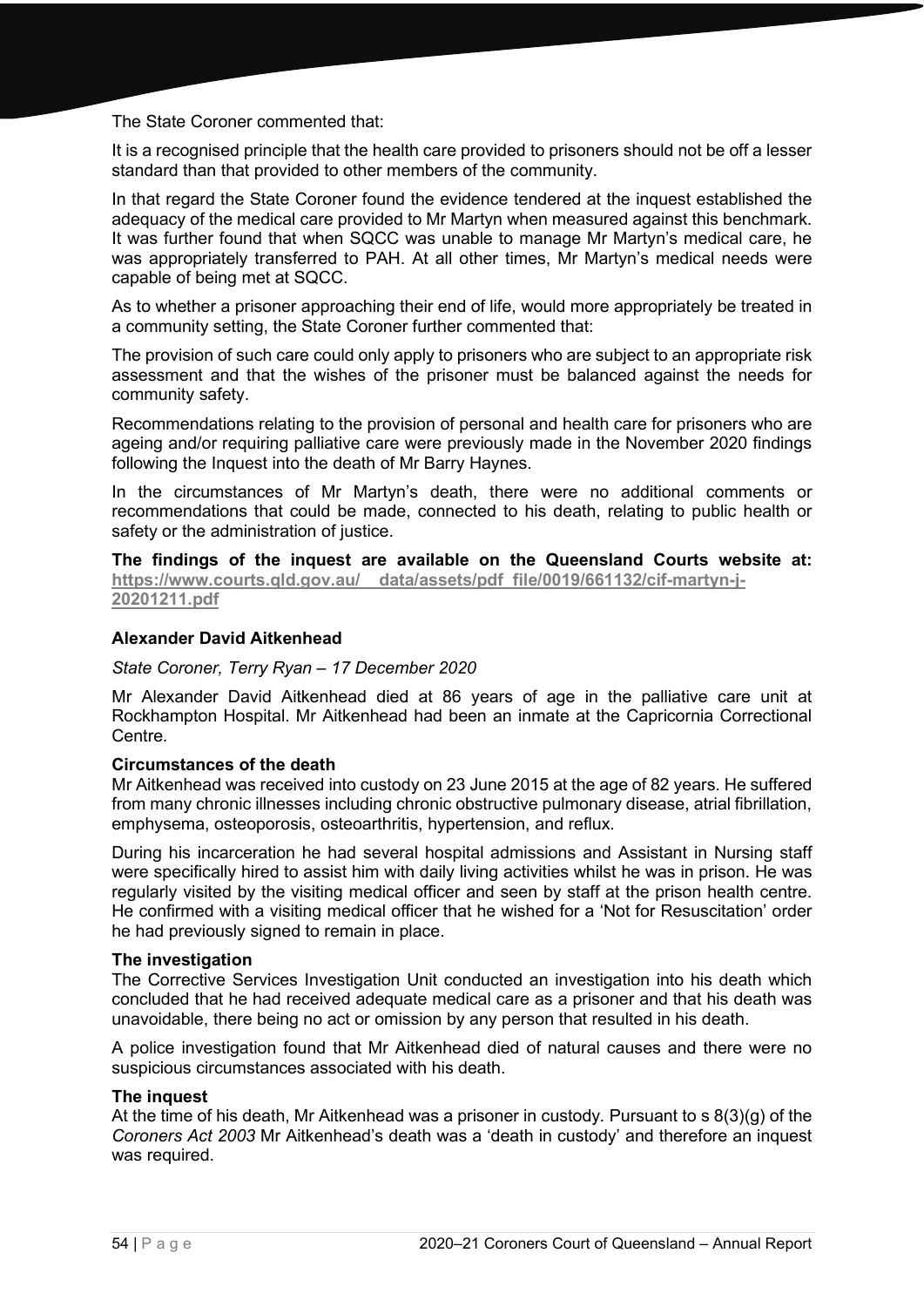The inquest did not hear any oral testimony and all statements, medical records and material gathered during the investigation were tendered.

## **Findings and comments**

The State Coroner agreed with the findings of the police investigation that Mr Aitkenhead died of natural causes and without suspicious circumstances. Against the benchmark that prisoners should receive health care that is no lesser standard than that provided to other members of the community, the health care provided to Mr Aitkenhead was adequate. He found there was no basis for adverse comments about the care and attention Mr Aitkenhead received whilst in custody, none of the Corrective Officers involved contributed to his death, and that he was given appropriate medical care by staff at the jail and the hospital. He found that his death could not have been reasonably prevented.

**The findings of the inquest are available on the Queensland Courts website at: [https://www.courts.qld.gov.au/\\_\\_data/assets/pdf\\_file/0009/661473/cif-aitkenhead-a-](https://www.courts.qld.gov.au/__data/assets/pdf_file/0009/661473/cif-aitkenhead-a-20201217.pdf)[20201217.pdf](https://www.courts.qld.gov.au/__data/assets/pdf_file/0009/661473/cif-aitkenhead-a-20201217.pdf)**

# **Richard Hobbs**

# *State Coroner, Terry Ryan – 17 December 2020*

Mr Richard Hobbs was 48 years old at the time of his death on 21 November 2017 at the Brisbane Correctional Centre. Mr Hobbs had been sentenced to a three-and-a-half-year term of imprisonment on 10 October 2017, to be suspended for four years after serving 12 months.

# **Circumstances of the death**

Mr Hobbs had a number of comorbidities, including diabetes, obesity, blood pressure and cardiac problems. He had been prescribed at least 12 different medications. On 13 September 2017, he underwent a balloon angioplasty and had a drug-eluting stent inserted for severe coronary artery disease. He experienced further chest pain post procedure for which he was admitted to the Royal Brisbane and Women's Hospital (RBWH) from 25 to 27 September 2017.

On 19 October 2017, Mr Hobbs was found to be in a semi-conscious state and a Code Blue was called. Mr Hobbs complained of chest pain and said he felt like he had been hit by a truck. He was transferred to the PAHSU for treatment and was discharged back to BCC that same day. Then on 13 November 2017, he attended the RBWH for a review at the cardiology clinic and returned to BCC that same day. The following day the VMO made medication changes to his chart following his visit to the RBWH the previous day. On 17 November 2017, he was taken to the PAH following a review of his pathology results. A chest x-ray revealed "alveolar opacification suggestive of pneumonic consolidation" which likely represented a small pleural effusion. He was discharged that day and returned to BCC. Two days later, Mr Hobbs was reviewed at the health centre and found to have a mildly elevated temperature, oxygen saturations of 92% and his chest was slightly wheezy. He was commenced on oral antibiotics for a chest infection.

At about 5am on 21 November 2017, a code blue was called for Mr Hobbs. He complained of shortness of breath and nurses noted wheezes in the right lung. He informed the nurses that he had started antibiotics and he was sleeping on his side when he woke up feeling distressed and short of breath. He self-administered 2 puffs of Ventolin and this appeared to improve his breathing. He was advised he would be reviewed at 7.30am when he attended the health centre for his blood sugar check.

At his 7.30am review, a mild right sided wheeze was noted, and he otherwise appeared well enough to return to his unit. At 12.30pm, Mr Hobbs refused to leave his cell or accept other visitors because he had diarrhoea and wanted to rest. Nurses attended his cell and asked if they could see him, but Mr Hobbs declined. Arrangements were subsequently made for his insulin to be made available for his night-time check at 3.30pm at the health centre.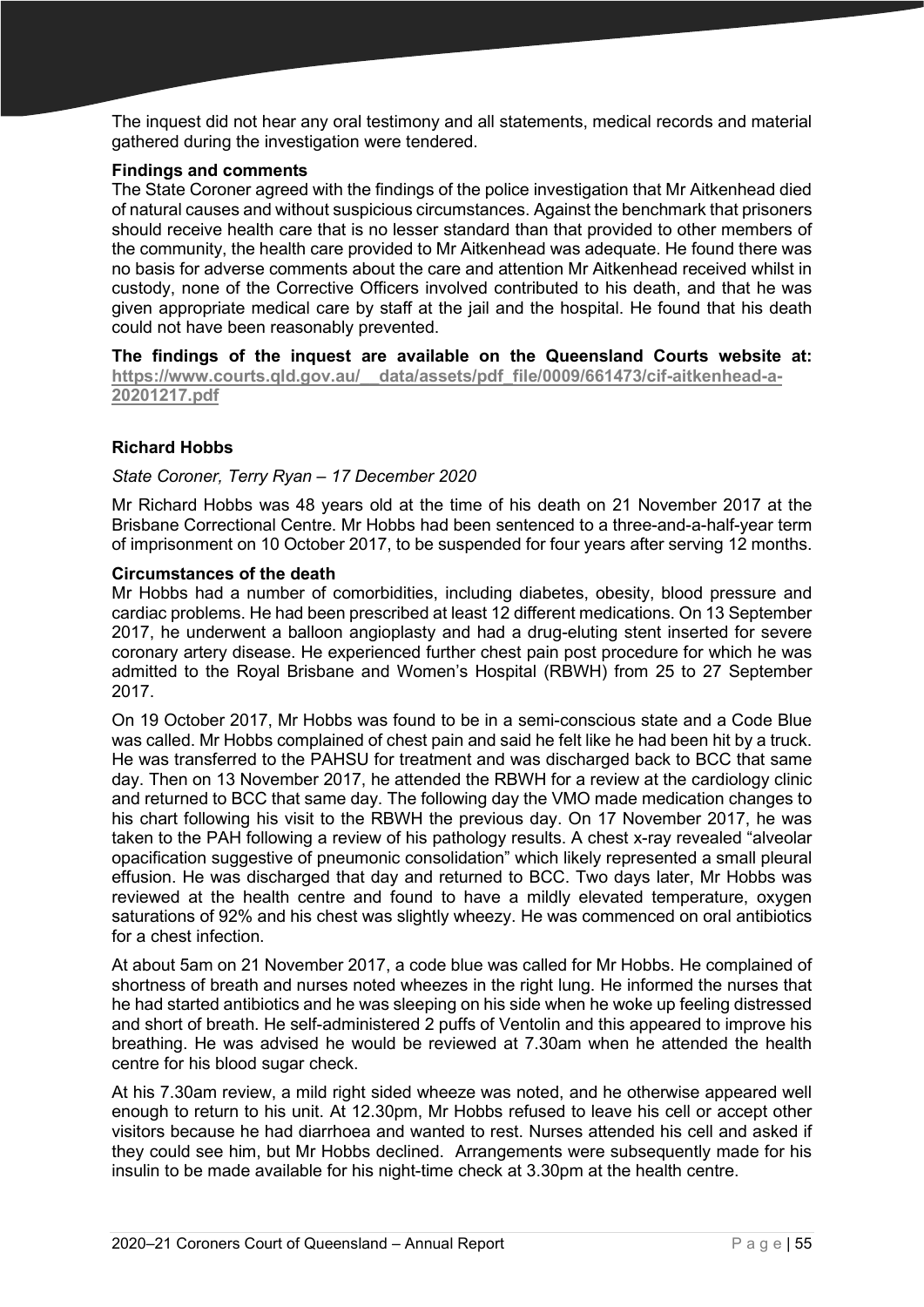A short time after 3pm, Mr Hobbs was observed by his cellmate, laying on a mattress on the floor, groaning and saying he could not get up. Correctional officers were notified and called a code blue for medical staff to attend the cell. The nurses arrived within 5 minutes. Mr Hobbs disclosed he had gastro all day with diarrhoea and vomiting, and when he stood up, he felt weak and fell on the ground, badly hurting his right shoulder. He was then taken by stretcher to the health centre.

The nurse practitioner observed him to be grossly swollen with normal colour, in pain, distressed, short of breath and sweaty. It was opined that Mr Hobbs was possibly suffering from pneumonia, sepsis, or congestive cardiac failure. He was administered pain relief, antibiotics and QAS were called at 4.15pm.

When QAS arrived, Mr Hobbs was wheeled to the ambulance bay on the stretcher trolley. Once at the back of the ambulance bay Mr Hobbs had to be taken off the stretcher and walk down the stairs to the ambulance, as there was no ramp, and the trolley could not be taken down the stairs. Mr Hobbs was mildly short of breath as he walked the 4 metres with assistance. He was then assisted onto the stretcher and loaded into the ambulance.

At this time, Mr Hobbs had a cardiac arrest and lost consciousness, and a Code Blue was called at 4.53pm. Mr Hobbs was removed from the ambulance, and paramedics began CPR. Nursing staff arrived from the health centre and assisted in resuscitative efforts, including CPR and the administration of adrenaline. Mr Hobbs was declared life extinct at 5.26pm.

# **The investigation**

An investigation into the circumstances surrounding Mr Hobbs' death was conducted by the Corrective Services Investigation Unit (CSIU). A coronial report was provided and included various statements from doctors and correctional officers, transcripts of interviews and medical records from the correctional centre. The report found that Mr Hobbs received adequate care and there was nothing suspicious about his death.

Following Mr Hobbs' death, a Human Error and Patient Safety (HEAPS) analysis report was conducted by West Moreton Hospital and Health Services, which identified a number of contributing factors to Mr Hobbs' death. Those factors included information sharing between the Royal Brisbane Womens Hospital and Brisbane Correctional Centre, progress notes and handover information for medical staff, and the absence of a ramp at the ambulance bay.

All recommendations had been accepted and completed as at 23 November 2018. In addition, the ramp in the ambulance bay was constructed on 8 March 2019.

An independent medical review was provided to the Coroner's Court by the CFMU on 2 September 2020. This review considered whether Mr Hobbs had access to and received appropriate medical care whilst he was in custody. The review concluded that the lack of assessment and consultation with a nurse practitioner or VMO following the code blue on the morning of Mr Hobbs' death and decision to return him to his cell, was reasonable. Particularly because Mr Hobbs was not agreeable to that. She also concluded that the requirement for him to walk the 4 metres to the ambulance from the health centre was 1 of several factors that contributed to Mr Hobbs' cardiac event and death.

Ultimately the review concluded that Mr Hobbs received appropriate medical care while incarcerated at the BCC, however, did express concerns about the communication between RBWH to the BCC Health Centre following the cardiology outpatient review and medication changes and the diagnosis of costochondritis, pain from which may mimic that of a heart attack or other heart conditions.

Ultimately had these issues been handled differently, it would not have been outcome changing for Mr Hobbs.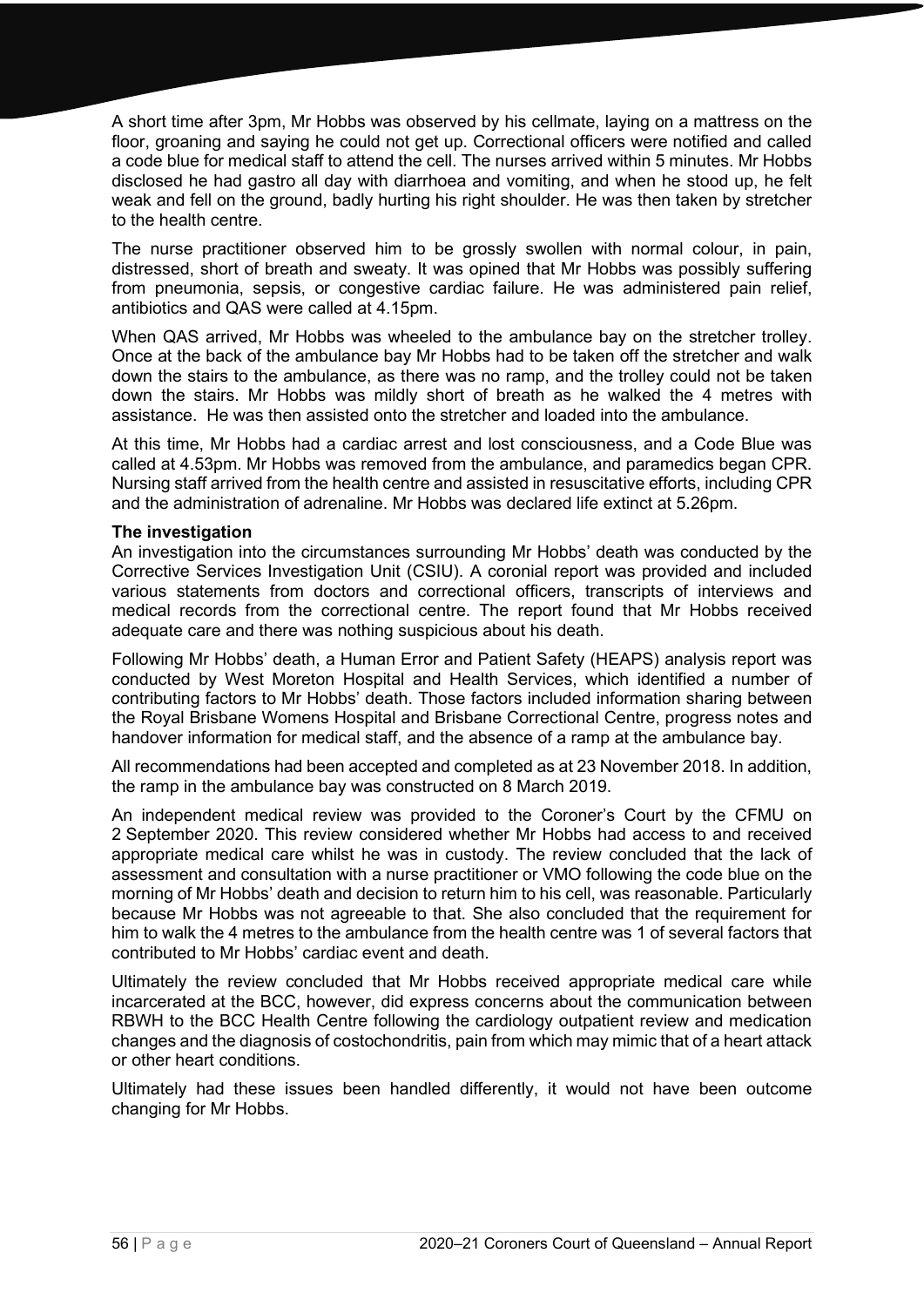# **The inquest**

The inquest proceeded immediately to submissions in lieu of oral testimony. The State Coroner was satisfied that the investigation was thoroughly and professionally conducted, and all relevant material accessed.

#### **Findings and comments**

The State Coroner accepted that the death was from natural causes with no suspicious circumstances. The State Coroner noted that it is an accepted principle that the health care provided to prisoners should not be of a lesser standard than that provided to other members of the community. The evidence tendered at the inquest, including the CFMU review, established the adequacy of the medical care provided to Mr Hobbs when measured against this benchmark. The issue identified in relation to the absence of a ramp from the health centre was addressed and as such, the circumstances of Mr Hobbs' death did not call for any comments or recommendations.

# **The findings of the inquest are available on the Queensland Courts website at:**

**[https://www.courts.qld.gov.au/\\_\\_data/assets/pdf\\_file/0006/661416/cif-hobbs-r-](https://www.courts.qld.gov.au/__data/assets/pdf_file/0006/661416/cif-hobbs-r-20201217.pdf)[20201217.pdf](https://www.courts.qld.gov.au/__data/assets/pdf_file/0006/661416/cif-hobbs-r-20201217.pdf)**

# **Cindy Leigh Miller**

# *State Coroner, Terry Ryan – 22 January 2021*

On the night of 20 April 2018, Ms Cindy Leigh Miller was a passenger in a vehicle that was stopped during a routine registration and driver licence check. After Queensland Police Service (QPS) Officers established her identity, they identified Ms Miller had two outstanding warrants. One of those warrants was connected with failing to appear at court. She was arrested on those warrants, charged with two fresh drug-related offences, then taken into custody at the Ipswich Watchhouse.

#### **Circumstances of the death**

At 1:35am on 21 April 2018 Ms Miller was found by a watchhouse staff member in an unresponsive state in a secure cell. Efforts at resuscitation were unsuccessful and Ms Miller was declared life extinct at 2.10am. Ms Miller was aged 44 years. An autopsy examination determined that Ms Miller's cause of death was mixed drug toxicity. Toxicology analysis of a femoral blood sample had confirmed the presence of amphetamine, methylamphetamine within toxic levels, ephedrine/pseudoephedrine at non-toxic levels and paracetamol and tramadol within the usual therapeutic range.

#### **The investigation**

The QPS Internal Investigations Group (IIG), Ethical Standards Command, investigated the circumstances surrounding Ms Miller's death. The investigation was informed by statements and recorded interviews with the relevant watchhouse and police officers and Queensland Ambulance Service (QAS) staff. CCTV footage and documentation relating to policies and procedures at watchhouses were also obtained. Forensic analysis was conducted. All police investigation material was tendered at the inquest.

#### **The inquest**

The inquest was held in Brisbane on 11 and 12 August 2020. In addition to the tendered evidence, oral evidence was heard from nine witnesses, including officers with the Queensland Police Service connected with Ms Miller's arrest and watchhouse placement.

#### **The evidence**

Mr Miller's medical records did not identify any diagnosed conditions. She last received medical care in 2014 and a review of her PBS and Medicare information determined she had not made any claims for the 12 months preceding her death. Ms Miller had a criminal history that included drug use with associated criminal offending.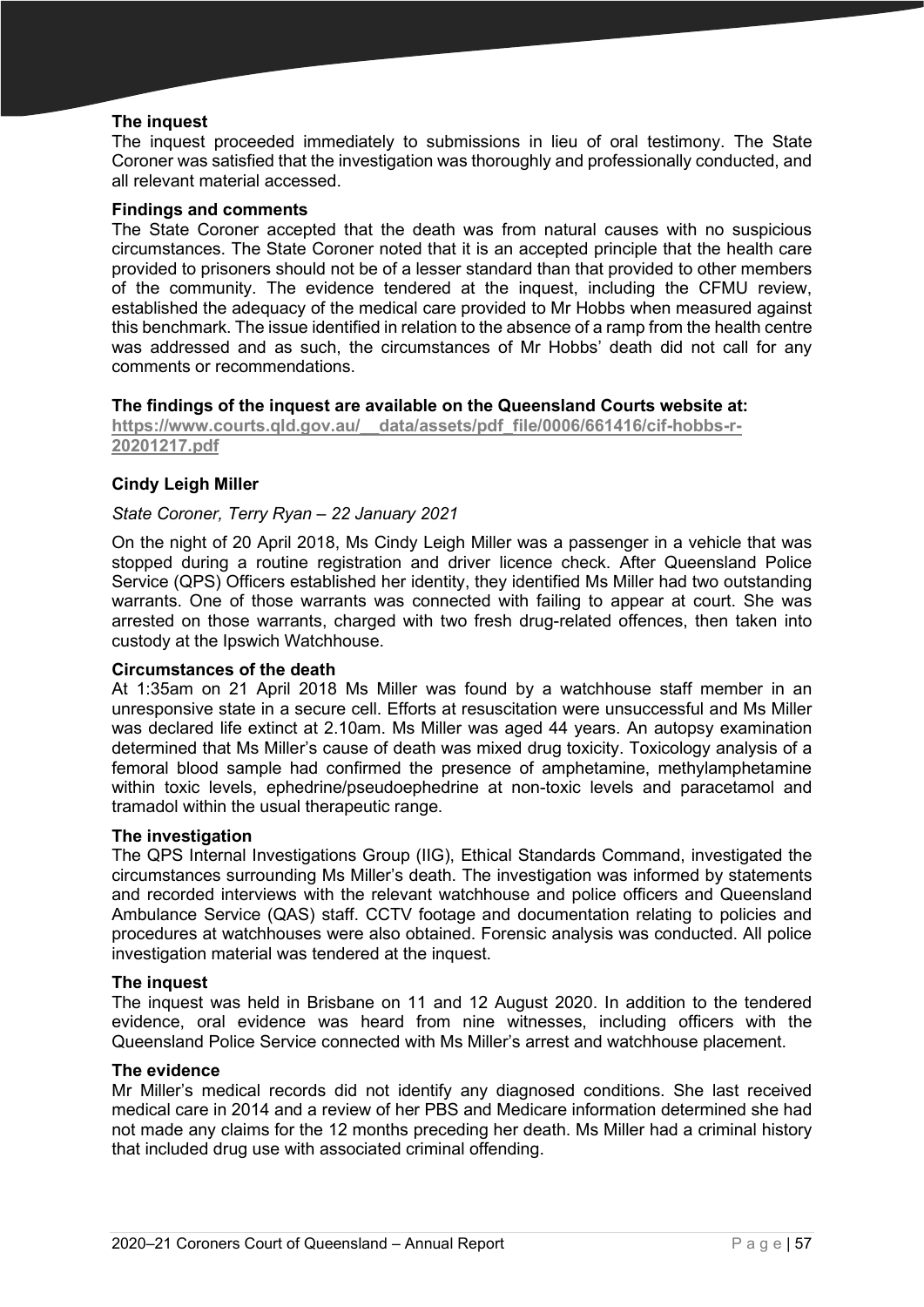When processed at the watchhouse, an assessment of Ms Miller's suitability to be held in custody, including a health questionnaire was completed with her. She denied having consumed any illicit substances in the preceding 24 hours or having an addiction or dependency to drugs of any kind. The were no observable signs to indicate any concerns for Ms Miller's wellbeing. There were no observable indicia of Ms Miller being affected or under the influence of any intoxicating drug or substance. A physical (non-intimate) check of Ms Miller did not locate any items of interest.

Ms Miller was denied bail on account of her risk of failing to appear. She was categorised as a 'Level 1' prisoner for the purpose of frequency of observations, this required watchhouse staff to check on Ms Miller at least every 60 minutes. Checks were performed within the required timeframes and no complaints or concerns were raised as to Ms Miller's wellbeing although CCTV footage identified "*loud and abnormal*" breathing at 11:57pm. The last time signs of life were documented prior to Ms Miller being found unresponsive was at 12:41am (54 minutes prior).

There was nothing to hinder observations of Ms Miller, although practices within the watchhouse were such that there was no immediately proximate check made of her and the quality of CCTV footage was such that only overt movements by Ms Miller were capable of detection.

Upon Ms Miller being found unresponsive there was a delay in securing her airway due to the lack of resuscitation masks, although CPR was commenced immediately as was a call for medical assistance. Whilst attending paramedics identified the CPR as effective, they did give advice to watchhouse staff to alter their technique. Of the ten relevant watchhouse staff that had been rostered around the time of these events, only three had completed first aid or CPR training (in September and November 2017).

No items of interest were located inside Ms Miller's cell however a subsequent physical examination identified the presence of a clip seal bag containing a quantity of methylamphetamine, that had been concealed within a body cavity. It was unable to determined when Ms Miller had ingested methylamphetamine. Whilst it was possible that Ms Miller already a high level of methylamphetamine in her system, it was also possible that the clip seal bag she had concealed had failed and the drug was absorbed that way.

#### **Findings and comments**

The State Coroner found there was no evidence to suggest any misconduct on the part of the QPS Officers who had dealt with Ms Miller, there was nothing in Ms Miller's behaviour which would have justified an application for an intimate search, no adverse comment was warranted about the conduct of individual officers with respect to Ms Miller's intake and health assessment and there was no basis for her to be monitored any more closely or regularly than the hourly cell checks to which she was subject.

The State Coroner found that, on review of CCTV footage, there were no obvious movements by Ms Miller after 12.03am and that she was likely deceased from that time. In those circumstances, there was a missed opportunity to identify Ms Miller as medically compromised at the 12:41am check.

While Ms Miller's airway was not adequately managed for the period from when CPR commenced to the arrival of the Paramedics due the absence of resuscitation masks, the State Coroner found that issues relating to the currency of CPR training and CCTV maintenance had been addressed by the time of the inquest.

#### **Recommendations**

The State Coroner made two recommendations. The first was that the QPS consider revising the script associated with health questionnaires to ensure prisoners understand the purpose of the questions is to ensure their health can be managed in the watchhouse and to assure prisoners their answers about any past consumption of drugs would not result in any additional charges.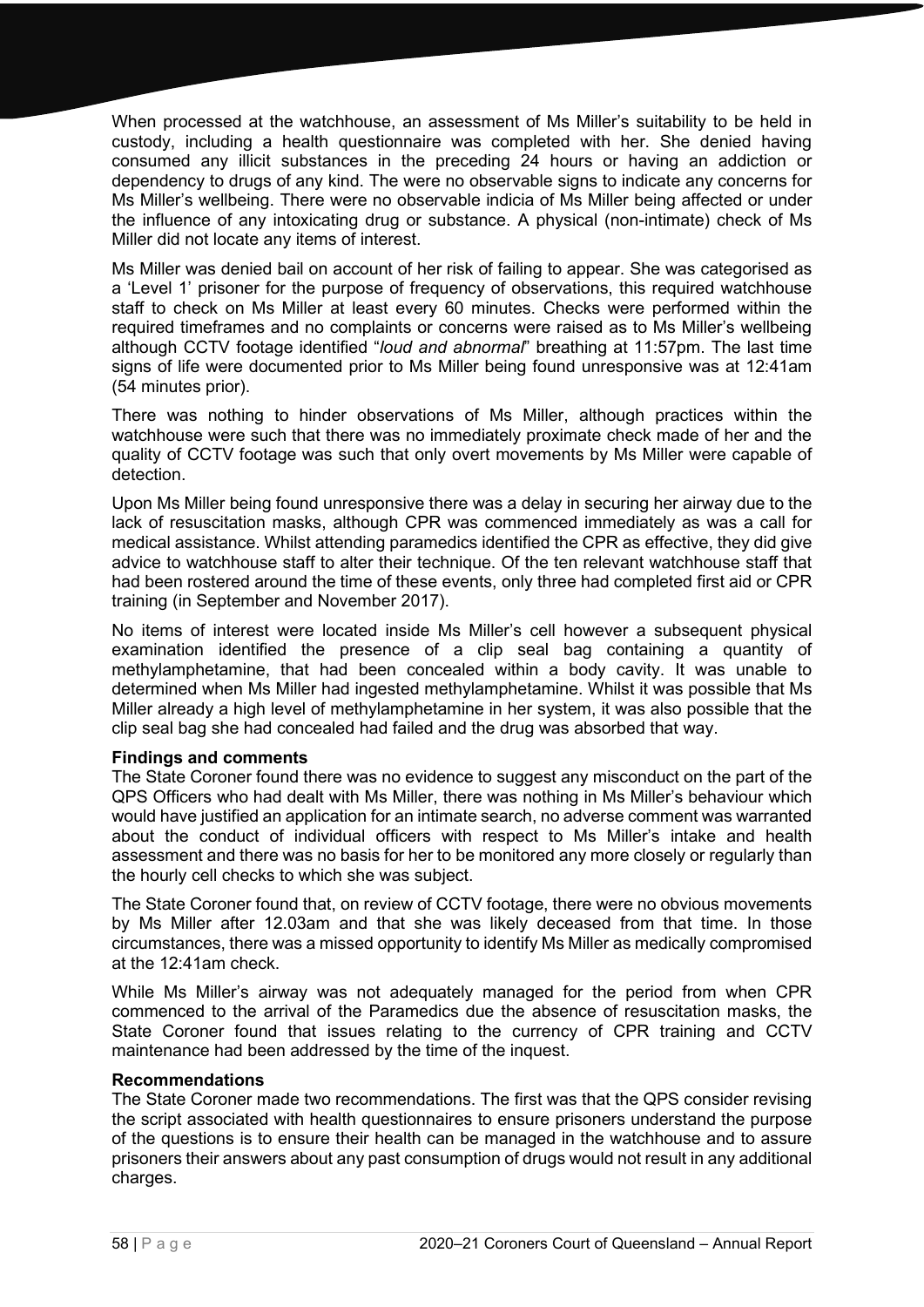The second recommendation was that the Queensland Government consider whether to commission an independent review of the current arrangements for the investigation of police-related deaths on behalf of the coroner and the oversight of those investigations.

**The findings of the inquest are available on the Queensland Courts website at:** https://www.courts.gld.gov.au/ data/assets/pdf file/0006/663468/cif-miller-c-**[20210122.pdf](https://www.courts.qld.gov.au/__data/assets/pdf_file/0006/663468/cif-miller-c-20210122.pdf)**

# **Robert Martin Fullerton**

#### *State Coroner, Terry Ryan – 24 February 2021*

Mr Robert Martin Fullerton was a 59 year-old indigenous man from Palm Island, who died on 19 January 2019. At the time of his death, Mr Fullerton was remanded at the Townsville Correctional Centre (TCC) for multiple offences. He was remanded in custody on 3 December 2018 by the Townsville Magistrates Court. On 5 December 2018, he was transferred to TCC.

# **Circumstances of the death**

On 5 December 2018, after being transferred to TCC, Mr Fullerton was admitted to the Townsville Hospital after he complained to a nurse that he was not able to void faeces without urinating, his bowel movements were infrequent, he had lower abdominal pain and he had lost a significant amount of weight due to his pain. A CT scan of his abdomen found a large heterogeneous and lobulated cystic-like mass centred within the lower pelvis.

By 13 December 2013, Mr Fullerton was diagnosed with terminal cancer. He continued to have abdominal and back pain.

On 13 January 2019, Mr Fullerton was transported from TCC to the Townsville Hospital for ongoing pain management. A CT scan of his abdomen and pelvis showed a worsening primary and metastatic disease in comparison to previous a CT scan. An x-ray performed on 17 January 2019 found some peri-bronchial thickening and patchy consolidation at the lung bases, as well as some small nodular densities in the right lower lobe in keeping with the history of metastatic disease. Mr Fullerton developed left leg swelling and calf tenderness, however an ultrasound revealed no thrombosis.

On 19 January 2019 at 1.50pm, Mr Fullerton reported difficulty breathing. Medical staff attended to him and, as per his Acute Resuscitation Plan, did not call MET or start resuscitation. At 2.11 Mr Fullerton died with his family present.

Mr Fullerton had previous medical history including, hypertension, dyslipidaema, ischemic heart disease (2018), hyperlipidaemia (2018) and myocardial infarction (2006). He had an extensive smoking history that included up to 40 cigarettes and 20 cannabis rollups a day. Mr Fullerton had a history of engaging in alcohol binges and not complying with his medications as required, due to his location on Palm Island and lack of access to pharmacies. He had a record of attendance at the Joyce Palmer Health Services from as early as 1995 due to various medical issues including wound care, general health issues and treatment as a result of being assaulted.

In 2013, after complaints of chest pain it was determined that he suffered a possible cardiac event. In 2017, he was flown to the Townsville Hospital Cardiology Department for cardiac treatment after he developed constant pain in his chest as a result of being punched. An angiogram found 70% stenosis in the left anterior descending artery, a progression from the 40-50% stenosis on a previous angiogram.

In early September 2018, he was found to have an enlarged prostate. Mr Fullerton was on numerous medications prior to his death.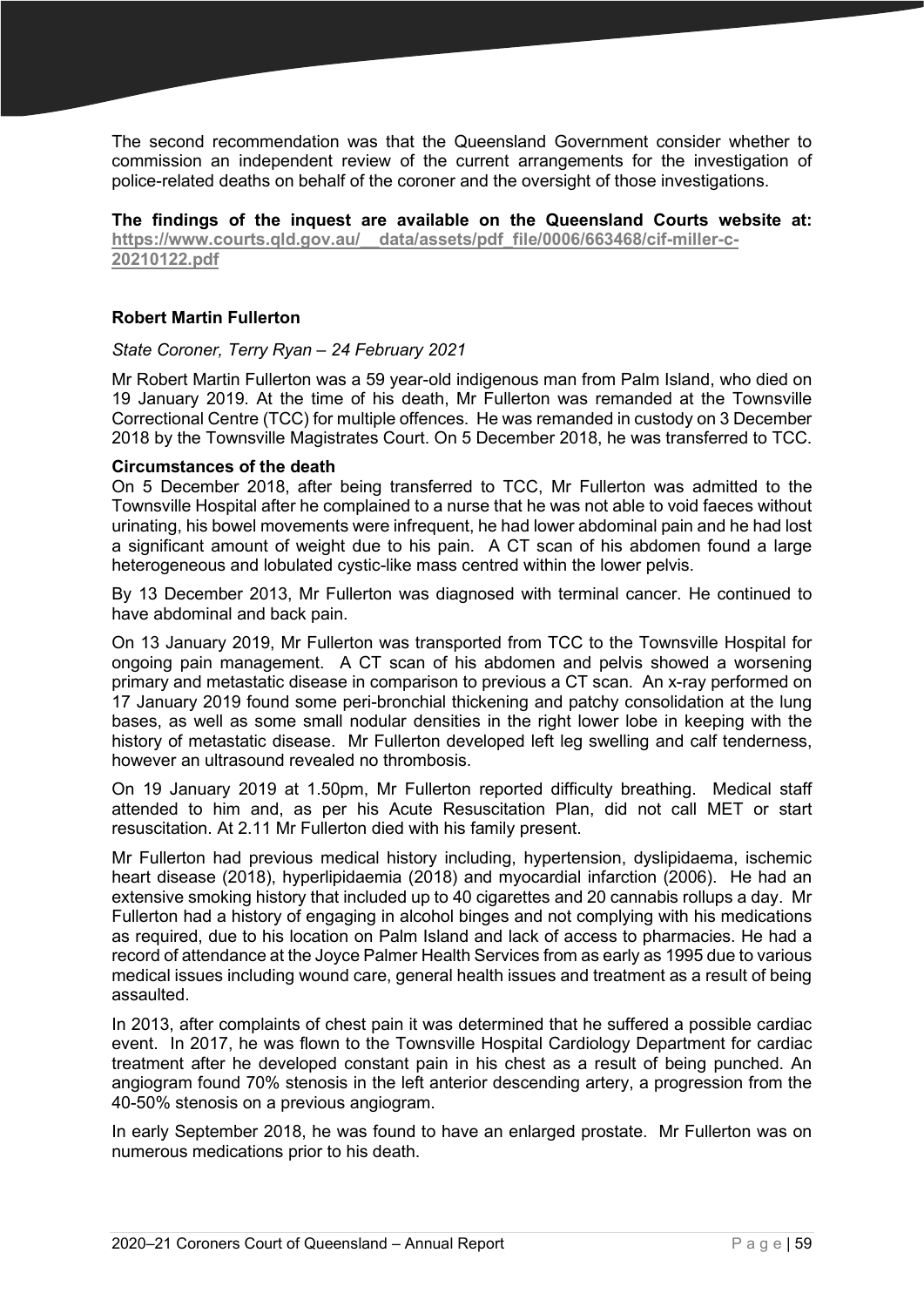# **The investigation**

The QPS CSIU investigated Mr Fullerton's death. A report, along with medical records, correctional records, statements from medical staff and information about the circumstances of Mr Fullerton's death was submitted. There were no issues or concerns raised that indicated the death was suspicious. Mr Fullerton died from natural causes.

An external autopsy examination, toxicology and review of Mr Fullerton's medical records concluded the cause of death was disseminated carcinoma on a background of emphysema.

# **The inquest**

As Mr Fullerton died in custody an inquest was mandatory under s 27 of the *Coroners Act 2003*. All statements, records of interview, medical records, photographs, and materials gathered during the investigations were tendered at the inquest. No oral evidence was heard at the inquest.

# **Findings and Comments**

The State Coroner accepted that Mr Fullerton's death was from natural causes and that there were no suspicious circumstances. The State Coroner was satisfied that the care provided to Mr Fullerton at Townsville Hospital and TCC was appropriate in the circumstances.

# **The findings of the inquest are available on the Queensland Courts website at:**

**[https://www.courts.qld.gov.au/\\_\\_data/assets/pdf\\_file/0006/669750/cif-fullerton-r-](https://www.courts.qld.gov.au/__data/assets/pdf_file/0006/669750/cif-fullerton-r-20210224.pdf)[20210224.pdf](https://www.courts.qld.gov.au/__data/assets/pdf_file/0006/669750/cif-fullerton-r-20210224.pdf)**

# **Dennis Michael Petzler**

# *State Coroner, Terry Ryan – 24 February 2021*

Mr Dennis Michael Petzler was a prisoner at the Capricornia Correctional Centre (CCC). On 2 July 2018, he was admitted to the Rockhampton Base Hospital (RBH) and was diagnosed with metastatic lung/liver cancer of unknown origin. On 5 July 2018, he was discharged from the hospital and returned to the CCC and referred to oncology for further management. On 15 July 2018, he returned to the hospital and was diagnosed with pneumonia. He remained in hospital until he died aged 59 years on 23 July 2018 of carcinomatosis (cancer spread widely throughout the body) as a consequence of adenocarcinoma of the pancreas.

#### **Circumstances of the death**

Mr Petzler's medical history included Hepatitis C, gastroesophageal reflux disease (GORD) and chronic right shoulder and back pain. He had been a smoker and previously abused illicit substances and alcohol. His criminal history was lengthy, with entries for property offences, drug-related offence and offences of violence. On 27 September 2017, he was remanded in custody for offences of entering a dwelling with intent to commit an indictable offence in the night and with violence, threatening violence, wilful damage, and assault occasioning bodily harm. He remained in custody at the CCC pending the outcome of the charges.

On 21, 26 and 28 June 2018, Mr Petzler attended the CCC medical clinic complaining of persistent abdominal pain and nausea. A urine test showed traces of blood however those were not significant, and he had no other urinary issues. The doctor's principal diagnosis was 'settling gastritis' but the blood in his urine was to be investigated. On 2 July 2018, Mr Petzler attended the clinic again and was transferred to the RBH for tests. A CT scan of Mr Petzler's chest, abdomen and pelvis at the hospital revealed widespread cancer in his lungs, liver, and lymph nodes. The scan also showed a fracture in a vertebrae in his lower back which may have been caused by cancer or by a non-cancerous tumour. Mr Petzler was prescribed pain relief as required and further investigations were undertaken. On 5 July 2018, Mr Petzler was seen by a hospital doctor and was advised that his cancer was not curable. He was discharged from the hospital and returned to the CCC.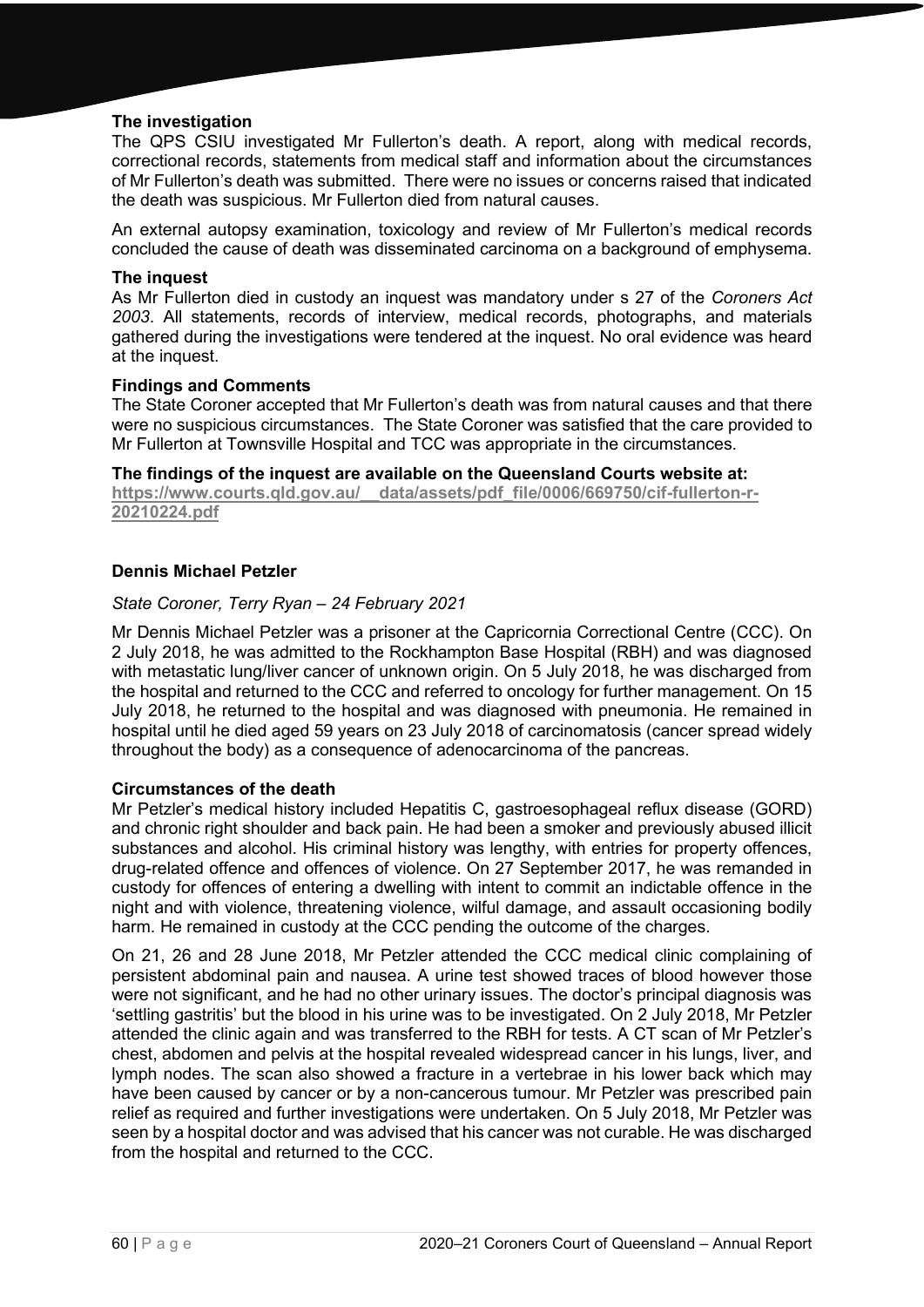Mr Petzler was readmitted to the RBH on 15 July 2018 where he was diagnosed with pneumonia/severe lower respiratory tract infection. On 16 July 2018, Mr Petzler's condition worsened, and he was referred to the ICU team. He was reviewed and, given the incurable nature of his cancer, was advised he was not a candidate for intubation/ventilation or ICU admission. He was also considered an unsuitable candidate for chemotherapy due to his very poor prognosis. Mr Petzler was moved to the general ward. On 19 July 2018, it was noted that his pneumonia had progressed in both lungs. On 20 July 2018, was commenced on a syringe driver for pain relief.

On 22 July 2018, after consultation with Mr Petzler's family, it was decided that he would be given palliative care. At 9.53pm, Mr Petzler appeared comfortable but had difficulty breathing and was in the company of his son and daughter. On 23 July 2018 at around 3.56am, a custodial officer who was guarding Mr Petzler observed Mr Petzler had died and notified medical staff.

# **The investigation**

Detective Sergeant Stephen Carr from the Queensland Police Service (QPS) Corrective Services Investigation Unit (CSIU) led the investigation into the circumstances leading to Mr Petzler's death. The investigation was informed by Mr Petzler's correctional records, his medical files from the CCC and the Rockhampton Hospital and by statements from the relevant nursing and medical staff at the CCC and the Rockhampton Hospital. DSS Carr concluded that Mr Petzler died from natural causes, and that he was provided with adequate medical care at the CCC. He also found that there were no suspicious circumstances associated with the death. The State Coroner was satisfied that the CSIU investigation was professionally conducted, and that all relevant material was accessed.

Dr Ian Home from the CFMU also examined Mr Petzler's medical records. Dr Home noted that it is not uncommon for pancreatic cancer to be diagnosed late in the disease process. He considered that even if Mr Petzler had been sent to hospital following his initial presentation, the diagnosis and outcome would have been unchanged. Dr Home saw no reason to be critical of the care provided to Mr Petzler by the CCC or the RBH.

#### **The inquest**

As Mr Petzler died while in custody an inquest was required by s 27 of the *Coroners Act 2003*. All statements, records of interview, medical records, photographs, and materials gathered during the investigations were tendered at the inquest.

#### **Findings and comments**

The State Coroner found that Mr Petzler died from a cancer that was not diagnosed until after it had metastasised extensively. There was nothing that could have been done to prevent his death and there were no suspicious circumstances associated with the death.

There was no opportunity for the medical and nursing staff at the CCC or the Rockhampton Hospital to intervene earlier than they did. Mr Petzler died just over one month from his initial presentation with back and stomach pain at the CCC. His illness could not be treated.

The State Coroner also found that Mr Petzler had been afforded a level of health care of a standard no less than he would have received in the community.

# **The findings of the inquest are available on the Queensland Courts website at:**

**[https://www.courts.qld.gov.au/\\_\\_data/assets/pdf\\_file/0005/669758/cif-petzler-d-](https://www.courts.qld.gov.au/__data/assets/pdf_file/0005/669758/cif-petzler-d-20210224.pdf)[20210224.pdf](https://www.courts.qld.gov.au/__data/assets/pdf_file/0005/669758/cif-petzler-d-20210224.pdf)**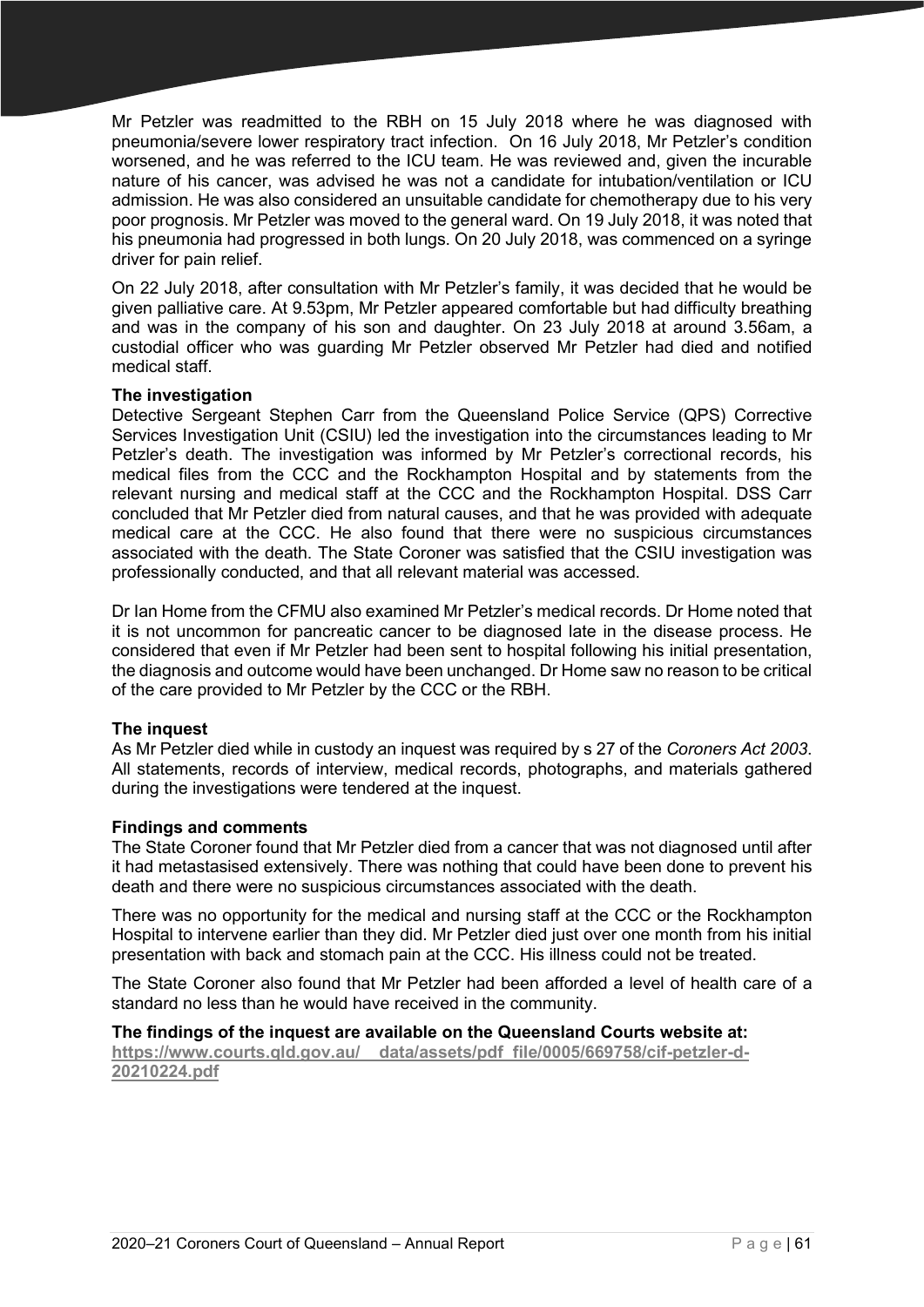# **Ashley Thomas Horne**

## *State Coroner, Terry Ryan – 09 March 2021*

Mr Ashley Thomas Horne was 49 years old when he died at the Toowoomba Hospital at 12:17am on 31 March 2021. Shortly before his death police had responded to a call from Mr Horne's former partner who had reported that Mr Horne was on her property and was potentially violent.

# **Circumstances of the death**

Police attended the property of Mr Horne's former partner with a police dog which located Mr Horne hiding in bushes at a nearby property. He was in possession of a backpack containing ropes, a hammer, gas cannisters, a blow torch, secateurs, and alcohol. After being challenged by police officers he intentionally stabbed himself in the chest.

During the confrontation, police deployed tasers on Mr Horne twice. A police officer then removed the knife from his chest. He was handcuffed and first aid was rendered to him by police. Ambulance officers then arrived. Police did not initially remove the handcuffs saying they were concerned he might still be violent. Paramedics advised that he was deteriorating rapidly and was too unwell to be violent, at which time the police removed his handcuffs. Mr Horne later died of his injuries in hospital.

Prior to that night Mr Horne was not known to the police and had no declarable criminal history. He suffered from anxiety and depression and there was some evidence of escalating domestic violence behaviour, in the lead up to his death, directed at his former partner.

# **The investigation**

As Mr Horne's death was classed as a death in custody, the investigation into the circumstances leading to his death was conducted by the Queensland Police Service (QPS) Ethical Standards Command Internal Investigations Group. The investigation found no evidence to support any criminal offence, breach of discipline or misconduct against any police officer regarding Mr Horne's death.

An external and partial internal post-mortem examination was performed, and the cause of death determined to be a stab wound to the chest. There was no evidence that the tasering had either caused or contributed to his death

A Clinical Review was also undertaken by the Queensland Ambulance Service (QAS), which did not result in any adverse comments about their response to Mr Horne nor offer recommendations about alternative management or treatment offered to him by paramedics.

#### **The inquest**

An inquest was held in Toowoomba on 8 and 9 March 2021. All the police investigation material was tendered, and evidence was heard from five police witnesses as well as Doctor Stephen Rashford, medical director of the QAS.

Dr Rashford said that Mr Horne's injury was always going to result in his death, regardless of whether the knife was removed by the QPS officer or remained in situ until his cardiac arrest. He concluded that the overwhelming determinant of survival in this case was the severity of the injury, the rapidity of deterioration to cardiac arrest, and the distance to hospital once this deterioration occurred. Those factors conspired to represent a zero chance of survival for Mr Horne.

Sergeant Lucas Finney, QPS Operational Skills and Tactics training officer, provided an opinion that the two instances where police deployed tasers were both justified in that each time Mr Horne still had capacity to pull the knife out of his chest and use it as a weapon such that it posed a serious risk to police.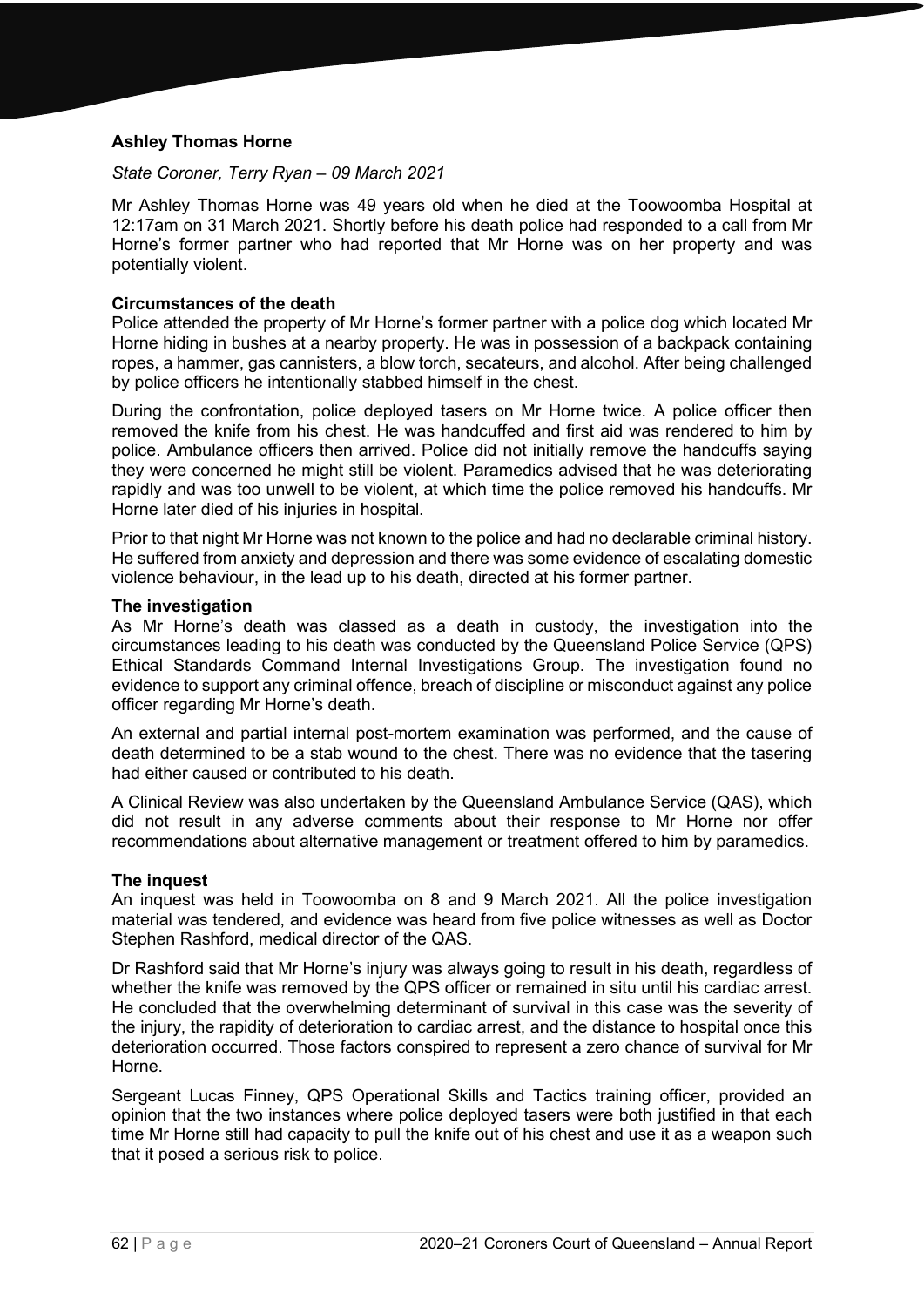Sergeant Finney stated that whilst the basic rule in first aid for penetrating trauma was to leave the object in place as it could be slowing the bleeding, the training that police are provided about that is based on best practice medical interventions where there is good light, and the patient is not combative. Moving forward to control Mr Horne and apply first aid while the knife was in his chest and unsecured would have unnecessarily placed police at risk. Sgt Finney considered that the decision by police to remove the knife was appropriate in the circumstances to ensure, as far as possible, the safety of the responding police and paramedics.

# **Findings and comments**

The State Coroner found that, at the time he was confronted by the police, the contents of Mr Horne's backpack suggested it was likely that he had planned some form of retaliation in response to the decision of his former partner to end their relationship. The State Coroner agreed with Sergeant Finney's conclusions that the deployment of the taser was justified and that the decision to remove the knife was appropriate.

Findings were made that Mr Horne died because of his own actions after he inflicted a stab wound to his chest and that none of the attending police officers contributed to or caused his death in any way. No adverse comments were made about the police officers who were acting in the execution of their duty. The actions and decisions made by the attending police officers in the immediate lead up to Mr Horne's death were appropriate and timely, and consistent with the requirements of the Operational Procedures Manual. His death could not have reasonably been prevented by the attending officers.

Dr Rashford's opinion that the removal of the knife did not change the outcome for Mr Horne was accepted.

#### **The findings of the inquest are available on the Queensland Courts website at:**

**[https://www.courts.qld.gov.au/\\_\\_data/assets/pdf\\_file/0011/671654/cif-horne-a-](https://www.courts.qld.gov.au/__data/assets/pdf_file/0011/671654/cif-horne-a-20210309.pdf)[20210309.pdf](https://www.courts.qld.gov.au/__data/assets/pdf_file/0011/671654/cif-horne-a-20210309.pdf)**

# **SCOTT HAMBLY**

#### *State Coroner, Terry Ryan – 04 May 2021*

Mr Scott Hambly was 38 years of age when he died at the Wolston Correctional Centre (WCC). He was serving a sentence of life imprisonment for murder. On 17 December 2018, he was found unresponsive in his cell. Resuscitation efforts were unsuccessful, and he was declared life extinct at 3.21pm that day.

#### **Circumstances of the death**

Mr Hambly had a family medical history of heart disease. He had also suffered an acquired brain injury at the age of 15 years after he was struck by a car while he was riding a bicycle and was in a coma for a period following this accident. Mr Hambly also had epilepsy. It appears that he had had only two generalised seizures, one as a teenager and one in 2017.

Mr Hambly had relatively minor criminal history. On 24 April 2003, however, he was taken into custody on charges relating to the murder of a 79-year-old man at Keperra in April 1997. He was convicted of the murder on 27 July 2006 and sentenced to life imprisonment. Mr Hambly said that, since his brain injury, he had experienced biblical delusions and that God had commanded him to commit the murder. Mr Hambly had been diagnosed with reactive psychosis in 1998. Once he was in custody, Mr Hambly received treatment for his psychosis and was admitted to hospital on a number of occasions. In November 2014, Mr Hambly displayed grandiose/religious delusions and was diagnosed with schizophrenia. He was subsequently admitted to The Park, Centre for Mental Health (The Park), High Secure Inpatient Service for psychiatric review.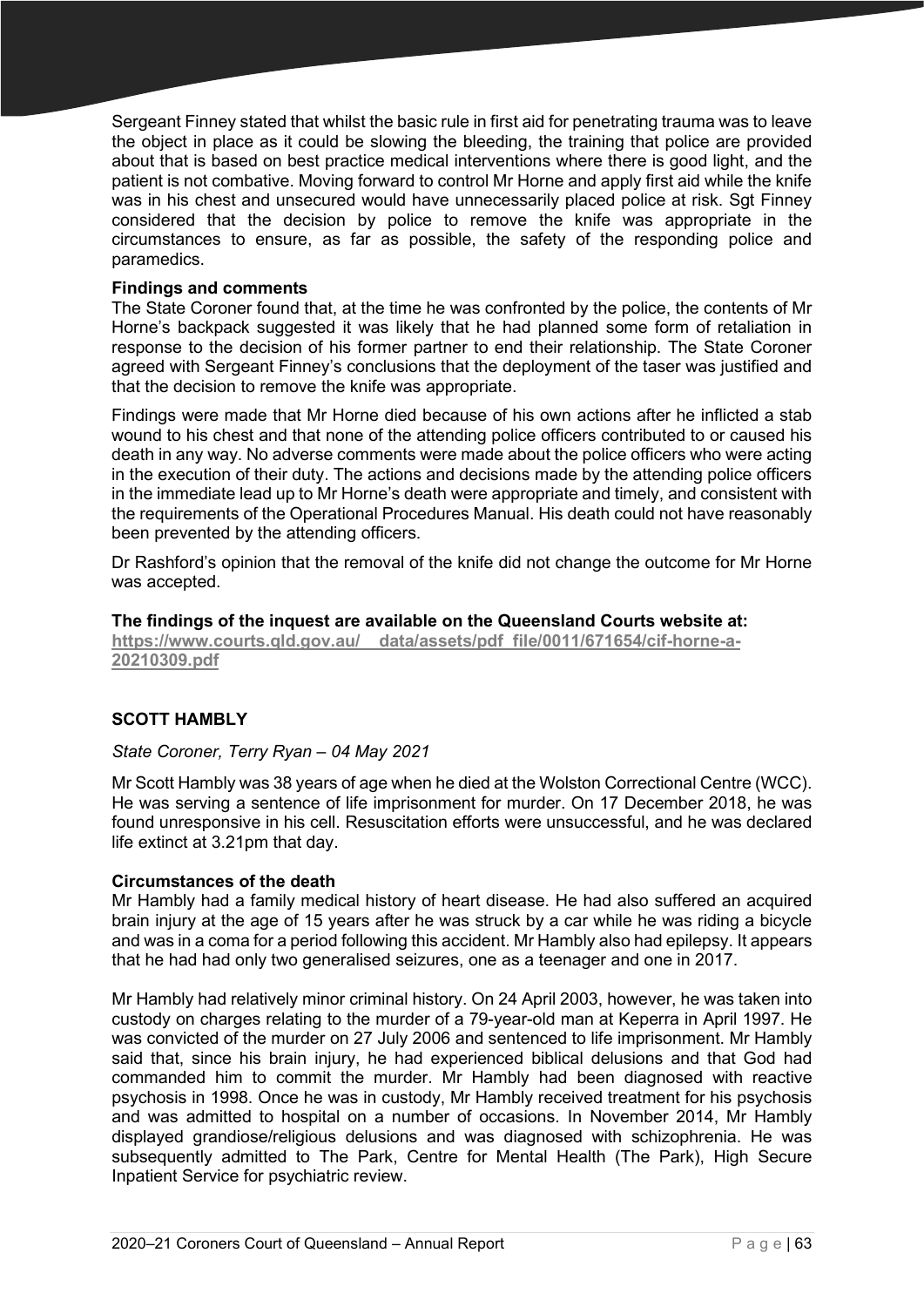In January 2015, during his admission to The Park, it was discovered that Mr Hambly had heart problems. As a result, he was referred to the Outpatient Cardiology Clinic (OCC) at Ipswich Hospital for further investigation. He attended twice: on 2 April and 4 June 2015, was diagnosed with mild left ventricle dysfunction and commenced on medication. After the second appointment an update was written to his treating Consultant Psychiatrist at The Park. On 16 July 2015, Mr Hambly was discharged from The Park and returned to WCC. He did not attend the next two scheduled OCC appointments and was subsequently removed from the clinic, as the clinic recorded that he was "unable to be contacted". Mr Hambly was not seen by cardiology services again.

On 17 December 2018, Mr Hambly had taken his daily medication. The other prisoners in his unit were aware that he took *"*heavy psych meds*"* and have said that it was not uncommon for Mr Hambly to be "passed out". Custodial Correctional Officers (CCO) report having seen Mr Hambly at approximately 7.00 am during morning muster. After muster he returned to his cell and went to sleep. Other prisoners who were in the unit at the time heard Mr Hambly snoring heavily and muttering in his sleep during the morning. Prisoner Kirby went into Mr Hambly's cell at least twice to check on him and rolled him onto his side. Mr Hambly was still asleep and snoring at the 10:30 or the 1:30 musters and was not awakened for either muster. At approximately 2.30pm prisoner Kajewski went into Mr Hambly's cell, saw that he was not breathing, and yelled for help. Mr Kirby commenced CPR while another prisoner went to advise the CCOs. A Code Blue emergency was called, and an ambulance was also called. Despite continuing resuscitation efforts Mr Hambly could not be revived, and he was declared life extinct at 3.21pm.

# **The investigation**

Senior Constable McGregor of the Corrective Services Investigation Unit (CSIU) carried out the investigation into the circumstances surrounding Mr Hambly's death. A Coronial Report was provided which included witness statements, WCC incident logs, Mr Hambly's correctional records and his medical files. The CSIU investigation concluded that Mr Hambly died from natural causes, and that he was provided with adequate medical care in prison. It also found that there were no suspicious circumstances associated with the death.

An autopsy was conducted by Dr Nathan Milne on 20 December 2018 at Queensland Health Forensic and Scientific Services. Dr Milne concluded that the cause of death was acute aspiration pneumonia, but that the cause of aspiration was uncertain. It was possible that Mr Hambly had an epileptic seizure, or an abnormal heart rhythm (arrythmia) developing as a complication of dilated cardiomyopathy.

The West Moreton Hospital and Health Service (WMHHS) completed a Root Cause Analysis (RCA) in February 2020 in response to Mr Hambly's death. Several issues were identified during the review, including loss of follow-up to cardiology services, clinical handover, and fragmented information systems.

Dr Ian Home from the CFMU also examined Mr Hambly's medical records and reported on them for the Coroners Court. Dr Home concluded that appropriate medical care at WCC should have identified the need for further cardiology review for Mr Hambly. However, the magnitude of Mr Hambly's loss to follow-up remained uncertain as there was no conclusive evidence that ongoing review by cardiology would have prevented his death. He said that individuals with cardiomyopathy can develop arrhythmias, and sudden death can occur at any stage of the disease, even with optimal treatment. Dr Home concluded that the continued fragmentation of medical record systems between health and custodial facilities, combined with the absence of reliable chronic health surveillance within the prison system mentioned in the RCA Report, means inmates remained at risk. In the absence of coordinated health care,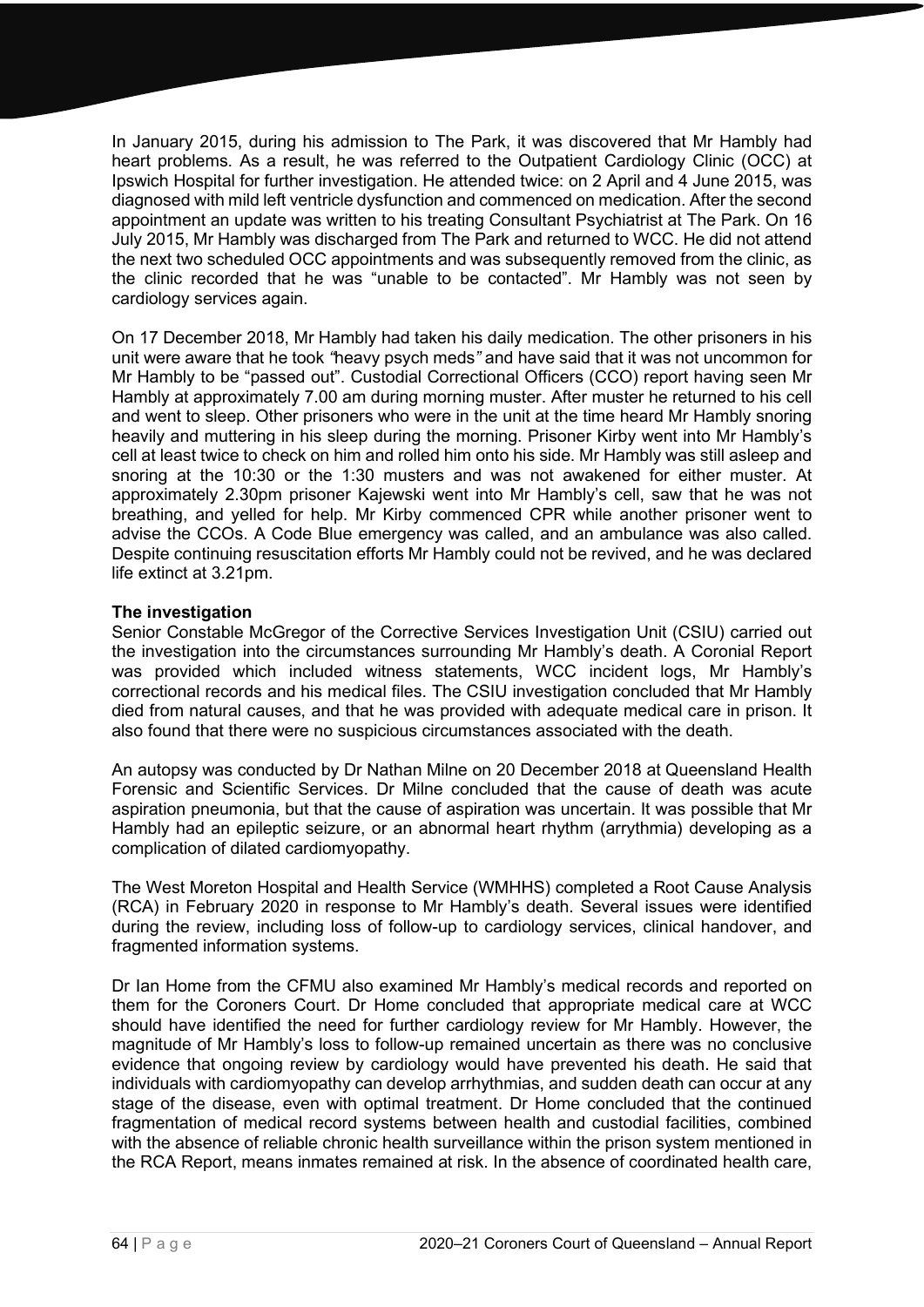appointments may be missed, known diseases poorly managed and new conditions not identified in a timely manner.

#### **The inquest**

At the time of his death, Mr Hambly was a prisoner in custody under the *Corrective Services Act 2003.* Mr Hambly's death was a 'death in custody' and an inquest was required by the *Coroners Act 2003*. All statements, medical records and material gathered during the investigation into Mr Hambly's death were tendered.

## **Findings and comments**

The State Coroner found that Mr Hambly had a heart condition that was identified in 2015 as needing follow-up with the Ipswich Hospital cardiology clinic as an outpatient. He was lost to the referral system and removed from the clinic's list. In retrospect, it is difficult to understand how Mr Hambly was not followed up as he was a prisoner serving a life sentence. At the same time, there is no indication that Mr Hambly attended the WCC medical centre with any complaints related to his heart or breathing. Even if the cardiology clinic reviews were conducted when they should have been, it was reasonable to expect that Mr Hambly might have attended to seek medical attention if he felt regular chest pain.

Based on Dr Home's opinion, the State Coroner was satisfied that Mr Hambly was given appropriate medical care by staff at The Park. Although he was lost to follow-up at WCC, there is insufficient evidence to conclude that his death could have been prevented.

## **The findings of the inquest are available on the Queensland Courts website at:**

**[https://www.courts.qld.gov.au/\\_\\_data/assets/pdf\\_file/0004/679477/cif-hambly-s-](https://www.courts.qld.gov.au/__data/assets/pdf_file/0004/679477/cif-hambly-s-20210504.pdf)[20210504.pdf](https://www.courts.qld.gov.au/__data/assets/pdf_file/0004/679477/cif-hambly-s-20210504.pdf)**

# **DYLON JAMES AHQUEE**

# *State Coroner, Terry Ryan – 24 May 2021*

Mr Dylon James Ahquee was just 19 years of age when he died in protective custody at the Townsville Correctional Centre (TCC). On 26 December 2015, Mr Ahquee was found hanged from a bed sheet tied to the exposed bars above the cell door in a shared cell. Despite assistance rendered by Custodial Correctional Officers (CCOs), prison nursing staff, and Queensland Ambulance Service (QAS) officers he was unable to be revived.

#### **Circumstances of the death**

Mr Ahquee's mother expressed that she found it extremely difficult to care for Mr Ahquee. As a child, he was moved over 60 times between his family, foster carers, residential care, and youth shelters. Unsurprisingly, Mr Ahquee ultimately ended up in juvenile detention and then in adult prison. As a child, Mr Ahquee had attempted or threatened suicide or self-harm on several occasions between 2007-14. During his induction into TCC in March 2015, Mr Ahquee did not declare any self-harm or suicidal ideation, however, a self-harm episode history flag should have been raised following his disclosure of self-harm as a juvenile.

At approximately 8:30 pm on 26 December 2015, a headcount was conducted. The headcount included a visual check of all the cells to confirm the apparent good health of the prisoners. Cell 3, which housed Mr Ludlow and Mr Ahquee, was examined during this headcount. The correctional officer recalled that he observed a sheet placed over the cell window which he directed the prisoners to remove. Despite some initial resistance, the sheet was removed. The correctional officer shone his torch into the cell and saw the two prisoners sitting on the same bed. Both appeared to be in good health.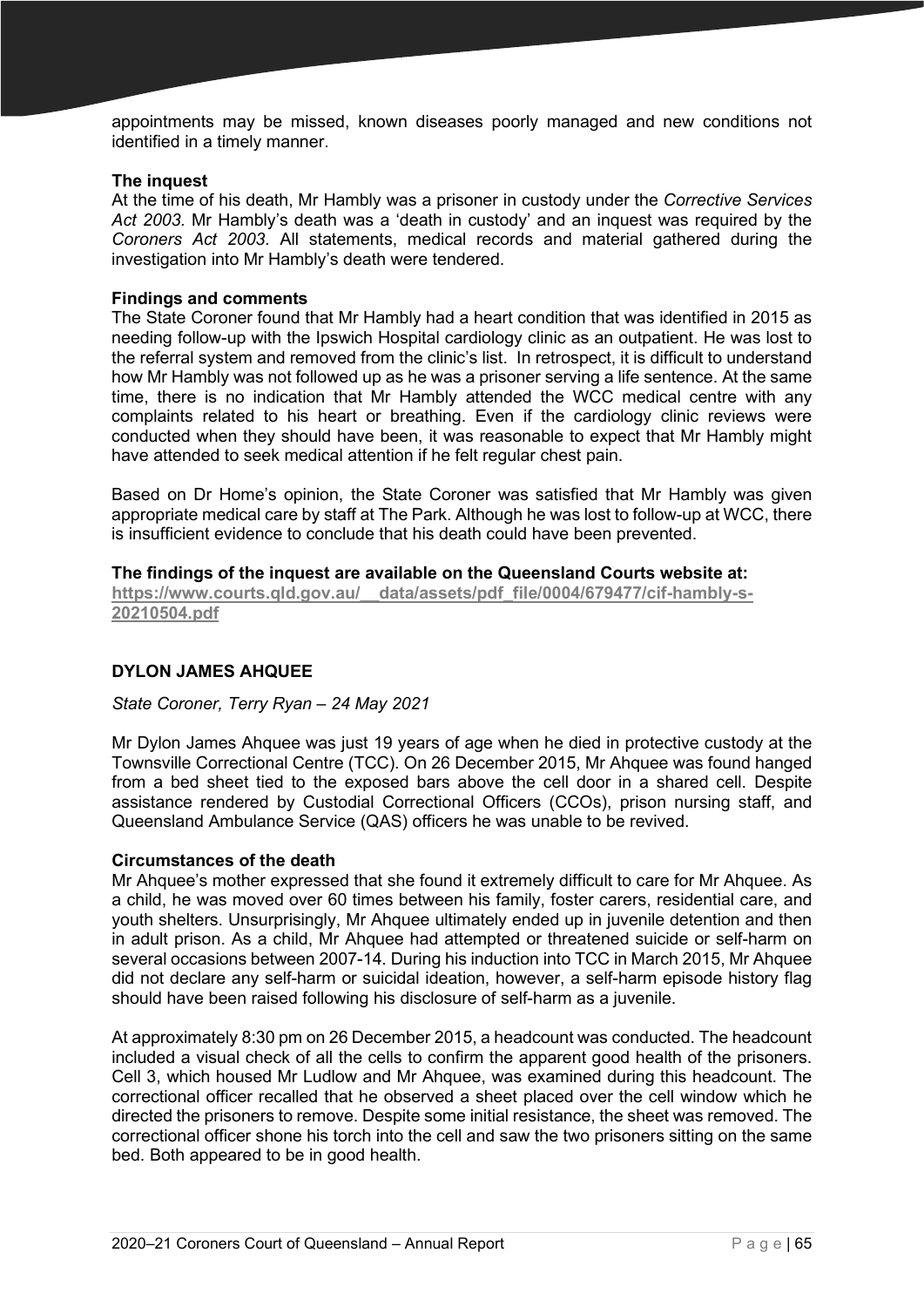At 9:12 pm Mr Ahquee was found apparently deceased in Cell 3 by Mr Ludlow. He claimed he had woken up to find Mr Ahquee hanged from the cell door with a bed sheet fashioned into a noose. Mr Ludlow contacted the control room immediately through the internal intercom system. He asked whether he should cut Mr Ahquee down and was directed by a correctional officer to hold his weight as officers were on their way.

Mr Ludlow stated that he had gone to bed sometime between 8:00 and 9:00 pm after head count and during a televised 'Big Bash' cricket game. He recalled handing the television remote control to Mr Ahquee before wrapping a t-shirt around his head to reduce light and noise. Mr Ludlow said that when he went to use the cell toilet, he noticed that Mr Ahquee appeared to be seated in an unusual position. He asked Mr Ahquee what he was doing, and when he received no response, he realised that he was hanging. Mr Ludlow cut Mr Ahquee down with a prison issued razor and made the call to correctional officers at 9:12pm. Correctional officers attended the cell immediately, as well as a nurse, who assessed Mr Ahquee with an Automatic External Defibrillator and administering oxygen. The Queensland Ambulance Service was called at 9:18pm and two Advanced Care Paramedics attended. At 9:50pm, further QAS teams arrived, including a Critical Care Paramedic. Mr Ahquee was declared deceased at 10:21pm, and a crime scene was immediately declared.

# **The investigation**

An investigation into the circumstances surrounding Mr Ahquee's death was conducted by the Corrective Services Investigation Unit (CSIU). A coronial report was provided and contained statements and interviews of witnesses, medical and offender records, CCTV footage and photographs. The report noted that, 'in retrospect there were signs Mr Ahquee may have been considering suicide such as covering his head and attempting to choke himself on Christmas Day and talking about 'slashing up'.'

In relation to the response times and assistance provided by CCOs and QAS, the report concluded that the response times and measures taken were more than satisfactory. The report did not implicate any person in Mr Ahquee's death.

Following this police investigation, the Office of the Chief Inspector (OCI) appointed investigators to examine the circumstances of Mr Ahquee's death under the powers conferred by s.294 of the *Corrective Services Act 2006*. In 2017, a comprehensive report was completed. The report noted a number of issues, one being that under the practices in place at TCC at the time, Mr Ahquee had been missed by various processes several times, including identification via the 'self-harm flag' or the EBLR process, and was later missed for follow up by Assessment Services. Ultimately, the OCI report concluded that a number of issues occurred in the TCC, with six recommendations stemming from the report's findings.

#### **The inquest**

The hearing of evidence in relation to Mr Ahquee's death had been scheduled to be held in Townsville in April 2020 but was adjourned due to COVID-19 restrictions. The inquest was subsequently held in Brisbane on 10 February 2021. The evidence heard included four witnesses: the investigating officer, Mr Ahquee's cellmate, the correctional supervisor and the QCS Deputy Commissioner.

The issues at inquest were:

- 1. The findings required by s 45(2) of the *Coroners Act 2003*; namely the identity of the deceased, when, where and how he died and what caused his death.
- 2. Confirm whether any third party contributed to Mr Ahquee's death.
- 3. Determine whether the authorities charged with providing for Mr Ahquee's mental health and physical care at the Townsville Correctional Centre prior to his death adequately discharged those responsibilities.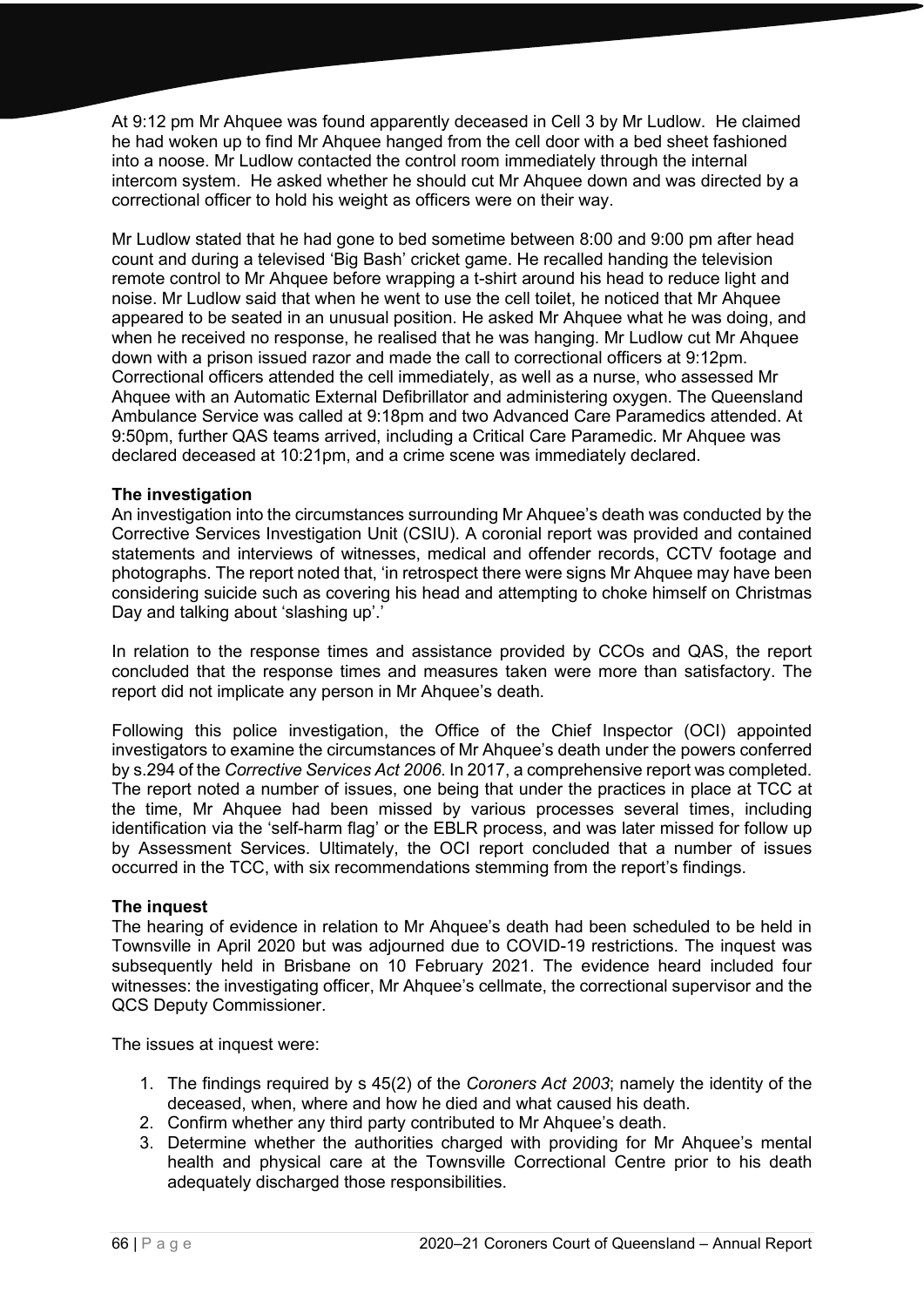- 4. Whether sufficient information was shared in relation to Mr Ahquee between juvenile detention centres, Youth Justice and Townsville Correctional Centre upon entering adult custody.
- 5. Consider whether any changes to procedures or policies could reduce the likelihood of deaths occurring in similar circumstances or other contribute to public health and safety or the administration of justice

# **Findings and Comments**

The State Coroner found that Mr Ahquee caused his own death and was satisfied that there was no basis to suggest any other party caused or contributed to Mr Ahquee's death. It was found that, in relation to issue (3), Mr Ahquee's presentation was very complex, and while it was recognised that Mr Ahquee should have been accommodated in a suicide resistant cell given his history of risk behaviour, that did not occur, and the evidence suggested that there was no overt indication he was feeling suicidal on 26 December 2015. In relation to issue (4), the State Coroner found that during the time Mr Ahquee was in care, there was sufficient collaboration and information sharing between Child Safety and Youth Justice (including the Cleveland Youth Detention Centre) and TCC and various placement providers. It was also accepted that Youth Detention Centres can transfer relevant information about a young person to QCS, and that information sharing has been supported by the 2019 amendments to the *Youth Justice Act 1992*.

The State Coroner noted that the findings in relation to the death of SVE recommended that the Queensland Government publish annual updates detailing its strategy for the implementation of safer cells. The Coroner found that the measures being implemented and considered by TCC and QCS State-wide Operations in response to the OCI Report were appropriate and was satisfied that the recommendations already made will contribute towards preventing a death in similar circumstances. No other comments or recommendations were made.

**The findings of the inquest are available on the Queensland Courts website at:** https://www.courts.gld.gov.au/ data/assets/pdf file/0006/684744/cif-ahquee-d-**[20210524.pdf](https://www.courts.qld.gov.au/__data/assets/pdf_file/0006/684744/cif-ahquee-d-20210524.pdf)**

# **SVE**

# *State Coroner, Terry Ryan – 24 May 2021*

At approximately 8:55pm on 16 March 2019, SVE, a 43-year-old male, was found hanging, deceased in his secure cell at Arthur Gorrie Correctional Centre (AGCC). SVE had constructed a device from a fragment of prison clothing, that he then secured to overhead prison bars to hang himself. SVE had been arrested on 25 November 2018 and charged in relation to sexual offences against children. The nature of the charges was such that SVE faced a potential head sentence of 10 years' imprisonment. He had been remanded to AGCC on 28 November 2018. This was his first time in custody.

# **The investigation**

The Queensland Police Service (QPS), Corrective Services Investigation Unit (CSIU) investigated the circumstances surrounding SVE's death. A scenes of crime examination of SVE's cell did not identify any suspicious circumstances. SVE's prison and medical records were seized, and interviews conducted with prisoners held in the same Unit as SVE, in addition to corrective services staff.

Queensland Corrective Services (QCS) conducted a thorough parallel investigation and produced a report, recommendations from which were considered at inquest.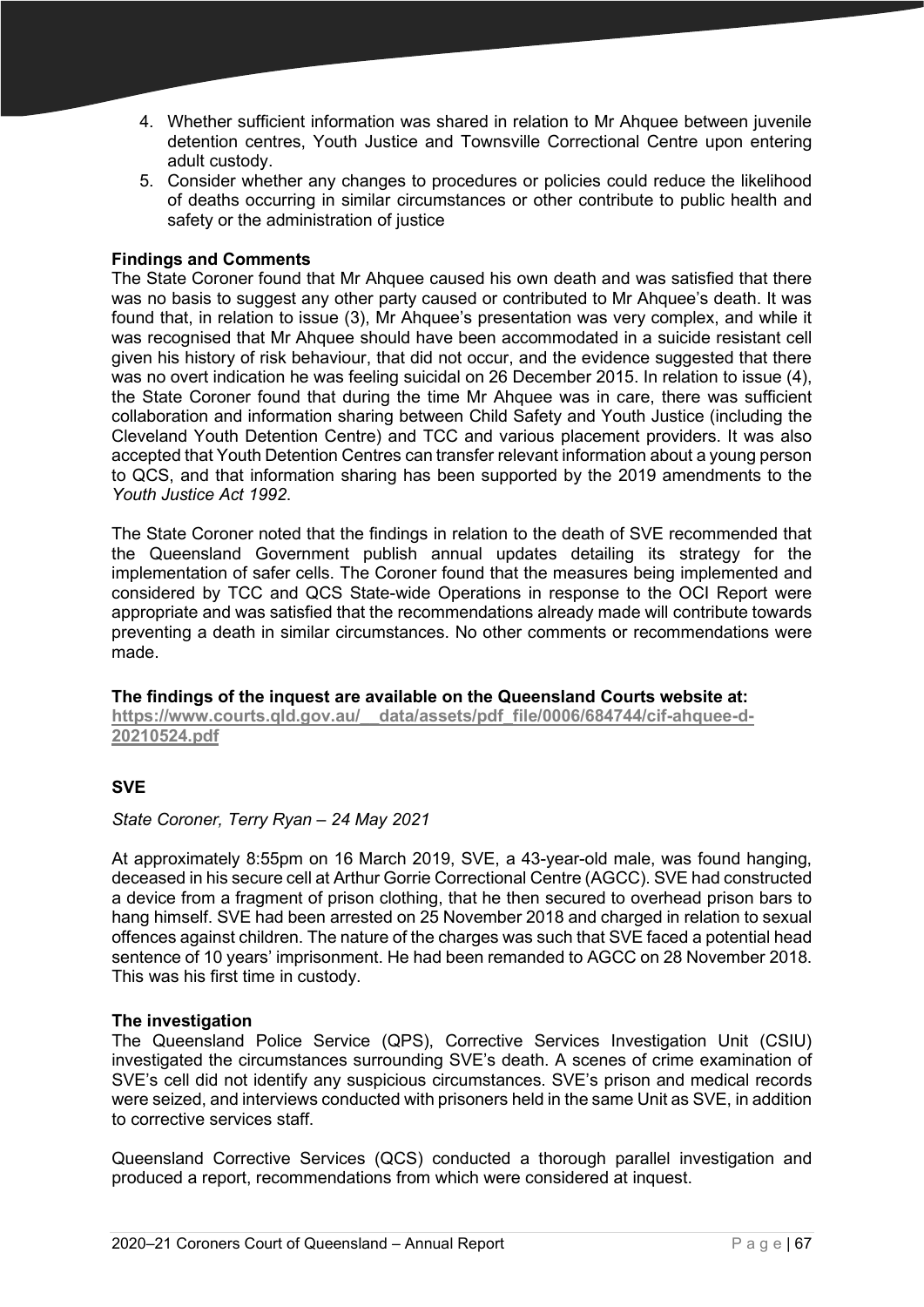## **The inquest**

As a prisoner in custody, and pursuant to s 8(3)(g) of the *Coroners Act 2003*, SVE's death was a 'death in custody' and therefore an inquest was required. The inquest was held at Brisbane on 13 May 2021. All investigation material was tendered. QCS and GEO Group Australia Pty Ltd (the operators of AGCC) were both granted leave to appear. Two staff members of AGCC were called to give evidence as was the Assistant Commissioner, QCS.

#### **The evidence**

Upon being remanded SVE participated in an intake (medical) assessment. He did not disclose any history of mental illness, suicide attempts or suicidal ideation. SVE disclosed having engaged with psychologist every six weeks but did not disclose anything about the nature of those visits. SVE was referred to the AGCC's Health and Psychology Services and given advice on how to request a review by a doctor in addition to accessing Prison Mental Health Services. He was assessed as being at low risk of harm to himself. Whilst there was evidence of his being medically assessed, there was no evidence of SVE having been through an induction at AGCC.

SVE was first housed in Unit B5 (a special needs unit) before being moved to Unit B1 (a protection unit), on 8 December 2018. During his time on remand, SVE experienced emotional distress associated with separation from his sons, the prospect of a lengthy custodial sentence and concern that the nature of his charges would make him a target for violence from other prisoners. On 23 January 2019, SVE was allegedly assaulted by another prisoner. SVE received medical attention for muscle soreness.

Whilst on remand SVE accessed prison counselling services on 18 December 2018 and 31 January 2019. He expressed fears for his safety on both occasions. During the first counselling session he disclosed 'passive thoughts of suicide' but disavowed any intention and identified protective factors. SVE's fears for his safety were more pronounced in the second counselling sessions, which followed the alleged assault. There were no disclosures of suicidal or self-harm ideation in that session.

Following a request by SVE on 14 February 2019 he was granted protection status, placed under a 'protection' Intensive Management Plan (IMP), and moved into a single cell within unit B2. AGCC is made up of older and newer units commonly referred to as 'old' and 'new' stock. Unit B2 was part of the old stock the design features of which still included ligature or hanging points such as security bars.

On 2 March 2019, SVE completed a prisoner request form to see a psychologist. The request did not disclose any suicidal or self-harm ideation, but renewed concerns for his personal safety within the prison. Prior to any consultation, SVE was interviewed to obtain more detailed information. He made no disclosures of suicidal or self-harm ideation during that interview. For reasons unknown, SVE's request for psychological counselling was ultimately not lodged in accordance with standard processes.

On 13 March 2019, SVE renewed concerns for his safety by two letters of complaint (known as blue letters) to the Correctional Manager, again raising concerns as to his safety.

The Office of the Chief Inspector (OCI), Queensland Corrective Services (QCS) prepared an incident report that formed part of the coronial brief of evidence. The OCI report made two recommendations to the Chief Superintendent, AGCC: that prisoner request systems are reviewed to ensure that request forms completed by prisoners are collected daily, are appropriately prioritised and escalated, and that adequate resources are available to respond to prisoners' requests, an oversight and assurance process is implemented to ensure that prisoners receive an adequate induction when they first arrive at AGCC.

An independent expert report commissioned by the Coroners Court concluded there was no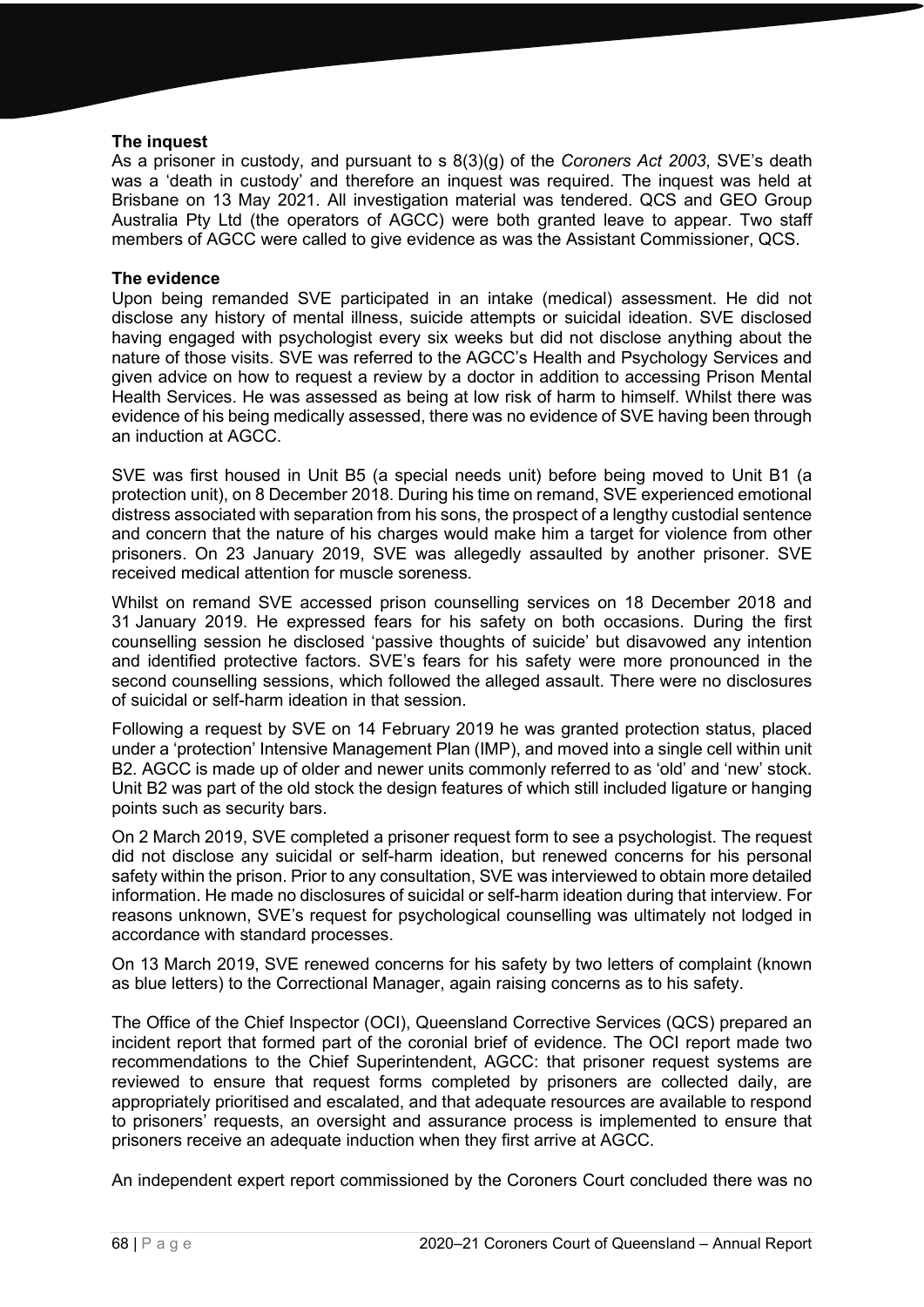evidence to indicate SVE displayed any intent to die by suicide before his death nor any apparent indicators of missed opportunities for intervention that could reasonably be seen to have changed the outcome. The expert report was critical that SVE's request to consult with a psychologist was not facilitated in a timely manner however other relevant policies and procedures were generally appropriate.

# **Findings and comments**

The State Coroner adopted the conclusions of the independent expert report and found that there was no evidence that SVE displayed any intent to die by suicide and no missed opportunities for intervention that would have changed the outcome (including contact with a psychologist). The State Coroner found that AGCC's relevant policies and procedures were generally appropriate and, while SVE was fearful, this should not be taken to indicate the presence of an underlying psychological condition that may have elevated his risk of suicide.

Noting the recommendations made in the OIC report, the State Coroner made no further recommendations in relation to those matters. However, the State Coroner commented that whilst the suicide risk management processes at AGCC were appropriate, it would not be possible to predict every attempt at suicide, therefore there was a continuing need for prevention strategies.

# **Recommendation**

The State Coroner noted that the need for screening and removal of hanging points in Correctional Centres and police cells has already been the subject of numerous coronial recommendations. Whilst acknowledging the fiscal constraints associated with refurbishing older cells, the State Coroner recommended that the Queensland Government publish annual updated detailing its strategy for the implementation of safer cells and progress against that strategy.

**The findings of the inquest are available on the Queensland Courts website at: [https://www.courts.qld.gov.au/\\_\\_data/assets/pdf\\_file/0009/684729/cif-SVE-](https://www.courts.qld.gov.au/__data/assets/pdf_file/0009/684729/cif-SVE-20210524.pdf)[20210524.pdf](https://www.courts.qld.gov.au/__data/assets/pdf_file/0009/684729/cif-SVE-20210524.pdf)**

# **LIAM COOPER SCORSESE**

#### *State Coroner, Terry Ryan – 28 May 2021*

Mr Liam Scorsese was 31 years of age at the time of his death on 25 February 2018. He died after being shot by police.

#### **Circumstances of the death**

On 25 February 2018, police were responding to a triple zero call from Mr Scorsese's partner's mother. Mr Scorsese was at the address to try and speak to his partner, Chireez Beytell, with whom he had been in a relationship for nearly four years. They had separated numerous times during the relationship. At the time of his death, they were engaged but estranged. Earlier in the day, Mr Scorsese had sent threatening messages to Ms Beytell. When Ms Beytell spoke to him outside the house, his behaviour became erratic resulting in Ms Beytell's mother pulling Ms Beytell back in the house and locking the door. Mr Scorsese became aggressive and kicked in the doors and windows.

When police arrived at the address, Mr Scorsese produced a knife and asked police to shoot him. Police retreated backwards down the street. One of the officers used a taser to subdue Mr Scorsese but this was unsuccessful. Police continued to retreat further down the street, where Mr Scorsese was fatally shot. It was found after the incident that the officer who shot Mr Scorsese had not turned on his body worn camera (BWC).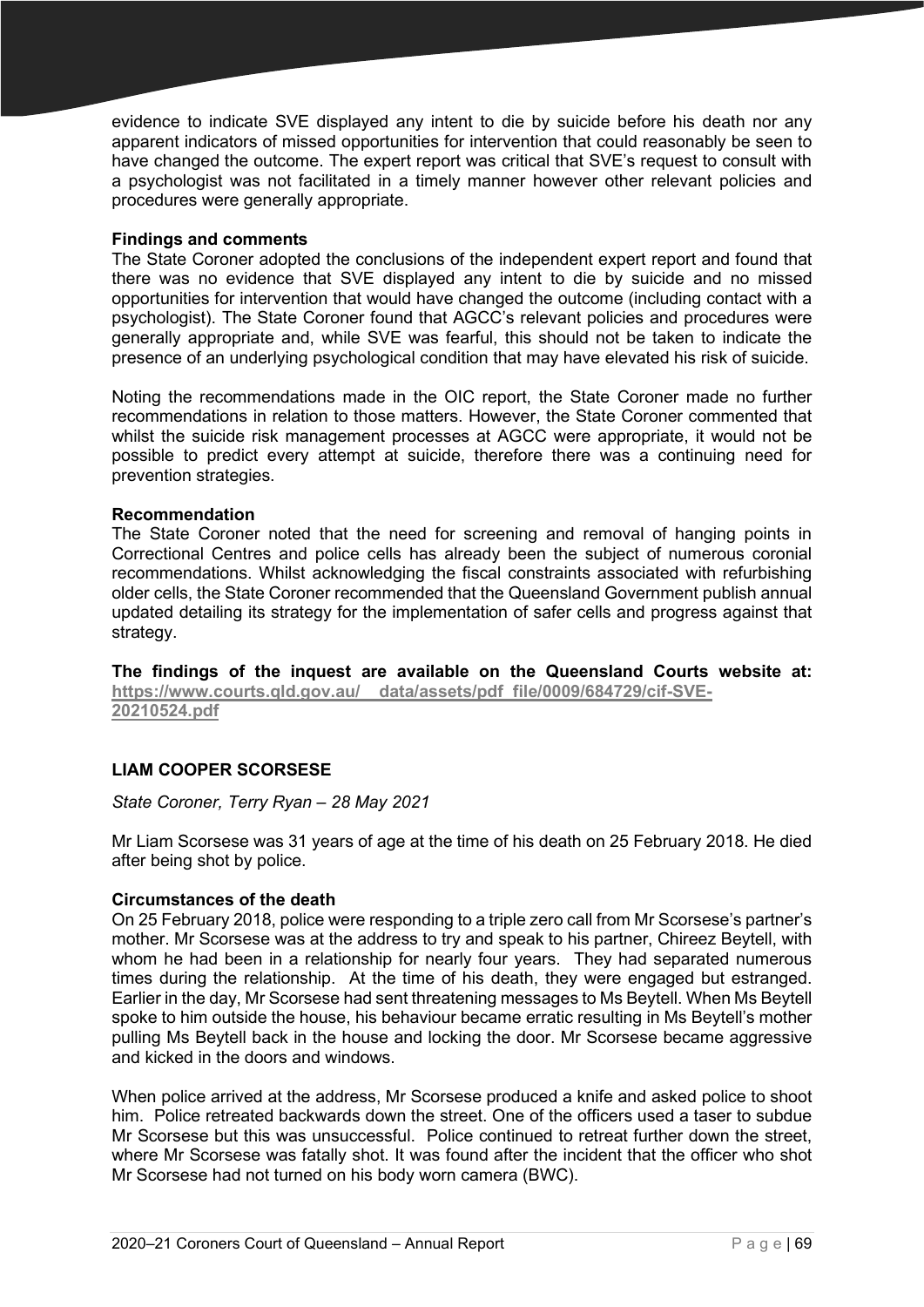# **The investigation**

An investigation into the circumstances surrounding Mr Scorsese's death was conducted by Detective Sergeant Dylan Brook of the Ethical Standards Command, Internal Investigations Group (IIG). A coronial report was subsequently provided with various annexures, including witness statements, digital recordings, offender, and medical records.

The IIG found that the police response to the initial broadcast was appropriate. The investigation confirmed both officers involved acted lawfully in the execution of their duty, with one officer using lethal force by discharging his service firearm, to avoid grievous bodily harm. That officer's actions on the day were lawful, authorised and justified in the circumstances surrounding the critical incident. A post-mortem examination found Mr Scorsese's cause of death to be gunshot wounds to the neck and chest.

# **The inquest**

As Mr Scorsese was trying to avoid being put in custody when he died, an inquest was mandatory under Section 27(1)(a)(i) of the *Coroners Act 2003*. The inquest was held on 18 and 19 September 2020. All statements, records of interview, photographs and materials gathered during the investigations were tendered. Oral evidence was heard from a number of witnesses.

# **The evidence**

Mr Scorsese had a violent criminal history that showed he had spent time in custody, was released and engaged with probation and parole in November 2017. He was known to be an associate of Outlaw Motorcycle Gangs, the Finks and the Comancheros.

Mr Scorsese also had ongoing mental health issues which appeared to be induced by his use of illicit drugs. Evidence was put before the Court relating to the management of his mental health issues in the community. While there was no formal diagnosis of any mental health condition, Mr Scorsese was prescribed medication for anxiety and depression. Mr Scorsese failed to engage, or continue engagement, with mental health professionals and the information probation and parole and other QCS staff relied on was his self-reporting of mental health concerns or symptoms. It is also clear from the various health practitioners he spoke to, that Mr Scorsese had insight that his paranoia was the result of the consumption of illicit substances.

In respect of the BWC, Queensland Police Service (QPS) officers use an Axon BWC which is manually turned on. Axon does have technology that would enable BWCs to be triggered by an event such as Bluetooth-enabled recording when a firearm was removed from a holster. This can automatically activate all BWCs within a 10-metre range but the QPS has not purchased this option.

#### **Findings and comments**

The State Coroner found that the action of the police officers was appropriate in the circumstances. Mr Scorsese's family had raised concerns in regard to the investigation of police by police and that police 'may have affinity for one another and may be open to allegations of being non-partisan'. It was submitted that this could be avoided through the use of independent evidence like a body worn camera (BWC). The State Coroner acknowledged that it is a matter of significant public interest that the community is confident in the independent investigation of police. He noted that recent Coronial recommendations for an independent review of the current arrangements for the investigation of police deaths are still being considered by the Queensland Government.

The State Coroner found that there is currently sufficient training and support to probation and parole officers to recognise and manage mental health risks for offenders under their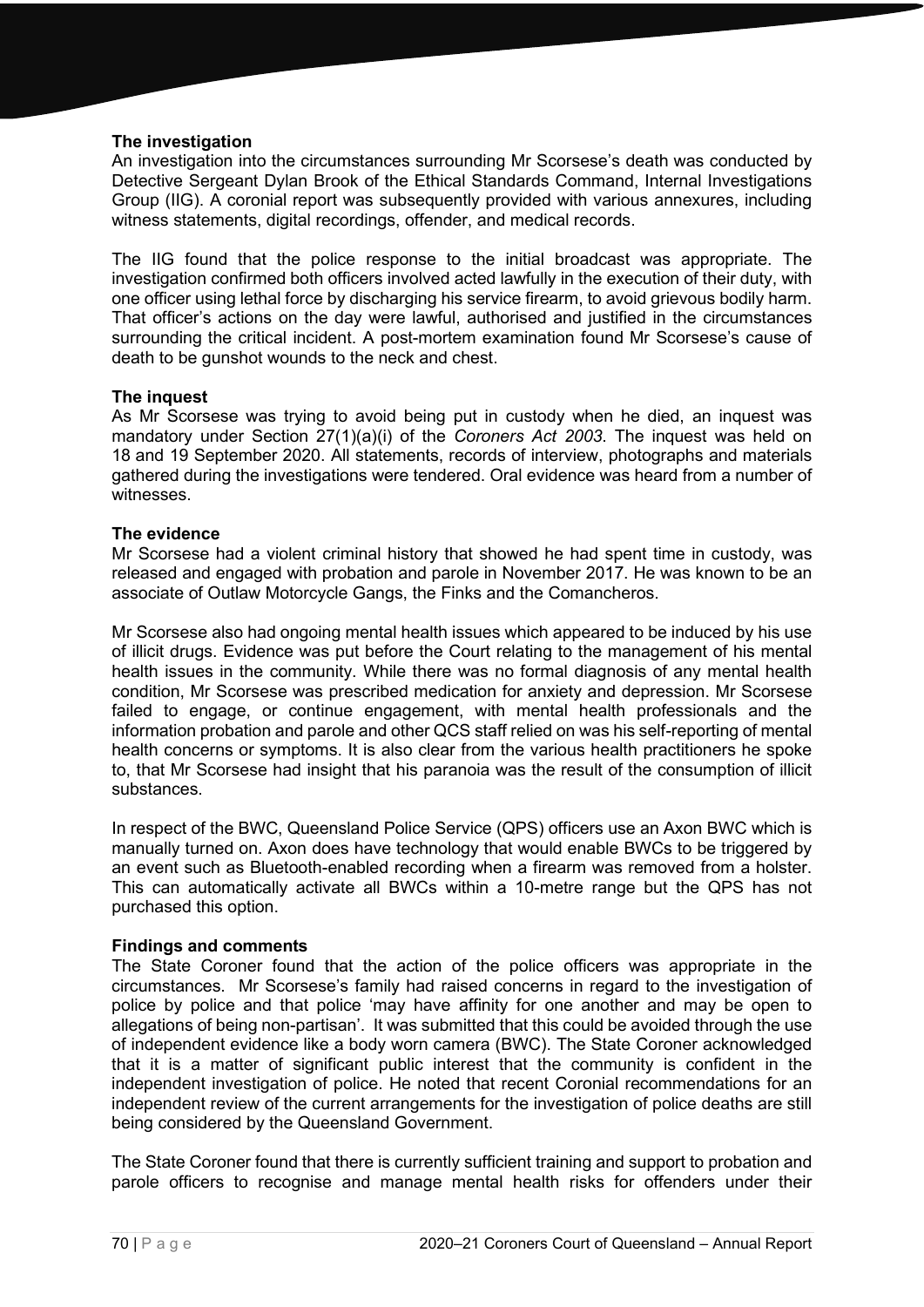supervision. It was evident that Mr Scorsese was provided appropriate support to assist in the management of his mental health concerns whilst in the community.

The State Coroner found that the officer's failure to activate his body worn camera during this incident may be explained in part by the fact that he had only been given the BWC a few weeks before the incident. He was not familiar with arming the camera and activating the record function. This was a product of being inexperienced and lack of personal training as opposed to a deliberate act to not activate the camera.

#### **Recommendations**

The State Coroner made two recommendations. The first was that the QPS consider the viability of purchasing a Bluetooth enabled feature for Axon body-worn cameras.

The second recommendation was that the QPS use the capabilities of the Axon and BWC platform to conduct random audits to ensure officer compliance with policies relating to the use of body-worn cameras.

**The findings of the inquest are available on the Queensland Courts website at: [https://www.courts.qld.gov.au/\\_\\_data/assets/pdf\\_file/0010/685531/cif-scorsese-l-](https://www.courts.qld.gov.au/__data/assets/pdf_file/0010/685531/cif-scorsese-l-20210528.pdf)[20210528.pdf](https://www.courts.qld.gov.au/__data/assets/pdf_file/0010/685531/cif-scorsese-l-20210528.pdf)**

# **PHILLIP JOHN WUST**

*State Coroner, Terry Ryan – 11 June 2021*

Mr Phillip John Wust was aged 56 years when he died from liver cancer at the Rockhampton Hospital on 8 January 2020. He had been convicted of murder on 31 October 1990 and was serving a life sentence at the Capricornia Correctional Centre (CCC).

# **Circumstances of the death**

Mr Wust was born on 20 January 1963. He had had a limited criminal history that began at 18 years for property offences. His next conviction was eight years later for supplying a dangerous drug. Mr Wust had a medical history including chronic hepatitis C (2015), hepatitis A (2017) and osteopenia (2019). He had been smoking one pack of cigarettes per day prior to his imprisonment. He had also been drinking approximately two cartons of beer per week since age 17.

On 31 October 1990, at age 27, Mr Wust was convicted of murder and received a life sentence in the Rockhampton Supreme Court. On 3 November 2004, after 14 years in custody, Mr Wust was granted a release to work order which allowed for leave of absences for the purpose of employment. This continued with success until 7 April 2005, when Mr Wust was granted parole. In 2013 and 2014 Mr Wust provided a positive urine sample and was returned to custody before his parole was reinstated shortly afterwards. On 27 February 2016, Mr Wust was charged with common assault and his parole was suspended indefinitely, returning Mr Wust to custody on 8 March 2016. He was found guilty on 30 March 2016 and his parole was cancelled on 18 April 2016. He was moved to CCC the next year, on 12 July 2017.

Mr Wust was diagnosed with chronic liver disease in 2018. He was placed on screening regimes that included CT and MRI scans every few months at the Rockhampton Hospital. He was prescribed a number of medications to deal with the symptoms of the disease, including pain medications.

On 21 December 2019, Mr Wust was transported from CCC to the Rockhampton Hospital with dark coloured diarrhoea, shortness of breath and light-headedness. Mr Wust's pathology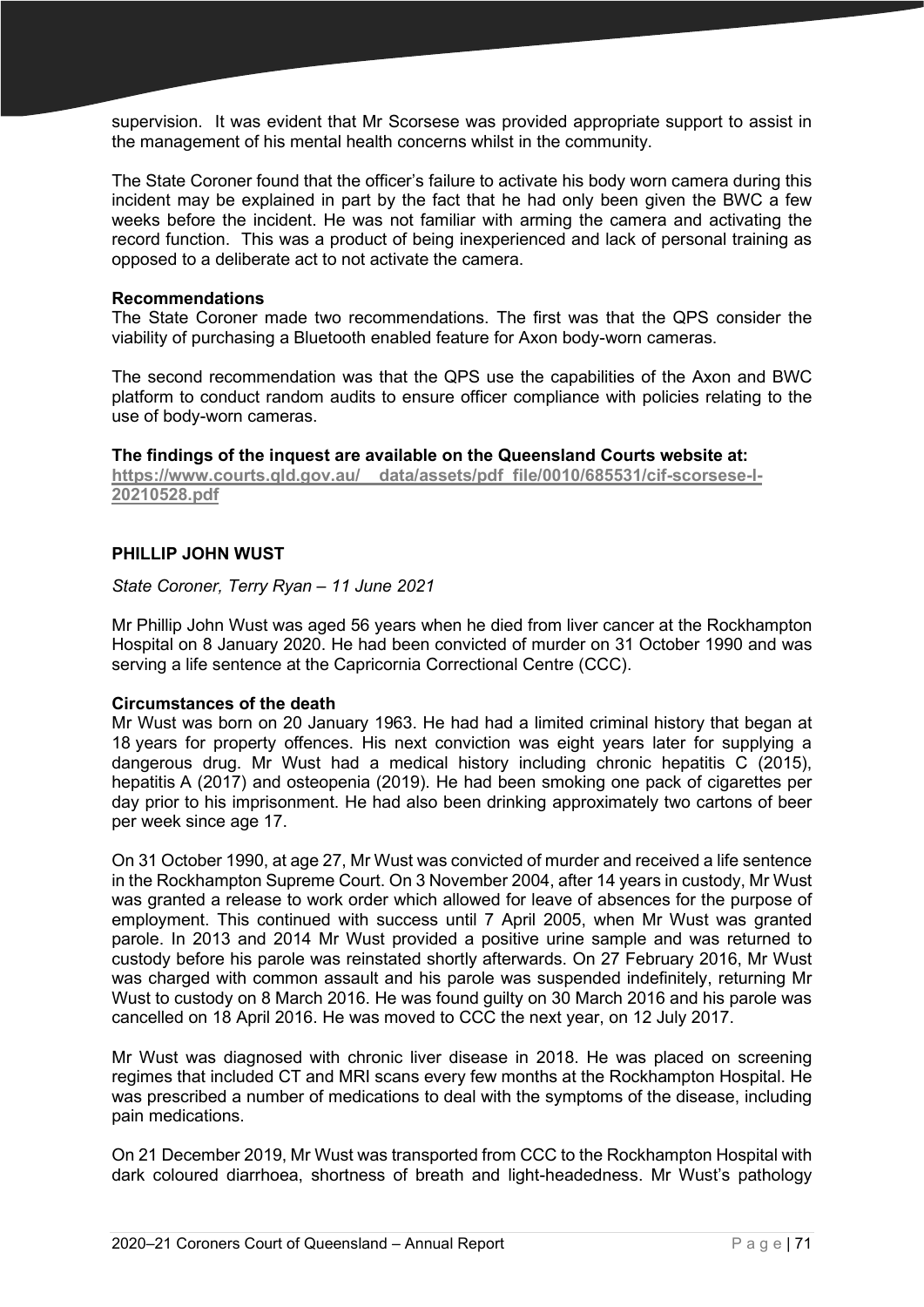showed hyperbilirubinemia (build-up of bilirubin in the blood) on a background of cirrhosis from his previously diagnosed hepatitis C. He was diagnosed with subsegmental pulmonary embolism and portal vein thrombosis with deranged liver enzymes. Blood tests and imaging were completed to evaluate his current liver status and determine whether there was evidence of malignancy. Treatment was commenced for his liver cirrhosis.

On 21 December 2019, a CT scan was conducted on his abdomen and pelvis with comparisons made with his previous CT scan from July 2019. The findings showed acute thrombosis (blood clotting) throughout the portal vein which had developed since the previous CT scan. While the results of further investigations were pending Mr Wust was discharged. A letter was sent to the RMO at CCC requesting a doctor see Mr Wust within one week to monitor his liver function and response to the treatment which was outlined by the hospital.

On 30 December 2019, Mr Wust was again taken to the Rockhampton Hospital with back pain and shortness of breath. After further investigations, oncology made a preliminary diagnosis of hepatocellular cancer involving the whole liver, which could not be treated. On 6 January 2020, a progress note confirmed the diagnosis, and that Mr Wust's his life expectancy was at most "a couple of weeks".

The following day it was noted that Mr Wust's liver function continued to deteriorate, and Mr Wust became encephalopathic and agitated due to liver failure. An oncology assessment found further clinical deterioration and that Mr Wust was not fit for oncology treatment, suggesting instead palliative/end of life care. Mr Wust's family were advised of his prognosis that day and told to visit him as "he may not last the night". His sister, Margaret, and brother, Alan, attended the hospital that night and spoke with Mr Wust's treating doctors, who explained the diagnosis of hepatocellular carcinoma with no treatment available.

In the early morning of 8 January 2020, Mr Wust's sister notified staff and correctional officers that Mr Wust had died. A life extinct certificate was issued at 1:45am.

Mr Wust's sister did not identify any issues with the care provided at CCC and expressed approval of the conduct of correctional staff both on the night of his death and throughout his time at that centre.

#### **The investigation**

A coronial report dated 28 June 2020 was prepared by Senior Constable Jason O'Halloran and provided to the Coroners Court. This report briefly outlined Mr Wust's medical history and circumstances of his time in hospital. The report concluded that it appeared that adequate medical care had been provided and there appeared to be no suspicious circumstances surrounding the death.

#### **The inquest**

As he was in custody when he died, an inquest into Mr Wust's death was required by the *Coroners Act 2003*. The inquest was held on 11 February 2021. All of the statements, medical records and material gathered during the investigation was tendered. Counsel Assisting proceeded immediately to submissions in lieu of oral testimony being heard.

#### **Findings and comments**

The State Coroner was satisfied that Mr Wust's death was the result of natural causes. He had consistent CT scans and ultrasounds for his chronic liver disease in the last two years of his life, none of which indicated any carcinoma. The State Coroner found that none of the correctional officers or inmates at the CCC caused or contributed to his death.

Following his diagnosis of hepatocellular cancer involving the whole liver on 30 December 2019, Mr Wust deteriorated rapidly. His condition was not amenable to treatment. His medical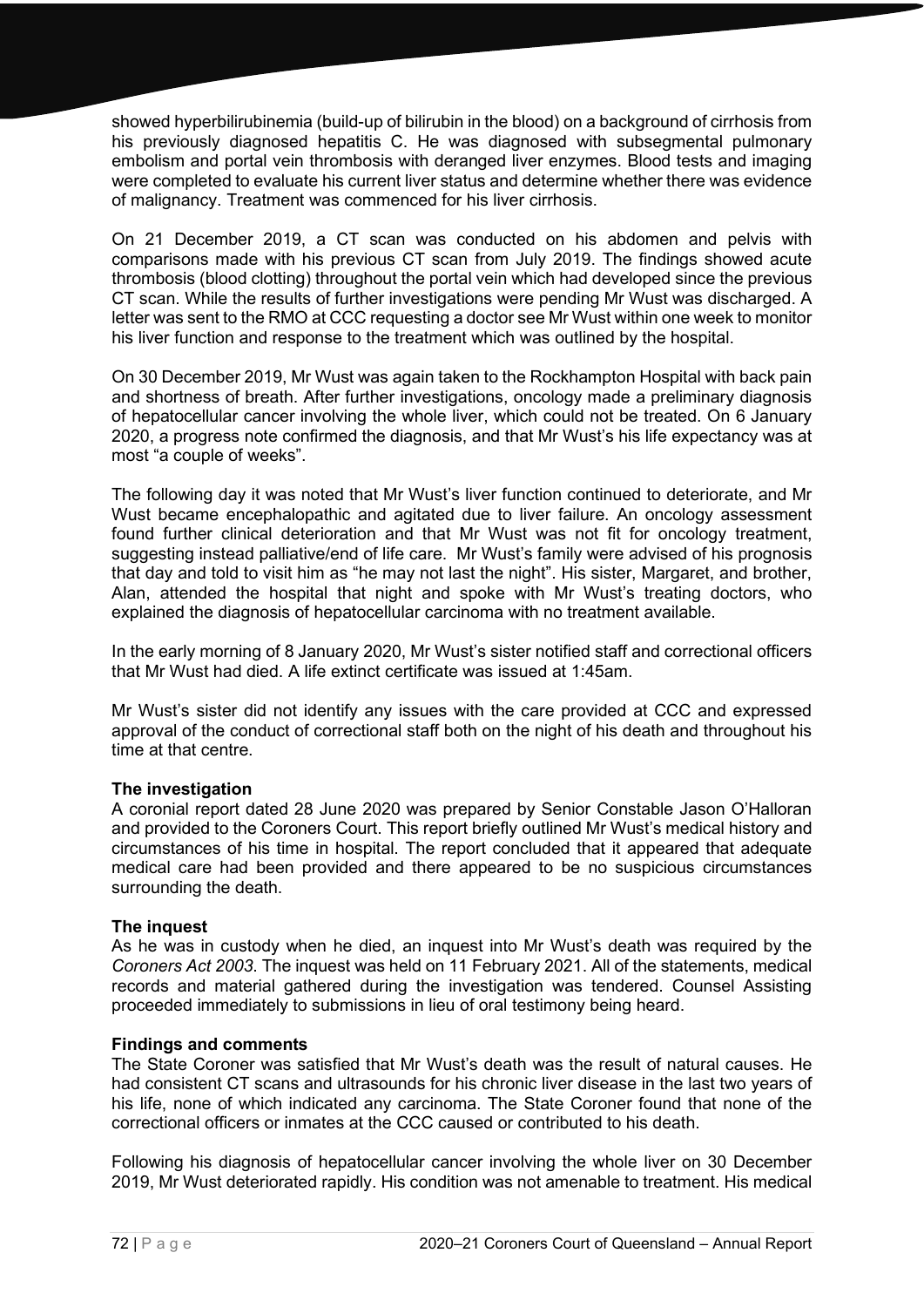records and the statements of treating doctors indicate that the investigation of his carcinoma was timely and thorough. The period between diagnosis and death was very short. His pain relief was regularly checked, and the comfort-based care provided was appropriate having regard to his diagnosis and limited life expectancy. There were no missed opportunities for intervention.

With respect to whether the care provided to Mr Wust in the CCC was adequate, the evidence shows that he was transferred to the Rockhampton Hospital as soon as his symptoms progressed. The CCC had facilitated Mr Wust's medical appointments following his diagnosis of chronic liver disease in 2018. The State Coroner considered that the CCC's treatment and care of Mr Wust was adequate when compared to the health care provided to members of the community outside the prison system.

**The findings of the inquest are available on the Queensland Courts website at: [https://www.courts.qld.gov.au/\\_\\_data/assets/pdf\\_file/0011/686594/cif-wust-p-](https://www.courts.qld.gov.au/__data/assets/pdf_file/0011/686594/cif-wust-p-20210611.pdf)[20210611.pdf](https://www.courts.qld.gov.au/__data/assets/pdf_file/0011/686594/cif-wust-p-20210611.pdf)**

## Higher courts decisions relating to the coronial jurisdiction

*Where a person is dissatisfied with inquest findings or a decision by a coroner not to hold an inquest, they may apply to the State Coroner or the District Court. If the State Coroner declines the application, the person may apply to the District Court for an order that an inquest be held. The following section contains a summary of the decisions pursuant to the Judicial Review Act 1991 handed down during the reporting period.*

## *Christensen & Anor v Deputy State Coroner* **[2021] QSC 38 – 04 March 2021**

This decision involved an application to the Supreme Court for judicial review of the Deputy State Coroner's direction that a witness be excused from giving oral evidence where that witness was suffering from post-traumatic stress disorder (PTSD) and giving oral evidence would adversely impact the witness' mental state. The Deputy State Coroner had directed that the witness could provide sworn answers to questions in writing. The Supreme Court determined that the Deputy State Coroner did have the power to make these directions in respect of the witness' evidence and dismissed the application for judicial review.

The Deputy State Coroner was conducting an inquest into the deaths of Cory Christensen and Thomas Davy at Alva Beach. On 30 September 2018 Mr Davy and Candice Locke went to Alva Beach to spend the day fishing. During the afternoon they met Mr Christensen and his friend Mr Bengoa and agreed to watch the NRL final with them later that night near the surf club. Mr Davy left at around 9:30pm. Around that time, Ms Locke went for a drive with Mr Bengoa in his beach buggy. During the drive she fell from the buggy and injured her shoulder. She requested medical assistance and became upset when Mr Bengoa and Mr Christensen made light of the situation. After getting in and out of the buggy and disagreeing with the men, she went over to the first house opposite the exit to the car park.

Mr Webber was the sole person in the house and was asleep on the couch when Ms Locke knocked on his front door just before 1am. In his police interview he said that Ms Locke was unknown to him and was physically shaken and injured. She asked for help and said she had been thrown off a buggy by men Mr Webber could see sitting cross the road. Mr Webber made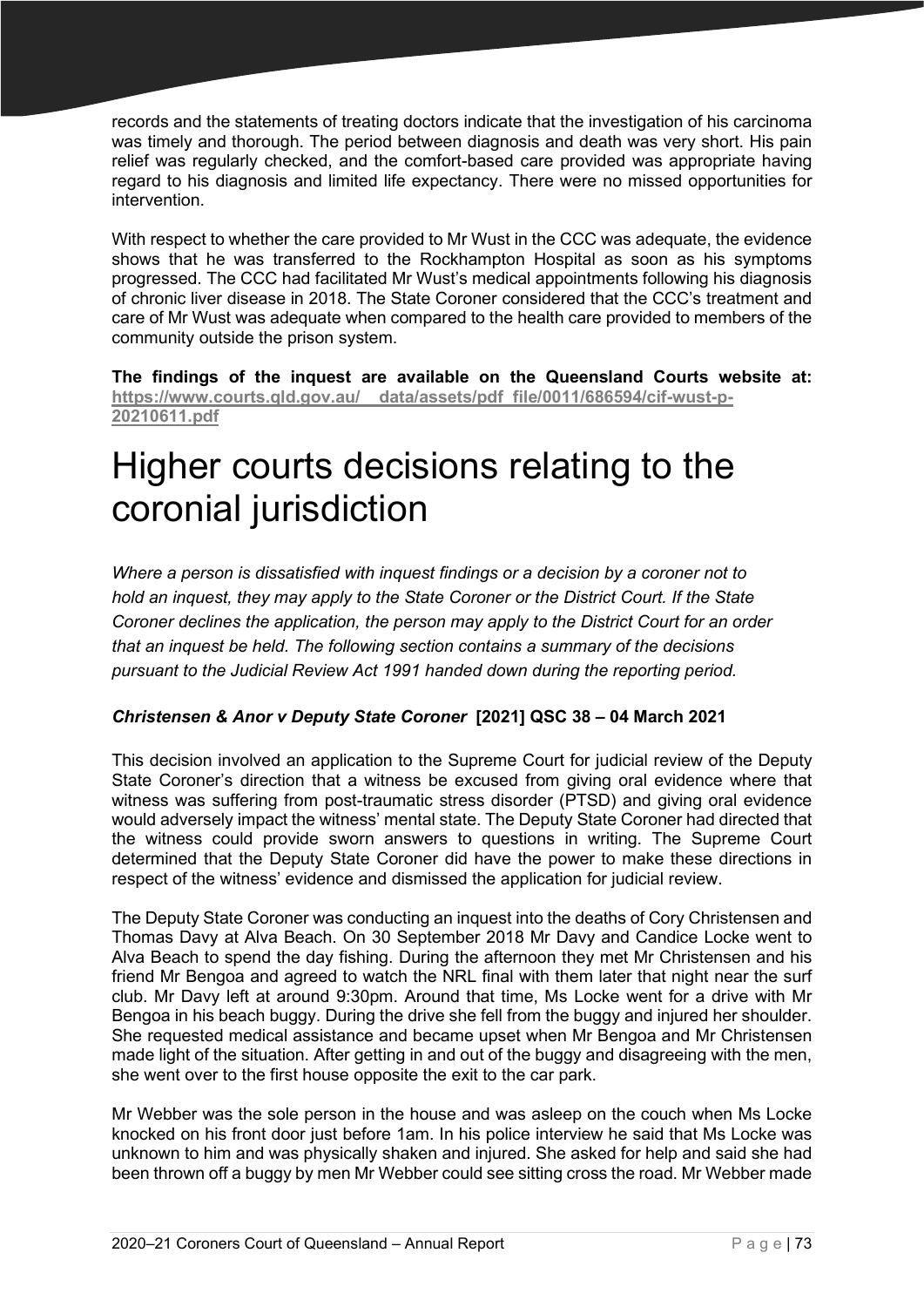a 000 call asking for an ambulance and police. The men bashed on the front door and Mr Webber asked them to go away. They did, but soon returned and broke in through the front door and assaulted Mr Webber. He used a kitchen knife to defend himself and Ms Locke by stabbing the intruders.

Police and ambulance officers arrived at 1:17am and located Mr Christensen and Mr Davy on the road outside the house. They could not be revived. Police considered that Mr Webber's actions were justifiable self-defence, and they did not charge Mr Webber in relation to the deaths.

The inquest was scheduled to commence in Cairns on 12 October 2020. At the commencement of the inquest, Counsel for Mr Webber made application for him to be excused from giving evidence on the basis of a psychiatrist's report which gave the opinion that Mr Webber suffered from moderate to severe PTSD and should be medically excused from giving evidence due to the impact on his mental state. The psychiatrist was called to give evidence on 15 October, and the Deputy State Coroner explored with him a number of options for Mr Webber to give evidence. The psychiatrist supported the option of Mr Webber answering questions that were put to him in writing and being given 48 hours to provide written answers.

The Deputy State Coroner made this direction, on the basis that giving evidence in person would cause Mr Webber considerable psychological distress and decompensation of his symptoms of PTSD, and that this may result in Mr Webber being unable to assist the inquest in any meaningful way. The Deputy State Coroner's direction, made on 16 October, was that any party wishing to ask questions of him provides those questions to the Deputy State Coroner by 6 November 2020, and that Mr Webber was to respond by sworn statement within 72 hours.

Mr Christensen's wife and Mr Davy's parents made the application for judicial review of the Deputy State Coroner's directions on the basis that the Deputy State Coroner did not have the power to make those directions, and that the parties' right to cross-examine witnesses overrode the power of the court to give directions. The Attorney-General gave notice of intervention in the proceeding.

The Supreme Court found that the applicant's submissions that the specific right to cross-examine witnesses should prevail over the general provision conferring a wide discretion upon the Coroner's Court to give directions and make orders as considered appropriate, cannot be accepted. It was within the power of the Deputy State Coroner to direct that Mr Webber provide answers in writing. The application must be dismissed.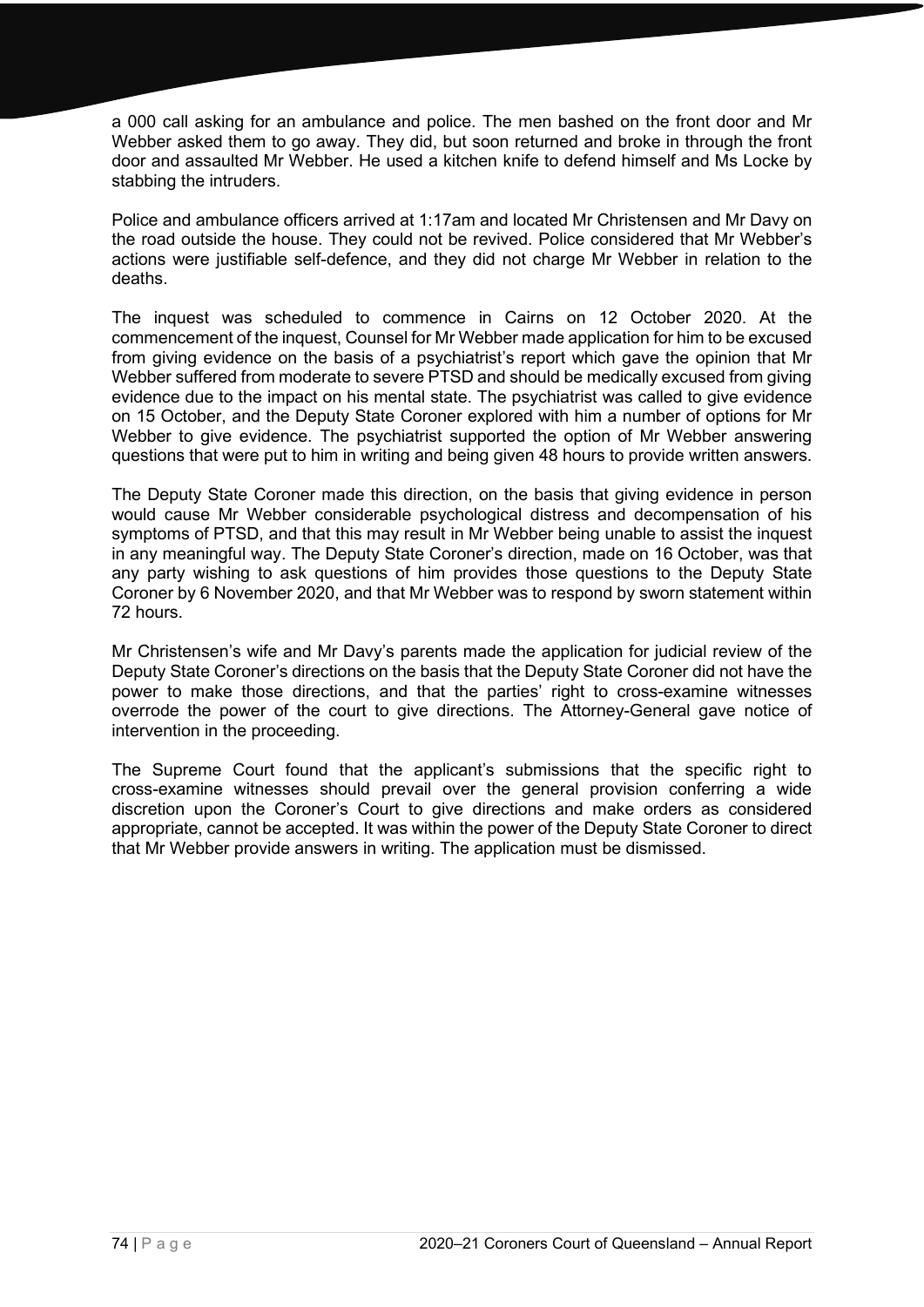# APPENDIX 1

## Reportable death types within Queensland

## **Unknown identity**

The death of a person with unknown identity (even if nothing is suspicious about the death) must be reported to a coroner.

## **Suspicious circumstances**

Are generally where homicide is suspected or it's unclear whether another person has been involved. A coroner also has jurisdiction to investigate a suspected death known as a 'missing person'. Suspected deaths are reported when there is reason to suspect the person is dead.

## **Violent or unnatural**

Those caused by accident, suicide or homicide rather than a disease's natural progression i.e. car accidents, falls, drowning, drug overdoses, and industrial and domestic accidents. These deaths are reportable even if a delay occurs between the incident causing injury and the death, as long as the injury caused or contributed to the death and the person would not have died without the injury.

## **Death in custody**

If the person died while in custody, escaping from custody or trying to avoid being put into custody. 'Custody' is defined broadly to capture detention under any state or federal legislation (with some limited exceptions) whether or not by police.

#### **Death as a result of a police operation**

Include those such as the death of an innocent bystander while police are attempting to detain a suspect or someone who commits suicide while police are present.

## **Death in care**

Deaths of certain vulnerable people in the community (namely children under guardianship or in care, involuntary mental health patients, and people with disabilities with high support needs who lived in funded supported accommodation arrangements or receiving a relevant class of NDIS supports) are reportable deaths, whatever the cause of death may be or where it occurred.

#### **Cause of death certificate is unlikely to be issued**

Medical practitioners must issue a cause of death certificate if they can form an opinion as to the probable cause of death. If they cannot, they must report the death so the medical cause of death can be established.

#### **Health care related**

Broadly, this refers to a health procedure (i.e. dental, medical, surgical, diagnostic or health-related such as anaesthetic or drug), or any care, treatment, advice, provided for the benefit of human health. These deaths include those due to a failure to treat or diagnose, and clinical or medication incidents and errors. A death is health care-related if both:

- health care, or failure to provide health care, caused or contributed to the death; and/or
- before the health care was provided, an independent person (qualified in health care) would not have expected the health care to cause or contribute to the death, or for the death to occur at that time.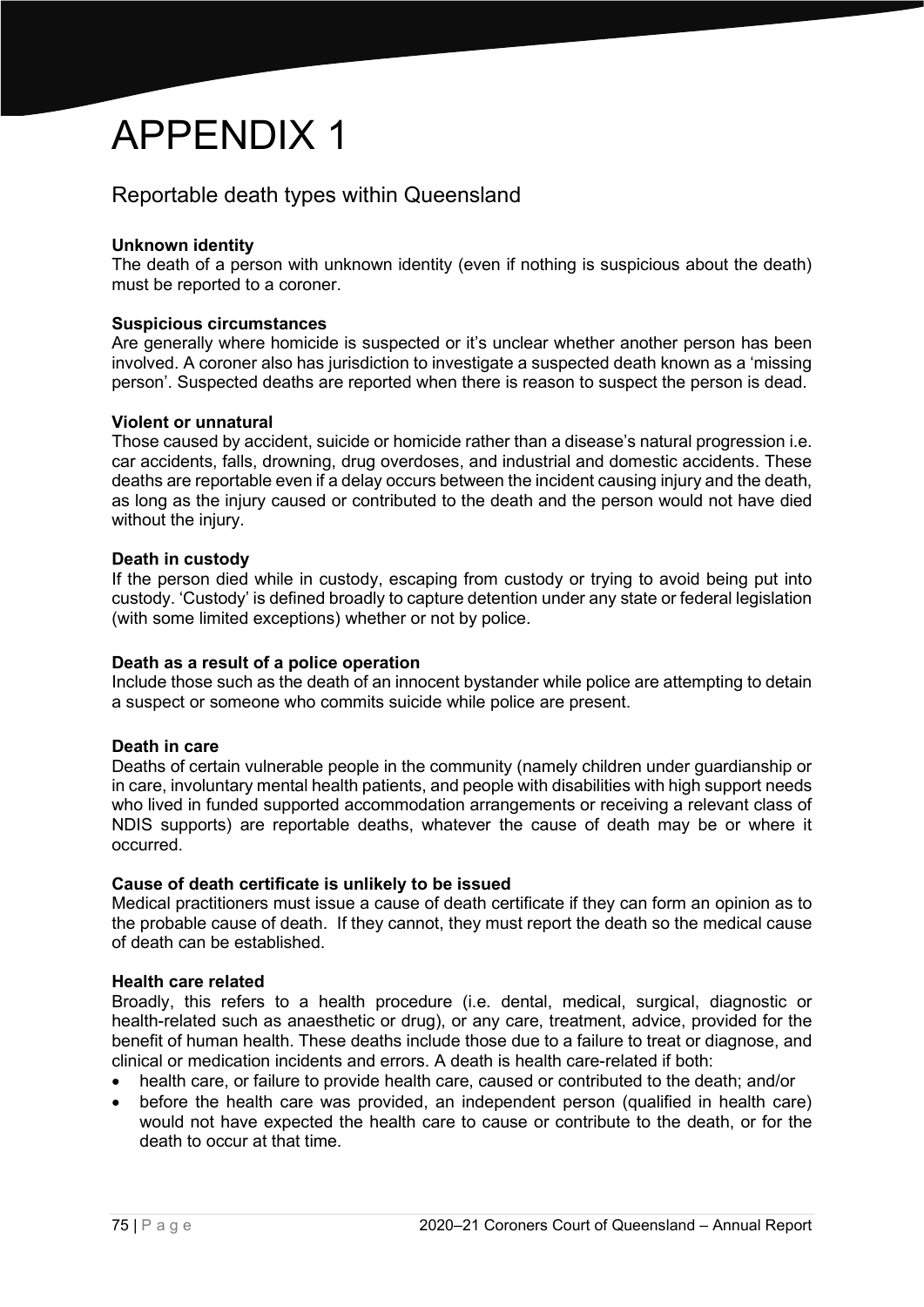# APPENDIX 2

## Recommendations made in the Queensland Audit Office report

## **RECOMMENDATION 1:**

The Department of Justice and Attorney-General, in collaboration with the Department of Health, Queensland Police Service, the Department of the Premier and Cabinet, and the coroners establish effective governance arrangements across the coronial system by:

- creating a governance board with adequate authority to be accountable for coordinating the agencies responsible for delivering coronial services and monitoring and managing the system's performance. This board could be directly accountable to a minister and could include the State Coroner and Chief Forensic Pathologist
- more clearly defining agency responsibilities across the coronial process and ensuring each agency is adequately funded and resourced to deliver its services, and
- establishing terms of reference for the interdepartmental working group to drive interagency collaboration and projects, with consideration of its reporting and accountability. This should include its accountability to the State Coroner and/or a governance board if established.

## **RECOMMENDATION 2:**

The Department of Justice and Attorney-General, in collaboration with the Department of Health, Queensland Police Service, the Department of the Premier and Cabinet, and the coroners evaluates the merits of establishing an independent statutory body with its own funding and resources to deliver effective medical services for Queensland's justice and coronial systems.

## **RECOMMENDATION 3:**

The Department of Justice and Attorney-General, Department of Health, and the Queensland Police Service, in collaboration with coroners improve the systems and legislation supporting coronial service delivery by:

- identifying opportunities to interface their systems to more efficiently share coronial information, including police reports (form 1s), coroners orders and autopsy reports
- reviewing the *Coroners Act 2003* to identify opportunities for improvement and to avoid unnecessary coronial investigations. This should include considering the legislative changes to provide pathologists and coronial nurses with the ability to undertake more detailed preliminary investigations (such as taking blood samples) as part of the triage process, and
- reviewing the *Burials Assistance Act 1965* and the burials assistance scheme to identify opportunities for improvement and provide greater ability to recover funds. This should include a cost benefit analysis to determine the cost of administering the scheme against improved debt recovery avenues.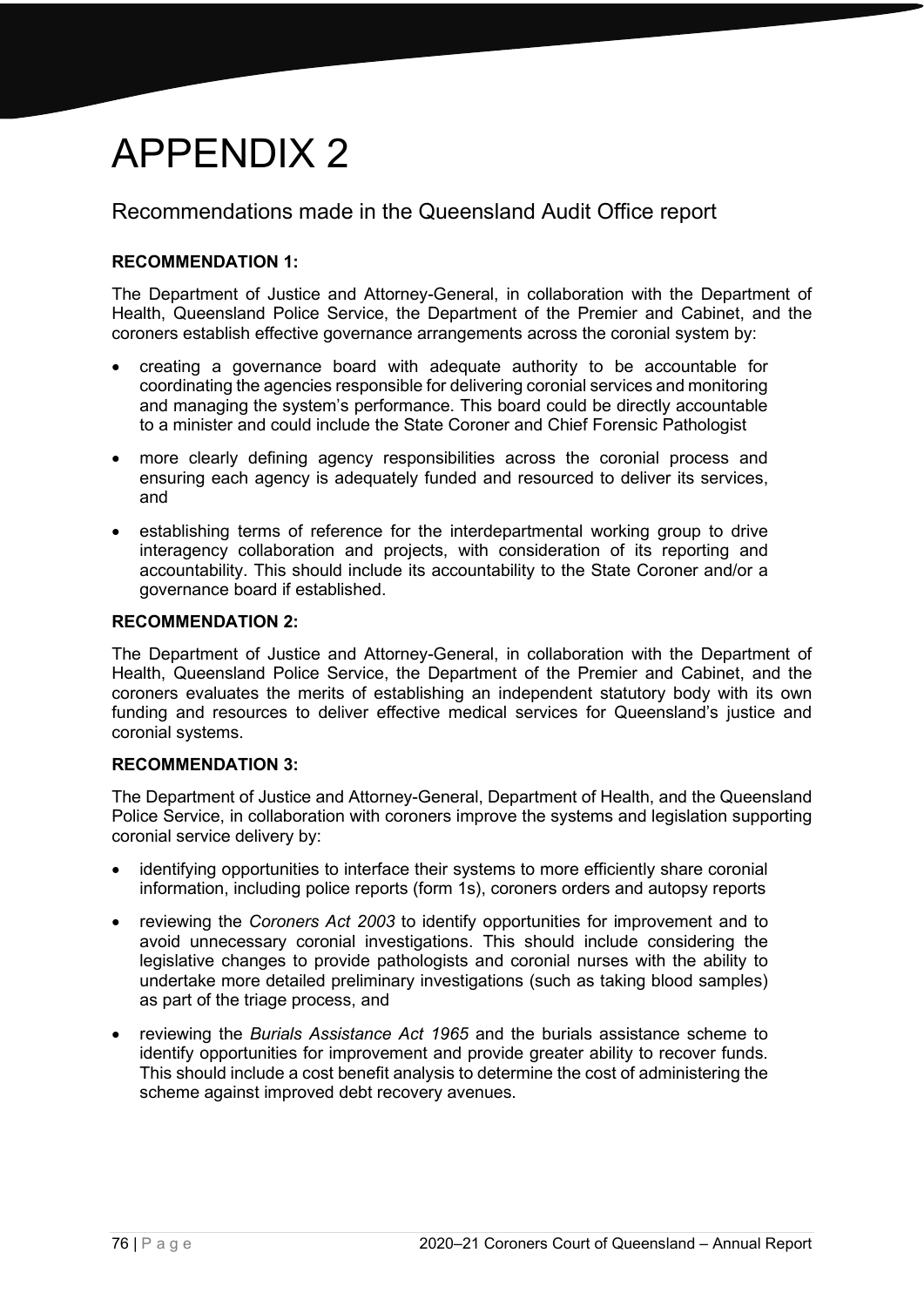## **RECOMMENDATION 4:**

The Department of Justice and Attorney-General, Department of Health, and the Queensland Police Service, in collaboration with coroners improve processes and practices across the coronial system by:

- ensuring the CCQ appoints appropriately experienced, trained, and supported case managers to proactively manage entire investigations and be the central point of information for families. This should include formal agreement from all agencies of the central role and authority of these investigators
- ensuring there is a coordinated, statewide approach to triaging all deaths reported to coroners to help advise the coroner on the need for autopsy
- establishing processes to ensure families receive adequate and timely information throughout the coronial process. This should include notifying families at key stages of the process and periodically for investigations that are delayed at a stage in the process, and
- ensuring sufficient counselling services are available and coordinated across agencies to support families and inquest witnesses.

## **RECOMMENDATION 5:**

The Department of Justice and Attorney-General, Department of Health, and the Queensland Police Service, in collaboration with coroners assess more thoroughly the implications of centralising pathology services and determine which forensic pathology model would have the best outcomes for the system, coroners, and regions, and the families of the deceased.

### **RECOMMENDATION 6:**

The Department of Justice and Attorney-General implements a strategy and timeframe to address the growing backlog of outstanding coronial cases. In developing and implementing this strategy it should collaborate with the Department of Health, Queensland Police Service, and coroners.

## **RECOMMENDATION 7:**

The Department of Justice and Attorney-General improves the performance monitoring and management of government undertakers. This should include taking proactive action to address underperformance where necessary in accordance with the existing standing offer arrangements.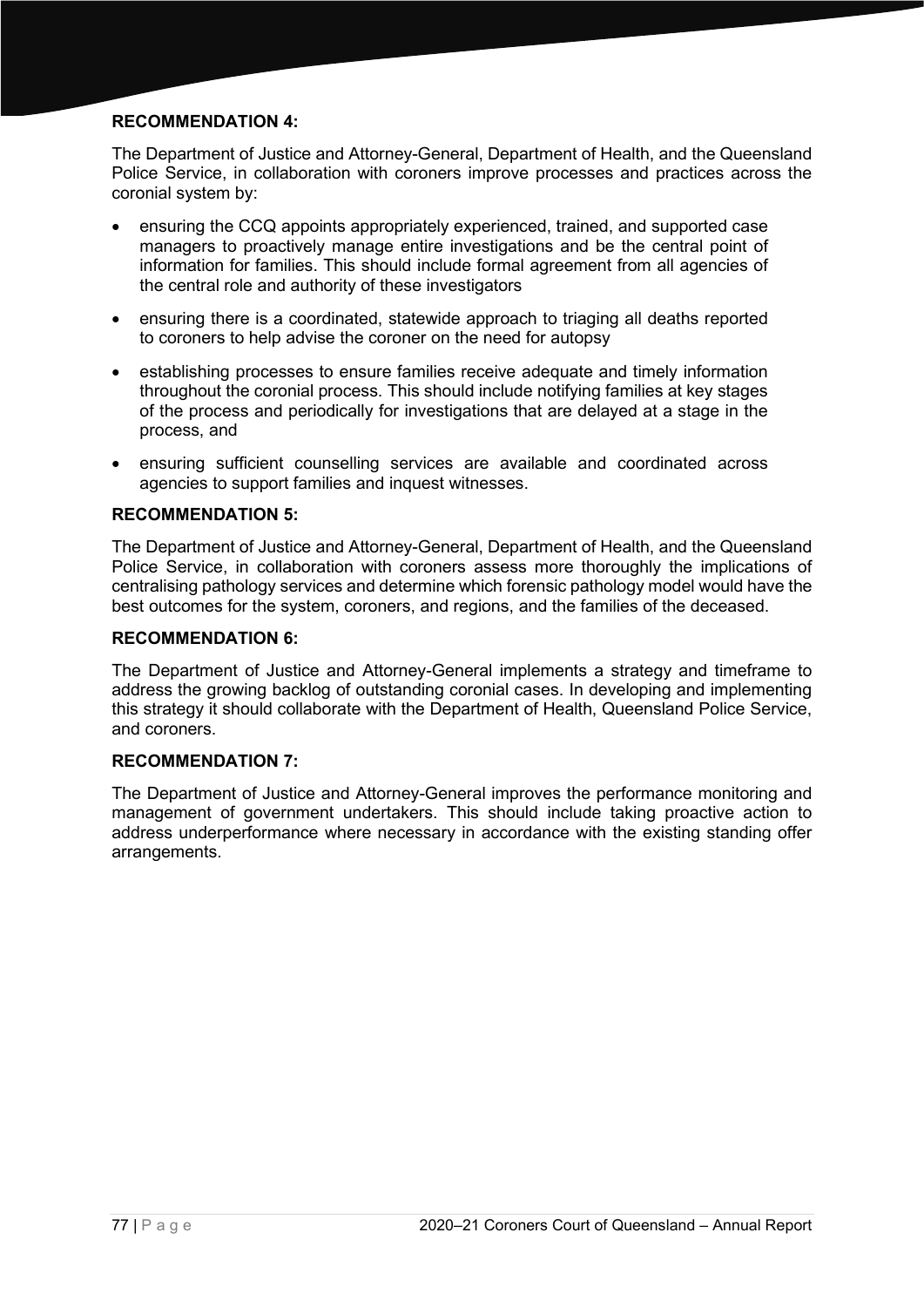

## Presentations by Coronial Registrar, Ainslie Kirkegaard

| 02 October 2020:  | Mater Adults Hospital Department of Emergency<br>When to make THAT phone call                                         |
|-------------------|-----------------------------------------------------------------------------------------------------------------------|
| 08 October 2020:  | University of Queensland – medical students<br>Never fear (if) the Coroner is here!                                   |
| 09 October 2020:  | Cairns Hinterland Hospital & Health Service Grand Rounds<br>The Coroner and Health Care Related Deaths                |
| 16 December 2020: | <b>Retrieval Services Queensland Coordination Training</b><br>Document! Document! Document!                           |
| 16 February 2021: | Hummingbird House Children's Hospice<br>Sometimes, not always: When and how to report a child death to the<br>Coroner |
| 26 March 2021:    | <b>Royal Flying Doctor Service</b><br>When to make THAT phone call                                                    |
| 23 April 2021:    | <b>Coroners Court of Queensland</b><br>What makes a death in care (disability)?                                       |
| 05 May 2021:      | Townsville Hospital & Health Service intern education<br>When to make THAT phone call                                 |
| 14 June 2021:     | Princess Alexandra Hospital Medical Grand Rounds<br>Seeing the wood for the trees                                     |

## APPENDIX 4

Presentations by Acting Deputy Registrar, Alana Martens

| 15 January 2021: | <b>Gold Coast University Hospital</b><br>Document! Document! Document!       |
|------------------|------------------------------------------------------------------------------|
| 30 March 2021:   | John Flynn Hospital<br>When to make THAT phone call                          |
| 28 April 2021:   | Queensland Nurses and Midwifery Union<br><b>Coroners Court of Queensland</b> |
| 27 May 2021:     | Royal Brisbane Women's Hospital interns<br>When to make THAT phone call      |